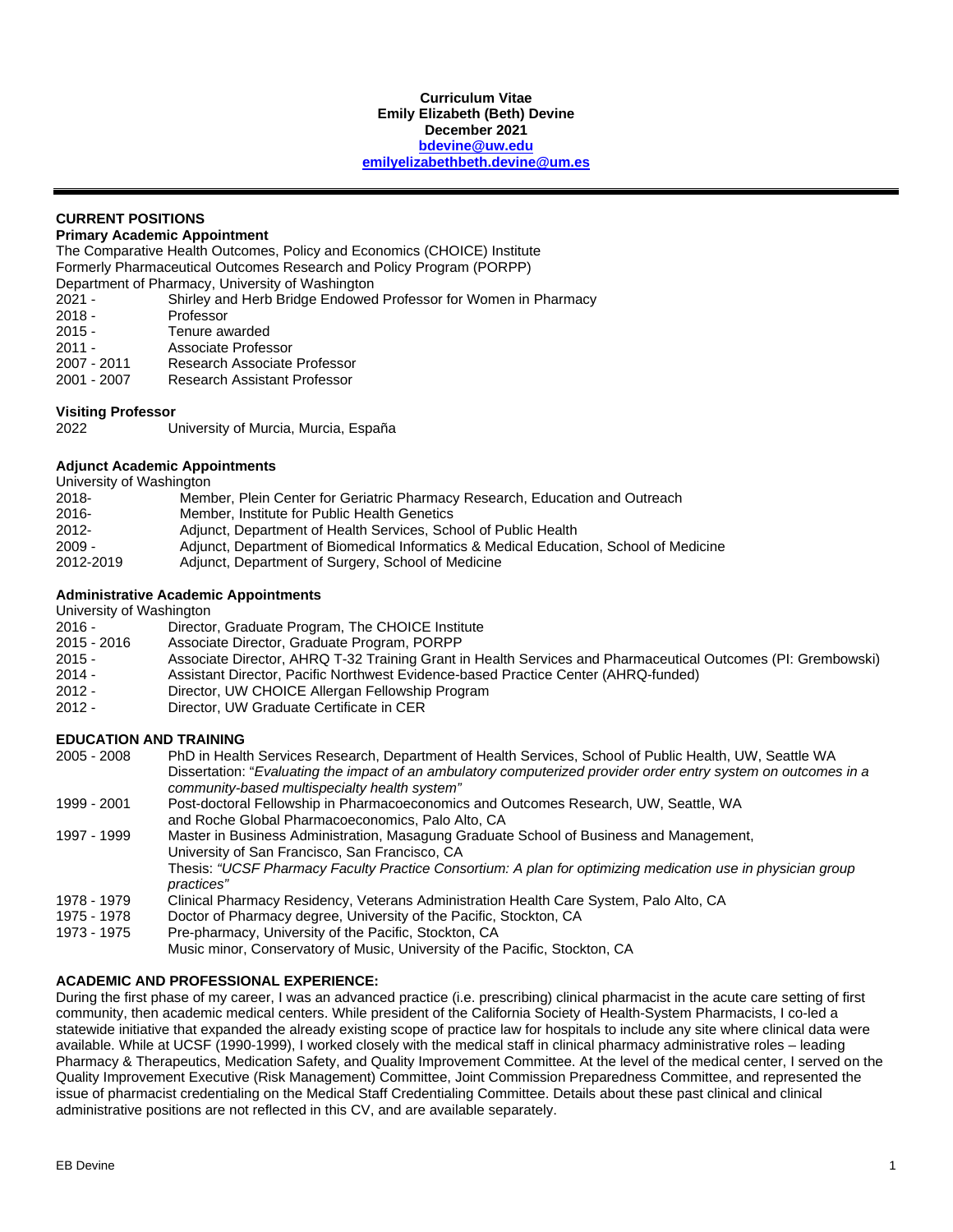# **Previous Academic Positions Held**<br>1997 – 2001 Associate Clinical P

- 1997 2001 Associate Clinical Professor, Department of Clinical Pharmacy, UCSF<br>1991 1997 Assistant Clinical Professor, Department of Clinical Pharmacy, UCSF
- Assistant Clinical Professor, Department of Clinical Pharmacy, UCSF

# **Previous Administrative Positions Held**<br>2001 - 2006 Associate Director, Phar

- Associate Director, Pharmaceutical Outcomes Research and Policy Program, Department of Pharmacy, UW
- 1995 1999 Assistant Director, Pharmacoeconomics and Clinical Outcomes, Department of Pharmaceutical Services, UCSF
- 1994 1995 Assistant Director and Site Manager, Department of Pharmaceutical Services, Mount Zion Campus, UCSF<br>1993 1994 Clinical Coordinator, Department of Pharmaceutical Services, Mount Zion Campus, UCSF
- 1993 1994 Clinical Coordinator, Department of Pharmaceutical Services, Mount Zion Campus, UCSF
- 1987 1990 Coordinator of Quality Assurance and Special Projects, Sierra Vista Regional Medical Center, San Luis Obispo, CA<br>1985 1987 Assistant Director of Pharmacy, Mission Oaks Hospital, Los Gatos, CA Assistant Director of Pharmacy, Mission Oaks Hospital, Los Gatos, CA
- 1984 1987 Regional Clinical Coordinator and Quality Assurance Analyst, HPI-Health Care Services, Los Gatos, CA

# **Clinical Positions Held**<br>1993 – 1994 Clinica

- 1993 1994 Clinical Pharmacist, Adult Internal Medicine Service, Mount Zion Campus, UCSF<br>1990 1993 Clinical Pharmacist with prescribing privileges, Neurosurgery Service, Parnassus
- 
- 1990 1993 Clinical Pharmacist with prescribing privileges, Neurosurgery Service, Parnassus Campus, UCSF<br>1987 1990 Clinical Pharmacist with prescribing privileges, Sierra Vista Regional Medical Center, San Luis Ob 1987 – 1990 Clinical Pharmacist with prescribing privileges, Sierra Vista Regional Medical Center, San Luis Obispo, CA
- 1979 1985 Clinical Pharmacist, Mission Oaks Hospital, Los Gatos, CA
- 1979 1980 Consultant Pharmacist (part-time), Convalescent Pharmaceutical Services, Inc., Mountain View, CA<br>1976 1978 Pharmacy Intern. El Camino Hospital Pharmacy. Mountain View. CA:
	- Pharmacy Intern, El Camino Hospital Pharmacy, Mountain View, CA;
	- Pharmacy Intern, Kahn's Corner Pharmacy, Los Altos, CA

## **HONORS AND AWARDS**

\*asterisk indicates my role was a mentor

2021 Fulbright Senior Scholar, University of Murcia, Spain (Fall)

Nominated for the UW-wide Marsha L. Landolt Distinguished Graduate Mentor of the Year Award

Recipient of the HEOR Excellence Application Award, ISPOR, for the paper titled, *"Online tools to synthesize real*world evidence of comparative effectiveness research to enhance formulary decision-making". (Chen S, Yun S, Graf J, Beal B, Bansal A, Carlson J, Basu A, **Devine B**. The REAdi (Real-World Evidence Assessments and Needs Guidance) Tool: A Framework for Evaluating Real-World Evidence. J Manag Care Spec Pharm. 2021 Jan;27(1):95- 104). doi: 10.18553/jmcp.2021.27.1.095.

- 2021 2024 Elected member, ISPOR Board of Directors
- 2021-2025 Associate Editor, *Value in Health*
- 2021 Guest Editor, Theme section on Remote Patient Monitoring, *Value in Health*
- 2019 Nominated for Faculty Mentor of the Year Award, UW School of Pharmacy (June)
- 2018 Publication mentioned as a 'Notable Event' at the "Year in Review" presentation, AMIA Clinical Research Informatics (CRI) Meeting, San Francisco, CA (March). **Devine EB**, Hersh W, Totten A, Eden K, Gorman P, Kassakian S, Woods S, Daeges M, Pappas M, McDonagh M. Use of health information exchange. *eGEMs* (Wash DC). 2017 Dec 7;5(1):27. doi: 10.5334/egems.249.

Invited participant (selected by peer review process), NIH Colaboratory enhanced Pragmatic Clinical Trials (ePCT) Workshop, Duke University, (February)

- 2017 2023 Member by competitive appointment, Academy Health Methods & Data Council.
- 2017 Publication nominated for the Marco Ramoni Distinguished Paper Award, American Medical Informatics Association (AMIA) Joint Summits on Translational Science. The Marco Ramoni award recognizes the paper that best exemplifies the spirit and scholarship of Marco Ramoni in applying informatics methods to the elucidation of basic molecular biology processes that are relevant to the conquest of human disease. Chin, **Devine** (co-primary authors), et al. Characterizing the Strength of Evidence in FDA Labels for Pharmacogenomic Biomarker-Guided Medication Use. *AMIA Jt Summits Transl Sci Proc.* 2017 Jul 26;2017:30-39. eCollection 2017.

Publication one of the 10 top cited papers in this journal.\*Overby CL, Tarczy-Hornoch P, Kalet IJ, Thummel KE, Smith JW, Del Fiol G, Fenstermacher D, **Devine EB.** Developing a prototype system for integrating pharmacogenomics findings into clinical practice. *J Pers Med* 2012;2:241-56 PMID: 23741623

Guest editor, Concordium 2016 Special Issue Papers in: *eGEMs; Generating Evidence & Methods to improve patient outcomes. eGEMs (Wash DC)*. 2017 Apr 20;5(2):9. doi: 10.13063/2327-9214.1306.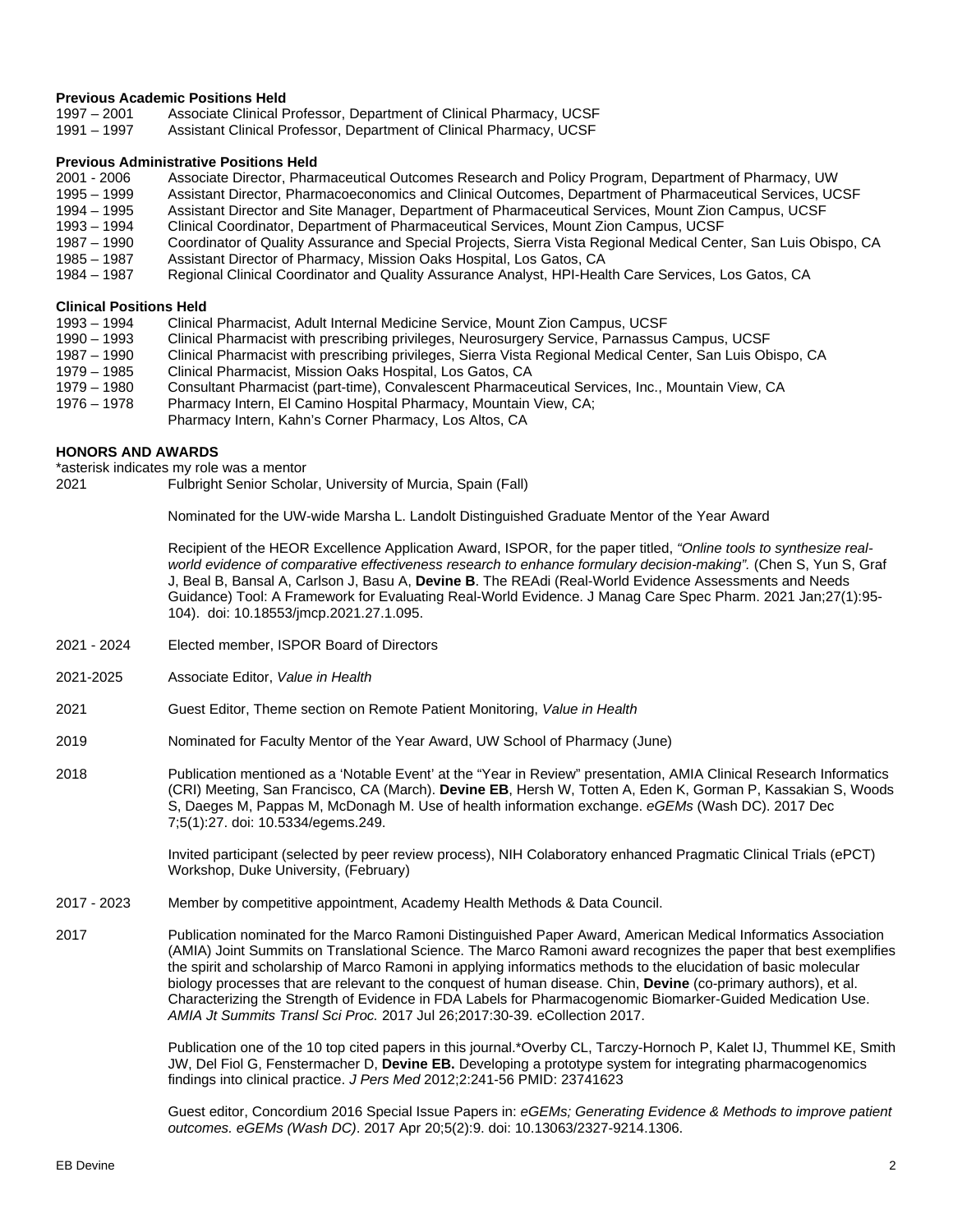| 2016 | Publication recognized with press release from JAMA Surgery: Devine EB, Alfonso-Cristancho R, Devlin A, Yanez<br>ND, Edwards TC, Patrick DL, Armstrong CAL, Devlin A, Symons RG, Meissner MH, Thomason EL, Lavallee DC,<br>Kessler LG, Flum DR, and CERTAIN Collaborative. Patient-Reported Outcomes after Medical versus<br>Revascularization Interventions for Intermittent Leg Claudication. JAMA Surg Published online August 17, 2016.<br>doi:10.1001/jamasurg.2016.2024 |
|------|-------------------------------------------------------------------------------------------------------------------------------------------------------------------------------------------------------------------------------------------------------------------------------------------------------------------------------------------------------------------------------------------------------------------------------------------------------------------------------|
|      | Book of the Year designated by the Health Information Management Systems Society (HIMSS). Health Information<br>Exchange (HIE), Navigating and Managing a Network of Health Information Systems. Dixon B, ed. Hersh WR, Totten<br>AM, Eden K, Devine B, Gorman P, Kassakian SZ, Woods SS, Daeges M, Pappas M, McDonagh M. Part IV: The<br>Value of HIE, Chapter 14 The Evidence Base for HIE. Elsevier, 2016. Oxford, UK: Elsevier; 2016. pp.213-229.                         |
| 2014 | Publication selected as one of the top 100 in the "Informatics Year in Review" Presentation, American Medical<br>Informatics Association 2014 Annual Symposium (November). Devine EB, Overby CO, Lee CJ, Abernethy N,<br>Tarczy-Hornoch P A Usability Evaluation of Pharmacogenomic Clinical Decision Support Aids in a Computerized<br>Provider Order Entry System. Int J Med Inform. 2014 Jul;83(7):473-83. DOI: 10.1016/j.ijmedinf.2014.04.008                             |
|      | Nominated for Institute of Medicine Anniversary Pharmacy Fellowship                                                                                                                                                                                                                                                                                                                                                                                                           |
|      | Publication recognized with press release from ISPOR: Forrester S, Hepp Z, Roth J. Wirtz HS, Devine EB. Cost-<br>effectiveness of a computerized provider order entry system in improving medication safety in ambulatory care. Value<br>Health 2014. NIHMS ID: NIHMS 567912                                                                                                                                                                                                  |
|      | *Finalist for Best Poster Award, Student Category. Yep TD, Devine EB. A cost-utility analysis of CYP2D6<br>pharmacogenetic guided dosing versus standard dosing of risperidone for treatment of schizophrenia. ISPOR 19 <sup>th</sup><br>Annual Meeting, Montreal, Quebec Canada                                                                                                                                                                                              |
|      | *Finalist for best Poster Award, Student Category. Forrester, SH, Sullivan SD, Devine EB. Estimating the inpatient<br>and outpatient costs of atrial fibrillation and associated adverse events. ISPOR 19th Annual Meeting, Montreal,<br>Quebec Canada                                                                                                                                                                                                                        |
| 2013 | *Best Poster Award, New Investigator Category. Hepp Z, Forrester SH, Roth JA, Wirtz HS, Devine EB. Cost-<br>effectiveness of a computerized provider order entry system in improving medication safety: A case study in<br>ambulatory care, ISPOR, 18th Annual Meeting, New Orleans, LA                                                                                                                                                                                       |
|      | *Finalist for Best Poster Award, Student Category. Agapova M, Devine EB, Bresnahan B, Garrison LP Jr. The<br>Challenges of Quantifying Benefits and Risks Associated with Diagnostic Imaging: A Literature Review. ISPOR, 18th<br>Annual Meeting, New Orleans, LA                                                                                                                                                                                                             |
|      | Elected member, Society for Research Synthesis Methodology                                                                                                                                                                                                                                                                                                                                                                                                                    |
|      | Alternate member, PCORI Advisory Panel on Assessment of Prevention, Diagnosis and Treatment Options                                                                                                                                                                                                                                                                                                                                                                           |
| 2012 | *Publication designated as "Editor's Choice"; Manuscript selected for national JAMIA Journal Club Webinar<br>(September): Overby CL, Devine EB, Tarczy-Hornoch P, Kalet I. Deriving Rules and Assertions From<br>Pharmacogenomic Knowledge Resources In Support Of Patient Drug Exposure Predictions. J Am Med Inform Assoc<br>2012;19:840-850                                                                                                                                |
| 2010 | Recognition for Professional Service to the 2010-2011 Pharmacy Resident Class, UW Medicine (June)                                                                                                                                                                                                                                                                                                                                                                             |

- 2009 Publication designated as "Editor's Choice". **Devine EB**. Hansen RN, Wilson-Norton JL, Lawless NM, Fisk AW, Blough DK, Martin DP, Sullivan SD. The impact of computerized provider order entry on medication errors in a multispecialty group practice. *J Am Med Inform Assoc 2010;17:78-84. doi: 10.1197/jamia.M3285.*
- 2008 Nominee, Distinguished Poster Award, **Devine EB**. Hansen RN, Wilson-Norton JL, Lawless NM, Fisk AW, Blough DK, Martin DP, Sullivan SD. *The impact of computerized provider order entry on medication errors in a multispecialty group practice.* American Medical Informatics Association, 2008 Annual Symposium, Washington DC (November)
- 2006 2008 Member by competitive appointment, Student Editorial Advisory Board, *Journal of the American Medical Informatics Association*
- 2005 Editor's Commendation for Excellence in Peer Review of Submitted Manuscripts, Annals of Internal Medicine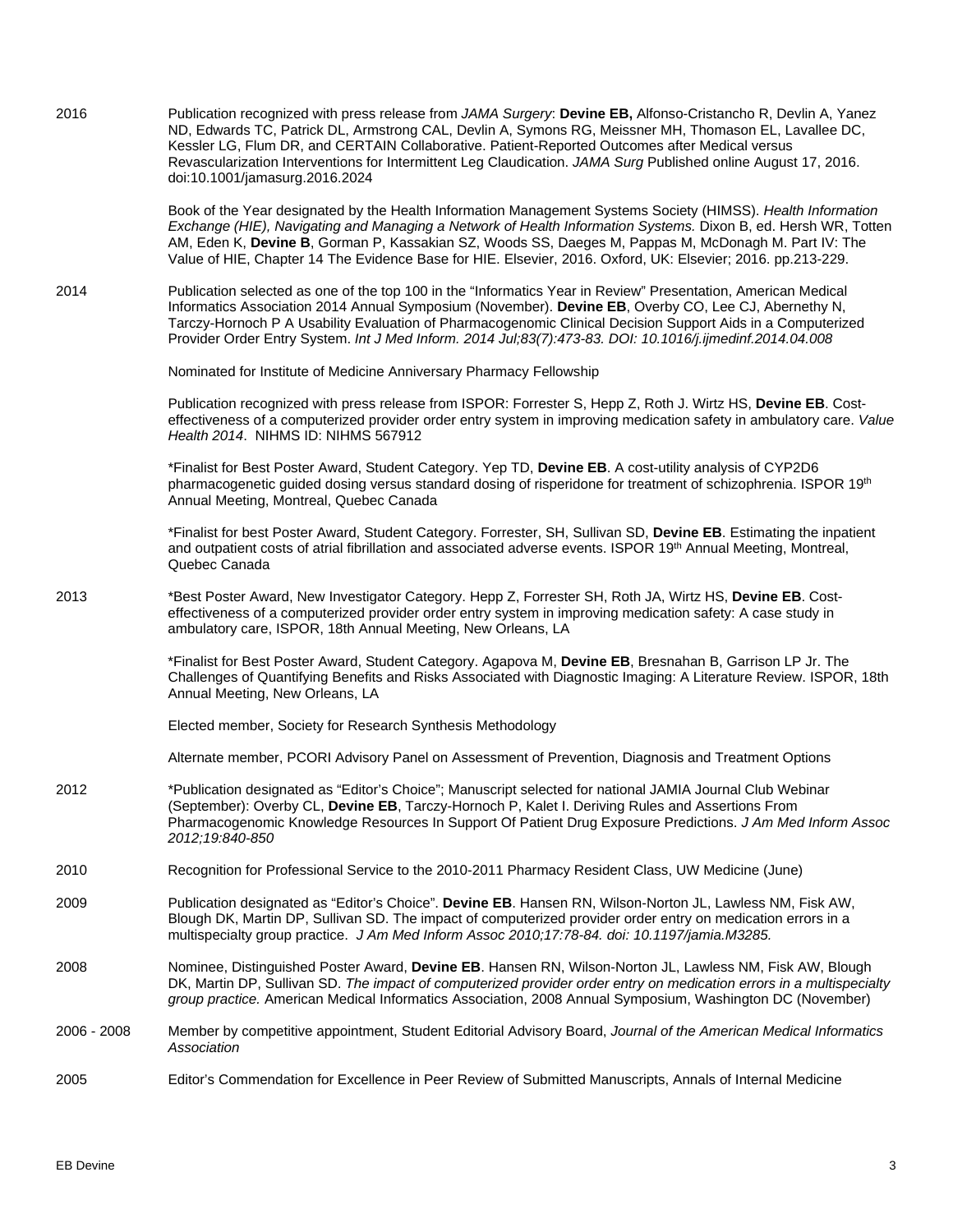| 2003                               | Publication "#81 in Top 100" downloads from Value in Health Website between 1998-2003. Devine EB, Kowdley KV,<br>Veenstra DL, Sullivan SD. Management strategies for ribavirin-induced hemolytic anemia in the treatment of hepatitis<br>C: clinical and economic implications. Value Health. 2001 Sep-Oct;4(5):376-84. |
|------------------------------------|-------------------------------------------------------------------------------------------------------------------------------------------------------------------------------------------------------------------------------------------------------------------------------------------------------------------------|
| 2000                               | Award for Best New Investigator Podium Presentation, ISPOR 5 <sup>th</sup> Annual Meeting, Crystal City, VA (May)                                                                                                                                                                                                       |
|                                    | Award for Best New Investigator Poster Presentation, ISPOR 5 <sup>th</sup> Annual Meeting, Crystal City, VA (May)                                                                                                                                                                                                       |
| 1999                               | Beta Gamma Sigma National Business Honor Society,<br>Dean's Honor Roll - all semesters (GPA: 3.94),<br>Masagung Graduate School of Business and Management, University of San Francisco                                                                                                                                 |
| 1998                               | Elected Fellow, American Society of Health-System Pharmacists                                                                                                                                                                                                                                                           |
| 1997                               | Pharmacist of the Year Lifetime Achievement Award, California Society of Health-System Pharmacists                                                                                                                                                                                                                      |
|                                    | Nominee, Milton and Helen Pearl Award for Outstanding Service, UCSF-Mount Zion Medical Center                                                                                                                                                                                                                           |
|                                    | Inducted into Phi Lambda Sigma, Pharmacy Leadership Society                                                                                                                                                                                                                                                             |
| 1996                               | Elected Fellow, California Society of Health-System Pharmacists                                                                                                                                                                                                                                                         |
|                                    | Nominee, Milton and Helen Pearl Award for Outstanding Service, UCSF-Mount Zion Medical Center                                                                                                                                                                                                                           |
| 1993, '95, '97                     | UCSF Academic and Professional Staff Outstanding Achievement Award                                                                                                                                                                                                                                                      |
| 1990                               | Pharmacist of the Year, Cuesta Chapter, California Society of Health-System Pharmacists                                                                                                                                                                                                                                 |
| 1989                               | Toastmaster of the Year Award, Toastmasters Club of San Luis Obispo, CA                                                                                                                                                                                                                                                 |
| 1987                               | Admitted to Albany Medical School, Class of 1991, Albany, NY                                                                                                                                                                                                                                                            |
|                                    | Invited Participant, Western Regional Conference on Clinical Pharmacy Practice (The Coto de Caza Conference)                                                                                                                                                                                                            |
|                                    | Sales Award, HPI-Health Care Services, Inc., Los Angeles, CA                                                                                                                                                                                                                                                            |
| 1978                               | Dean's Honor Roll, School of Pharmacy, University of the Pacific, Stockton, CA                                                                                                                                                                                                                                          |
| $1973 - 1974$                      | Pacific Wind Ensemble, Honors Band, Conservatory of Music, University of the Pacific, Stockton, CA                                                                                                                                                                                                                      |
| 1973                               | Honors at Entrance, University of the Pacific, Stock CA                                                                                                                                                                                                                                                                 |
|                                    | California Scholarship Federation, Lifetime member                                                                                                                                                                                                                                                                      |
| <b>LICENSURE AND CERTIFICATION</b> |                                                                                                                                                                                                                                                                                                                         |

- 1993 2015 Board Certified Pharmacotherapist Specialist<br>1978 2019 Licentiate in Pharmacy, State of California; re
- 1978 2019 Licentiate in Pharmacy, State of California; retired license in 2019
- Licentiate in Pharmacy, State of Nevada, retired license in 2020

## **RESEARCH**

## **Current Grants and Contracts**

Principal Investigator, The REAdi (Real-World Evidence Assessments and Needs Guidance) Tool. University of Washington CoMotion Innovations Gap Fund (6/2021-5/2022) \$50,000 over 12 months

Consortium Site Principal Investigator (Assistant Director), Pacific Northwest *Evidence-based Practice Center (EPC) VI* with Oregon Health & Science University (OHSU), AHRQ, 2019 -

Co-Investigator, eMERGE IV Northwest: A partnership to evaluate the use of genomic information in the health care of diverse participants. NIH/NHGRI (PI: G. Jarvik) 2020-2025 (8.3%)

Lead co-investigator, EDGE: *Randomized trial of genomic testing methods for primary care patients: Cost-effectiveness Comparing two Strategies.* PI: Bowen. NIH/NHGRI, 2020-2024 \$376,124) (8.3%)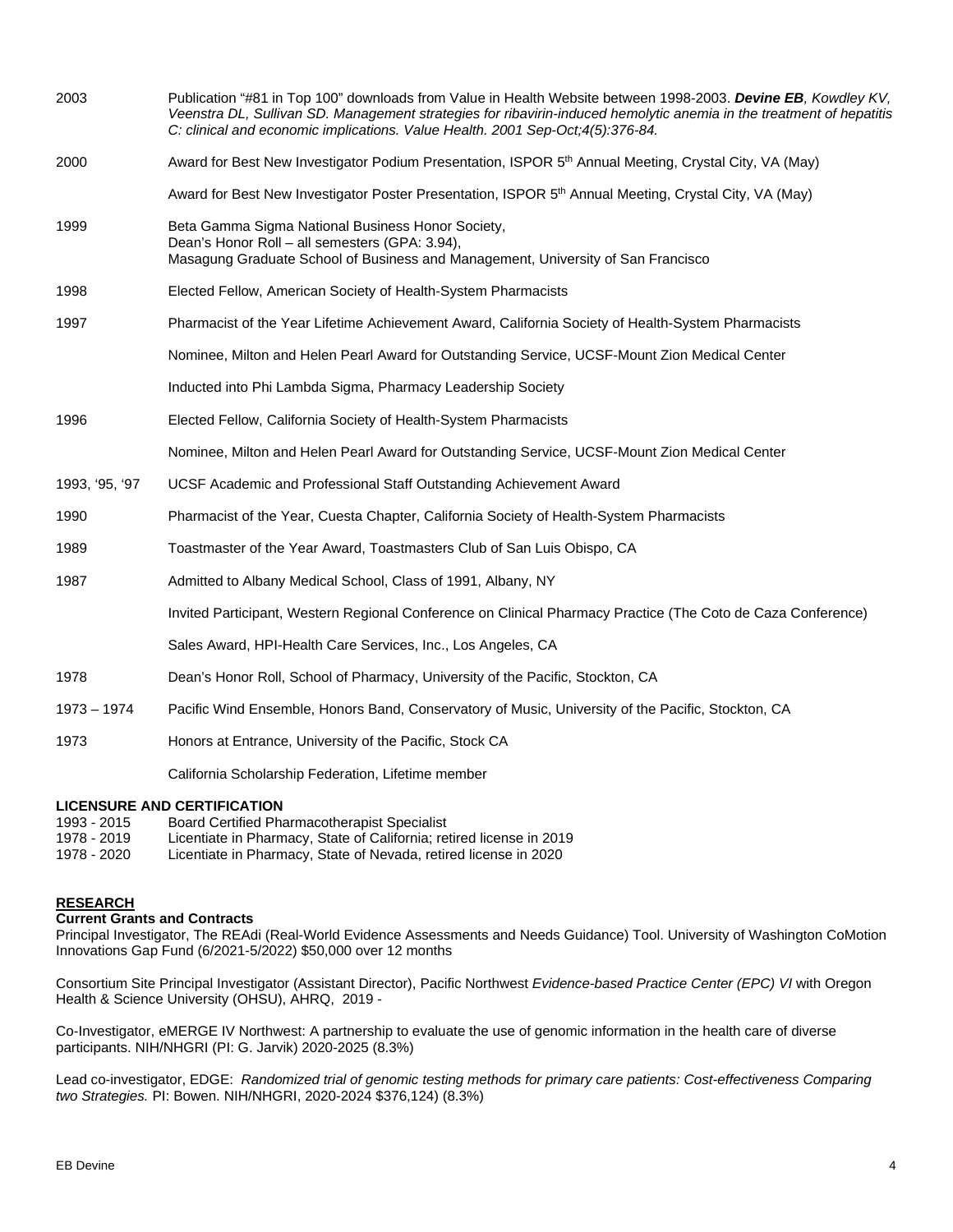Lead co-investigator: Cancer Health Assessments Reaching Many (CHARM). NHGRI (PI: Goddard: Site PI G. Jarvik). *Estimating the cost of using exome sequencing to diagnose individuals with hereditary cancer syndromes*, 2018-2022, \$82,412 (10%)

Lead Co-investigator, *Improving Dysvascular Amputee Outcomes by Enhancing Shared Decision Making.*Veterans Affairs Health Services Research and Development Service (PI: Czerniecki) (2018-2022) Interagency Personnel Agreement (IPA) for 10%

Co-Investigator: Cure Sickle Cell: Model for Economic Analysis of Sickle Cell (CureSC: MEASURE). NHLBI (PI: Basu/Roth/Ramsey). 2019-2022. \$869,724 (20%)

Co-investigator. Machine Learning in Health Economics and Outcomes Research. *Health Technology Fund* projects, UW Corporate Advisory Board, Health Tech Fund, 2020-2022 (donated)

Key personnel. *U.S Deprescribing Research Network.* (PIs: Steinman/Boyd; Site PI: Gray). NIH/NIA, 2019-2021, \$72,667 (5%)

Principal Investigator/Faculty Mentor, *UW-Allergan Post-Doctoral Fellowship* (Training Grant), Allergan Pharmaceuticals, 2012 - \$225,466 (Year 1: 10%; Year 2: 5%) 2020-2022 Kimberly Cai \$225,466 (Year 1: 10%; Year 2: 5%)

Associate Director, Faculty Mentor, *UW Health Services Research Trainin*g, *AHRQ T32 Training Grant*, PI: Weiner. 2018-2023, \$368,352 (donated)

Faculty Mentor, *UW Biomedical and Health Informatics Training Program,* (2T15-LM 007442-13; PI: Tarczy-Hornoch) NIH/NLM, 2017- (Donated)

Faculty Mentor, *UW Developing Data-Driven Cancer Researchers* Training Grant (NCI T32), PI: Schwartz, 2016-2021 (donated)

Co-investigator. *Evolving Our Partnership: The CSER2 Centralized Support Coordinating Center.* NIH/NIGRI, 2U01HG007307-05. (PI: Jarvik). 2017-2021, \$645,000 (Donated)

#### **Grants Completed**

Principal Investigator, *Customizing Value-based Methods to Prioritize Implementation of Pharmacogenomic Clinical Decision Support for Learning Health Systems, AHRQ 1*R21HS026544-01 (2019-2021) 20%, \$299,3011

Lead co-investigator. Payer Demand for Real-World Evidence in Health Economic Information Communication from Industry: Stated and Revealed Preferences. *Health Technology Fund* projects, UW Corporate Advisory Board, Health Tech Fund, 2018-2020 (donated)

Lead co-investigator. REAdi (Real-World Evidence Assessments and Needs Guidance) Tool. *Health Tech Fund Projects,* UW Corporate Advisory Board, 2016-2018 (donated)

Principal Investigator, *Evaluating the Impact of Pharmacogenetic Testing on Clinical Outcomes in a Retirement Community.* UW School of Pharmacy Innovations Award 01/01/18 – 9/15/2020 (Donated)

Co-Investigator, *Patient Centered Outcomes Research Partnership, Training for the WWAMI Region,* AHRQ R25*, (*PI: Kessler), 2014- 2019 (20%/10%/5%)

Faculty Mentor, *UW Patient-Centered Outcomes Research Career Development Program*, AHRQ K12 Training Grant 1K12 HS022982-01, (PI: Sullivan) 2014-2019. 3.7% for each of two mentees

Co-investigator*, Patient-Centered Research for Standards of Outcomes in Diagnostic Tests (PROD),* PCORI ME-1503-29245. (PI: Thompson) PCORI, 2015-2018, \$361,054 (7%)

Consortium Site Principal Investigator (Assistant Director), Pacific Northwest *Evidence-based Practice Center (EPC) V* with Oregon Health & Science University (OHSU), AHRQ, 2015 – 2019

Co-investigator, RFTO #18: *Medication Assisted Treatment,* 2016, \$17,049 (10% Time)

Co-investigator, RFTO #19: *Treatment for Schizophrenia*, 2016-2017, \$42,891 (10% time)

Co-investigator, RFTO #25: *Systematic Reviews to Support the USPSTF, A and B,* 2016-2017, \$111,323 (5% time)

Co-investigator, RFTO #30: *Telehealth for Acute and Chronic Consultation,* 2016-2017 \$232,451 (5% time)

Co-investigator, RFTO #34: *Non-Pharmacological Treatment for Pain,* 2016-2017 \$142,846 (5% time)

Faculty Mentor, *UW Biomedical and Health Informatics Training Program,* (2T15-LM 007442-13; PIs: Demiris, Tarczy-Hornoch) NIH/NLM, 07/01/02 - 06/30/17 (Donated)

Principal Investigator, *ITHS Certificate in Translational Team Science*. Herb Jones Foundation. 2015-2018, \$40,000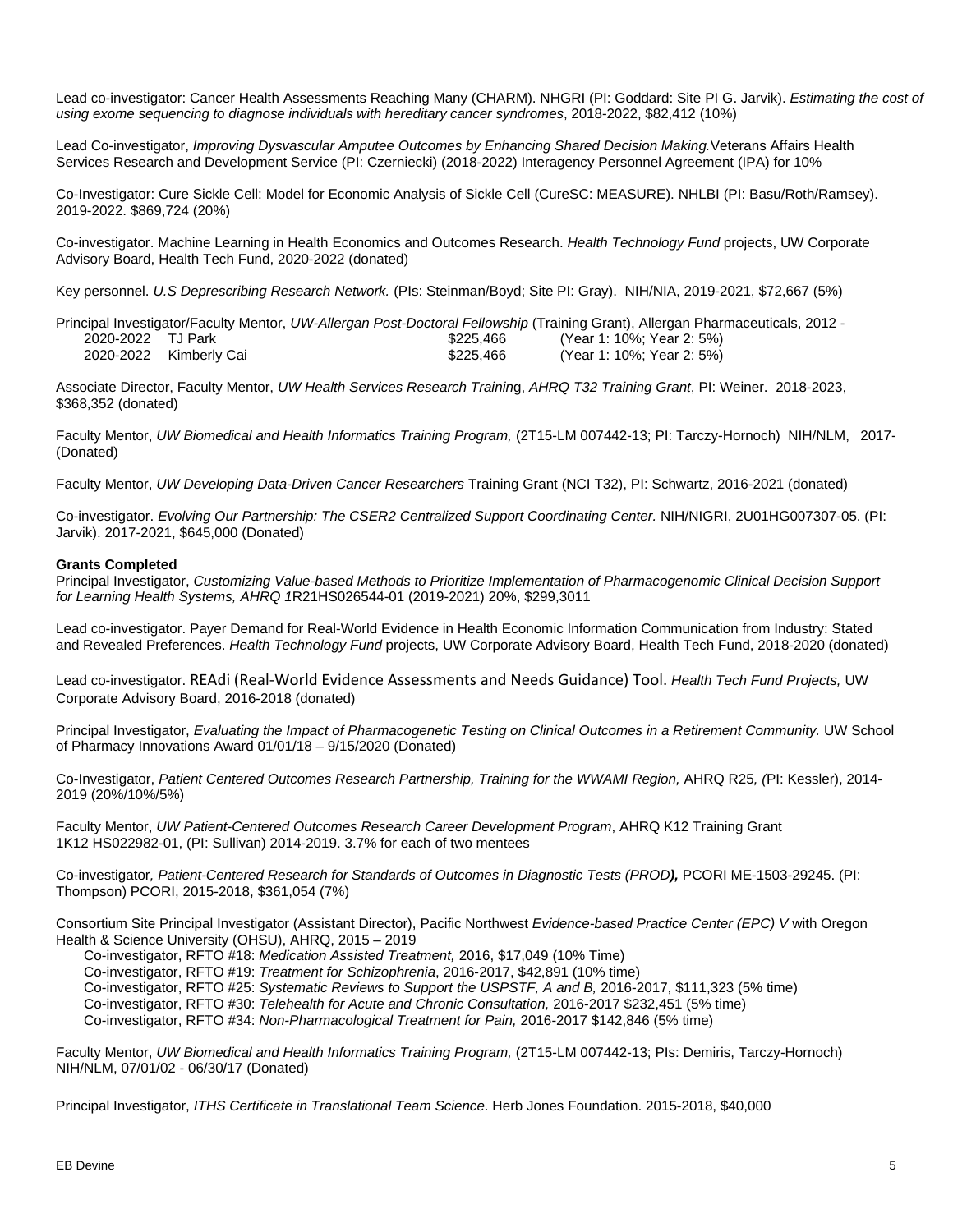Principal Investigator, *UW Center of Excellence for a Comparative Effectiveness Research Educational Program,* PhRMA Foundation, 2014-2015, \$83,333 (5%)

Principal Investigator, *Use of Patient-Reported Outcome Instruments in Clinical Trials*, Novartis Pharmaceuticals, 2013-2014, \$50,263

Consortium Co-Investigator, Pacific Northwest *Evidence-based Practice Center (EPC) IV* with Oregon Health & Science University (OHSU), Consortium PI: Sullivan, AHRQ, 2012-2015

Co-Investigator, RFTO #6: *Imaging for Hepatocellular Cancer*, 2013-2014, \$78,346 (5%) Co-Investigator, RFTO #7: *Opioids for Chronic Pain*, 2013-2014, \$161,438 (5%) Co-investigator, RFTO #10: *Imaging Techniques for Metastatic Breast Cancer*, 2013-2014, \$162,460 (25%) Co-investigator, RFTO #12: *Health Information Exchanges*, 2013-2015, \$63,007 (20%)

Principal Investigator/Faculty Mentor, *UW-Allergan Post-Doctoral Fellowship* (Training Grant), Allergan Pharmaceuticals, 2012 - (n=14 to date)

| 2012-2014 | Zsolt Hepp, PharmD        | \$147,083 | (1.5%) |
|-----------|---------------------------|-----------|--------|
| 2013-2015 | Tracy Yep, PharmD         | \$169,765 | (1.5%) |
| 2014-2016 | Kate Keyloun, PharmD      | \$174,858 | (1.5%) |
| 2014-2016 | Vanessa Shih, PharmD      | \$174,858 | (1.5%) |
| 2015-2017 | Sarah Baradaran, PharmD   | \$179,714 | (1.5%) |
| 2015-2017 | Amy Tung, PharmD          | \$179,714 | (1.5%) |
| 2016-2018 | Michael Serbin, PharmD,   | \$204,153 | (5%)   |
| 2016-2018 | Sheila Shapouri, PharmD,  | \$204.153 | (5%)   |
| 2017-2019 | Chiemeke Ike, PharmD, MPH | \$205,772 | (5%)   |
| 2017-2019 | Sara Higa, PharmD, MS     | \$205.772 | (5%)   |
| 2018-2020 | Ashley Kim, PharmD        | \$219,909 | (5%)   |
| 2018-2020 | Jamie Ta, PharmD          | \$219,909 | (5%)   |
| 2019-2021 | Brennan Beal, PharmD      | \$219.909 | (5%)   |
| 2019-2021 | Jae Lee                   | \$219,909 | (5%)   |
| 2020-2022 | Tae Jin Park              | \$228,783 | (5%)   |
| 2020-2022 | Kimberly Cai              | \$228,783 | (5%)   |

Co-Investigator (Lead, CERTAIN Methods Core), *CERTAIN (Comparative Effectiveness Research Translation Network) Hub*, AHRQ R01 HS022959, PI: Flum, 2013-2015, \$735,830 (10% in 2013)

Co-Investigator/Key Personnel, UW Institute for Translational Health Sciences (ITHS), Education Core, NIH/NCATS/CTSA 5 UL1 TR000423-07 (PI: Disis) 6/1/2013 – 12/31/2015, \$6,920,759 (10%)

Co-Investigator, *Evaluation of Initial Prescription Monitoring Program Implementation,* (PI: Banta-Green), Washington State Department of Health, 2013-2014, \$93,897 (10%)

Co-Investigator, *UW Center of Excellence for a Comparative Effectiveness Research Educational Program,* PI: Garrison, PhRMA Foundation, 2011-2014, \$166,667 (5%)

Co-Investigator, *National CER Curricular Conference*, PI: Segal (Johns Hopkins), AHRQ Conference Grant, 2013-2014 (Donated)

Lead Co-Investigator, CERTAIN Methods Core; Co-Investigator, CERTAIN HIT Core; *Surgical Care and Outcomes Assessment Program Comparative Effectiveness Research Network (SCOAP) CERTAIN*, PI: Flum, AHRQ 1R01 HS20025, 2010-2013, \$11,799,186 (20%)

Lead Co-Investigator: *Communication to Prevent and Respond to Medical Injuries: WA State Collaborative; Effect on Communication Sensitive Clinical Events,* PI: Gallagher, AHRQ 1R18 HS019531, 2010-2014, \$2,348,681 (10%)

Principal Investigator, *Validation of Electronic Clinical Data for Comparative Effectiveness Research: The SCOAP CERTAIN Validation Study*, Academy Health UW #20-3859/AHRQ**,** 2011-2012, \$7,000

Co-Investigator, *A Problem-Solving Intervention for Hospital Caregivers,* PI: Demiris, NIH: National Institute of Nursing Research 1R01 NR012213, 2011-2012, \$1,975,439 (5%)

Co-Investigator, *CER Administrative Supplement, Workforce Development, PI: Disis,* NIH, CER Administrative Supplement to UW ITHS Gran**t** 5UL1 RR025014, 2010-2011, \$320,513 (2%)

Co-Investigator, *Tools for Optimizing Prescribing,* PI: Lambert (University of Illinois, Chicago), AHRQ Centers for Education and Research on Therapeutics (CERTs) 1U18 HS016973, 2009-2011 (Donated)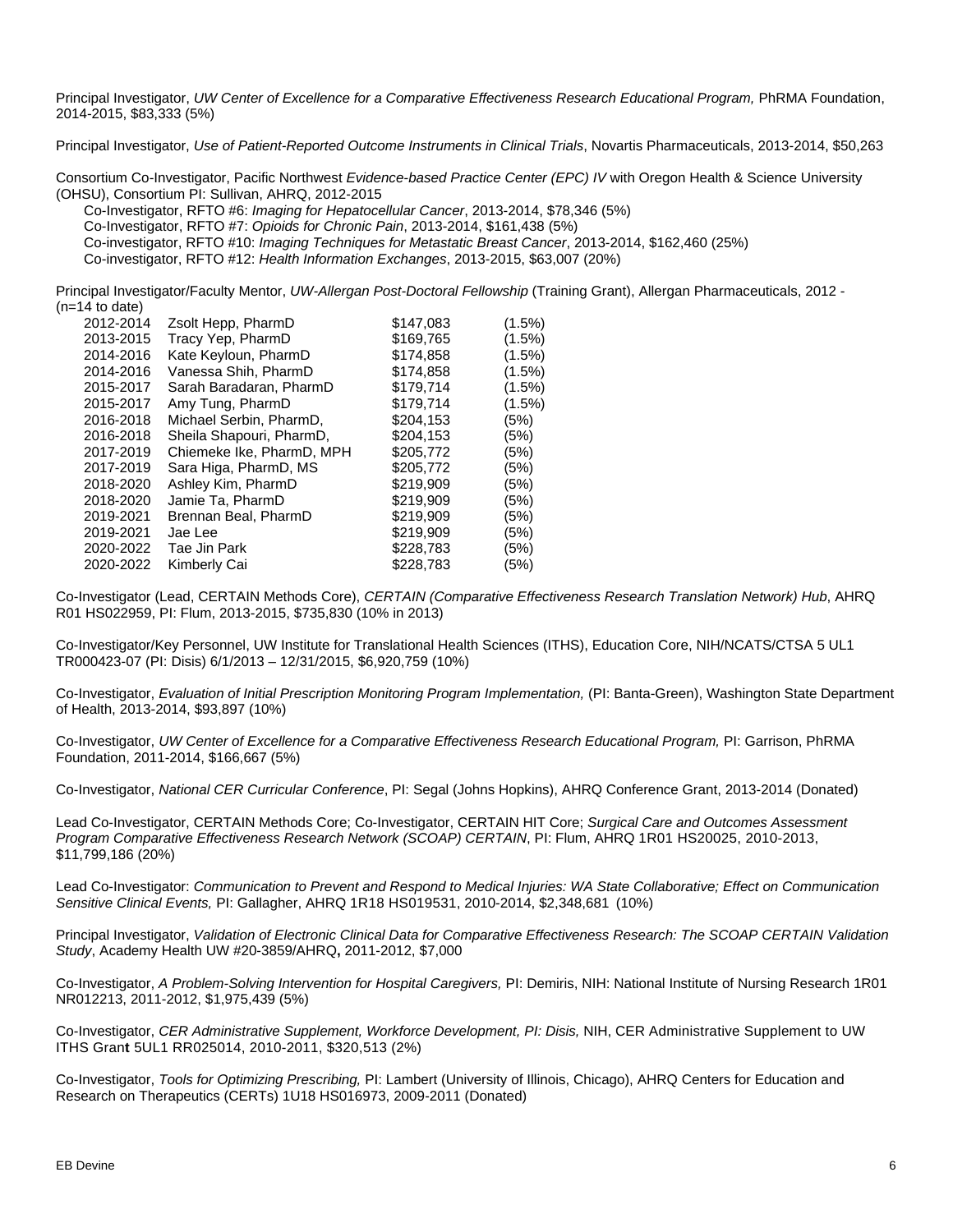Principal Investigator, *Evaluating e-prescribing in a Community-based, Integrated Health System,* AHRQ 5K08 HS014739, 2006-2011, \$509,982 (75%-85%)

Co-Principal Investigator (with Chan), *Acquired Coagulopathy in Hospitalized Patients: A Pilot Study to Determine the Impact on Clinical and Economic Outcomes,* Zymogenetics, \$174,877 (10%)

Lead Co-Investigator, *Evaluating the Impact of an Ambulatory Computerized Provider Order Entry System with Clinical Decision Support Alerts on Outcomes,* PI: Sullivan, AHRQ 5UC1 HS015319), 2004-2007, \$1,030,363 (Federal) /\$2,389,035 (including costsharing) (20%)

Principal Investigator, *Surgical Site Infection Prevention,* Amerinet, 2006, \$18,000

Principal Investigator, *Characterizing Medication Errors using an Ambulatory Computerized Prescriber Order Entry System,* UW Royalty Research Fund, 2005, \$10,221

Principal Investigator, *Treatment of Warfarin-Associated Coagulopathy Benchmarking Outcomes Study,* Amerinet, 2005, \$17,000

Principal Investigator, *Heart Failure Outcomes Benchmarking Project,* Amerinet, 2004, \$15,000

Principal Investigator, *Characterizing the Prescription-flow Process and Medication Error Rates in the Multi-specialty Clinic Ambulatory Care Setting,* The Merck Foundation, 2002-2004, \$34,916

Faculty Mentor and Co-PI: *Characterizing the Prescription-flow Process and Medication Error Rates in the Multi-specialty Clinic Ambulatory Care Setting,* ASHP Research and Education Foundation Pharmacy Resident Medication Safety Grant, 2002-2004, \$2,747

Co-Investigator, *The Use of Electronic Prescribing Technology to Impact Medication Errors in the Multispecialty Clinic Setting*, PI: Fisk, (The Everett Clinic)*,* American Medical Group Association, 2002-2003, \$50,000 (5%)

## **PUBLICATIONS AND PRESENTATIONS**

\*mentored a student \*\*co-first or co-senior author

#### **Manuscripts in Preparation**

1. Park TJ, **Devine B.** Cost-effectiveness of Dual Versus Triple Antithrombotic Therapy in Atrial Fibrillation and PCI. *(intended for Value Health)*

2. Dhippayom T, Saensook T, Promkhatja N, Teakthong T, Chaiyakunapruk N, **Devine B.** Comparative effects of music intervention on depression in older adults: A systematic review and network meta-analysis.

3. Lee, W, Schwartz N, Bansal S, Khor S, Hammarlund N, Basu A, **Devine B**. A Scoping Review of the Use of Machine Learning in Health Economics and Outcomes Research: Part 1 – Data from Wearable Devices, (intended for Value Health)

4. Lee, W, Schwartz N, Bansal S, Khor S, Hammarlund N, Basu A, **Devine B**. A Scoping Review of the Use of Machine Learning in Health Economics and Outcomes Research: Part 2 – Data from non-Wearables. *(intended for Value Health)*

5. Chua S, **Devine B**, Todd A, Huang Y, Hughes S, Elsisi Z, Husband A, Gray SL, and members of the US Deprescribing Network Systematic Review Panel. Effectiveness of deprescribing interventions in older adults: An overview of systematic reviews. (*intended for JAMA Intern Med; September 2021)*

6. \*Guo K, **Devine B,** Amendola LM, Makhnoon S, Bowen DJ, Jarvik GP, Veenstra DL. *Should we be studying family communication tools to improve cascade testing in genomics? A value-of-information analysis in Lynch syndrome. (intended for)*

7. Chen S, **Devine B**, Basu A. Understanding drug price changes with respect to more generic competition: A systematic literature review and Bayesian meta-analysis. (*intended for Value Health,* Spring 2021)

8. Dhippayom T, Boonpattharatthiti K, Thammathuros T, Dilokthornsakul P, Sakunrag I, **Devine, B.** Clinical Outcomes of Different Warfarin Self-care Strategies: A Systematic Reviews and Network Meta-Analysis. (intended for Ann Intern Med, May 2021)

9. Buchwald D, Kessler L, Rogers M, Rose B, Bresnahan B, Devine B, LeResche L, Nelson L, Patrick DL, Lavallee D, Garrison M, White A. Evaluation of a hands-on training program in patient-centered outcomes and comparative effectiveness research for diverse researcher communities. *(intended for …)*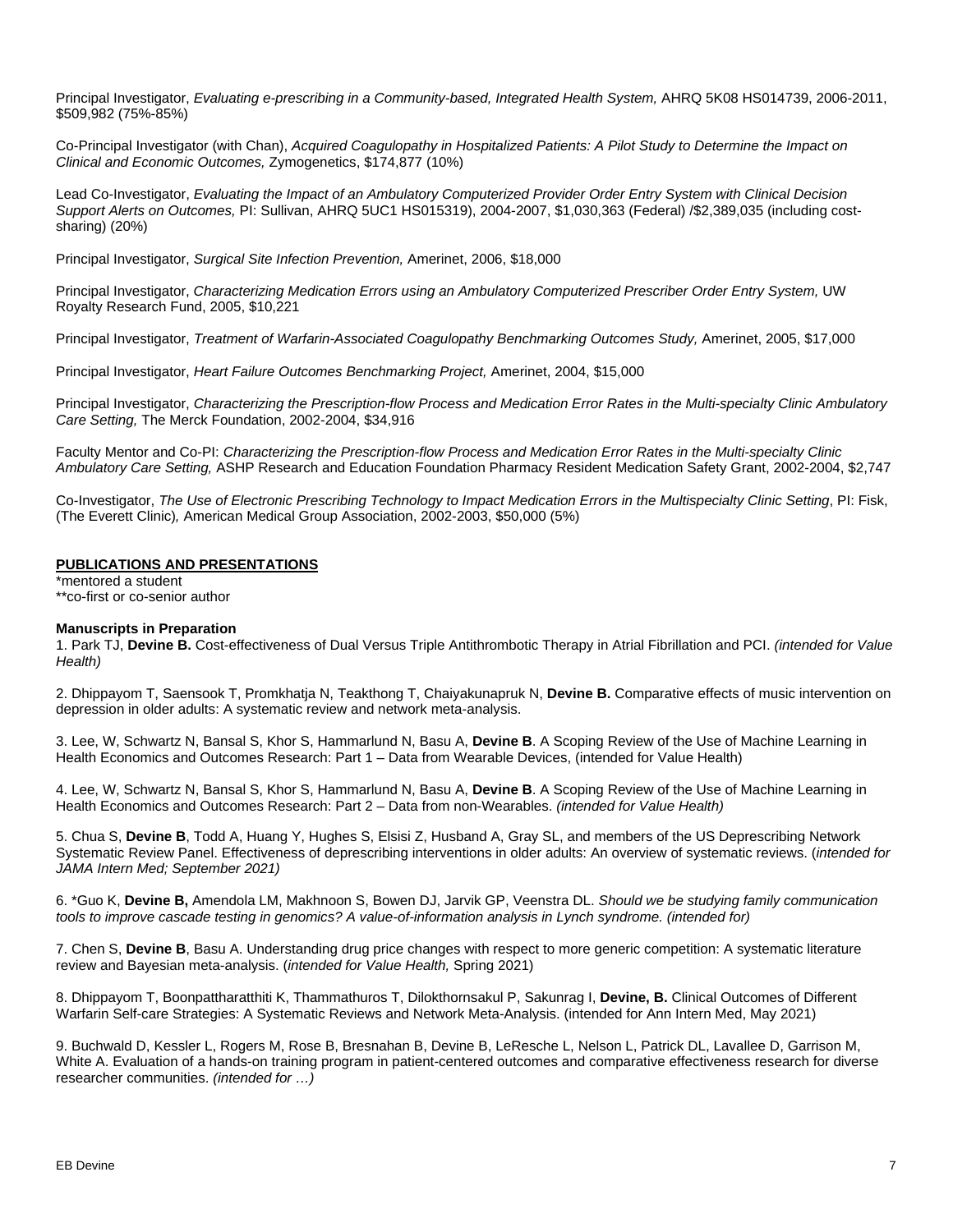## **Manuscripts Submitted and under Review**

1. Dhippayom T, Saldanha IJ, Chaiyakunapruk N, **Devine B**. The Theme, Intensity, Provider/Platform (TIP) Framework for Evidence Syntheses of Health Services Interventions. *(submitted to BMJ Evidence-based Medicine, November 2021)*

2. Lee W, Cheng S, Grant SJ, Marcum ZA, Devine B. Use of Geriatric Assessment in Cancer Clinical Trials: A Systematic Review. *(submitted to J Geriatric Onc, October 2021)*

3 Jiang S, Mathias, Hendrix N, Shirts B, Veenstra DL, **Devine B**. Customizing value-based methods to prioritize implementation of pharmacogenomic clinical decision support for Learning Health Systems: A cost-utility analysis. (*under revision at The Pharmacogenomics Journal, December 2021)*

4. Baldwin Z, Jiao B, Basu A, Roth J, Bender MA, **Devine B**. *Medical and non-medical costs of sickle cell disease, treatments, and related complications: A Systematic Review and Landscape Analysis. (under revision at PharmacoEconomics Open, December 2021)*

5. Jaio B, Hankins J, Ramsey SD, **Devine B**, Basu A. Mapping and validation of generic PedsQL scores to utility values for patients with sickle-cell disease. (*submitted to Qual Life Res, September 2021)*

6. Johnson KM, Jiao B, Ramsey SD, Bender MA, **Devine B**, Basu A. Lifetime medical costs attributable to Sickle Cell Disease among non-elderly individuals with commercial insurance. (*submitted to..…t 2021)*

7. Quach D, **Devine B**, et al. Gene therapies for Sickle Cell Disease. A Systematic Review and Landscape Analysis. (*under revision at Expert Rev Pharmacoecon Outcomes Res*)

8. Knerr S, Guo B, Mittendorf KF, Goddard KAB, Devine EB and the CHARM Study Team. Risk-reducing surgery in unaffected women receiving cancer genetic testing in an integrated healthcare system. (*submitted to…. 2021)*

#### **Peer-Reviewed Publications**

1.Chaitesipaseut L, Wilson-Norton J, Trivelli K, Mikes T, **Devine B**. Feasibility of conducting pharmacogenomic-guided medication therapy management in retirement communities. *(in press at J Am Coll Clin Pharm, October 2021)*

2. \*Lee JH, Barthold D, Shewale A, Burslem K, **Devine B.** Geographic variation in the use of triptans and opioids for the acute treatment of migraine attacks. *(in press at Headache, October 2021)*

3. Saldarriaga EM, Hauber B, Carlson JJ, Barthold D, Veenstra DL, **Devine, B.** Assessing payers' preferences for real world evidence: A discrete choice experiment. (*in press at Value Health, October 2021)*

4. Dhippayom T, Wateemongkollert A, Mueangfa K, Im H, Dilokthornsakul P, **Devine B.** Comparative efficacy of strategies to support self-management in patients with asthma: a systematic review and network meta-analysis. (*in press at J Allergy Clin Immunol Pract, October 2021)*

5. Thompson MJ, Zigman Suchsland M, Hardy V, Lavallee D, Jarvik J, Walter F, Trikalinos T, Findlay S, Chou R, Green B, Wernli K, Lord S, **Devine B**, Bossuyt P. Patient centered outcomes of imaging tests: Recommendations for test developers, researchers, and clinicians. (*in press at BMJ Quality & Safety, October 2021)*

6. Phillips KA, Trosman JR, Douglas MP, **Devine BE**, et al. US Private Payers' Perspectives on Insurance Coverage for Genome Sequencing Versus Exome Sequencing: A Study by the Clinical Sequencing Evidence-Generating Research Consortium (CSER). (in press at Genet Med, September 2021)

7. Jiao B, Baldwin Z, Basu A, Roth J, Bender MA, **Devine B**. *Estimates of the Cost-effectiveness of Screening and Treatments for Sickle Cell Disease: A Systematic Review and Landscape Analysis. (in press at PharmacoEconomics, Aguust 2021)*

8. Jiao B, Baldwin Z, Basu A, Roth J, Bender MA, **Devine B**. *Health State Utilities for Sickle Cell Disease: A Systematic Review and Landscape Analysis.* (*in press at Value Health, August 2021)*

9. Bounthavong M, Christopher MLD, Veenstra DL, Basu A, **Devine EB**. Exploring providers' perception to naloxone education for opioid overdose after receiving academic detailing at the U.S. Department of Veterans Affairs. [published online ahead of print, 2021 Nov 12]. *J Pharm Pract*. 2021;8971900211053282. doi:10.1177/08971900211053282

10. \*Lee D, Kim Y, **Devine B**. *Spillover effects of mental disorders on family members' utility: SF-6D scores from a US sample.* 2021 Aug 11:272989X211027146. doi: 10.1177/0272989X211027146. Online ahead of print. PMID: 34378438

11. \*Kim A, **Devine B**, Bansal A. Characterizing healthcare resource utilization and costs by disease severity among patients with geographic atrophy secondary to age-related macular degeneration. *Clinical Ophthalmology* 2021;23:2,643'2,651. doi: 10.2147/OPTH.S307603. eCollection 2021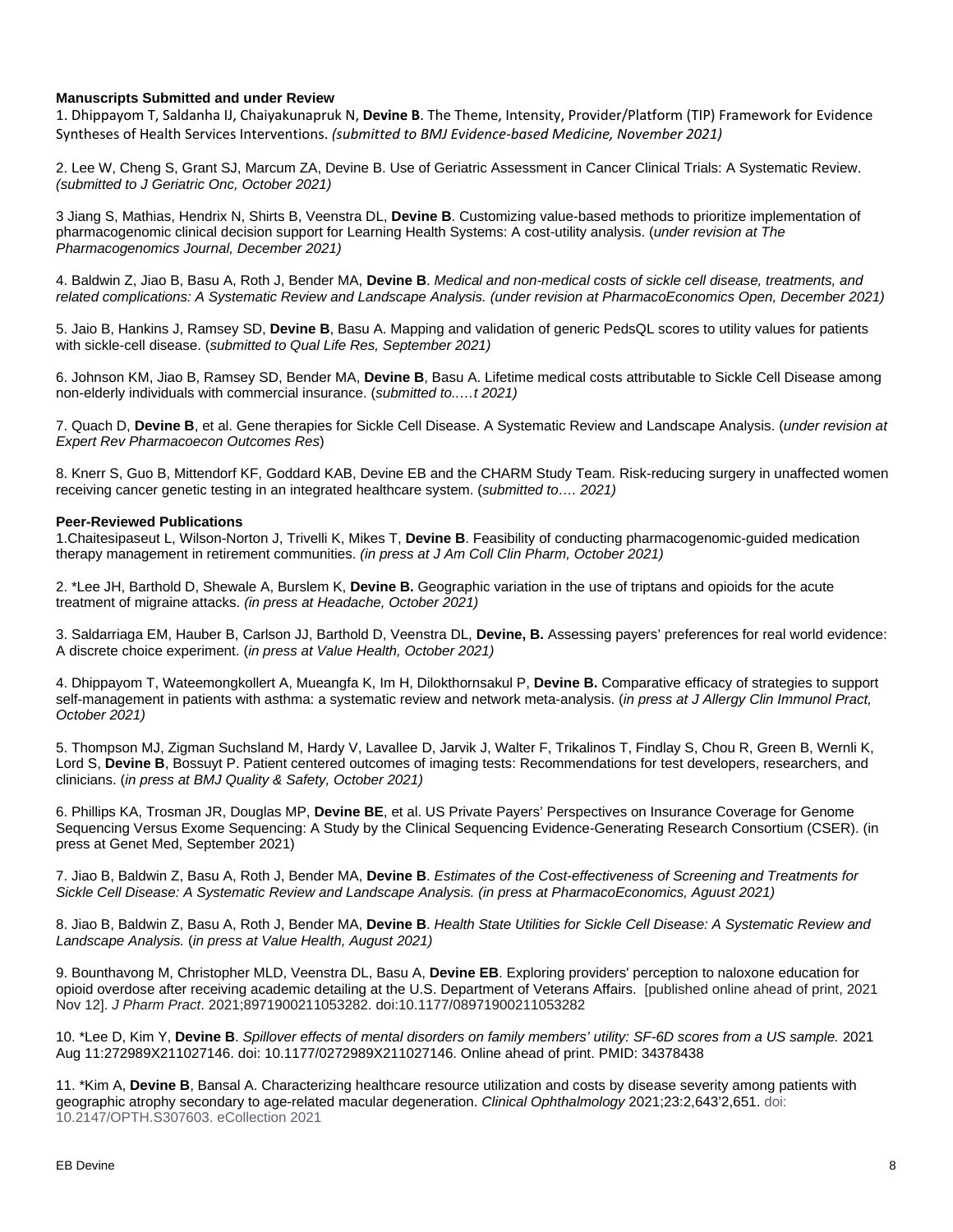12. Beal B, Shih V, Campbell J, Veenstra DL, **Devine B.** Comparing healthcare resource utilization and costs for patients with normal tension glaucoma across levels of severity: A large convenience sample of US adults. Clin Ophthalmol. 2021 Feb 9;15:453-460. doi: 10.2147/OPTH.S284474. eCollection 2021.

13. Duchowny M, Chopra I, Niewoehner J, Wan GJ, **Devine B**. Comparative Efficacy of Repository Corticotropin Injection versus Synthetic Adrenocorticotropic Hormone for Infantile Spasm*s. J Health Econ Outcomes Res,* 2021 Jan 27;8(1):1-9. doi: 10.36469/jheor.2021.18727.

14.\*Hendrix N, Kim DD, Patel KS, **Devine B**. Differences in the selection of health state utility values by sponsorship in published costeffectiveness analyses. Med Decis Making. 2021 Apr;41(3):366-372. doi: 10.1177/0272989X20985821. Epub 2021 Jan 15.

15. \*Cha AS, Chen Y, Fazioli K, Rivara M, **Devine, B**. Microvascular benefits of new antidiabetic agents: A systematic review and network meta-analysis of renal outcomes. J Clin Endocrinol Metab. 2021 Mar 25;106(4):1225-1234. doi: 10.1210/clinem/dgaa894

16. Bowen DJ, Wang C, Cole AM, Norquist BM, Knerr S, **Devine B**, Shirts B, Cain K, Harris HM, Haile HG, Swisher EM. Design of a study to implement population-based risk assessment for hereditary cancer genetic testing in primary care. *Contemp Clin Trials,* 2021 Feb;101:106257. doi: 10.1016/j.cct.2020.106257. Epub 2020 Dec 26.

17. \*Wang WJ, **Devine B**, Basu A. Use of the convoluted Poisson process in systematic reviews. *Res Synth Methods* 2020 Nov 1. doi: 10.1002/jrsm.1465. Online ahead of print.

18. \*Ta J, Sullivan SD, **Devine B**. Healthcare resource utilization and costs associated with non-adherence to pharmacotherapy for major depressive disorder. (in press at *J Manag Care Spec Pharm, Fall 2020)*

19. \*Lee W, Dayer T, Jiao B, Carlson J, **Devine B**, Veenstra DL. The use of real-world evidence in economic assessments of pharmaceuticals in *the US. J Manag Care Spec Pharm 2021 Feb;27(2):223-239.* doi: 10.18553/jmcp.2021.27.2.223.

20. Chen S, Yun S, Graf J, Beal B, Bansal A, Carlson J, Basu A, **Devine B**. The REAdi (Real-World Evidence Assessments and Needs Guidance) Tool: A Framework for Evaluating Real-World Evidence. J Manag Care Spec Pharm. 2021 Jan;27(1):95-104. doi: 10.18553/jmcp.2021.27.1.095.

21. \*Jiao B, Veenstra D, Lee W, Carlson J, **Devine B**. The use of real-world evidence in ICER's scoping process and clinical evidence assessment. J Manag Care Spec Pharm. 2020 Dec;26(12):1590-1595. doi: 10.18553/jmcp.2020.26.12.1590.

22. \*Dhippayom T, Rattanachaisit N, Jhunsom S, Dilokthornsakul P, Chaiyakunapruk N, **Devine B**. Comparative effects of telemedicine and face-to-face anticoagulation management: A systematic review and network meta-analysis. J Am Pharm Assoc (2003). Nov-Dec 2020;60(6):880-891.e9. doi: 10.1016/j.japh.2020.06.010. Epub 2020 Jul 21.

23. McDonagh, M.S., Dana, T., Selph, S., **Devine, E.B**., Cantor, A., Bougatsos, C., Blazina, I., Grusing, S., Fu, R. and Haupt, D.W. (2020), Updating the Comparative Evidence on Second‐Generation Antipsychotic Use With Schizophrenia. Psych Res Clin Pract, 2: 76- 87. <https://doi.org/10.1176/appi.prcp.20200004>

24. Dhippayom T, **Devine B**. Letter to the editor for a published article titled, "The effect of online versus hospital warfarin management on patient outcomes: A systematic review and meta-analysis. Int J Clin Pharm. April 2, 2020. https://doi.org/10.1007/s11096-019- 00947-8.

25. \*Bounthavong M, Suh K, Christopher MLD, Veenstra DL, Basu A, **Devine EB**. Providers' perceptions on barriers and facilitators to prescribing naloxone for patients at risk for opioid overdose after implementation of a national academic detailing program. Res Social Adm Pharm. 2019 Oct 31. pii: S1551-7411(19)30065-8. doi: 10.1016/j.sapharm.2019.10.015. [Epub ahead of print]

26. \*Serbin M, Basu A, Campbell J, **Devine EB**. Assessing the Societal Burden of Glaucoma Patients With vs. Without Physical or Mental Comorbidities. J Manag Care Spec Pharm. 2020;26:325-331. Doi: 10.18553/jmcp.2020.26.3.325.

27. \*Bounthavong M, **Devine EB**, Christopher MLD, Harvey MA, Veenstra DL, Basu A. National implementation of academic detailing service on naloxone prescribing trends at the United States Department of Veterans Affairs: A retrospective cohort study. Health Serv Res. 2019 Oct;54(5):1055-1064. doi: 10.1111/1475-6773.13194. Epub 2019 Jul 17.

28. \*Hart MR, Garrison LP, Doyle DL, Jarvik GP, Watkins J, **Devine B**. Projected cost-effectiveness for two gene-drug pairs using a multi-gene panel for patients undergoing percutaneous coronary intervention. Value Health. 2019 Nov;22(11):1231-1239. doi: 10.1016/j.jval.2019.05.015. Epub 2019 Oct 16.

29. Thompson M, Hardy V, Suchsland MZ, **Devine B**, Kurth D, chou R, Haines R, Jarvik JG, for the PROD Research Group. A secondary analysis to identify patient-centered outcomes in the American College of Radiology's Appropriateness Criteria. J Am Coll Radiol 2019 Dec;16(12):1645-1655. doi: 10.1016/j.jacr.2019.05.016. Epub 2019 Jun 4.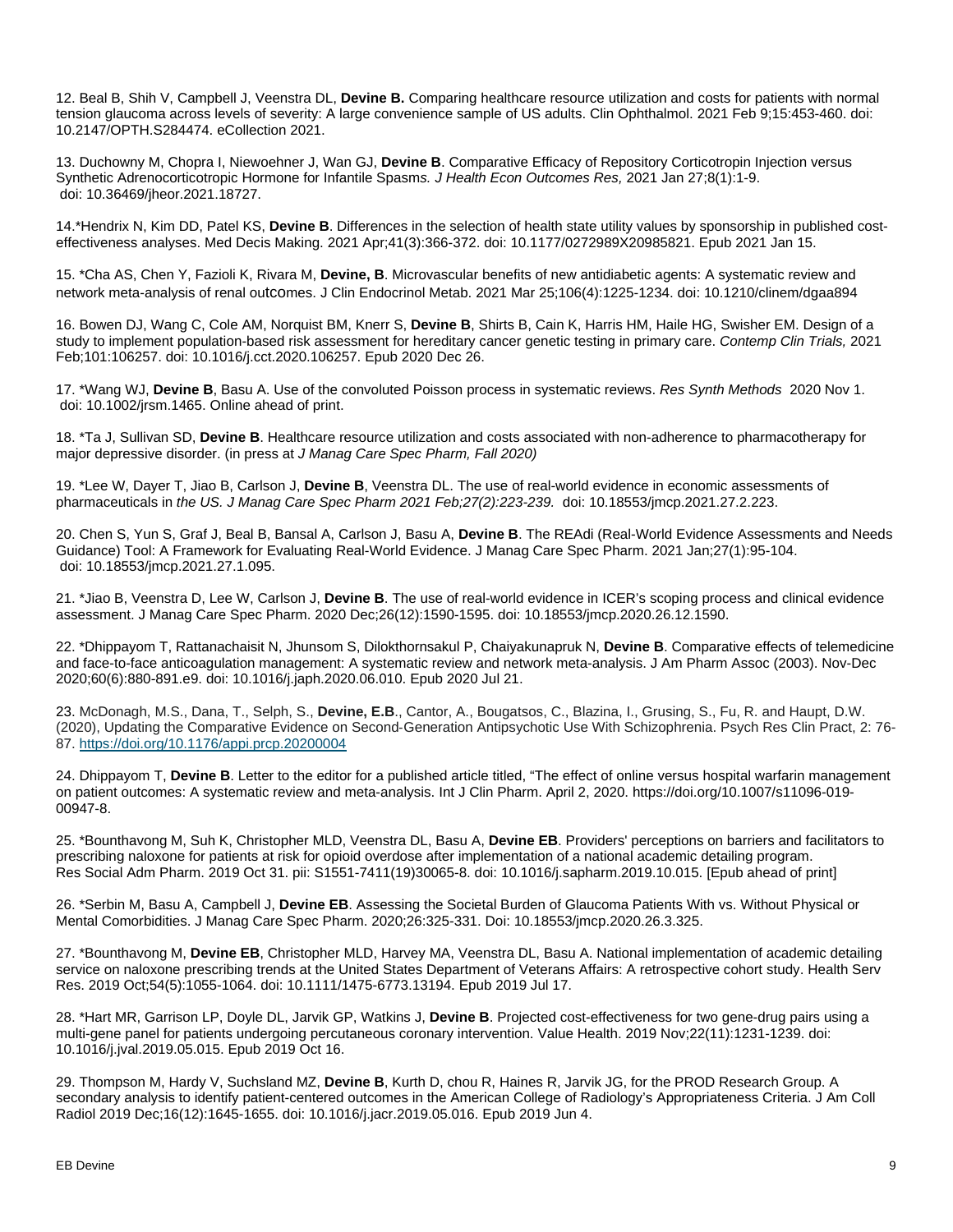30. \*Higa S, **Devine B**, Patel V, Baradaran S, Wang D, Bansal A. Psoriasis treatment patterns: A retrospective claims study. 2019 Oct;35(10):1727-1733. doi: 10.1080/03007995.2019.1618805. Epub 2019 Jun 17.

31. \*Mou J, Bolieu EL, Pflugeisen BM, Amoroso PJ, **Devine B**, Baldwin LM, Frank LL, John RH. Delay in treatment after cancer diagnosis in adolescents and young adults: Does facility transfer matter? J Adolesc Young Adult Oncol. 2019 Feb 20. https://doi.org/1<u>0.1089/jayao.2018.0128</u>. [Epub ahead of print]

32. \*Baradaran S, Black D, Keyloun K, Hansen RH, Gillard P, **Devine EB**. The Impact of Acute Kidney Injury (AKI) on the Risk of Mortality and Healthcare Utilization Among Patients Treated with Polymyxins for Severe Gram-Negative Infections. 2018 Aug 3;5(8):ofy191. doi: 10.1093/ofid/ofy191. eCollection 2018 Aug.

33. Mercieca- Bebber R, Williams D, Tait MA, Roydhouse J, Busija L, Sundaram CS, Wilson M, Langford A, Rutherford C, Roberts N, King M, Vodicka E, **Devine B**, on behalf of the International Society for Quality of Life Research (ISOQOL). Trials with patient-reported outcomes registered on the Australian New Zealand Clinical Trials Registry (ANZCTR). Qual Life Res, June 2018. <https://doi.org/10.1007/s11136-018-1921-5>

34. Mercieca- Bebber R, Williams D, Tait MA, Roydhouse J, Busija L, Sundaram CS, Wilson M, Langford A, Rutherford C, Roberts N, King M, Vodicka E, **Devine B**, on behalf of the International Society for Quality of Life Research (ISOQOL). Correction to: Trials with patient-reported outcomes registered on the Australian New Zealand Clinical Trials Registry (ANZCTR). Qual Life Res, 2018;27(10):2593. PMID: 30014457 2018.

35. \*McDermott C, Lockhart C, **Devine EB**. Outpatient directly observed therapy for hepatitis C among people who inject drugs: a systematic review and meta-analysis. (J Virus Erad. 2018 Apr 1;4(2):118-122

36. Aronson S, Babb L, Ames D, Gibbs RA, Venner E, Connelly J, Marsolo K, Weng C, Williams MS, Hartzler A, Liang W, Ralston J, **Devine EB**, Murphy S, Chute CG, Caraballo PG, Freimuth R, Rasmussen L, Wehbe FH, Derveloy B, Howell KM, Peterson JF, Robinson JR, Wiley K, Overby CL, on behalf of the eMERGE Network EHRI Working Group. Empowering Genomic Medicine by Establishing Critical Sequencing Result Data Flows: The eMERGE Example. J Am Med Inform Assoc. published May 31, 2018 <https://doi.org/10.1093/jamia/ocy051>

37. **Devine EB**, Van Eaton E, Zadworny ME, Symons R, Devlin A, Yanez D, Yetisgen M, Keyloun KR, Capurro D, Alfonso-Cristancho R, Flum DR, Tarczy-Hornoch P [Automating Electronic Clinical Data Capture for Quality Improvement and Research: The CERTAIN](https://pubmed.ncbi.nlm.nih.gov/29881766/)  [Validation Project of Real World Evidence.](https://pubmed.ncbi.nlm.nih.gov/29881766/) .EGEMS (Wash DC). 2018 May 22;6(1):8. doi: 10.5334/egems.211.PMID: 29881766

38. **Devine EB**, Perfetto E, Pickard AS, Schumock GT, Segal JB, Brixner D, Cannon E, Gagnon JP, Garrison LP, Murray, MD. Nine Years of Comparative Effectiveness Research Education and Training: Initiative Supported by the PhRMA Foundation. J. Comp. Eff. Res. 2018;7:167-175. PMID: 29464964. doi: 10.2217/cer-2017-0059. Epub 2018 Feb 21.

39. **Devine EB**, Totten AM, Gorman P, Eden KB, Kassakian S, Woods S, Daeges M, Pappas M, McDonagh M, Hersh WR [Health](https://pubmed.ncbi.nlm.nih.gov/29881743/)  [Information Exchange Use \(1990-2015\): A Systematic Review.](https://pubmed.ncbi.nlm.nih.gov/29881743/) .EGEMS (Wash DC). 2017 Dec 7;5(1):27. doi: 10.5334/egems.249.PMID: 29881743

40. **Devine B.** Concordium [2016: Data and Knowledge Transforming Health.](https://pubmed.ncbi.nlm.nih.gov/29881751/) EGEMS (Wash DC). 2017 Apr 20;5(2):9. doi: 10.13063/2327-9214.1306.PMID: 29881751

41. Edwards T, Lavallee D, Clowes A, **Devine EB**, Flum DR, Meissner M, Thomason ET, Barbic SP, Beck SJ, Patrick DL. Preliminary Validation of the Claudication Symptom Instrument (CSI). Vascular Medicine, 2017, 1–8. DOI: 10.1177/1358863X17731623

42. Viswanathan M, McPheeters ML, Murad MH, Butler ME, **Devine EB,** Dyson MP, Guise JM, Kahwati LC, Miles JNV, Morton SC. [AHRQ series on complex intervention systematic reviews-paper 4: selecting analytic approaches.](https://www.ncbi.nlm.nih.gov/pubmed/28720515) *J Clin Epidemiol.* 2017 Jul 15. pii: S0895-4356(17)30639-X. doi: 10.1016/j.jclinepi.2017.06.014. [Epub ahead of print]

43. Pigott T, Noyes J, Umscheid CA, Myers E, Morton SC, Fu R, Sanders-Schmidler GD, **Devine B**, Murad MH, Kelly MP, Fonnesbeck C, Kahwati L, Beretvas SN[. AHRQ series on complex intervention systematic reviews-paper](https://www.ncbi.nlm.nih.gov/pubmed/28720512) 5: advanced analytic methods. *J Clin Epidemiol.* 2017 Jul 15. pii: S0895-4356(17)30640-6. doi: 10.1016/j.jclinepi.2017.06.015. [Epub ahead of print]

44. \*Randall I, Maynard C, Chan G, **Devine B**, Johnson C. Assessing the effect of the VA PCMH model on utilization patterns among veterans with PTSD. *Am J Manag Care.* 2017 May;23(5):291-296.

45. \*Canestaro WJ, Hendrix N, Bansal A, Sullivan SD, **Devine EB**, Carlson JJ. [Favorable and Publicly-Funded Studies are More Likely](https://www.ncbi.nlm.nih.gov/pubmed/28842289)  [to be Published: A Systematic Review](https://www.ncbi.nlm.nih.gov/pubmed/28842289) and Meta-Analysis. *J Clin Epidemiol.* 2017;92:58-68. PMID: 28842289. doi: 10.1016/j.jclinepi.2017.08.004. Epub 2017 Aug 31

46. \*Mathias PC, Hendrix N, Wang WJ, Keyloun KR, Khelifi M, Tarczy-Hornoch P, **Devine B**. Characterizing pharmacogenomic-guided medication use with a clinical data repository. *Clin Pharmacol Ther.* 2017 Aug;102(2):340-348. doi: 10.1002/cpt.611. Epub 2017 Jun 5.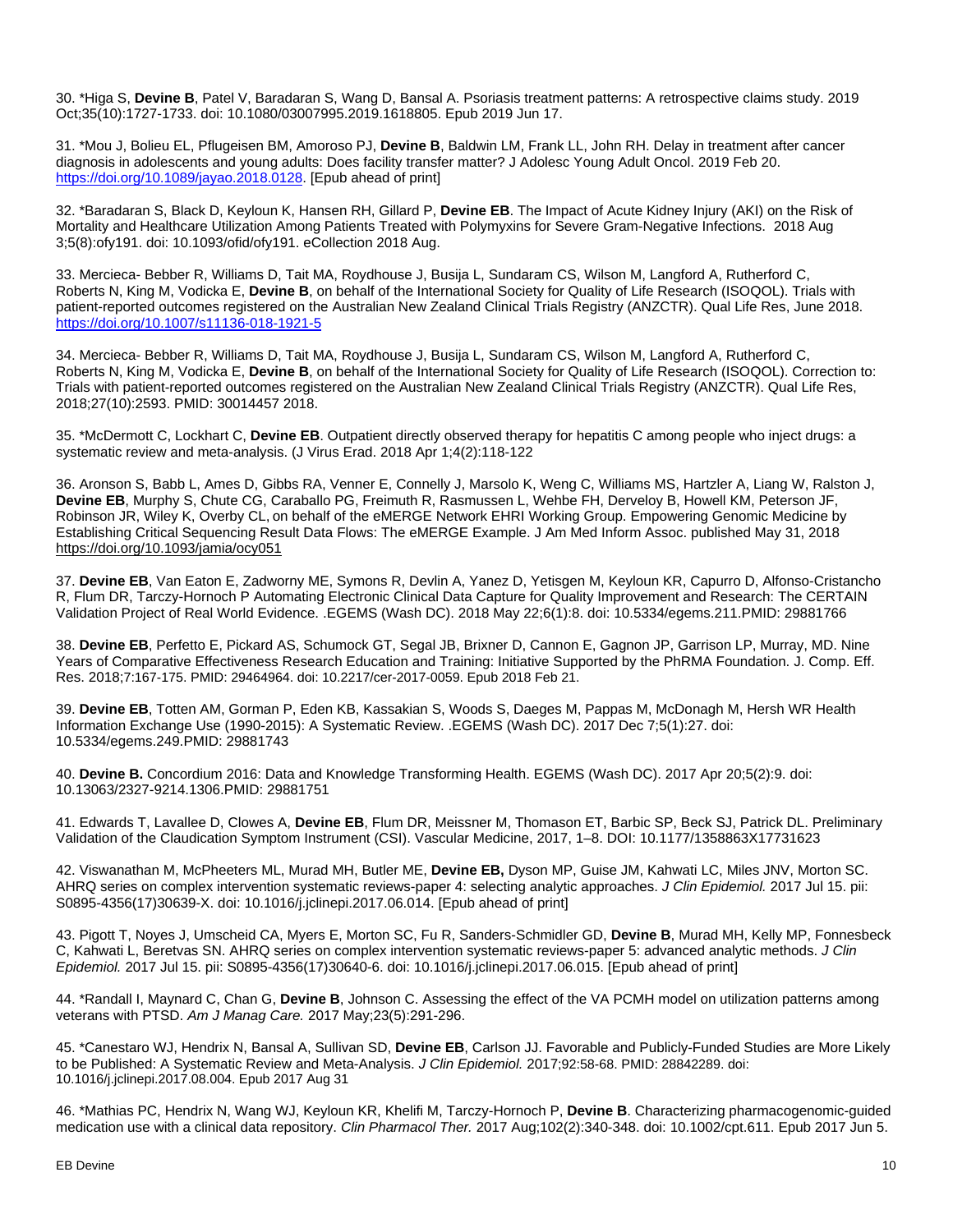47. \*\*Chin L, **\*\*Devine B**, Baradaran S, Keyloun K, Canestaro WJ, Pham J. Characterizing the strength of evidence in FDA Labels for pharmacogenomic biomarker-guided medication use. *AMIA Jt Summits Transl Sci Proc.* 2017 Jul 26;2017:30-39. eCollection 2017

48. \*Lee CJ, **Devine B**, Tarczy-Hornoch P. [A Knowledge-based System for Intelligent Support in](https://www.ncbi.nlm.nih.gov/pubmed/28815127) Pharmacogenomics Evidence [Assessment: Ontology-driven Evidence](https://www.ncbi.nlm.nih.gov/pubmed/28815127) Representation and Retrieval. *AMIA Jt Summits Transl Sci Proc*. 2017 Jul 26;2017:175-184. eCollection 2017.

49. \*Khelifi M, Tarczy-Hornoch P, **Devine EB**, Pratt W. [Design Recommendations for Pharmacogenomics Clinical Decision Support](https://www.ncbi.nlm.nih.gov/pubmed/28815136)  [Systems.](https://www.ncbi.nlm.nih.gov/pubmed/28815136) *AMIA Jt Summits Transl Sci Proc.* 2017 Jul 26;2017:237-246. eCollection 2017.

50. \*Agapova M, Bresnahan B, Linnau KF, Garrison LP, Higashi M, Kessler L, **Devine EB**. Toward a Framework for Benefit Risk Assessment in Diagnostic Imaging: Identifying Scenario-Specific Criteria. *Acad Radiol.* 2017 May;24(5):538-549. doi: 10.1016/j.acra.2017.02.002. Epub 2017 Mar 31.

51. \*Wheat CL, Thornton T, Grembowski D, Ko CW, **Devine B.** Inflammatory Bowel Disease (IBD) Pharmacotherapy and the Risk of Serious Infection: A Systematic Review and Network Meta-Analysis. *BMC Gastroenterol*. 2017 Apr 14;17(1):52. doi: 10.1186/s12876- 017-0602-0.

52. \*Keyloun KR, Hansen RN, Hepp Z, Gillard PJ, Thase ME, **Devine EB**. Adherence and persistence across antidepressant therapeutic classes: A retrospective claims analysis among insured US patients with Major Depressive Disorder (MDD). *CNS Drugs*. 2017 May;31(5):421-432. doi: 10.1007/s40263-017-0417-0. Erratum in: [CNS Drugs. 2017 Jun;31\(6\):511.](https://www.ncbi.nlm.nih.gov/pubmed/28451963)

53. \*Buckley SA, Wood BL, Othus M, Hourigan CS, Ustun C, Linden MA, DeFor TE, Malagola M, Anthias C, Valkova V, Kanakry CG, Gruhn B, Buccisano F, **Devine B**, Walter RB. Minimal residual disease prior to allogeneic hematopoietic cell transplantation in AML: A meta-analysis. *Haematologica.* 2017 May;102(5):865-873. doi: 10.3324/haematol.2016.159343. Epub 2017 Jan 25.

54. \*Adamson B, D Dimitrov, **Devine B,** Barnabas R. The Potential Cost-Effectiveness of an HIV Vaccine: A Systematic Review. *Pharmacoeconom Open.* 2017 Mar;1(1):1-12. doi: 10.1007/s41669-016-0009-9. Epub 2017 Jan 30.

55. \*Agapova M, Bresnahan B, Linnau KF, Garrison LP, Higashi M, Kessler L, **Devine EB**. Using the Analytic Hierarchy Process for Prioritizing Imaging Tests in Diagnosis of Suspected Appendicitis Academic Radiology. *Acad Radiol.* 2017 May;24(5):530-537. doi: 10.1016/j.acra.2017.01.001. Epub 2017 Mar 28.

56. Korthuis PT, McCarty D, Weimer M, Bougatsos C, Blazina I, Zakher B, Grusing S, **Devine B**, Chou R. Primary Care-Based Models for the Treatment of Opioid Use Disorder: A Scoping Review. *Ann Intern Med.* 2017 Feb 21;166(4):268-278. doi: 10.7326/M16-2149. Epub 2016 Dec 6.

57. \*Hepp Z, Dodick DW, Varon SF, Chia J, Matthew N, Gillard P, Hansen RN, **Devine EB**. Persistence and switching patterns of oral migraine prophylactic medications among patients with chronic migraine: A retrospective claims analysis. *Cephalalgia.* 2017 Apr;37(5):470-485. doi: 10.1177/0333102416678382. Epub 2016 Nov 12.

58. \*Tung A, Hepp, Z, Bansal A\*\*, **Devine EB**\*\* Characterizing healthcare utilization, direct costs, and comorbidities associated with interstitial cystitis: A retrospective claims analysis. *J Manag Care Spec Pharm*. 2017 Apr;23(4):474-482. doi:10.18553/jmcp.2017.23.4.474.

59. Slade IR, Beck SJ, Kramer CB, Cusumano M, Flum DR, Gallagher TH, **Devine EB**. The impact of interprofessional communication training on adverse events and quality measures: A retrospective database analysis in Washington State hospitals. *J Patient Saf.* 2017 Jun 30. doi: 10.1097/PTS.0000000000000348. [Epub ahead of print]

60. \*Wheat CL, Maass M, **Devine B**, Thornton TY, Grembowski D, Ko CW. Educational Needs of Patients with Inflammatory Bowel Disease (IBD) and Non-Adherence to Medical Therapy-A Qualitative Study. *J Inflam Bowel Dis and Disord* 2016,1:106. doi:10.4172/jibdd.1000106

61. \*Chavez JL, Bradley K, Tefft N, Liu CF, Hebert P, Devine B. Preference [weights for the spectrum of alcohol use in the U.S.](https://www.ncbi.nlm.nih.gov/pubmed/26900145)  [Population.](https://www.ncbi.nlm.nih.gov/pubmed/26900145) Drug Alcohol Depend. 2016 Apr 1;161:206-13. doi: 10.1016/j.drugalcdep.2016.02.004. Epub 2016 Feb 6.

62. \*Chavez LJ, Bradley KA, Tefft N, Liu CF, Hebert PL, **Devine EB**. The Association between Unhealthy Alcohol Use and Acute Care Expenditures in the 30 Days Following Hospital Discharge for a Medical Condition. *J Behav Health Serv Res.* 2016 Sep 1. [Epub ahead of print]

63. \*Agapova M, Garrison LP, Bresnahan B, Johnson R, Higashi M, Kessler L, **Devine EB**. Development of a decision aid for quantitative evaluation of benefits and risks in diagnostic imaging. *J Eval Clin Pract.* 2017 Feb;23(1):128-138. doi: 10.1111/jep.12635. Epub 2016 Oct 19.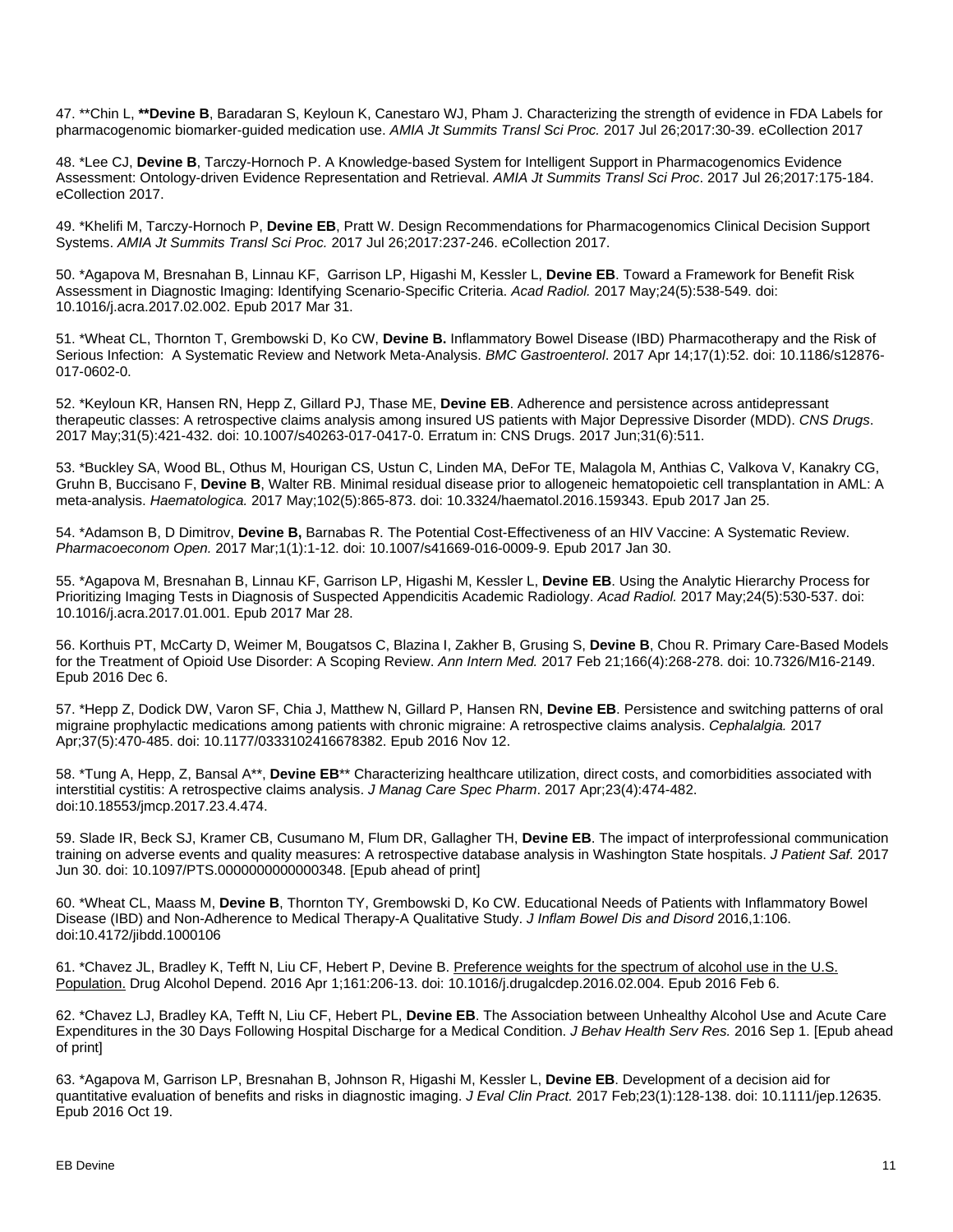64. **Devine EB,** Alfonso-Cristancho R, Yanez ND, Edwards TC, Patrick DL, Armstrong CAL, Devlin A, Symons RG, Meissner MH, Thomason EL, Lavallee DC, Kessler LG, Flum DR, and CERTAIN Collaborative. Patient-Reported Outcomes after Medical versus Revascularization Interventions for Intermittent Leg Claudication. *JAMA Surg.* 2016 Oct 19;151(10):e162024. doi: 10.1001/jamasurg.2016.2024.

65. \*Wheat CL, Clark-Snustad K, **Devine EB**, Grembowski D, Thornton T, Ko CW. Worldwide Incidence of Colorectal Cancer, Leukemia, and Lymphoma in Inflammatory Bowel Disease: An Updated Systematic Review and Meta-Analysis. *Gastroenterol* Res Prac, 2016;2016:1632439. doi: 10.1155/2016/1632439. Epub 2016 May 16

66. \*Canestaro WJ, Forrester SH, **Devine EB**. Drug therapy for treatment of idiopathic pulmonary fibrosis: Systematic review and network meta-analysis. *Chest* 2016;149(3):756-66

67. Eden KB, Totten AM, Kassakian SZ, Gorman PN, McDonagh MS, **Devine B**, Pappas M, Daeges M, Woods S, Hersh WR. Barriers and facilitators to exchanging health information: a systematic review. *Int J Med Inform* 2016 Apr;88:44-51

68. Hersh WR, Totten AM, Eden KB, **Devine B,** Gorman P, Kassakian SZ, Woods SS, Daeges M, Pappas M, McDonagh MS. Outcomes from health information exchange: Systematic review and future research needs. *JMIR Med Inform.* 2015 Dec 15;3(4):e39. doi: 10.2196/medinform.5215.

69. \*Puttkammer N, Baseman JG, **Devine EB**, Valles MPJS, Hyppolite N, Garilus F, Honore JG, Matheson AI, Sherr K, Yuhas K, Zeliadt S, Cadet JR, Zamor G, Pierre E, Barnhart S**.** An assessment of data quality in a multi-site electronic medical record system in Haiti. *Int J Med Inform.* 2016 Feb;86:104-16. doi: 10.1016/j.ijmedinf.2015.11.003. Epub 2015 Nov 17.

70. \*Nishimura AA, Shirts B, Salama J, Smith JW, **Devine EB**, Tarczy-Hornoch P. Physician perspectives of CYP2C19 and clopidogrel drug-gene interaction active clinical decision support alerts. *Int J Med Inform.* 2016 Feb;86:117-25. doi: 10.1016/j.ijmedinf.2015.11.004. Epub 2015 Nov 11.

71. **Devine EB.** The value of computerized provider order entry: is it time for the debate to be over? *Jt Comm J Qual Patient Saf.* 2015 Aug;41(8):339-40. PMID: 26215522

72. Vodicka E, Kim K, \*\***Devine EB**, Gnanasakthy A, Patrick DL. The use of patient-reported outcome instruments in clinical trials. *Contemp Clin Trials.* 2015 Jul;43:1-9. doi: 10.1016/j.cct.2015.04.004. Epub 2015 Apr 18

73. \*Marangu D, **Devine EB**, John-Stewart G. Diagnostic accuracy of nucleic acid amplification tests in urine for pulmonary tuberculosis: A meta-analysis. *Int J Tuberc Lung Dis*. 2015 Nov;19(11):1339-47. doi: 10.5588/ijtld.15.0209.

74. \*Overby CL, **Devine EB**, Abernethy N, McCune JS, Tarczy-Hornoch P. Making pharmacogenomic-based prescribing alerts more effective: A scenario-based experimental study with physicians. *J Biomed Inform*. 2015 Jun;55:249-59. doi: 10.1016/j.jbi.2015.04.011. Epub 2015 May 7

75. Chou R, Cuevas C, Fu R, **Devine B**, Wasson N, Ginsburg A, Zakher B, Pappas M, Graham E, Sullivan SD. Imaging techniques for the diagnosis of hepatocellular carcinoma: a systematic review. *Ann Intern Med* 2015;162:697-711. doi:10.7326/M14-2509

76. Chou R, Turner JA, **Devine EB**, Hansen RN, Sullivan SD, Blazina I, Dana T, Bougatsos C, Deyo RA. [The Effectiveness and Risks](http://www.ncbi.nlm.nih.gov/pubmed/25581257)  of Long-Term Opioid Therapy for Chronic Pain: A Systematic [Review for a National Institutes of Health Pathways to Prevention](http://www.ncbi.nlm.nih.gov/pubmed/25581257)  [Workshop.](http://www.ncbi.nlm.nih.gov/pubmed/25581257) *Ann Intern Med.* 2015 Jan 13. doi: 10.7326/M14-2559

77. [\\*Agapova M,](http://www.ncbi.nlm.nih.gov/pubmed?term=Agapova%20M%5BAuthor%5D&cauthor=true&cauthor_uid=25275232) **[Devine](http://www.ncbi.nlm.nih.gov/pubmed?term=Devine%20EB%5BAuthor%5D&cauthor=true&cauthor_uid=25275232) EB**, [Nguyen H,](http://www.ncbi.nlm.nih.gov/pubmed?term=Nguyen%20H%5BAuthor%5D&cauthor=true&cauthor_uid=25275232) [Wolf FM,](http://www.ncbi.nlm.nih.gov/pubmed?term=Wolf%20FM%5BAuthor%5D&cauthor=true&cauthor_uid=25275232) [Inoue LY.](http://www.ncbi.nlm.nih.gov/pubmed?term=Inoue%20LY%5BAuthor%5D&cauthor=true&cauthor_uid=25275232) Using indirect comparisons to compare interventions within a Cochrane review: a tool for comparative effectiveness research. *[J Comp Eff Res.](http://www.ncbi.nlm.nih.gov/pubmed/25275232)* 2014 Jul;3(4):345-57. DOI: 10.2217/cer.14.29.

78. \*Hepp Z, Dodick DW, Varon SF, Gillard P, Hansen R, **Devine EB**, Adherence to oral migraine preventive medications among patients with chronic migraine. *Cephalalgia* 2014 Aug 27. pii: 0333102414547138. [Epub ahead of print]

79. \*Agapova M, **Devine EB**, Bresnahan BW, Higashi M, Garrison LP. Applying quantitative benefit-risk analysis to aid regulatory decision-making in diagnostic imaging: methods, challenges, and opportunities. *Acad Radiol.* 2014 Sep;21(9):1138-43. DOI: 10.1016/j.acra.2014.05.006.)

80. Van Eaton EG, Devlin AB, **Devine EB,** Flum DR, Tarczy-Hornoch P[.Achieving and sustaining automated health data linkages for](https://pubmed.ncbi.nlm.nih.gov/25848606/)  [learning systems: barriers and solutions.](https://pubmed.ncbi.nlm.nih.gov/25848606/) EGEMS (Wash DC). 2014 Jul 24;2(2):1069. doi: 10.13063/2327-9214.1069. eCollection 2014.PMID: 25848606

81. \*Forrester S, Hepp Z, Roth J. Wirtz HS, **Devine EB.** Cost-effectiveness of a computerized provider order entry system in improving medication safety in ambulatory care. *[Value Health.](http://www.ncbi.nlm.nih.gov/pubmed/?term=Forrester+S%2C+Hepp+Z%2C+Roth+J.+Wirtz+HS%2C+Devine+EB.)* 2014 Jun;17(4):340-9. DOI: 10.1016/j.jval.2014.01.009. Epub 2014 May 5. NIHMS ID: NIHMS 567912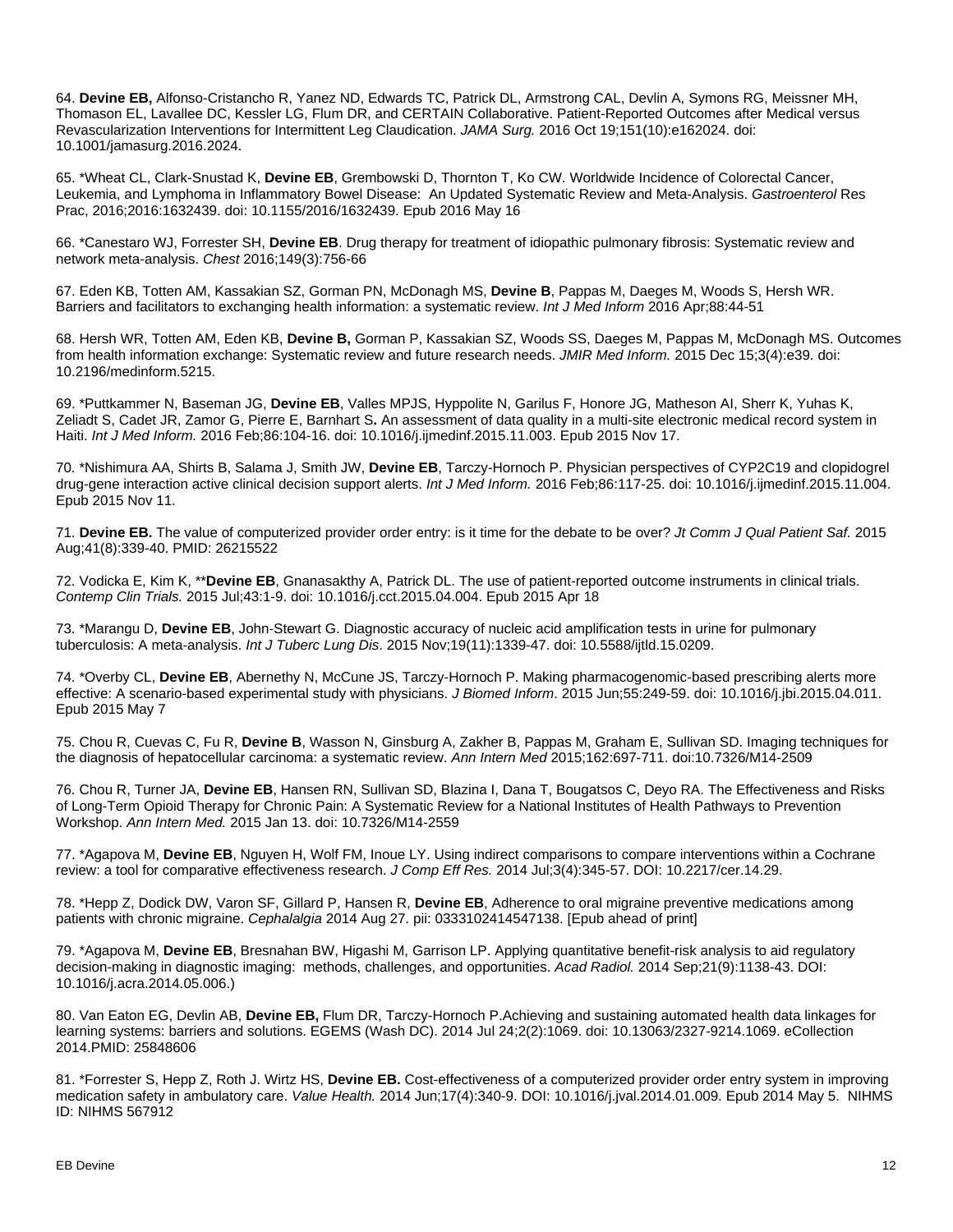82. **Devine EB**, Overby CO, Lee CJ, Abernethy N, Tarczy-Hornoch P A Usability Evaluation of Pharmacogenomic Clinical Decision Support Aids in a Computerized Provider Order Entry System (*Int J Med Inform*. 2014 Jul;83(7):473-83. DOI: 10.1016/j.ijmedinf.2014.04.008. Epub 2014 May 9

83. Flum DR, Alfonso-Cristancho R, **Devine EB**, Devlin A, Farrokhi ET, Tarczy-Hornoch P, Kessler L, Lavallee D, Patrick DL, Gore JL, Sullivan SD, for the CERTAIN Collaborative. Implementation of a "Real World" Learning Healthcare System: Washington State's Comparative Effectiveness Research Translation Network (CERTAIN). *Surgery*. 2014 May;155(5):860-6. DOI: 10.1016/j.surg.2014.01.004

84. Cimino JJ, Overby CL, **Devine EB,** Hulse NC, Jing Xia, Maviglia SM, Del Fiol G. Practical choices for Infobutton customization: Experience from four sites. *AMIA Annu Symp Proc*. 2013 Nov 16;2013:236-45. eCollection 2013. PMID: 24551334

85. Signorovitch J, Swallow E, Kantor E, Wang X, Klimovsky J, Haas T, **Devine EB**, Metrakos P. Estimating the Comparative Efficacy of Everolimus, Sunitinib and Placebo for Patients with Advanced Pancreatic Neuroendocrine Tumors: A Matching-Adjusted Indirect Comparison of Randomized Trials. *Exp Hematol Oncol.* 2013 Dec 6;2(1):32. DOI: 10.1186/2162-3619-2-32

86. Mollberg NM, Bennette C, Howell E, Backhus L, **Devine, B**, Ferguson MK. Lymphovascular Invasion as a Prognostic Indicator in Stage I Non-Small Cell Lung Cancer: A Systematic Review and Meta-Analysis. *Ann Thorac Surg*. 2014 Mar;97(3):965-71. DOI: 10.1016/j.athoracsur.2013.11.002. Epub 2014 Jan 11.

87. \*Lau B, Overby CL, Wirtz HS, **Devine EB**. Use of a clinical decision support tool in the ambulatory setting to improve adherence to national monitoring guidelines for medication-laboratory tests. *Appl Clin Inf* 2013; 4. DOI:10.4338/ACI-2013-06-RA-0041 PMC3885910

88. [\\*Sanderson JC,](http://www.ncbi.nlm.nih.gov/pubmed?term=Sanderson%20JC%5BAuthor%5D&cauthor=true&cauthor_uid=23813744) **[Devine](http://www.ncbi.nlm.nih.gov/pubmed?term=Devine%20EB%5BAuthor%5D&cauthor=true&cauthor_uid=23813744) EB**, [Lipton](http://www.ncbi.nlm.nih.gov/pubmed?term=Lipton%20RB%5BAuthor%5D&cauthor=true&cauthor_uid=23813744) RB, [Bloudek LM,](http://www.ncbi.nlm.nih.gov/pubmed?term=Bloudek%20LM%5BAuthor%5D&cauthor=true&cauthor_uid=23813744) [Varon](http://www.ncbi.nlm.nih.gov/pubmed?term=Varon%20SF%5BAuthor%5D&cauthor=true&cauthor_uid=23813744) SF, [Blumenfeld AM,](http://www.ncbi.nlm.nih.gov/pubmed?term=Blumenfeld%20AM%5BAuthor%5D&cauthor=true&cauthor_uid=23813744) [Goadsby PJ,](http://www.ncbi.nlm.nih.gov/pubmed?term=Goadsby%20PJ%5BAuthor%5D&cauthor=true&cauthor_uid=23813744) [Buse DC,](http://www.ncbi.nlm.nih.gov/pubmed?term=Buse%20DC%5BAuthor%5D&cauthor=true&cauthor_uid=23813744) [Sullivan SD.](http://www.ncbi.nlm.nih.gov/pubmed?term=Sullivan%20SD%5BAuthor%5D&cauthor=true&cauthor_uid=23813744) Headache-related health resource utilisation in chronic and episodic migraine across six countries. *[J Neurol Neurosurg](http://www.ncbi.nlm.nih.gov/pubmed/23813744)  [Psychiatry.](http://www.ncbi.nlm.nih.gov/pubmed/23813744)* 2013 Dec;84(12):1309-17. doi: 10.1136/jnnp-2013-305197. Epub 2013 Jun 29.

89. **Devine, EB,** Capurro D, van Eaton E, Alfonso-Cristancho R, Devlin A, Yanez ND, Yetisgen-Yildiz M, Flum DR, Tarczy-Hornoch P[.](https://pubmed.ncbi.nlm.nih.gov/25848565/) Preparing Electronic Clinical Data [for Quality Improvement and Comparative Effectiveness Research: The SCOAP CERTAIN](https://pubmed.ncbi.nlm.nih.gov/25848565/)  [Automation and Validation Project.](https://pubmed.ncbi.nlm.nih.gov/25848565/) EGEMS (Wash DC). 2013 Sep 10;1(1):1025. doi: 10.13063/2327-9214.1025. eCollection 2013.PMID: 25848565

90. **Devine EB**, Edwards T, Patrick DL, Alfonso-Cristancho R, Yanez ND, Devlin A, Symons R, Flum DR, for the SCOAP CERTAIN Corporate Authorship. A Model for Incorporating Patient and Stakeholder Voices in a Learning Healthcare Network: Washington State's Comparative Effectiveness Research Translation Network (CERTAIN). *[J Clin Epidemiol.](http://www.ncbi.nlm.nih.gov/pubmed/?term=Devine+EB%2C+Edwards+T%2C+Patrick+DL%2C+Alfonso-Cristancho+R%2C+Yanez+ND%2C+Devlin+A%2C+Symons+R%2C+Flum+DR)* 2013 Aug;66(8 Suppl):S122-9. doi: 10.1016/j.jclinepi.2013.04.007.

91. \*Overby CL, Tarczy-Hornoch P, Kalet IJ, Thummel KE, Smith JW, Del Fiol G, Fenstermacher D, **Devine EB.** Developing a prototype system for integrating pharmacogenomics findings into clinical practice. J Pers Med 2012;2:241-56 PMID: 23741623

92. \*Ney JP, **Devine EB**, Watanabe J, Sullivan SD. Comparative efficacy of oral pharmaceuticals for the treatment of chronic peripheral neuropathic pain: Meta-Analysis and indirect treatment comparisons. *Pain Medicine* 2013 May;14(5):706-19. doi: 10.1111/pme.12091. Epub 2013 Apr 22.

93. \*Gurgle HE, Roesel DJ, Erickson TN, **Devine EB.** Impact of travel to visit friends and relatives on chronic disease management. *J Travel Med*. 2013 Mar-Apr;20(2):95-100. doi: 10.1111/jtm.12010. Epub 2013 Jan 31. PMID: 23464716

94. \*Wong William, Lin VW, Boudreau DM, **Devine EB.** Statins in the prevention of dementia and Alzheimer's Disease: A metaanalysis. *[Pharmacoepidemiol Drug Saf.](http://www.ncbi.nlm.nih.gov/pubmed/23225700)* 2013 Apr;22(4):345-58. doi: 10.1002/pds.3381. Epub 2012 Dec 6.

95.\* Lin VW, Ringold S, **Devine EB**. Comparison of ustekinumab with other biologic agents for treatment of moderate-to-severe psoriasis: A Bayesian network meta-analysis*. [Arch Dermatol.](http://www.ncbi.nlm.nih.gov/pubmed/?term=Lin+VW%2C+Ringold+S%2C+Devine+EB.+Comparison+of+ustekinumab+with+other+biologic+agents+for+treatment+of+moderate-to-severe+psoriasis%3A+A+Bayesian+network+meta-analysis)* 2012 Dec;148(12):1403-10. doi: 10.1001/2013.jamadermatol.238.

96. \*Overby CL, **Devine EB**, Tarczy-Hornoch P, Kalet IJ. Deriving rules and assertions from pharmacogenomics knowledge resources In support of patient drug metabolism efficacy predictions. *[J Am Med Inform Assoc.](http://www.ncbi.nlm.nih.gov/pubmed/22539082)* 2012 Sep-Oct;19(5):840-50. doi: 10.1136/amiajnl-2011-000405. Epub 2012 Apr 26.

97. \*Gillard, PJ, **Devine EB,** Varon SF, Liu L, Sullivan SD. Mapping from disease-specific measures to health-state utility values in individuals with migraine. *[Value Health.](http://www.ncbi.nlm.nih.gov/pubmed/22583459)* 2012 May;15(3):485-94. doi: 10.1016/j.jval.2011.12.007. Epub 2012 Feb 9.

98. \*Cheng MM, Goulart B, Veenstra DL, Blough DK, **Devine EB**. A network meta-analysis of therapies for previously untreated chronic lymphocytic leukemia. *[Cancer Treat](http://www.ncbi.nlm.nih.gov/pubmed/?term=*Cheng+MM%2C+Blough+DK%2C+Goulart+B%2C+Veenstra+DL%2C+Devine+EB) Rev.* 2012 Dec;38(8):1004-11. doi: 10.1016/j.ctrv.2012.02.006. Epub 2012 Mar 9.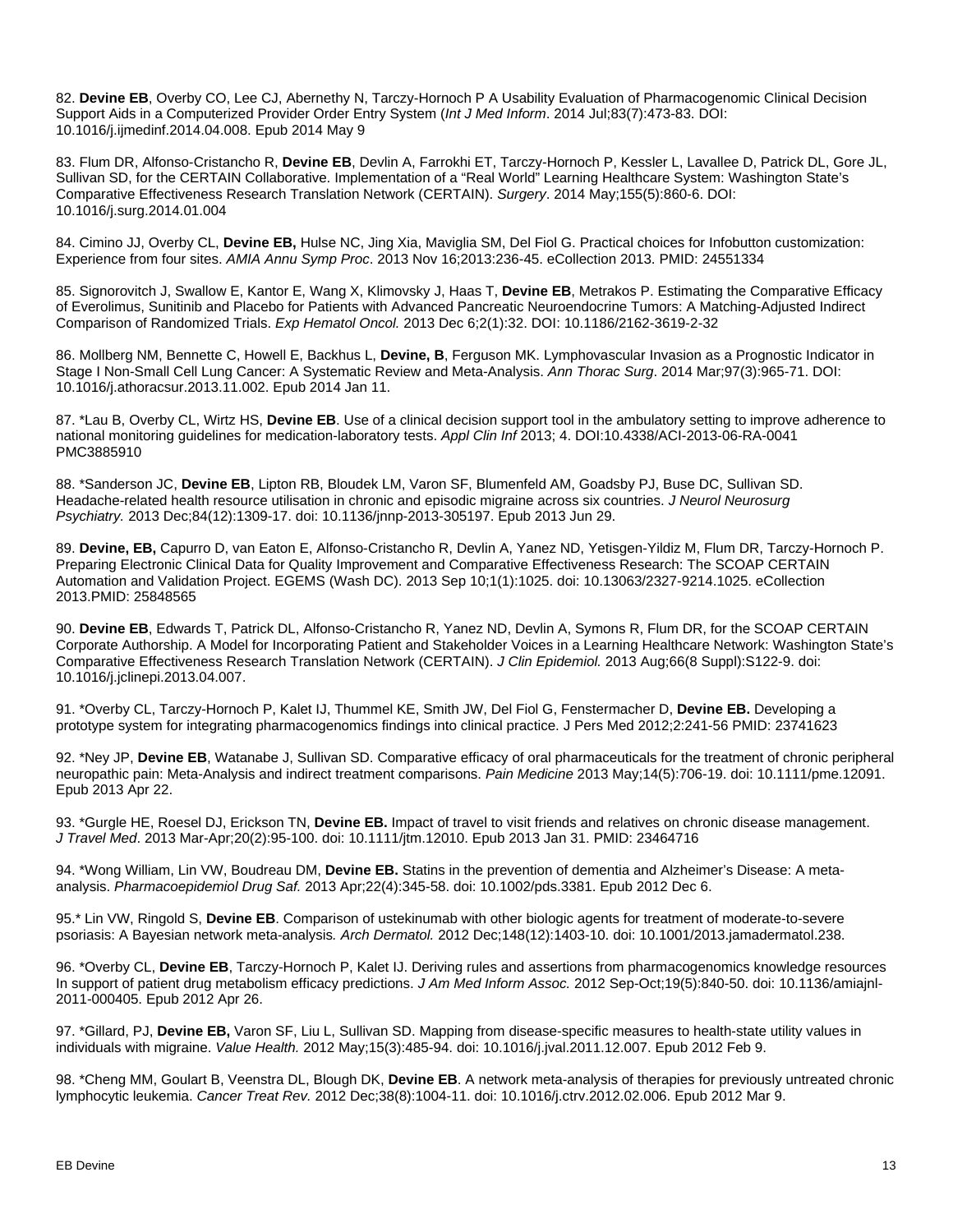99. \*Cheng MM, Ramsey SD, **Devine EB**, Garrison LP, Bresnahan BW, Veenstra DL. A systematic review of the evidence supporting the clinical and economic value of oncology orphan drugs marketed in the United States. *Am J Manag Care*. 2012;18:47-62 PMID:22435748

100. \*Overby CL, Tarczy-Hornoch P, Hoath J, Smith JW, **Devine EB**, Fenstermacher D. An Evaluation of Functional and User Interface Requirements for Pharmacogenomic Clinical Decision Support. First IEEE Conference on Healthcare Informatics, Imaging, and Systems Biology. July 27-29, 2011, San Jose, CA. Available from URL: [http://ieeexplore.ieee.org/xpl/freeabs\\_all.jsp?arnumber=6061384](http://ieeexplore.ieee.org/xpl/freeabs_all.jsp?arnumber=6061384)

101. Jansen JP, Fleurence R, **Devine B**, Itzler R, Barrett A, Hawkins N, Lee K, Boersma C, Annemans L, Cappelleri JC. Interpreting indirect treatment comparisons and network meta-analysis for health care decision-making: Report of the ISPOR Task Force on Good Research Practices – Part 1. *[Value Health.](http://www.ncbi.nlm.nih.gov/pubmed/21669366)* 2011 Jun;14(4):417-28. doi: 10.1016/j.jval.2011.04.002.

102. **Devine EB,** Alfonso-Cristancho R, Sullivan SD. Effectiveness of biologic therapies for rheumatoid arthritis: An indirect comparisons approach. *[Pharmacotherapy.](http://www.ncbi.nlm.nih.gov/pubmed/21182357)* 2011 Jan;31(1):39-51. doi: 10.1592/phco.31.1.39.

103. **Devine EB**, Patel R, Dixon DR, Sullivan SD. Assessing attitudes toward electronic prescribing adoption in primary care: a survey of prescribers and staff. *Inform Prim Care* 2010;18(3):177-87 PMID: 21396241.

104. **Devine EB**, Williams EC, Martin DP, Sittig DF, Tarczy-Hornoch P, Payne TH, Sullivan SD. Prescriber and staff perceptions of an electronic prescribing system in primary care: a qualitative assessment. *[BMC Med Inform Decis Mak.](http://www.ncbi.nlm.nih.gov/pubmed/?term=Prescriber+and+staff+perceptions+of+a+computerized+provider+order+entry+system+in+primary+care%3A+A+qualitative+study)* 2010 Nov 19;10:72. doi: 10.1186/1472-6947-10-72.

105. \***Devine EB,** Chan LN, Babigumira J, Kao H, Drysdale T, Reilly D, Sullivan SD. Postoperative acquired coagulopathy: A Pilot Study to Determine the Impact on Clinical and Economic Outcomes. *[Pharmacotherapy.](http://www.ncbi.nlm.nih.gov/pubmed/?term=Devine+EB%2C+Chan+LN%2C+Babigumira+J%2C+Kao+H%2C+Drysdale+T%2C+Reilly+D%2C+McNeely+M%2C+Sullivan+SD)* 2010 Oct;30(10):994-1003. doi: 10.1592/phco.30.10.994

106. **Devine B.** Bad writing, wrong medication [Spotlight]. *AHRQ WebM&M* [serial online]. April 2010. Available at: <http://www.webmm.ahrq.gov/case.aspx?caseID=215>

107. **Devine EB**, Hansen RN, Wilson-Norton JL, Lawless NM, Fisk AW, Blough DK, Martin DP, Sullivan SD. The impact of computerized provider order entry on medication errors in a multispecialty group practice. *J Am Med [Inform Assoc.](http://www.ncbi.nlm.nih.gov/pubmed/?term=The+impact+of+computerized+provider+order+entry+on+medication+errors+in+a+multispecialty+group+practice)* 2010 Jan-Feb;17(1):78-84. doi: 10.1197/jamia.M3285.

108. **Devine EB**, Hollingworth W, Hansen RN, Lawless NM, Wilson-Norton JL, Martin DP, Blough DK, Sullivan SD. Electronic prescribing at the point of care: A time-motion study in the primary care setting. *[Health Serv Res.](http://www.ncbi.nlm.nih.gov/pubmed/?term=Electronic+prescribing+at+the+point+of+care%3A+A+time-motion+study+in+the+primary+care+setting)* 2010 Feb;45(1):152-71. doi: 10.1111/j.1475-6773.2009.01063.x. Epub 2009 Nov 19.

109. \***Devine EB**, Hoang S, Wilson-Norton JL, Lawless NM, Fisk AW. Strategies to Optimize Medication Use in the Physician Group Practice: The Role of the Clinical Pharmacist. *[J Am Pharm Assoc \(2003\).](http://www.ncbi.nlm.nih.gov/pubmed/?term=Devine+EB%2C+Hoang+S%2C+Wilson-Norton+JL%2C+Lawless+NM%2C+Fisk+AW)* 2009 Mar-Apr;49(2):181-91. doi:10.1331/JAPhA.2009.08009.

110. **Devine EB.** The art of obtaining grants. *[Am J Health Syst Pharm.](http://www.ncbi.nlm.nih.gov/pubmed/19265188)* 2009 Mar 15;66(6):580-7. doi: 10.2146/ajhp070320.

111. **Devine EB**, Wilson-Norton JL, Lawless NM, Hansen RN, Hollingworth W, Fisk AW, Sullivan SD. Implementing an Ambulatory e-Prescribing System: Strategies Employed and Lessons Learned to Minimize Unintended Consequences. In: Henriksen K, Battles JB, Keyes MA, Grady ML, editors. Advances in patient safety: New directions and alternative approaches. Vol. 4. Technology and Medication Safety. AHRQ Publication No. 08-0034-4. Rockville, MD: Agency for Healthcare Research and Quality; August 2008 PMID:21249960.

112. **Devine EB,** Wilson-Norton JL, Lawless NM, Hansen RN, Haney KK, Fisk AW, Sullivan SD. The impact of an ambulatory CPOE system on medication errors. *[AMIA Annu Symp Proc.](http://www.ncbi.nlm.nih.gov/pubmed/18999201)* 2008 Nov 6:928. PMID: 18999201

113. **Devine EB,** Hopefl A, Wittkowsky AK. Adherence to guidelines for the management of excessive warfarin anticoagulation. *J [Thromb Thrombolysis.](http://www.ncbi.nlm.nih.gov/pubmed/18465088)* 2009 May;27(4):379-84. doi: 10.1007/s11239-008-0232-z. Epub 2008 May 9.

114. Wittkowsky AK, Nutescu E, **Devine EB.** Compression stockings to prevent post-thrombotic syndrome: a role for anticoagulation clinics? *J Thromb and Thrombolysis* 2008 26(3):248-50. Epub 2007 Nov 30 PMID:18060364

115. Hollingworth W, **Devine EB,** Hansen RN, Lawless NM, Comstock BA, Wilson-Norton JL, Tharp KL, Sullivan SD. The impact of eprescribing on prescriber and staff time in ambulatory care clinics: A time-motion study. *[J Am Med Inform Assoc.](http://www.ncbi.nlm.nih.gov/pubmed/17712088)* 2007 Nov-Dec;14(6):722-30. Epub 2007 Aug 21. PMID:17712088

116. \***Devine EB**, Cross JT, Kowdley KK, Sullivan SD. The cost of treating ribavirin-induced anemia in hepatitis C: The impact of using recombinant human erythropoietin. *[Curr Med Res Opin.](http://www.ncbi.nlm.nih.gov/pubmed/17559739)* 2007 Jun;23(6):1463-72. Epub 2007 May 17. PMID:17559739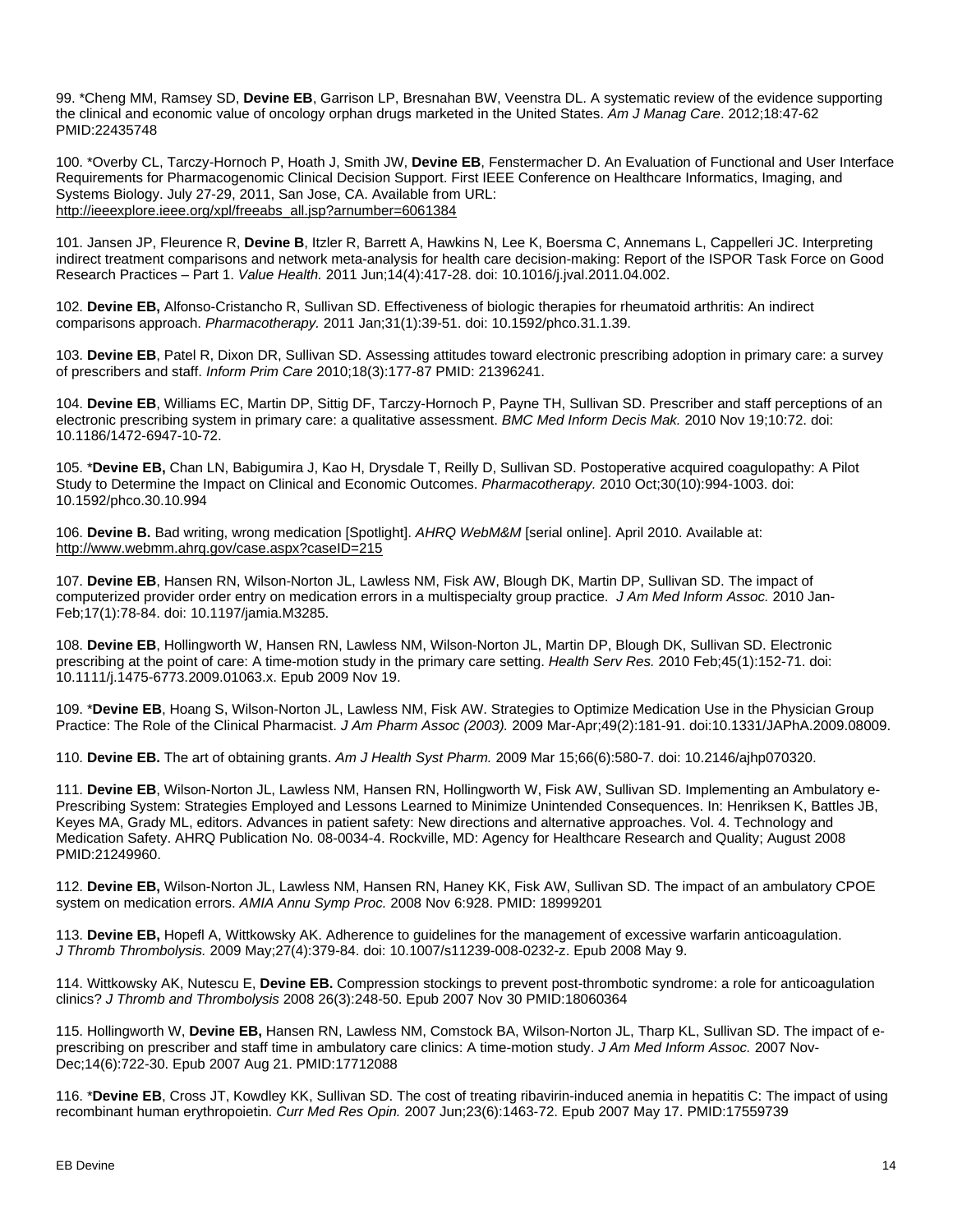117. **Devine EB**, Wilson-Norton JL, Lawless NM, Hansen RN, Hazlet TK, Kelly K, Hollingworth W, Blough DK, Sullivan SD. Characterization of prescribing errors in an internal medicine clinic. *Am J [Health Syst Pharm.](http://www.ncbi.nlm.nih.gov/pubmed/?term=Characterization+of+prescribing+errors+in+an+internal+medicine+clinic)* 2007 May 15;64(10):1062-70. PMID:17494906

118. \*Erickson TN, **Devine EB**, O'Young TS, Hanson LJ, French B, Brennan C. Effect of switching medically vulnerable patients with uncontrolled diabetes from isophane insulin human to insulin glargine. *Am J Health [Syst Pharm.](http://www.ncbi.nlm.nih.gov/pubmed/?term=Effect+of+switching+medically+vulnerable+patients+with+uncontrolled+diabetes+from+isophane+insulin+human+to+insulin+glargine)* 2006 Oct 1;63(19):1862-71. PMID:16990633

119. **Devine EB,** Hakim Z, Greene J. A systematic review of patient-reported outcome instruments measuring sleep dysfunction in adults. *Pharmacoeconomics* 2005;23(9):889-912. PMID:16153133

120. **Devine EB**, Beney J, Bero LA. Equity, accountability transparency: Successful use of the contributorship concept in a multi-site study. *Am J Pharm Educ* 2005;69(4): Article 61 (on-line journal)

121. **Devine EB,** Wilson-Norton JL, Lawless NM, Hazlet TK, Hansen R, Kelly K, Te S, Wong C. Preparing for Ambulatory Computerized Prescriber Order Entry by Evaluating Preimplementation Medication Errors. In: Henriksen K, Battles JB, Mark ES, Lewin DI, eds. *Advances in patient safety: from research to implementation.* Vol. 2, Concepts and methodology. AHRQ Publication No. 05- 0021-2. Rockville, MD: Agency for Healthcare Research and Quality; Feb. 2005 PMID:21249833

122. Wittkowsky AK, **Devine EB.** Frequency and causes of overanticoagulation and underanticoagulation in patients treated with warfarin. *[Pharmacotherapy.](http://www.ncbi.nlm.nih.gov/pubmed/15628828)* 2004 Oct;24(10):1311-6. PMID: 15628828

123. \*Wittkowsky AK, Whitely KS, **Devine EB,** Nutescu E. Effect of age on international normalized ratio at the time of major bleeding in patients treated with warfarin. *Pharmacotherapy* 2004;24(5):600-605 PMID: 15162894

124. **Devine EB**, Smith KL, Stehman-Breen C, Patrick DL. Health-related quality of life assessment in chronic kidney disease. *[Expert](http://www.ncbi.nlm.nih.gov/pubmed/?term=Devine+EB%2C+Smith+KL%2C+Stehman-Breen+C%2C+Patrick+DL)  [Rev Pharmacoecon Outcomes Res.](http://www.ncbi.nlm.nih.gov/pubmed/?term=Devine+EB%2C+Smith+KL%2C+Stehman-Breen+C%2C+Patrick+DL)* 2003 Feb;3(1):89-100. doi: 10.1586/14737167.3.1.89.

125. Sullivan SD, Lew DP, **Devine EB**, Hakim Z, Reiber GE, Veenstra DL. Health state preference assessment in diabetic peripheral neuropathy. *Pharmacoeconomics* 2002;20(15):1079-1089. PMID:12456202

126. Beney J, \*\***Devine EB,** Chow V, Ignoffo RJ, Mitsunaga L, Shahkarami M, McMillan A, Bero LA. Effect of telephone follow-up on the physical well-being dimension of quality of life in patients with cancer. *[Pharmacotherapy.](http://www.ncbi.nlm.nih.gov/pubmed/?term=Effect+of+telephone+follow-up+on+the+physical+well-being+dimension+of+quality+of+life+in+patients+with+cancer)* 2002 Oct;22(10):1301-11. PMID:12389880

127. **Devine EB**, Kowdley KV, Veenstra DL, Sullivan SD. Management strategies for ribavirin-induced hemolytic anemia in the treatment of hepatitis C: clinical and economic implications. *[Value Health.](http://www.ncbi.nlm.nih.gov/pubmed/?term=Management+strategies+for+ribavirin-induced+hemolytic+anemia+in+the+treatment+of+hepatitis+C%3A+clinical+and+economic+implications)* 2001 Sep-Oct;4(5):376-84. PMID:11705128. DOI: [10.1046/j.1524-4733.2001.45075.x](https://doi.org/10.1046/j.1524-4733.2001.45075.x)

128. Brethauer B, **Devine EB**, Jue M, Quan D, Louie C. Cost-benefit analysis of a clinical pharmacist's presence on a post-liver transplant service. *Hospital Pharmacy*. 2000;35(11):1197-1202

129. Wilson L, **Devine EB**, So K. Direct medical costs of chronic obstructive pulmonary disease: chronic bronchitis and emphysema. *[Respir Med.](http://www.ncbi.nlm.nih.gov/pubmed/10783930)* 2000 Mar;94(3):204-13. PMID:10783930

130. Carmichael JM, O'Connell MB, **Devine B**, Kelly HW, Ereshefsky L, Linn WD, Stimmel GL. Collaborative drug therapy management by pharmacists. ACCP Position Statement. *[Pharmacotherapy.](http://www.ncbi.nlm.nih.gov/pubmed/?term=Carmichael+JM%2C+O%E2%80%99Connell+MB%2C+Devine+B%2C+Kelly+HW%2C+Ereshefsky+L%2C+Linn+WD%2C+Stimmel+GL)* 1997 Sep-Oct;17(5):1050-61. PMID:9324201

131. Weber JH, **Devine-Arntsen B**, Beauclair T, Kanyer D. A study of ibuprofen prescribing for ambulatory patients. *Hospital Formulary*. 1980; 15: 892-900

## **Government Reports**

1. Baldwin Z, Jiao B, Basu A, Roth J, Bender MA, **Devine B**. *Medical and non-medical costs of sickle cell disease, treatments and related complications: A Systematic Review and Landscape Analysis.* NLHBI CureSickle Cell, Clinical and Economic Impact Analysis Consortium. May 2020.

2. Jiao B, Baldwin Z, Basu A, Roth J, Bender MA, **Devine B**. *Estimates of the Cost-effectiveness of Screening and Treatments for Sickle Cell Disease: A Systematic Review and Landscape Analysis.* NHLBI CureSickle Cell, Clinical and Economic Impact Analysis Consortium. May 2020.

3. Jiao B, Baldwin Z, Basu A, Roth J, Bender MA, **Devine B**. *Health State Utilities for Sickle Cell Disease: A Systematic Review and Landscape Analysis.* NHLBI CureSickle Cell, Clinical and Economic Impact Analysis Consortium. May 2020.

4. Baldwin Z, Jiao B (co-primary authors), Basu A, Roth J, Bender MA, **Devine B***. Burden of Sickle Cell Disease: A Landscape Analysis.* NHLBI CureSickle Cell, Clinical and Economic Impact Analysis Consortium. May 2020.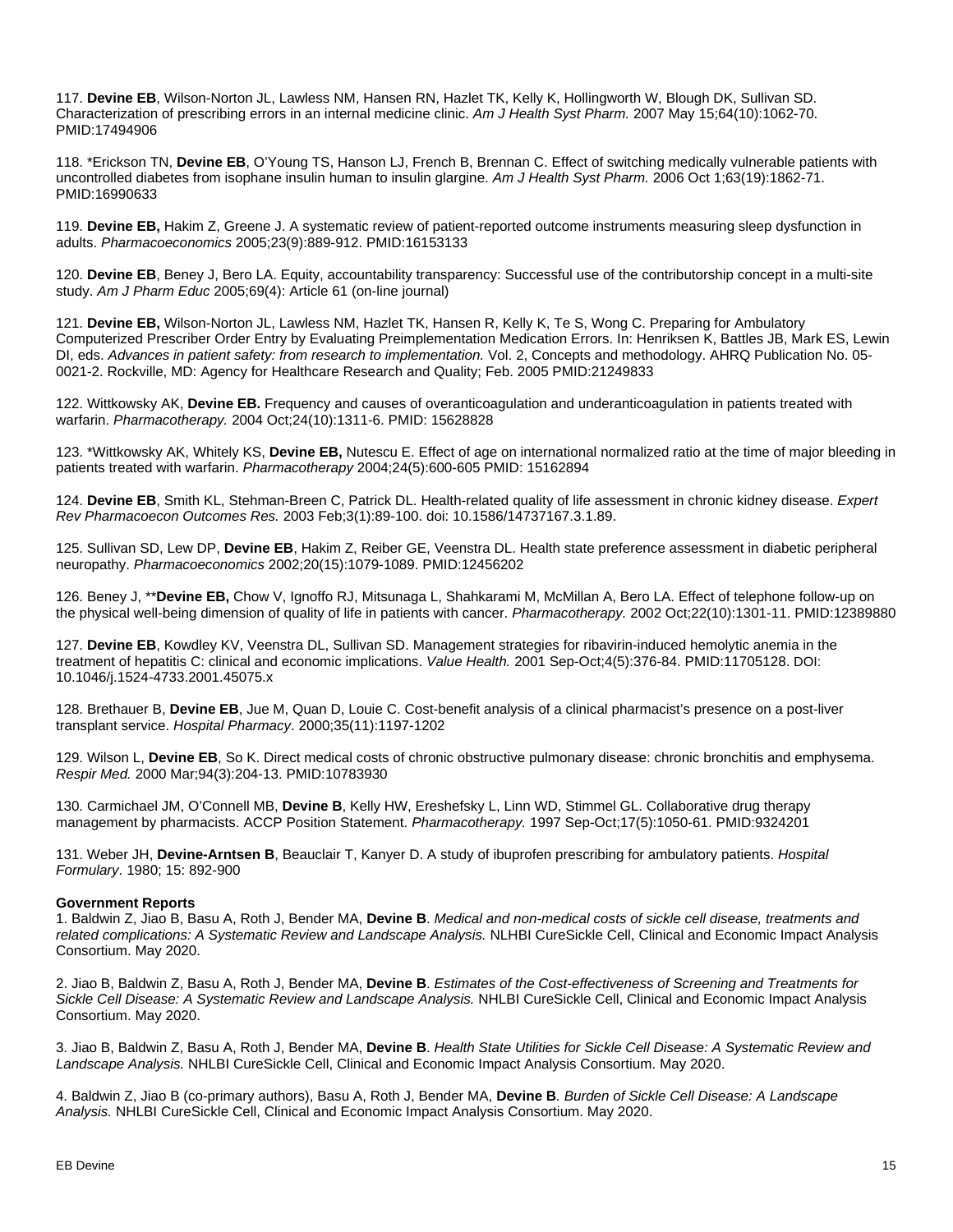5. Jiao B, Baldwin Z (co-primary authors), Basu A, Roth J, Bender MA, **Devine B**. *Treatments for Sickle Cell Disease: Patterns, Effectiveness, Complications, and Burden: A Landscape Analysis.* NHLBI CureSickle Cell, Clinical and Economic Impact Analysis Consortium. May 2020.

6. Quach D, Jiao B, Basu A, Roth J, Bender MA, **Devine B**. Gene therapies for Sickle Cell Disease: A Landscape Analysis of ClinicalTrials.gov. NHLBI CureSickle Cell, Clinical and Economic Impact Analysis Consortium. May 2020.

7. McDonagh MS, Dana T, Selph S, Devine EB, Cantor A, Bougatsos C, Blazina I, Grusing S, Fu R, Kopelovich SL, Monroe-DeVita M, Haupt DW. Treatments for Schizophrenia in Adults: A Systematic Review.Comparative Effectiveness Review No. 198. (Prepared by the Pacific Northwest Evidence-based Practice Center under Contract No. 290- 2015-00009-I.) AHRQ Publication No. 17(18)-EHC031-EF. Rockville, MD: Agency for Healthcare Research and Quality; October 2017[. www.effectivehealthcare.ahrq.gov/reports/final.cfm.](http://www.effectivehealthcare.ahrq.gov/reports/final.cfm) DOI: https://doi.org/10.23970/AHRQEPCCER198.

8. Chou R, Korthuis PT, Weimer M, Bougatsos C, Blazina I, Zakher B, Grusing S, **Devine B**, McCarty D. Medication-Assisted Treatment Models of Care for Opioid Use Disorder in Primary Care Settings. Technical Brief No. 28. (Prepared by the Pacific Northwest Evidence-based Practice Center under Contract No. 290-2015-00009-I.) AHRQ Publication No. 16(17)-EHC039- EF. Rockville, MD: Agency for Healthcare Research and Quality. December 2016. [www.effectivehealthcare.ahrq.gov/reports/final.cfm.](http://www.effectivehealthcare.ahrq.gov/reports/final.cfm)

9. Hersh W, Totten A, Eden K, Devine B, Gorman P, Kassakian S, Woods SS, Daeges M, Pappas M, McDonagh MS. Health Information Exchange. Evidence Report/Technology Assessment No. 220. (Prepared by the Pacific Northwest Evidence-based Practice Center Under Contract No. 290-2012-00014-I.) AHRQ Publication No. 15 (16)-E002-EF. Rockville, MD: Agency for Healthcare Research and Quality; December 2015. [www.effectivehealthcare.ahrq.gov/reports/final.cfm](http://www.effectivehealthcare.ahrq.gov/reports/final.cfm)

10. Gold LS, Lee CI, **Devine B**, Nelson H, Chou R, Ramsey S, Sullivan SD. Imaging Techniques for Treatment Evaluation for Metastatic Breast Cancer. Technical Brief No. 17. (Prepared by the Pacific Northwest Evidence-based Practice Center under Contract No. 2902012-00014-I.) AHRQ Publication No. 14-EHC044-EF. Rockville, MD: Agency for Healthcare Research and Quality; October 2014. [www.effectivehealthcare.ahrq.gov/reports/final.cfm.](http://www.effectivehealthcare.ahrq.gov/reports/final.cfm)

11. Chou R, Deyo R, **Devine B**, Hansen R, Sullivan S, Jarvik JG, Blazina I, Dana T, Bougatsos C, Turner J. The Effectiveness and Risks of Long-Term Opioid Treatment of Chronic Pain. Evidence Report/Technology Assessment No. 218. (Prepared by the Pacific Northwest Evidence-based Practice Center under Contract No. 290-2012-00014-I.) AHRQ Publication No. 14-E005-EF. Rockville, MD: Agency for Healthcare Research and Quality; September 2014. [www.effectivehealthcare.ahrq.gov/reports/final.cfm.](http://www.effectivehealthcare.ahrq.gov/reports/final.cfm)

12. Chou R, Cuevas C, Fu R, **Devine B**, Wasson N, Ginsburg A, Zakher B, Pappas M, Graham E, Sullivan S. Imaging Techniques for the Diagnosis and Staging of Hepatocellular Carcinoma. Comparative Effectiveness Review No. 143. (Prepared by the Pacific Northwest Evidence-based Practice Center under Contract No. 290-2012-00014-I.) AHRQ Publication No. 14-EHC048-EF. Rockville, MD: Agency for Healthcare Research and Quality; August 2014[. www.effectivehealthcare.ahrq.gov/reports/final.cfm.](http://www.effectivehealthcare.ahrq.gov/reports/final.cfm)

## **Invited Commentary**

1. **Devine B.** Advances in Electronic Data: Academy Health's 2016 Concordium. *eGEMs (Generating Evidence and Methods to improve patient outcomes*, 2016.

2. **Devine EB.** [The Value of Computerized Provider Order Entry: Is It Time for the Debate to Be Over?](http://www.ncbi.nlm.nih.gov/pubmed/26215522) Jt Comm J Qual Patient Saf. 2015;41(8):339-40

#### **Non Peer-Reviewed Publications**

1. **Devine B**, Louie C. A plan for optimizing medication use in physician group practices: the UCSF Pharmacy Faculty Practice Consortium. MBA thesis. University of San Francisco, May 1999. US Copyright Number TXu 901-838, August 24, 1999.

2. **Devine B**, Chow V. A continuity of care, pharmaceutical care model for HIV patients. *California Journal of Health-System Pharmacy* 1996; 8 (1): 6-9

3. **Devine B.** Successful models in pharmaceutical care. Summary report of video and continuing education project. California Journal of Health-System Pharmacy. 1995;7:12-14

4. **Devine B.,** The year of the amazing journey. Report of the president and the board of directors to the 1994 CSHP house of delegates. *California Journal of Health-System Pharmacy*. 1995; 7(1): 8-9

5. **Devine B.** The gateway to our future. president-elect's message. *California Journal of Health-System Pharmacy*. 1994; 6 (1): 24-5

## **Book Author and Editor**

Boyce R, **Devine EB.** Building and implementing clinical decision support for pharmacogenomic precision medicine. Elsevier. *(in process, 2019-2021)*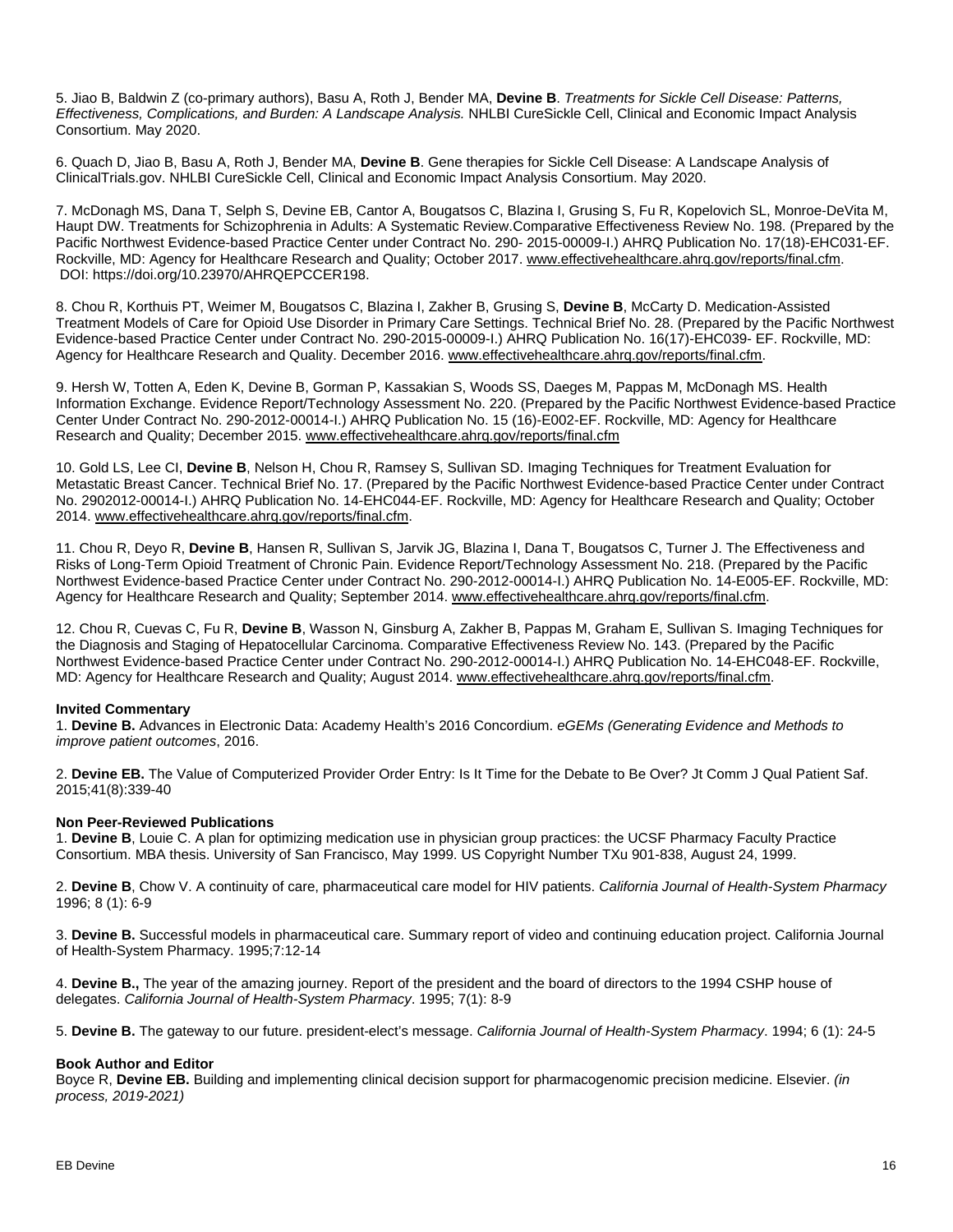### **Book Chapters/Contributions**

1. Hersh WR, Totten AM, Eden K, **Devine B**, Gorman P, Kassakian SZ, Woods SS, Daeges M, Pappas M, McDonagh M. Part IV: The Value of HIE, Chapter 14 The Evidence Base for Health Information Exchange. In: Health Information Exchange, Navigating and Managing a Network of Health Information Systems, edited by Brian E. Dixon. Oxford, UK: Elsevier, Inc., 2016. pp.213-229

2. **Devine EB**, Baradaran S**.** Chapter 10: Sources of Data for Comparative Effectiveness Research. In: *Comparative Effectiveness Research, Ed. Adrian Levy, Vol. 1,* Handbook of Health Services Research, edited by B. Sobolev. New York: Springer Science + Business Media, March 2016

3. Beney J, **Devine EB,** Bero LA. Effect of Telephone Follow-up on the Physical Well-Being Dimension of Quality of Life in Patients with Cancer. Pharmacotherapy 22(10):1301-1311, 2002. Data from our study was used in: Daniel WW (ed.) *Biostatistics: A Foundation*  for Analysis in the Health Sciences, 8<sup>th</sup> edition. 2005; John Wiley and Sons, Inc., New York

4. **Devine B.** Alcoholism Case Report. *Workbook for Clinical Pharmacy and Therapeutics, 5th Edition*. Edited by DR Gourley, ET Herfindal and DS Schroeder. Baltimore: Williams and Wilkins (1996)

5. **Devine B.** Alcoholism Case Report. *Workbook for Clinical Pharmacy and Therapeutics*, 5th Edition. Edited by LL. Hart, DR Gourley, and ET Herfindal. Baltimore: Williams and Wilkins (1992)

#### **Abstracts of Podium and Panel Presentations**

\*mentored a student \*\*co-first or co-senior author

1. Saldarriaga EM, Hauber B, Carlson JJ, Barthold D, Veenstra DL, **Devine B**. Assessment of payers' preferences for real world evidence: A discrete choice experiment. International Health Economics Association (iHEA) Congress. July 2021 (presented by Saldarriaga)

2. Chen S, **Devine B**, Basu A. A Bayesian Meta-analysis of the Impact of the Number of Generic Drug Competitors on Drug Prices. SMDM, Montreal, October 2020 (virtual)

3. Beal B, **Devine B.** The REAdi tool: Using R Shiny as a tool for real world evidence evaluation. R/Medicine Conference, August 2020 (delivered virtually)

4. Wilson-Norton J, Chaitesipaseut L, Mikes T, Nguyen H, **Devine B**. Demonstrating the Feasibility of Using Pharmacogenomic-Guided Medication Therapy Management in Retirement Communities. Washington State Pharmacists Convention, May 2020 (invited presentation; delivered virtually)

5. \*Woodbury, R. B., Hiratsuka, V., **Devine, B**. *Direct-to-Consumer Genetic Testing among Alaska Native and American Indian People: Preliminary Results on Use, Knowledge and Impacts* [Platform talk]. 2020 NHGRI Research Training and Career Development Annual Meeting, Philadelphia, PA, March 2020 (held virtually) <https://biostat.wustl.edu/dacc2/conference-home/>

6. **Devine B**, Bounthavong M. Using a Bayesian network meta-analysis to parameterize a cost-utility and value of information analysis of biologics for Moderate-to-Severe Crohn's disease. Society for Research Synthesis Methodology, Chicago, IL, July 2019 (podium presented by Devine)

7. Ta JT, Roth J, **Devine B**, Garrison L. "Net Health Benefit" – ASCO vs. ICER Value Frameworks: Are We Talking about the Same Thing? Podium presentation at the ISPOR Health Preference Methods Special Interest Group "Frontiers in Health Preference Research" Forum at ISPOR 2019, New Orleans, LA (May 20, 2019).

8. \*Bounthavong M, Suh K, Christopher MLD, Veenstra DL, Basu A, **Devine EB**. Providers' perceptions of academic detailing on opioid overdose education and naloxone prescribing behavior: A mixed methods study. National Resource Center for Academic Detailing (NaRCAD). Boston, MA, November 2018 (podium delivered by Bounthavong)

9. \*Bounthavong M, **Devine EB**, Christopher MLD, Harvey MA, Veenstra DL, Basu A. Implementation strength of academic detailing on the number of naloxone prescriptions at the Veterans Health Administration. Vancouver Health Economics Meeting (VanHEM),Vancouver, BC, May 2018 (discussant presented manuscript)

10. \*Cizik AM, Babigumira J, **Devine B**, Davidson DJ, Garrison LP. Surgical Treatment Strategies in Soft Tissue Sarcoma: Are Surgeons Good Agents for Patients and Society? Society for Medical Decision Making, Pittsburgh, PA, October 2017 (podium delivered by Cizik)

11. \*Hendrix N, **Devine B**. Deriving utility weights from patient-reported outcomes in epilepsy: a mapping of the QOLIE-31 in the US setting. Vancouver Health Economics Methods Meeting, Vancouver, BC, June 2017 (discussant presented manuscript)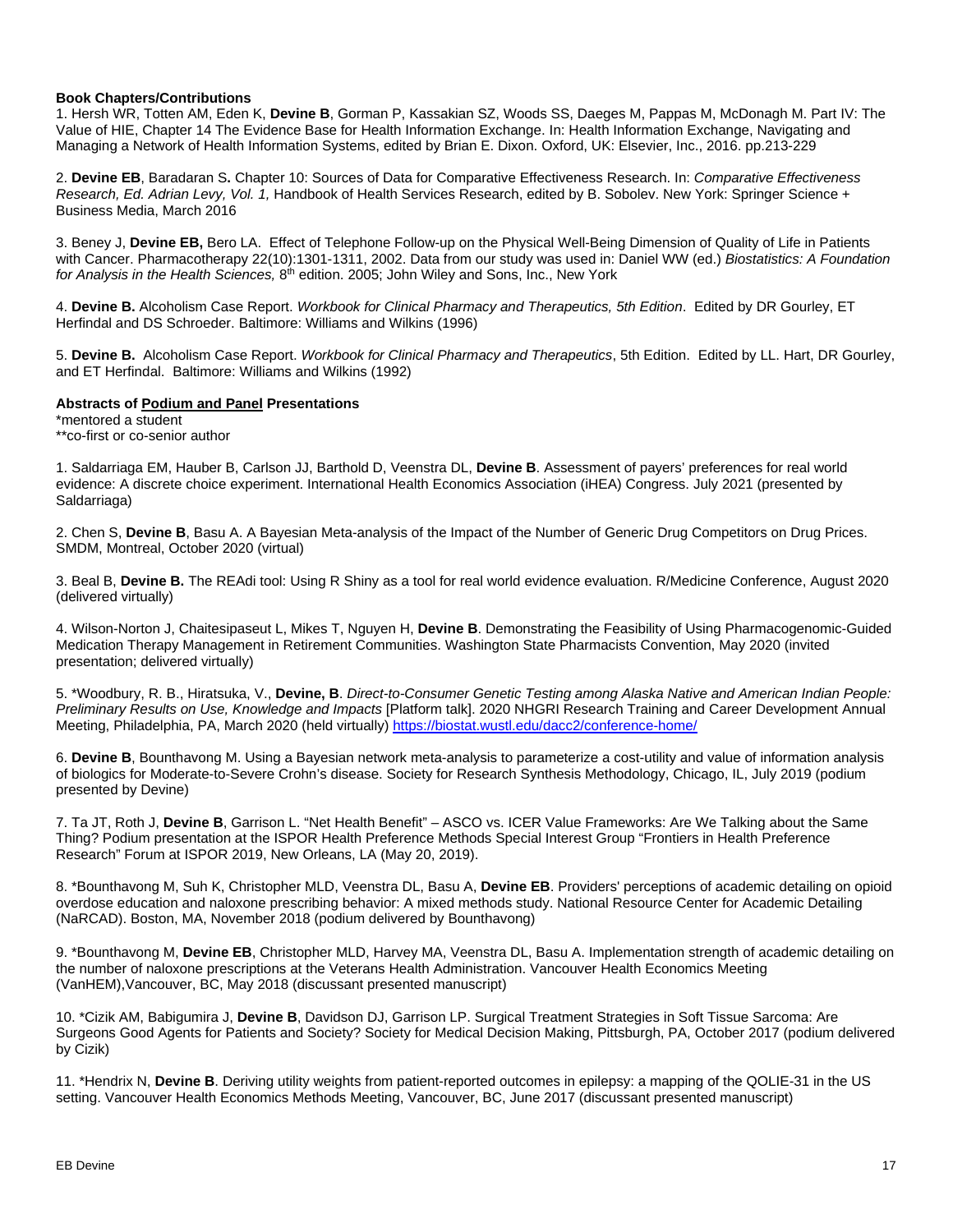12. \*Hendrix N, Simon N, **Devine B**. Funder effects on reporting of health-state utilities. National Research Service Award (NRSA) Trainees Research Conference, Academy Health Annual Research Meeting, New Orleans, LA, June 2017 (podium delivered by Hendrix)

13. \*Wang WJ, Basu A, Bansal A, White HS, **Devine B**. Meta-Analyzing Count Events over Varying Durations Using the Convoluted Poisson Model: The Case for Post Stroke Seizures. Society for Research Synthesis Methodology, July 2017, Montreal, QB, CA (podium delivered by Wang)

14. **\*\*Devine B,** \*\*Chin L, Baradaran S, Keyloun K, Canestaro WJ, Pham J. Characterizing the strength of evidence in FDA Labels for pharmacogenomic biomarker-guided medication use. AMIA 2017 Joint Summits on Translational Science, San Francisco, March 2017 (podium) (\*\*co-primary authors; podium delivered by Devine)

15. \*\*Keyloun KR, Hansen RN, Hepp Z, Gillard, P, Thase ME, **Devine EB**. Adherence and Persistence across Antidepressant Therapeutic Classes: A Retrospective Claims Analysis among Insured US Patients with Major Depressive Disorder. American Society of Clinical Psychopharmacology 2016 Annual Meeting, Scottsdale, AZ, May 2016 (podium delivered by Keyloun)

16. **Devine B**, Khelifi M, Keyloun K, Hendrix N, Mathias P, Bock C, Tarczy-Hornoch P. Characterizing the Frequency of Pharmacogenomic Biomarker-Guided Prescribing for Drugs with Pharmacogenomic Biomarker information in the FDA Labelling: A Pilot Study Using Data from an Electronic Health Record. American Medical Informatics Association Annual Symposium, San Francisco, CA, November 2015 (podium delivered by Devine)

17. Butler M, **Devine EB**, Hamm MP, Kahwati LC, McPheeters ML, Miles JNV, Morton SC, Murad MH, Viswanathan M. Selecting analytic approaches for systematic reviews of complex interventions. Cochrane Colloquium 2015, Vienna, Austria, October 2015 (podium delivered by M. Viswanathan)

18. \*Dhanda D, **Devine EB.** Disease specific patient reported outcome measures in atrial fibrillation: Systematic review and assessment of the measurement properties. Society for Medical Decision Making 37th Annual North American Meeting, St. Louis, MO, October 2015 (podium delivered by Dhanda)

19. Patrick DL, Edwards T, Thomason E, Meisner N, **Devine EB**, Lavallee D, Heneghan R, Starnes B, Armstrong C, Flum DR. Rutherford Criteria compared to patient reported claudication severity scoring. Western Washington Annual Vascular Society Meeting, September 2015 (podium delivered by Thomason)

20. \*Lee CJ, Tarczy-Hornoch P, **Devine, EB**. A semantic web-based informatics approach to achieve efficient and precise evidence retrieval for evidence synthesis: Clopidogrel and warfarin pharmacogenomics research as use cases. Annual Meeting of the Society for Research Synthesis Methodology, Nashville, TN, July 2015 (podium delivered by Lee)

21. \*Bounthavong M, **Devine EB**, Veenstra DL. A cost utility analysis of biologics for moderate-to-severe Crohn's disease: Evidence synthesis using a network meta-analysis. Western Pharmacoeconomics Conference, Denver, CO, March 2015 (podium delivered by Bounthavong)

22. \*Hepp Z, Dodick DW, Varon SF, Gillard P, Hansen R, **Devine EB**, Adherence to oral migraine preventive medications among patients with chronic migraine: analysis of a large US health insurance claims database. American Association of Nurse Practitioners National Conference, Nashville, TN, June 2014 (podium delivered by Hepp)

23. Farrokhi ET, **Devine, EB**, et al. Peripheral artery disease comparative effectiveness research study. Baseline results. Pacific Northwest Vascular Society Annual Meeting. Coeur D'Alene, ID, October 17-18, 2013 (podium delivered by Farrokhi)

24. Alfonso R, **Devine, EB**, et al. Checklist for risk factors for peripheral artery disease. Pacific Northwest Vascular Society Annual Meeting. Coeur D'Alene, ID, October 17-18, 2013 (podium delivered by Alfonso)

25. \***Devine EB**, Cheng MM. Using parametric survival curves to estimate progression-free survival in a network meta-analysis of treatments of chronic lymphocytic leukemia. 8<sup>th</sup> Annual Meeting of the Society for Research Synthesis Methodology, Providence, RI, June 2013 (podium delivered by Devine)

26. \*Hepp Z, Dodick DW, Varon SF, Gillard P, Hansen R, **Devine EB**, Adherence to oral migraine preventive medications among patients with chronic migraine: analysis of a large US health insurance claims database. American Academy of Neurology. Philadelphia, PA, April 2014 (podium and poster delivered by Hepp)

27. \*Overby CL, **Devine EB**, Abernethy N, McCune JS, Tarczy-Hornoch P. Assessing the effective communication of pharmacogeonomic knowledge embedded in the electronic health record for drug therapy individualization. Annual Symposium of the American Medical Informatics Association, Washington DC, November 2012 (podium delivered by Overby)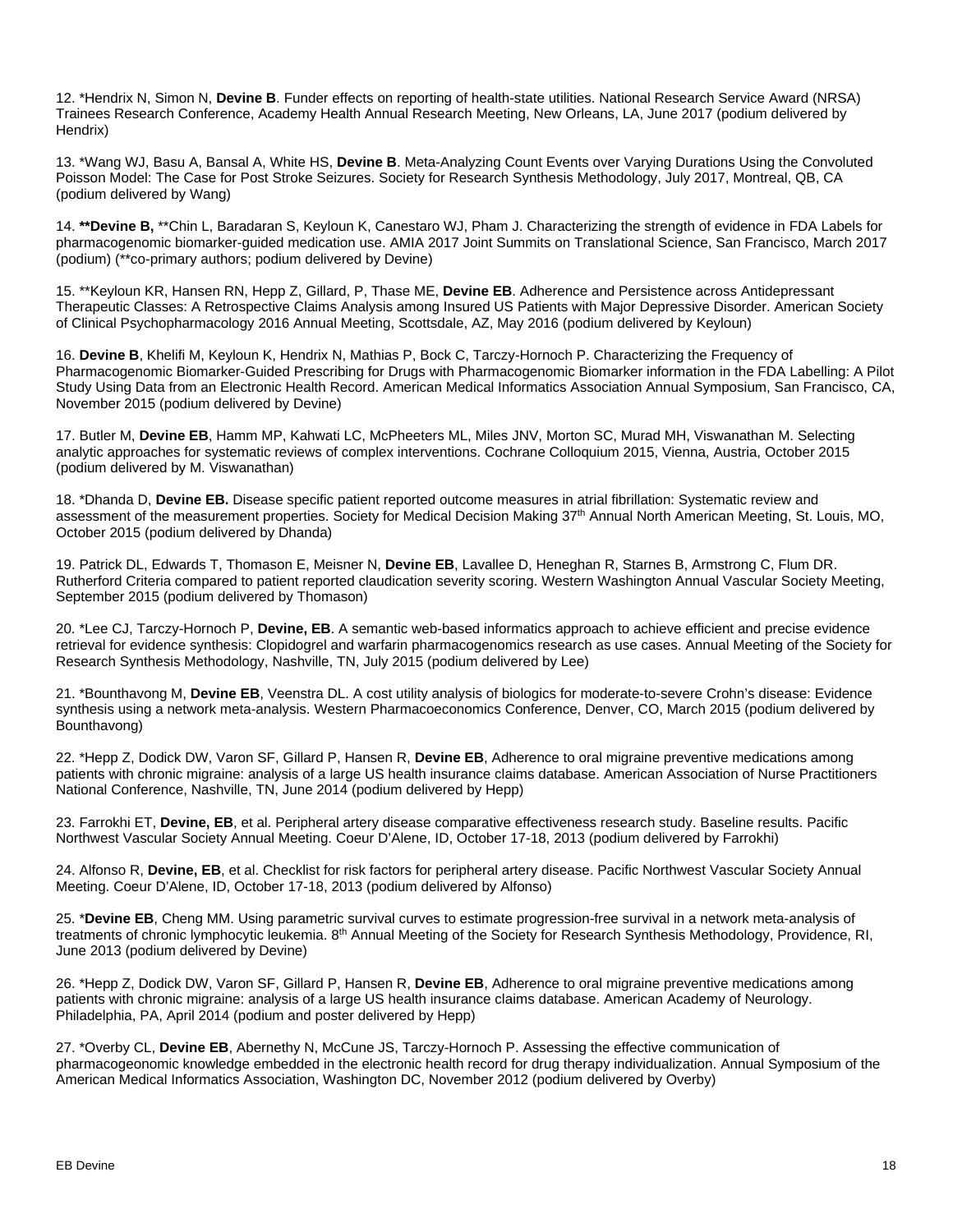28. \*Lau B, **Devine EB**, Overby CL. Use of clinical decision support to improve adherence to national drug-laboratory monitoring guidelines. National Research Service Award (NRSA) Trainees Research Conference, Academy Health Annual Research Meeting, Orlando, FL, June 2012 (podium delivered by Lau)

29. Thomson D, Jansen J, Fleurence R, Itzler R, **Devine EB**. Report of the Task Force on Indirect Treatment Comparisons Good Research Practices. International Society for Pharmacoeconomics and Outcomes Research, Report to the General Membership, ISPOR 15th Annual International Meeting, Atlanta, GA, May (panel presentation delivered by all)

30. \***Devine EB,** Chan LN, Babigumira J, Kao H, Drysdale T, Reilly D, McNeely M, Sullivan SD. Acquired Coagulopathy in Post-Surgical Patients: A Pilot Study to Determine the Impact on Clinical and Economic Outcomes. 2009 Annual Meeting, American College of Clinical Pharmacy, Anaheim, CA, October 2009 (podium delivered by Chan)

31. Wolf F, **Devine B.** Comparing Results of Frequentist and Bayesian Approaches to Explore the Comparative Effectiveness of Subgroups in a Cochrane Systematic Review. Society for Research Synthesis Methodology, Ottawa, Canada, July 2011 (podium delivered by Devine)

32. \*Overby CL, **Devine EB**, Tarczy-Hornoch P, Kalet I. Deriving rules and assertions from pharmacogenomic knowledge resources in support of patient drug response predictions. Workshop on Intelligent Data Analysis in Biomedicine and Pharmacology: Machine Learning in Medical Applications, Annual Symposium of the American Medical Informatics Association, Washington DC, November 2010 (podium delivered by Overby)

33. **Devine EB.** Comparative effectiveness of biologic therapies in rheumatoid arthritis: An indirect comparisons approach. Indirect and Mixed Treatment Comparisons Workshop. University of Leicester, Leicester, England, September 2010 (podium delivered by Devine)

34. \*Patel R, **Devine EB**, Lawless NM, Wilson-Norton JL, Sullivan SD. Perceptions of an ambulatory CPOE system: A survey of community-based primary care prescribers and staff. International Partnership in Health Informatics Education, 2009 Masterclass, Amsterdam, NL, June 2009 (work-in-progress; podium delivered by Patel)

35. **Devine EB,** Wilson-Norton JL, Lawless NL, Hansen RN, Fisk AW, Sullivan SD. The Impact of an Ambulatory CPOE System on Medication Errors. 14th Annual National Research Service Award (NRSA) Trainees Research Conference, held in conjunction with Academy Health. Washington DC, June 2008 (podium delivered by Devine)

36. **Devine EB,** Wilson-Norton JL, Lawless NL, Hollingworth W, Hansen RN, Comstock BA, Fisk AW, Sullivan SD. Implementing an ambulatory e-prescribing system: A journey, not a solution. First Annual Meeting of the Agency for Healthcare Research and Quality. Washington DC, September 2007 (podium delivered by Devine)

37. Hansen R, Ferrera T, Wilson-Norton JL, Lawless NL, **Devine EB**, Hollingworth W, Sullivan SD, Tharp KLA. e-Prescribing at The Everett Clinic: The Retail Pharmacy Experience. 2006 Northwest Pharmacy Convention, Coeur d'Alene, ID, June 2006 (podium delivered by Hansen)

38. Hollingworth W, **Devine EB,** Hansen RN, Comstock BA, Wilson-Norton JL, Lawless NM, Fisk AW, Tharp KL, Sullivan SD. The impact of an ambulatory electronic prescribing system on prescriber and staff time: A time-motion study. AHRQ Annual Patient Safety and Health Information Technology Conference. Agency for Healthcare Research and Quality. Washington DC, June 2006 (podium delivered by Devine)

39. **Devine EB,** Wilson-Norton JL, Lawless NM, Hansen R, Kelly K, Te S, Wong C, Hazlet TK, Fisk AW, Sullivan SD *Characterizing the Epidemiology of Medication Errors in a Multispecialty Clinic Setting.* American Society of Health-System Pharmacists Midyear Clinical Meeting, Las Vegas, NV, December 2005. (podium delivered by Devine)

40. **Devine EB,** Wilson-Norton JL, Lawless NM, Hansen R, Kelly K, Te S, Wong C, Hazlet TK, Fisk AW, Sullivan SD**.** Evaluating prescribing errors pre- and post-CPOE in the ambulatory setting. 2005 Annual Patient Safety and Health Information Technology Conference: Making the Health Care System Safer through Implementation and Innovation. Agency for Healthcare Research and Quality. Washington DC. June 2005 (podium delivered by Devine)

41. Holloingworth W, **Devine EB**, Lawless NM, Hansen R, Wilson-Norton JL, Tharp K, Sullivan SD. Evaluating the Impact of an ACPOE/CDS System on Outcomes: Using a Time and Motion Study to Measure Workload. 2005 Annual Patient Safety and Health Information Technology Conference: Making the Health Care System Safer through Implementation and Innovation. Agency for Healthcare Research and Quality. Washington DC. June, 2005 (exhibit display)

42. **Devine EB.** Keys to Successful ACPOE Implementation. Clinical Pearl Presentation. American Society of Health-System Pharmacists Midyear Clinical Meeting. Orlando, FL. December 2004 (podium delivered by Devine)

43. Wilson-Norton JL, Lawless NM, Fisk AF, Rafoth RJ, **Devine EB**. The use of electronic prescribing technology to impact medication errors. Final project presentation to the members of the Safety Collaborative in the Outpatient Environment (SCOPE) project. American Medical Group Association. New Orleans, LA, November 2003. (podium delivered by Wilson-Norton)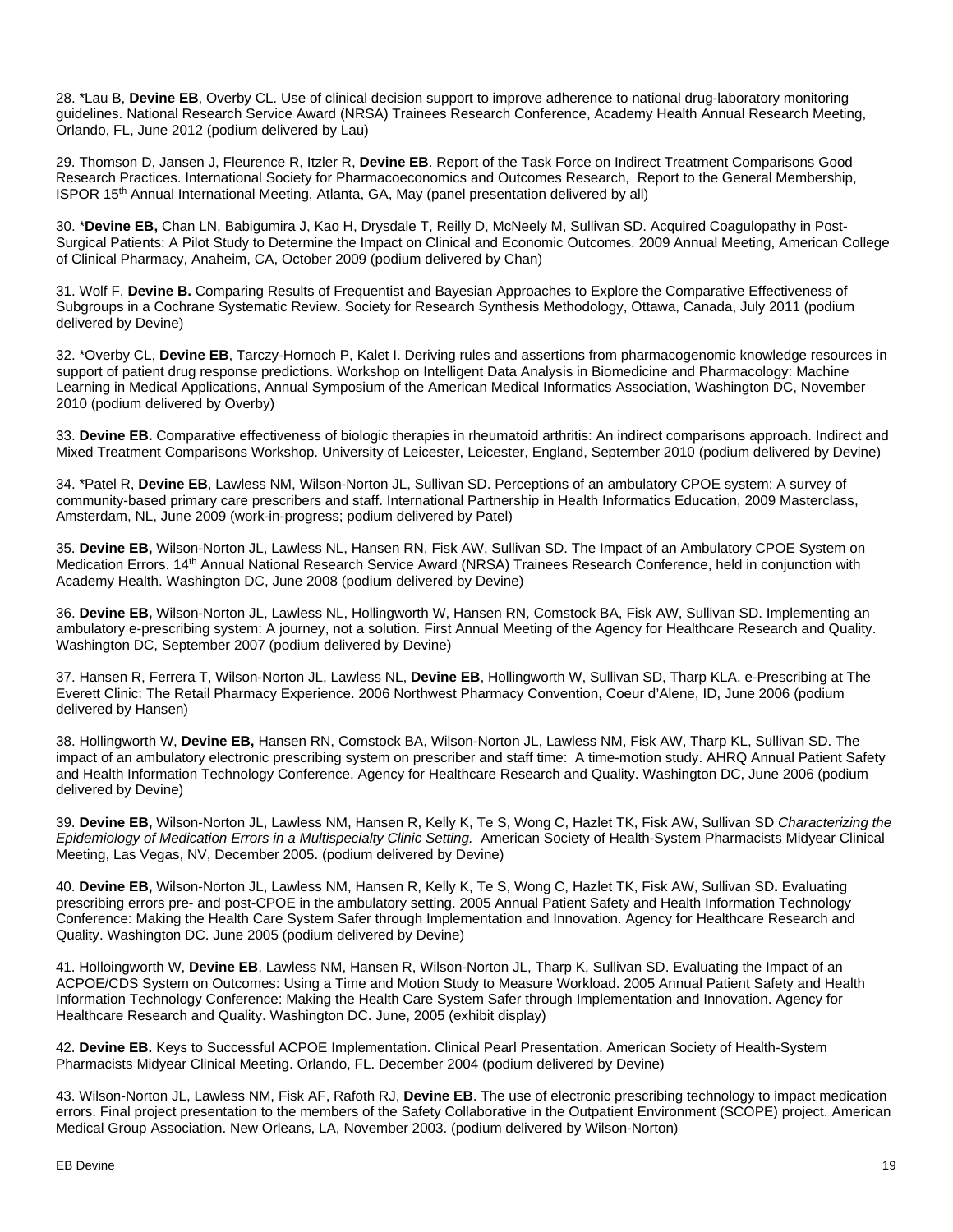44. **Devine EB**, Sullivan SD, Lew DP, Veenstra DL. Health state preferences in diabetic peripheral neuropathy. *Value in Health*. 2000;3(2):56. (podium delivered by Devine)

45. \*Shahkarami M, Brethauer B, **Devine B**, Louie C, Kayser S. Computerizing a documentation and reporting system for clinical services*. California Journal of Health-System Pharmacy*. 1999;11(6):26. (podium delivered by Shahkarami)

46. \*Chang CY, Bolinger AM, **Devine B**, Matthay K, Wu HT, Zangwill AB. Compliance and outcome associated with pediatric oncology antiemetic guidelines. *Journal of Pediatric Pharmacy Practice*. 1998;3:286. (podium delivered by Chang)

47. \*Chang CY, Bolinger AM, **Devine B**, Matthay K, Wu HT, Zangwill AB. Compliance and outcome associated with pediatric oncology antiemetic guidelines. *California Journal of Health-System Pharmacy*. 1998;10(6):42. (podium delivered by Chang)

48. \*Wong H, **Devine B**, Kelley S. The use of albumin versus crystalloids in complex spinal surgery cases. *California Journal of Health-System Pharmacy*. 1998;10(6):12. (podium delivered by Wong)

49. \*Kroon L, **Devine, B**. Countdown! Preparing for a JCAHO visit - A pharmacy manager's perspective. ASHP Midyear Clinical Meeting. 31(Dec): p MCS-69, 1996. (podium delivered by Devine)

#### **Abstracts of Poster Presentations**

\*mentored a student \*\*co-first or co-senior author

1. Bloudek L, Hepp Z, McKay C, Devine B, Derleth C, Lill J, Lenero E, Wright P, Ramsey SD, Sullivan SD. Systematic literature review (SLR) and network meta-analysis (NMA) of first-line (1L) therapies for locally advanced/metastatic urothelial carcinoma (la/mUC). ASCO 2022 Genitourinary Cancers Symposium.

2. Chua S, Gray S, Todd A, Hughes S, Husband A, Elsisi Z, Huang Y, Smith S, Reeve E, Park TJ, Harris J, **Devine B**. Effectiveness of deprescribing interventions: Methodological challenges when conducting an overview of systematic literature reviews. Society for Research Synthesis Methodology. Bern, Switzerland, June 2021 (virtual)

3. Bloudek L, Hepp Z, McKay C, Devine B, Derleth C, Lill J, Lenero E, Ramsey SD, Sullivan SD. Systematic literature review (SLR) and network meta-analysis (NMA) of first-line (1L) therapies for locally advanced/metastatic urothelial carcinoma (la/mUC). European Society for Medical Oncology, September 2021 virtual

4. Chua S, **Devine B**, Todd A, Huang Y, Hughes S, Elsisi Z, Husband A, Gray SL. Effectiveness of deprescribing interventions in older adults: An overview of systematic literature reviews. American Geriatric Society. May 2021; virtual

5. Baldwin Z, Jiao B, Johnson KM, Basu A, Roth J, Bender MA, Ramsey SD, **Devine B.** Economic impact of Sickle Cell Disease, Treatments and Related Complications. ISPOR , May 2021; virtual

6. Park TJ, **Devine, B.** Cost-effectiveness of dual versus triple antithrombotic therapy in atrial fibrillation and recent PCI. ISPOR , May 2021; virtual

7. Cai K, D**evine, B.** A threshold analysis of the cost-effectiveness of adjunctive inclisiran therapy for ASCVD patients with LDL ≥ 70 mg/dl on maximally tolerated statin therapy. ISPOR , May 2021; virtual

8. Jiang S, Mathias P, Hendrix N, Veenstra D, **Devine B**. Implementation of pharmacogenomic clinical decision support alerts in Learning Health Systems: A cost-utility analysis. ISPOR , May 2021; virtual

9. \*Cha A, Chen Y, Rivara M, **Devine B**. Microvascular benefits of new antidiabetic agents: A systematic review and network metaanalysis of renal outcomes. UW Corporate Advisory Board Meeting, Seattle, WA (September 2020; virtual poster)

10. \*Jiang J, Hendrix NL, Mathias P, Veenstra DL, **Devine B**. PhaRmacogEnomics Clinical Support Economic VALUE (PRECISE VALUE) for Learning Health Systems. UW Corporate Advisory Board Meeting, Seattle, WA (September 2020; virtual poster)

11. \*Park TJ, **Devine B**. UW Corporate Advisory Board Meeting, Seattle, WA (September 2020; virtual poster)

12. \*Cai K, **Devine B**. UW Corporate Advisory Board Meeting, Seattle, WA (September 2020; virtual poster)

13. \*Ta JT, Sullivan SD, Tung A, Oliven D, Gillard P, **Devine B**. Healthcare Resource Utilization and Costs Associated with Non-Adherence and Non-Persistence to Antidepressants for Major Depressive Disorder. ENCORE Poster Presentation. AMCP Nexus 2020. (virtual)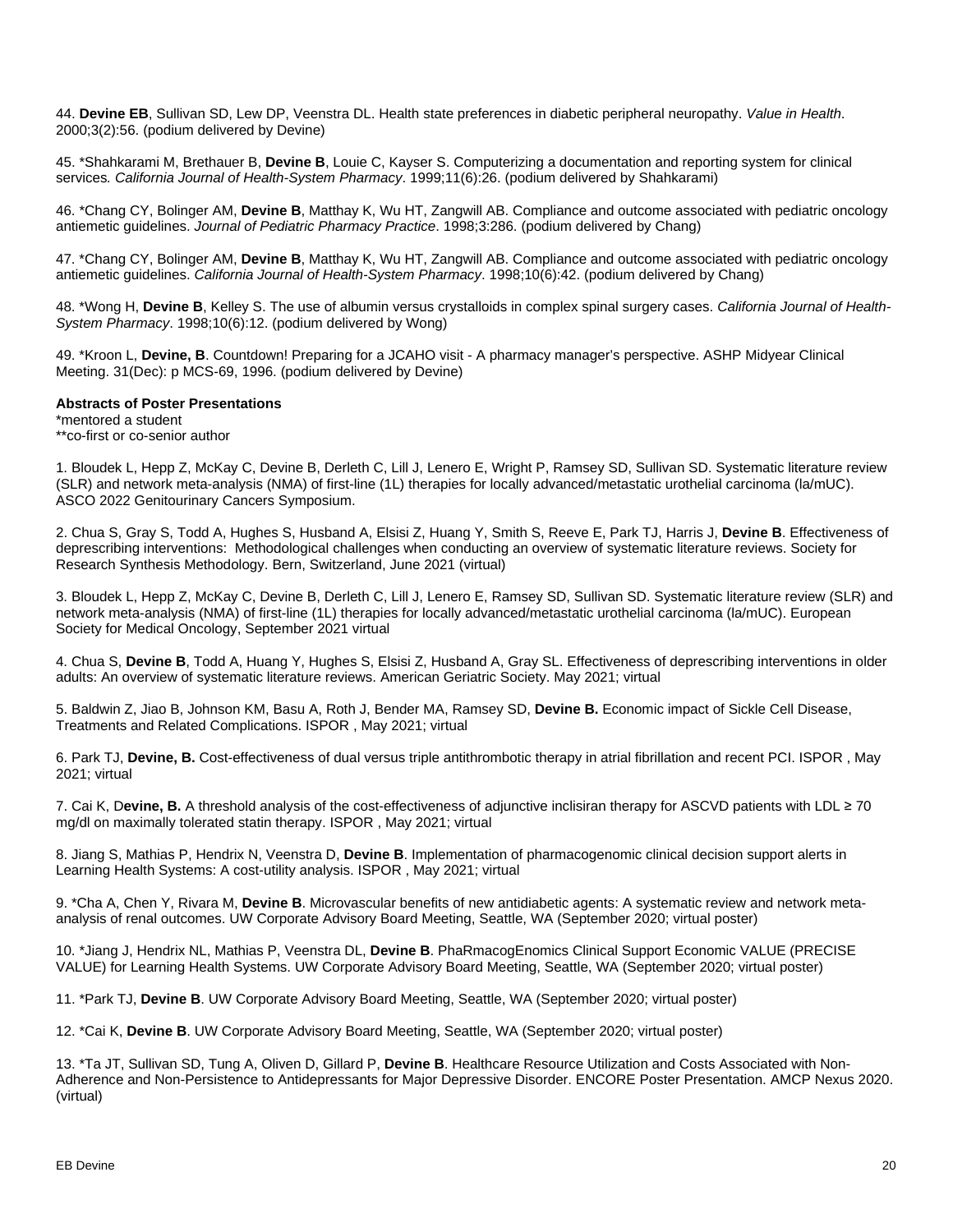14. \*Kim A, Shimeshan E, Campbell J, **Devine B**, Bansal A. Characterizing the healthcare resources utilization and costs in patients with geographic atrophy secondary to age-related macular degeneration stratified by disease severity. ISPOR 2020 (virtual)

15. \*Ta JT, Sullivan SD, Tung A, Oliveri D, Gillard P, Devine B. Healthcare Resource Utilization and Costs Associated with Non-Adherence and Non-Persistence to Antidepressants for Major Depressive Disorder. Poster presented at AMCP 2020, Houston, TX (April 21-24, 2020). Gold Medal Award.

16. \*Woodbury, R. B., Hiratsuka, V., & Devine, B. *Direct-to-Consumer Genetic Testing among Alaska Native and American Indian People: Preliminary Results on Use, Knowledge and Impacts* [Poster presentation]. Harvard Annual Bioethics Conference, Boston, MA, March 2020, <https://bioethics.hms.harvard.edu/events/annual-bioethics-conference> (poster; Conference Cancelled)

17. \*Beal B, **Devine B**. CRISPR and the Value of a Cure for Leber Congenital Amaurosis. UW Corporate Advisory Board Meeting, Seattle, WA (September 2019; poster)

18. \*Lee J, **Devine B** Real world evidence for the use of onabotulinum toxin in patients with chronic migraine with migraine-related comorbidities and special populations. UW Corporate Advisory Board Meeting, Seattle, WA (September 2019; poster)

19. Vickers A, Nag A, **Devine B**, Sands BE, Panaccione R, Peyrin-Biroulet L, Danese S, Vermeire S, Gorelick KJ, Goetsch M, Hartley L. Induction of endoscopic response: a network meta-analysis of induction studies comparing ontamalimab with other treatments for moderate-to-severe ulcerative colitis. J Crohn Colitis 2020;14 Suppl 1:S410–411

20. Vickers A, Nag A, **Devine B**, Sands BE, Panaccione R, Peyrin-Biroulet L, Danese S, Vermeire S, Gorelick KJ, Goetsch M, Hartley L. Induction of response and remission: a network meta-analysis of induction studies comparing ontamalimab with other treatments for moderate-to-severe ulcerative colitis. J Crohn Colitis 2020;14 Suppl 1:S327–328.

21. \*Ta JT, Roth J, Devine B, Garrison L. "Net Health Benefit" – ASCO vs. ICER Value Frameworks: Are We Talking about the Same Thing? ISPOR 2019, New Orleans, LA (May 18-22, 2019, poster).

22. \*Kim A, **Devine B**, Rosh JA. 55th Annual Meeting, American Society of Clinical Oncology, Chicago, IL May 2019 (online poster)

23. Hardy VE, Suchsland MLZ, Jarvik JG, Haines R, Brittain A, Kurth D, Rawson JV, **Devine B**, Lavallee DC, Fitzpatrick AL, Thompson MJ. Are patient-centered outcomes reported in the imaging literature? A secondary analysis of the American College of Radiology Appropriateness Criteria. Radiological Society of North America (RSNA) Annual Meeting, Chicago, IL, November 2018 (poster)

24. \*Hart MG, Devine B. Using real-world pharmacogenomics knowledge resources to guide clinical decision-making. American Society of Human Genetics Annual Meeting. San Diego, CA, October 2018 (poster)

25. Thompson M, Zigman-Suchsland M, Hardy V, Jarvik J, Fitzpatrick A, **Devine EB**, Lavallee D, Findlay S. Patient-Centered Outcomes of Diagnostic Tests: What Can We Learn from Imaging Testing? Society for Medical Decision Making, Montreal, Quebec, October 2018 (poster)

26. \*Chin L, Yu J, **Devine EB**. Comparative Effectiveness of Agents Used As Monotherapy for the Treatment of Pulmonary Arterial Hypertension: A Systematic Review and Network Meta-Analysis. Society for Medical Decision Making, Montreal, Quebec, October 2018 (poster)

27. \*Ta JT, **Devine B**. Impact of Antidepressant Non-adherence and Non-Persistence on Healthcare Resource Utilization and Costs in Major Depressive Disorder: A Systematic Review. UW Corporate Advisory Board Meeting, Seattle, WA (September 2018; poster)

28. \*Kim A, **Devine B**. Clinical and economic burden of geographic atrophy secondary to age-related macular degeneration. UW Corporate Advisory Board Meeting, Seattle, WA (September 2018; poster)

29. Zigman-Suchsland ML, Hardy V, Thompson MJ, Lavallee DC, **Devine BE**, Jarvik JG, Findlay S, Fitzpatrick A. Advancing Patient Centeredness: Which Patient Outcomes are Important for Imaging Tests? AcademyHealth, Seattle, WA, June 2018 (poster)

30. \*Bounthavong M, Harvey MA, Christopher MLD, Basu A, Veenstra DL, **Devine EB**. Impact of academic detailing on opioid overdose risk in the U.S. Veterans Health Administration. American Society of Health Economics, Atlanta, GA, 2018 (poster)

31. \*Bounthavong M, Christopher MLD, Basu A, Veenstra DL, **Devine EB**. Is naloxone prescribing behavior associated with providers' perception with academic detailing and opioid overdose education? AademyHealth Annual Research Meeting, Seattle, WA, 2018 (poster)

32. \*Ike C, **Devine B**. Cost-utility analysis of oral ergotamine/caffeine versus oral sumatriptan in the treatment of acute migraine attacks. International Society for Pharmacoeconomics and Outcomes Research 23<sup>rd</sup> Annual International Meeting, Baltimore, MD (May 2018; poster)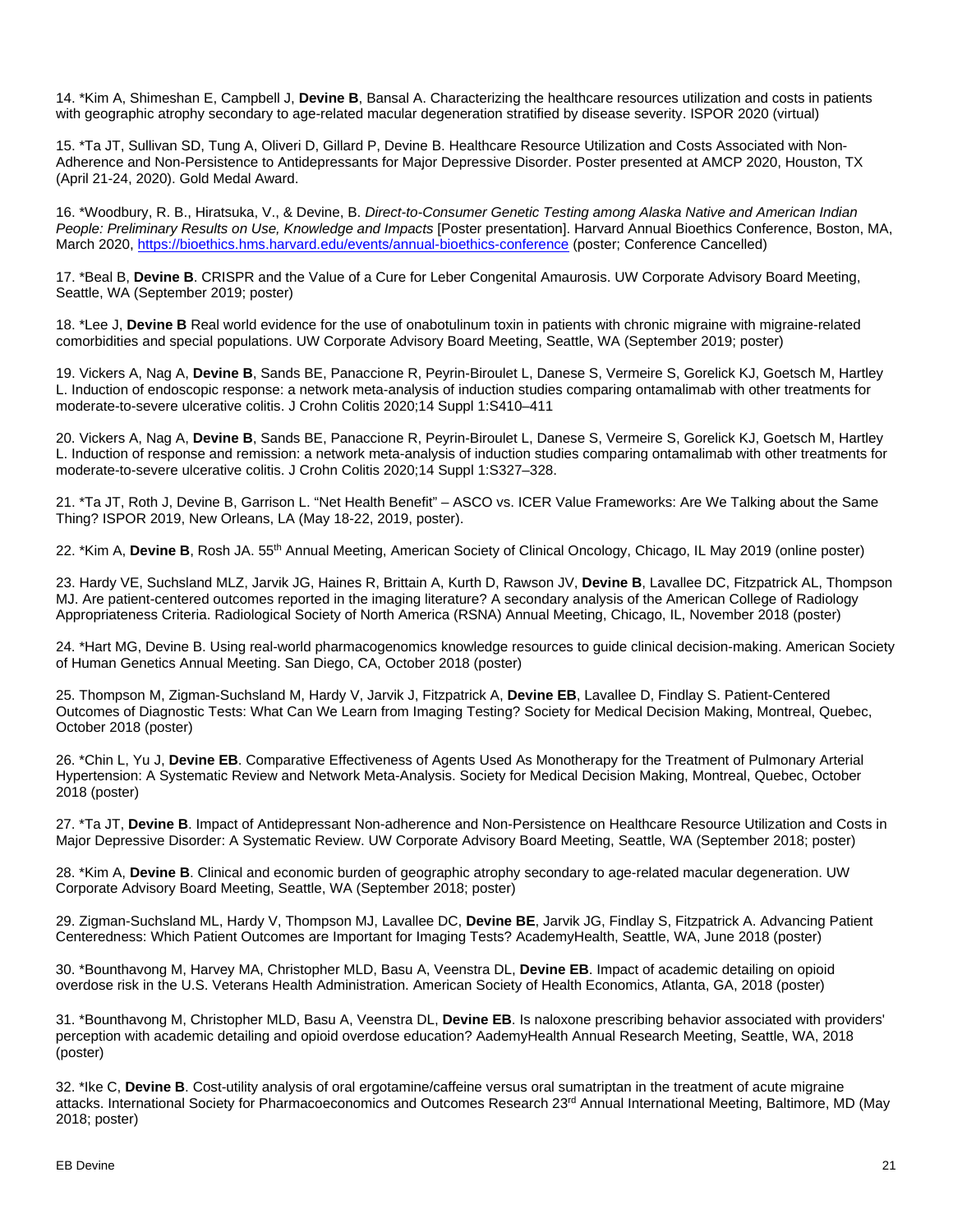33. \*Higa S, **Devine B**. Cost-utility analysis of initial treatment with apremilast versus methotrexate in systematic-naïve patients with plaque psoriasis. International Society for Pharmacoeconomics and Outcomes Research 23<sup>rd</sup> Annual International Meeting, Baltimore, MD (May 2018; poster)

34. \*Hendrix N, Adamson B, Basu A, **Devine B**. Increasing trend toward reporting significant digits in utility weights – behavior implications of "Flat-of-the-Curve" medicine. International Society for Pharmacoeconomics and Outcomes Research 23<sup>rd</sup> Annual International Meeting, Baltimore, MD (May 2018; poster)

35. \*Wang WJ, **Devine EB**, Bansal A, White HS, Basu A. Meta-Analyzing Count Events over Varying Durations Using the Convoluted Poisson Model: The Case for Post Stroke Seizures. Society for Medical Decision Making, Pittsburgh, PA, October 2017 (poster)

36. \*Hendrix N, Simon N, **Devine B**. Funder effects on reporting of health-state utilities. UW Corporate Advisory Board Meeting, Seattle, WA (September 2017; poster)

37. \*Ike C, **Devine B**. Treatment Patterns, Switching, and Cycling in the Setting of Acute Migraine. UW Corporate Advisory Board Meeting, Seattle, WA (September 2017; poster)

38. \*Higa S, **Devine B**. Psoriasis treatment patterns: a systematic review. UW Corporate Advisory Board Meeting, Seattle, WA (September 2017; poster)

39. \*Bounthavong M, Harvey MA, Lau MK, Christopher MLD, Veenstra DL, Basu A, **Devine B**. Impact of a Veterans Affairs National Academic Detailing Service on Opioid Overdose Education & Naloxone Distribution, and Opioid & Psychotropic Drug Safety Initiatives. UW Corporate Advisory Board Meeting, Seattle, WA (September 2017; poster)

40. Mercieca- Bebber R, Langford A, Rutherford C, Busija L, Tinsley M, Tait MA, Roberts N, Vodicka E, **Devine B**. A systematic scoping review of the Australian New Zealand Clinical Trials Registry for trials with patient-reported outcome endpoints. International Society of Quality of Life Research 24<sup>th</sup> Annual Meeting, Philadelphia, PA (October 2017, poster)

41. \*Holmes JT, Fore ME, Force RW, **Devine B**. Integrated Clinical Telepharmacist Delivered Chronic Disease Management in Rural Primary Care Clinics. Patient-Centered Outcomes Research Partnership, Seattle, WA (July 2017, poster)

42. \*Hart R. Projected Cost-effectiveness for Two Gene-Drug Pairs using a Multi-Gene Panel for Patients undergoing Percutaneous Coronary Intervention. International Society for Pharmacoeconomics and Outcomes Research 22<sup>nd</sup> Annual International Meeting, Boston, MA (May 2017; poster)

43. \*Shapouri, S, **Devine B**. Cost-utility analysis of outpatient dalbavancin for acute bacterial skin and skin structure infections (ABSSSI) versus inpatient vancomycin followed by oral linezolid. International Society for Pharmacoeconomics and Outcomes Research 22nd Annual International Meeting, Boston, MA (May 2017; poster)

44. \*Serbin M, **Devine B**. Estimating the economic impact of open-angle glaucoma therapy options: A systematic review. International Society for Pharmacoeconomics and Outcomes Research 22<sup>nd</sup> Annual International Meeting, Boston, MA (May 2017; poster)

45. \*Wang WJ, Basu A, **Devine B**. Meta-analyzing time-specific events using compound Poisson Process: The case for post-stroke seizures. International Society for Pharmacoeconomics and Outcomes Research 22<sup>nd</sup> Annual International Meeting, Boston, MA (May 2017; poster)

46. \*Baradaran S, Black DJ, Keyloun KR, Hansen RN, Gillard PJ, **Devine EB**. The Impact of Acute Kidney Injury (AKI) on the Risk of Mortality and Healthcare Utilization Among Patients Treated with Polymyxins for Severe Gram-Negative Infections. American Society for Microbiology, ASM Microbe, New Orleans, LA, June 2017 (poster)

47. \*Chin L, Yu J, **Devine B**. Comparative Effectiveness of Agents Used as Monotherapy for the Treatment of Pulmonary Arterial Hypertension: A Systematic Literature Review and Network Meta-Analysis. ASHP Midyear Clinical Meeting, Las Vegas, NV, December 2016 (poster)

48. \*Chin L, Mathias PC, Hendrix N, Wang WJ, Keyloun K, Khelifi M, Tarczy-Hornoch P, **Devine B.** Leveraging a Clinical Data Repository to Characterize the Landscape of Pharmacogenomic Biomarker-Guided Medication Use. Academy of Managed Care Pharmacy (AMCP) Nexus, October 2016 (poster)

49. \*Serbin M, **Devine B**. Estimating the Economic Impact of Open-Angle Glaucoma Therapy Options: A Systematic Review. UW School of Pharmacy Corporate Advisory Board, Seattle, WA, September 2016 (poster)

50. \*Shapouri S, Keyloun K, **Devine B**. Prediction Model for 30-Day Hospital Readmissions or Emergency Department Revisits Among Patients with Acute Bacterial Skin and Skin Structure Infections (ABSSSI): A Literature Review. UW School of Pharmacy Corporate Advisory Board, Seattle, WA, September 2016 (poster)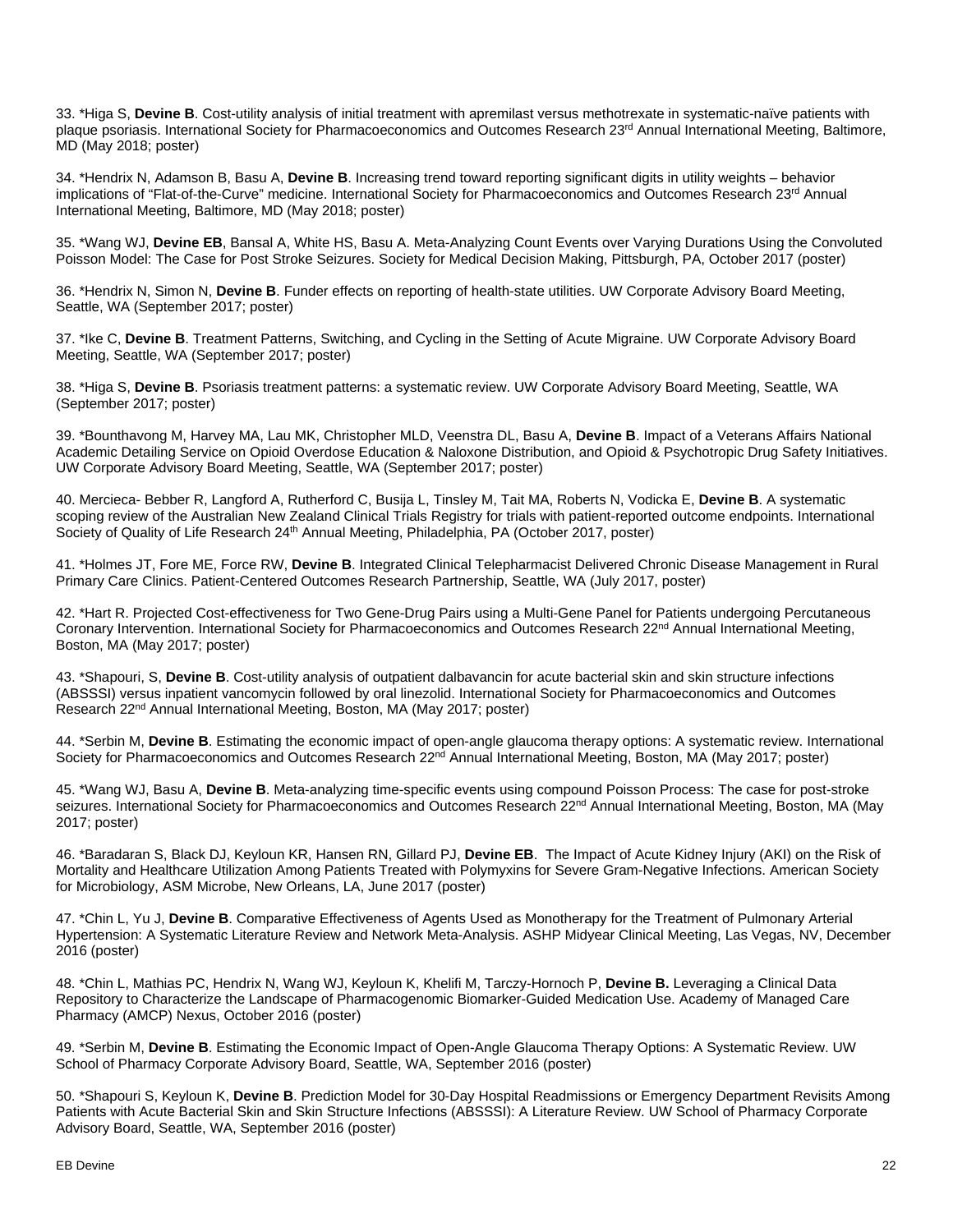51. \*Buckley SA, Wood BL, Othus M, Hourigan CS, Malagola M, Kanakry CG, Ustun C, **Devine B**, Walter RB. The Effect of Measurable Residual Disease at the Time of Allogeneic Hematopoietic Cell Transplantation on Outcomes in Patients with Acute Myeloid Leukemia: a Meta-Analysis. 58th American Society of Hematology Annual Meeting and Exposition, San Diego, CA (December 2016, poster)

52. \*Baradaran S, Chin L, Keyloun K, Pham J, Canestaro WJ, **Devine EB**. Clinical evidence supporting pharmacogenomic biomarker testing provided in US Food and Drug Administration drug labels. International Society for Pharmacoeconomics and Outcomes Research 21st Annual International Meeting, Washington DC (May 2016, poster)

53. \*Canestaro WJ, **Devine EB**, Sullivan SD, Bansal A, , Carlson JJ. Predictors of publication bias for biomedical research. International Society for Pharmacoeconomics and Outcomes Research 21<sup>st</sup> Annual International Meeting, Washington DC (May 2016, poster)

54. \*Hendrix N, **Devine EB**. Deriving utility weights from patient-reported outcomes in epilepsy. International Society for Pharmacoeconomics and Outcomes Research 21<sup>st</sup> Annual International Meeting, Washington DC (May 2016, poster)

55. \*Tung A, Hepp Z, Bansal A, **Devine EB**. Characterizing health care utilization, direct costs, and comorbidities associated with interstitial cystitis: A retrospective claims analysis. International Society for Pharmacoeconomics and Outcomes Research 21<sup>st</sup> Annual International Meeting, Washington DC (May 2016, poster)

56. \*Shih V, Campbell J, Devine B. The association between onset of self-reported vision impairment and nursing home residence in an older US population. Association for Research in Vision and Ophthalmology, Annual Meeting, Seattle, WA, May 2016 (poster)

57. Butler M, **Devine EB**, Hamm MP, Kahwati LC, McPheeters ML, Miles JNV, Morton SC, Murad MH, Viswanathan M. Selecting analytic approaches for systematic reviews of complex interventions. Cochrane Colloquium 2015, Vienna, Austria, October 2015 (poster presented by M. Viswanathan)

58. \*Baradaran S, Keyloun K, Chin L, Pham J, Canestaro WJ, **Devine B**. Clinical evidence supporting pharmacogenomic biomarker testing provided in US Food and Drug Administration drug labels: An Update. UW School of Pharmacy Corporate Advisory Board, Seattle, WA, September 2015 (poster)

59. \*Tung A, Hepp Z, **Devine B**. The Economic Burden of Interstitial Cystitis in the United States: A Literature Review. UW School of Pharmacy Corporate Advisory Board, Seattle, WA, September 2015 (poster)

60. Vodicka E, Kim K, **Devine EB**, Gnanasakthy A, Patrick DL. The use of patient-reported outcome instruments in clinical trials. International Society for Pharmacoeconomics and Outcomes Research, Philadelphia, PA, May 2015 (poster)

61. \*Bounthavong M, **Devine EB**, Veenstra DL. A cost utility analysis of biologics for moderate-to-severe Crohn's disease: Evidence synthesis using a network meta-analysis. International Society for Pharmacoeconomics and Outcomes Research, Philadelphia, PA, May 2015 (poster)

62. \*Bounthavong M, Bae Y, Kazerooni R, **Devine EB**. An evaluation of clinical remission and safety among biologics for moderate to severe Crohn's Disease: A network meta-analysis. International Society for Pharmacoeconomics and Outcomes Research, Philadelphia, PA, May 2015 (poster)

63. \*Keyloun KR **Devine EB.** Estimating the cost-effectiveness of vortioxetine versus desvenlafaxine as first-line therapy for mild to moderate major depressive disorder in remitted patients. International Society for Pharmacoeconomics and Outcomes Research, Philadelphia, PA, May 2015 (poster)

64. \*Shih V, **Devine EB.** Cost-effectiveness of left atrial appendage closure compared to warfarin for stroke prevention in atrial fibrillation. International Society for Pharmacoeconomics and Outcomes Research, Philadelphia, PA, May 2015 (poster)

65. \*Yep T, Patel V, Sleijko JF, **Devine EB.** Comparing total and disease-specific resource use and healthcare costs for glaucoma patients before and after the index diagnosis: A retrospective claims database analysis. International Society for Pharmacoeconomics and Outcomes Research, Philadelphia, PA, May 2015 (poster)

66. \*Yep T. Patel V, Sleijko JF, **Devine EB**. Comparing Total and Disease Related Healthcare Cost of Glaucoma Patients by Disease Severity: A Retrospective Claims Database Analysis. Association for Research in Vision and Ophthalmology. 2015 (poster)

67. \*Canestaro WJ, Forrester SF, Ho L, **Devine EB**. Drug therapy for treatment of idiopathic pulmonary fibrosis: A systematic review and network meta-analysis. International Society for Pharmacoeconomics and Outcomes Research, Philadelphia, PA, May 2015 (poster)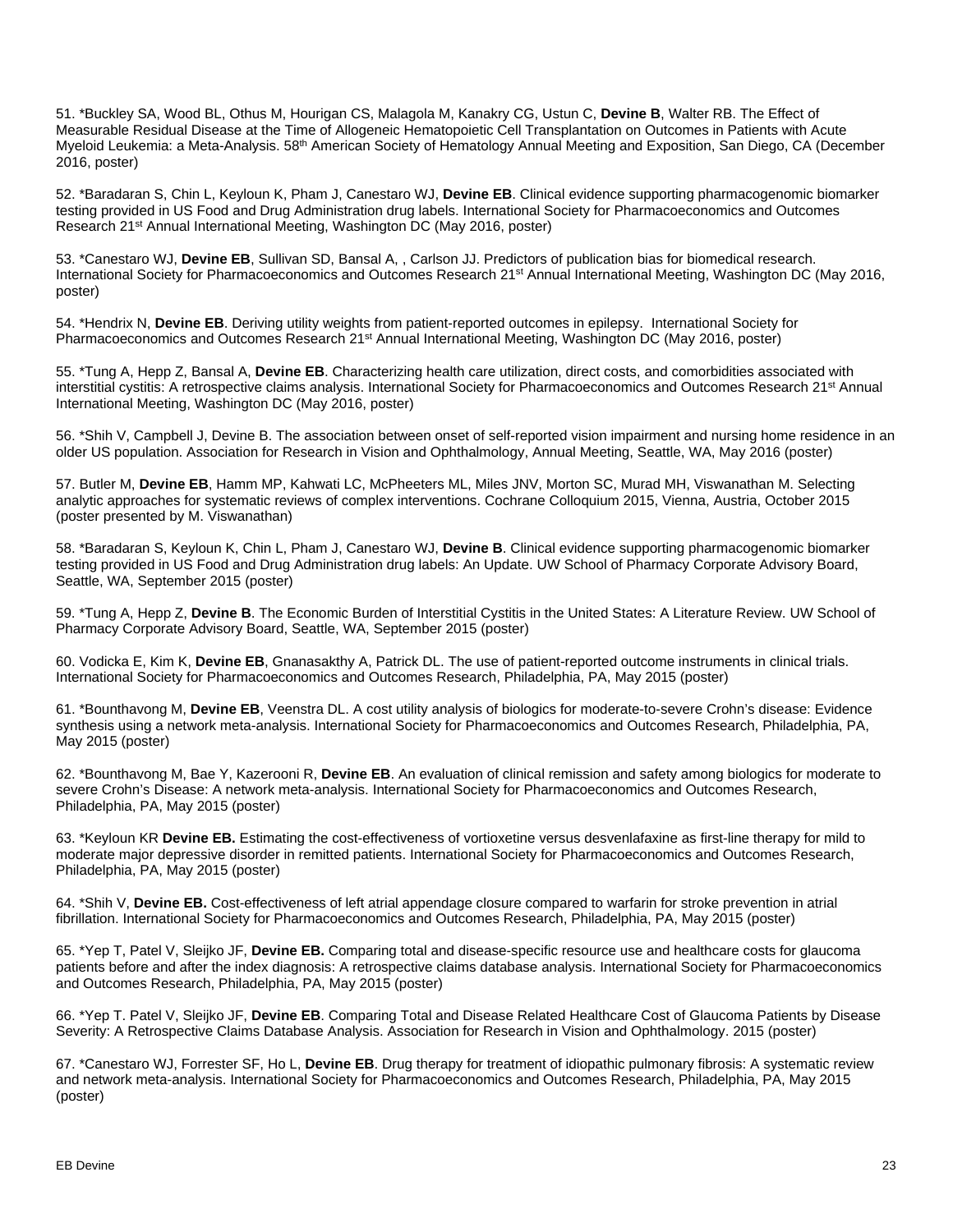68. Li S, **Devine EB**. ITHS certificate in translational team science: enhancing bidirectional communication and collaboration across the translational spectrum. Association for Clinical and Translational Science, Washington DC, April 2015 (poster)

69. \*Kim DD, **Devine EB**. Estimating preference weights in obesity using the EQ-5D and SF-6D. Society for Medical Decision Making, 36th Annual Nort8 American Meeting, Miami, FL, October 2014 (poster; **the Lusted Prize finalist)**

70. \*McDermott CL, Lockhart C, Devine EB. Systematic review and meta-analysis of directly observed therapy for treatment of hepatitis C. Society for Medical Decision Making, 36th Annual North American Meeting, Miami, FL, October 2014 (poster; **the Lusted Prize finalist)**

71. \*Agapova M, **Devine EB.** Quantifying Benefits and Harms of Imaging Tests for Clinical Practice Guidelines. Vancouver Health Economics Meeting, Vancouver, BC, June 2014 (poster)

72. \*Chavez LJ, **Devine B**, Tefft N, Bradley KA. Heath-related quality of life across the spectrum of unhealthy alcohol use in a US population sample. Academy Health, Annual Research Meeting, San Diego, June 2014 (poster)

73. Slade IR, Kramer CB, Beck SJ, Cusumano M, Flum DR, Gallagher TH, **Devine EB***.* Measuring the impact of interprofessional communication training on inpatient clinical adverse events: The Washington State experience. 2014 Annual Research Meeting, Academy Health San Diego, June 2014 (poster)

74. \*Tung A, **Devine EB**, Garrison LP. Assessing the likely cost-utility of alemtuzumab versus rabbit anti-thymocyte globulin as induction therapy for high-risk kidney transplant recipients. International Society for Pharmacoeconomics and Outcomes Research, Montreal, QC, Canada, June 2014 (poster)

75. \*Cizik AM, Rice K, Babigumira JB, **Devine EB**, Lee MJ. Risk factors that predict nerve injury following spine surgery. International Society for Pharmacoeconomics and Outcomes Research, Montreal, QC, Canada, June 2014 (poster)

76. \*Forrester, SH, Sullivan SD, **Devine EB**. Estimating the inpatient and outpatient costs of atrial fibrillation and associated adverse events. International Society for Pharmacoeconomics and Outcomes Research, Montreal, QC, Canada, June 2014 (poster)

77. \*Yep TD, **Devine EB**. A cost-utility analysis of CYP2D6 pharmacogenetic guided dosing versus standard dosing of risperidone for treatment of schizophrenia. International Society for Pharmacoeconomics and Outcomes Research, Montreal, QC, Canada, June 2014 (poster)

78. \*Hepp Z, Dodick DW, Varon SF, Gillard P, Hansen R, **Devine EB.** Persistence and switching characteristics among chronic migraine patient population: A retrospective claims analysis. Submitted to European Headache and Migraine Trust International Congress, Copenhagen, Denmark, September 2014 (poster)

79. \*Hepp Z, Dodick DW, Varon SF, Gillard P, Hansen R, **Devine EB**, Adherence to oral migraine preventive medications among patients with chronic migraine: analysis of a large US health insurance claims database. Academy of Managed Care Pharmacy, Tampa, FL April 2014 (poster)

80. \*Agapova M, **Devine EB**, Bresnahan B, Garrison LP Jr. The Challenges of Quantifying Benefits and Risks Associated with Diagnostic Imaging: A Literature Review. International Society for Pharmacoeconomics and Outcomes Research 18th Annual International Meeting, New Orleans, LA, May 2013 (poster)

81. **Devine EB**, Alfonso R. Building the infrastructure for conducting pragmatic trials in a Learning Healthcare System. International Society for Pharmacoeconomics and Outcomes Research 18<sup>th</sup> Annual International Meeting, New Orleans, LA, May 2013 (poster)

82. \*Cizik AM, **Devine EB,** Wolf FM, Babigumira JB, Lee MJ. Systematic review and meta-analysis of open spine fusion versus minimally invasive spine fusion for the diagnosis and treatment of lumbar spine conditions. International Society for Pharmacoeconomics and Outcomes Research 18<sup>th</sup> Annual International Meeting, New Orleans, LA, May 2013 (poster)

83. \***Devine EB**, Cheng MM. Using parametric survival curves to estimate progression-free survival in a network meta-analysis of treatments of chronic lymphocytic leukemia. International Society for Pharmacoeconomics and Outcomes Research 18<sup>th</sup> Annual International Meeting, New Orleans, LA, May 2013 (poster)

84. \***Devine EB**, Lau B, Overby CL. Use of clinical decision support to improve adherence to national drug-laboratory monitoring guidelines. 34th Annual Meeting of the Society for Medical Decision Making, Phoenix, AZ, October 2012 (poster)

85. Van Eaton E, Yetisgen-Yildiz M, Devlin R, Capurro D, **Devine EB**, Alfonso R, Flum DR, Tarczy-Hornoch P, and the SCOAP CERTAIN Corporate Authorship. Automating clinical data extraction to support comparative effectiveness research. 34th Annual Meeting of the Society for Medical Decision Making, Phoenix, AZ, October 2012 (poster)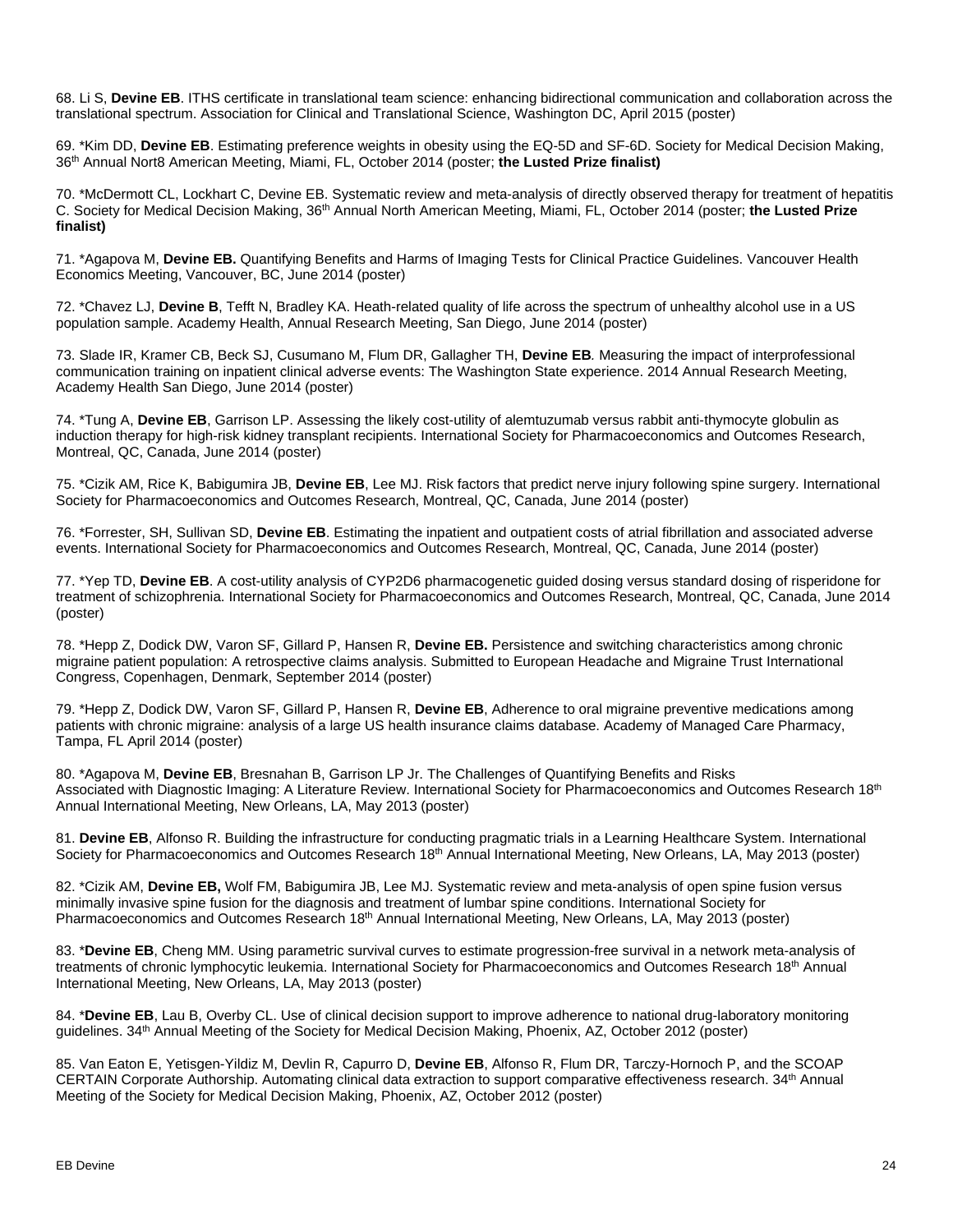86. \*Hepp Z, Forrester S, Roth J. Wirtz HS, **Devine EB.** Cost-effectiveness of a computerized provider order entry system on medication errors and adverse drug events averted. UW School of Pharmacy Corporate Advisory Board, Seattle, WA, September 2012 (poster)

87. \*Agapova M, **Devine EB**, Nguyen H, Inoue L, Wolf F. Comparing Results of Frequentist and Bayesian Approaches to Explore the Comparative Effectiveness of Subgroups in a Cochrane Systematic Review UW School of Pharmacy Corporate Advisory Board, Seattle, WA, September 2012 (poster)

88. Flum DR, Alfonso-Cristancho R, **Devine B**, Devlin A, Farrokhi E, Kessler L, Patrick D, Sullivan SD, Tarczy-Hornoch P, Van Eaton E, Yanez ND. Developing a Comparative Effectiveness Research Translational Network: CERTAIN. (accepted for presentation at the AHRQ 2012 Annual Conference, Bethesda, MD, September (poster)

89. **Devine EB,** Van Eaton E, Yanez ND. Validation of Electronic Clinical Data for Comparative Effectiveness Research: The SCOAP CERTN Validation Study. Academy Health Annual Research Meeting, Orlando, FL, June 2012 (poster)

90. \*Sanderson JC, **Devine EB**, Bloudek LM, Varon SF, Sullivan SD. Patient Perceptions of Prophylaxis Therapy in Chronic and Episodic Migraine. 17th Annual International Meeting, International Society for Pharmacoeconomics and Outcomes Research, Washington DC, June 2012 (poster)

91. \*Lin VW, Ringold S, **Devine EB.** Comparison of ustekinumab with other biologic agents for treatment of moderate to severe psoriasis: A Bayesian network meta-analysis. 17<sup>th</sup> Annual International Meeting, International Society for Pharmacoeconomics and Outcomes Research, Washington DC, June 2012 (poster)

92. \*Sanderson JC, **Devine EB**, Bloudek LM, Varon SF, Sullivan SD. Patient perceptions of prophylaxis therapy in chronic and episodic migraine. 2012 Annual Meeting, American Academy of Neurology, New Orleans, LA, April 2012 (poster)

93. \*Sanderson JC, **Devine EB**, Bloudek LM, Varon SF, Sullivan SD. Patient perceptions of prophylaxis therapy in chronic and episodic migraine. UW, School of Pharmacy, Corporate Advisory Board Meeting, Seattle, WA, September 2011 (poster)

94. \*Wirtz HS, **Devine EB,** Overby CL, Lawless NM, Wilson-Norton JW. The impact of stepwise implementation of clinical decision support (CDS) alerts on clinical guideline adherence and clinical outcome laboratory measures. UW, School of Pharmacy, Corporate Advisory Board Meeting, Seattle, WA, September 2009 (poster)

95. Wolf F, Nguyen H, Devine B, Exploring indirect effects of comparative effectiveness in a Cochrane review. 19<sup>th</sup> Cochrane Colloquium, Madrid, Spain, October 2011 (poster)

96. \*Gillard PJ, **Devine B,** Bloudek LM, Liu L, Varon SF, Sullivan SD. Quality of life among patients suffering from migraine: Health utility by frequency of headache days. 16<sup>th</sup> Annual International Meeting, International Society for Pharmacoeconomics and Outcomes Research, Baltimore, MD, May 2011 (poster)

97. **Devine EB**, Patel R, Dixon DR, Sullivan SD. A Survey of Attitudes toward e-Prescribing Adoption in Primary Care. AMIA 2010 Annual Sympos Proc; 1024 (poster)

98. \*Dee A, **Devine EB**, Kenyon K. Evaluation of hemorrhagic complications of post-percutaneous coronary intervention (PCI) patients. American College of Clinical Pharmacy, Austin TX, October 2010) (poster)

99. \*Alfonso R, **Devine EB,** Sullivan SD. Indirect comparisons of biologic therapies in rheumatoid arthritis. 15 Annual International Meeting, International Society for Pharmacoeconomics and Outcomes Research, Atlanta, GA, May 2010 (poster)

100.\* Gillard P, **Devine EB**, Varon SF, Maglinte G**,** Sullivan SD. Mapping from Disease-Specific Measures to Health-State Utility Values in Chronic Migraineurs. 15 Annual International Meeting, International Society for Pharmacoeconomics and Outcomes Research, Atlanta, GA, May 2010 (poster)

101. **Devine EB**, Hollingworth W, Hansen RN, Lawless NM, Wilson-Norton JL, Martin DP, Blough DK, Sullivan SD. Electronic prescribing at the point of care: A time-motion study in the primary care setting. 2009 AHRQ Annual Conference, Agency for Healthcare Research and Quality, Bethesda, MD, September 2009 (poster)

102. **Devine EB,** Wilson-Norton JL, Lawless NM, Hansen RN, Fisk AW, Sullivan SD. The impact of an ambulatory CPOE system on medication errors. Washington Patient Safety Coalition: A Program for the Foundation for Health Care Quality. Sea-Tac, Washington, May 2009 (poster)

103. **Devine EB,** Wilson-Norton JL, Lawless NL, Hollingworth W, Hansen RN, Fisk AW, Sullivan SD. End-users perceptions of an ambulatory electronic prescribing system. First Annual Meeting of the Agency for Healthcare Research and Quality. Washington DC, September 2007 (poster)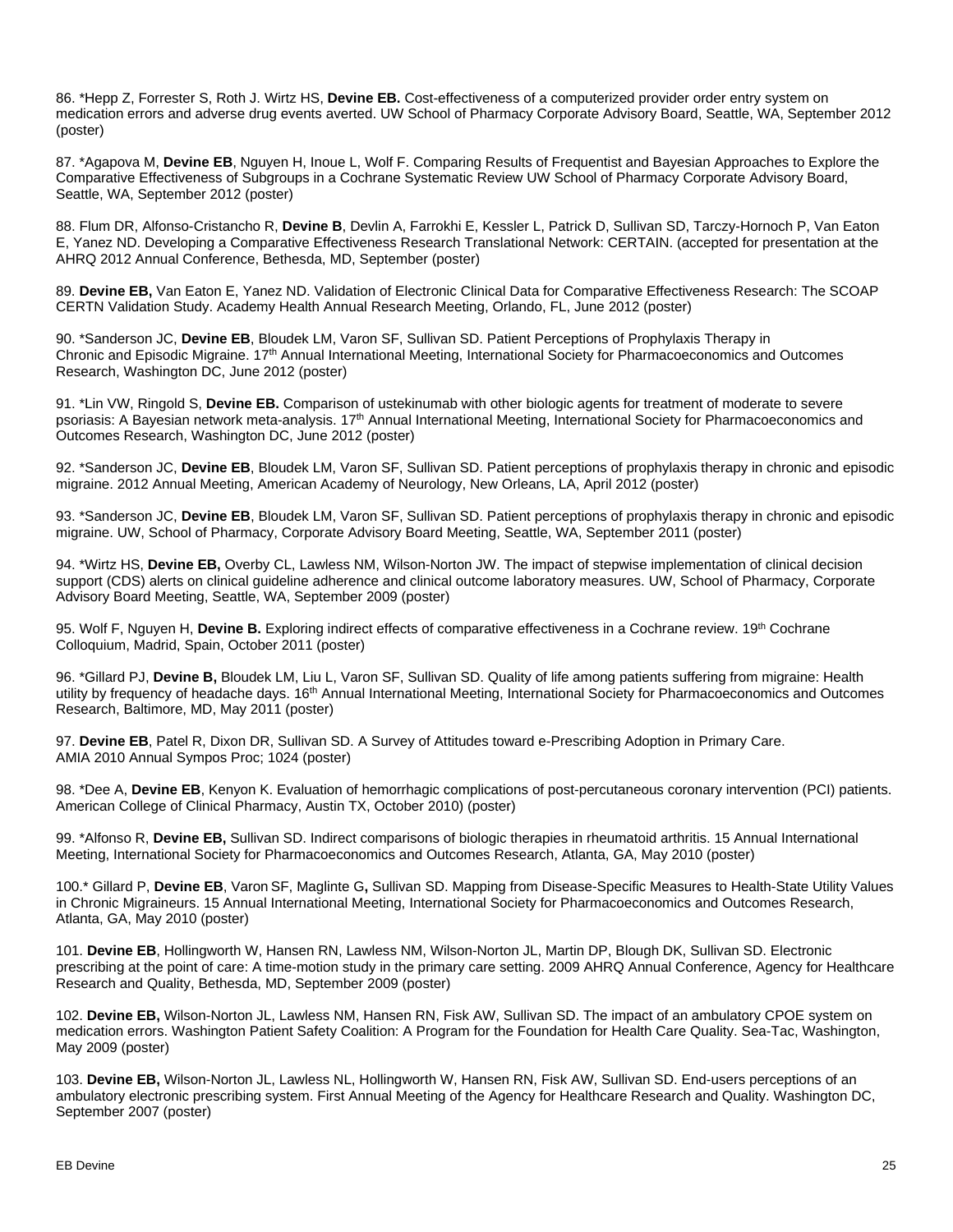104. \*Cross JT, **Devine EB,** Kowdley KV, Sullivan SD. The cost of treating ribavirin-induced anemia in hepatitis C: The impact of using epoetin. 11<sup>th</sup> Annual International Meeting. International Society for Pharmacoeconomics and Outcomes Research. Philadelphia, PA, May 2006. (poster)

105. **Devine EB,** Hopefl AW, Wittkowsky AK. Adherence to national guidelines for the management of elevated INRs associated with warfarin therapy. 2006 ACCP Spring Practice and Research Forum, American College of Clinical Pharmacy. Monterey, CA, April 2006. (poster)

106. **Devine EB,** Wilson-Norton JL, Lawless NM, Fisk AF, Rafoth RJ. Evaluating the Impact of an ACPOE System on Process Outcomes in the Multispecialty Clinic Setting. 2004 Patient Safety Congress of the National Patient Safety Foundation. Boston, MA, May 2004. (poster)

107. \*Te S, Wong C, **Devine EB**, Wilson-Norton JL, Lawless NM, Hazlet TK. Characterizing the epidemiology of medication errors preimplementation of an ACPOE system. ASHP Midyear Clinical Meeting. New Orleans, LA, December 2003. (poster)

108. \*Super J, Wittkowsky AK, **Devine EB**. Effect of experience with managing anticoagulant therapy on physician satisfaction with a pharmacist-operated anticoagulation clinic. American College of Clinical Pharmacy. Atlanta, GA, November 2003. (poster)

109. Wittkowsky AK, **Devine EB**. Frequency and causes of over- and underanticoagulation in patients taking warfarin. American College of Clinical Pharmacy. Atlanta, GA, November 2003. (poster)

110. \*Whitely K, Wittkowsky AK, **Devine EB**, Nutescu E. The association between age and INR in patients with warfarin-related major bleeding complications. American College of Clinical Pharmacy. Atlanta, GA, November 2003. (poster)

111. **Devine EB**, Beney J, Bero LA. Equity and accountability: successful use of the contributorship concept in a multi-site study. Fourth International Congress on Peer Review in Biomedical Publication. Barcelona, Spain, September 2001. (*poster*).

112. **Devine EB**, Hakim Z, Green J. Selection of instruments for measuring sleep dysfunction. Drug Information Association Eighth Annual Symposium of Contributed Papers "Quality of Life Evaluation". Hilton Head, SC, March 2001. (*poster*).

113. Beney J, **Devine EB**, Bero LA. The effect of clinical pharmacist's telephone follow-up on cancer patients' symptoms and quality of life: a randomized controlled trial. 29th European Symposium on Clinical Pharmacy; Basel, Switzerland, October 2000 (*poster*).

114. **Devine EB**, Kowdley KV, Sullivan SD, Veenstra DL. Management strategies for ribavirin-induced hemolytic anemia in the treatment of hepatitis C: clinical and economic implications. *Value in Health*. 2000;3(2);121. (poster)

115. \*Wu HT, **Devine EB**, Zangwill AB, Bolinger AM. Pediatric pharmacy competency program at the University of California, San Francisco Medical Center. ASHP Midyear Clinical Meeting. 34(Dec): p P-476D, 1999. (poster)

116. Louie C, **Devine B**, Koda-Kimble MA, Dong D, Alldredge B. Training Leaders for the New Millennium: Evolution of the Pharmacy Administration Resident. ASHP Midyear Clinical Meeting. 32(Dec): p RES-12, 1997. (poster)

117. \*Choy M, Winter ME, **Devine B**. Utilizing a Mass Balance Algorithm and the Phenda Computerized Program to Predict Phenytoin Plasma Levels in the Neurosurgery Patient. ASHP Midyear Clinical Meeting. 28 (Dec):p P-111(E). 1993. (poster)

#### **Student Dissertations and Theses, unpublished**

1. Ike C. Treatment patterns, discontinuation and switching of acute medications for migraine: A cross-sectional survey. ProQuest Dissertations Publishing, 2018. 10837006. (thesis)

2. Lee CJ. A [Knowledge-based System for Intelligent Support in Pharmacogenomics Evidence](https://search.proquest.com/pqdtglobal/docview/1804413925/68E0A51E32A74422PQ/1?accountid=14784) Assessment: Ontology-driven Evidence [Representation, Retrieval, Classification and Interpretation.](https://search.proquest.com/pqdtglobal/docview/1804413925/68E0A51E32A74422PQ/1?accountid=14784) University of Washington, ProQuest Dissertations Publishing, 2016. 10138583 (dissertation)

3. Cizik AM. Variations in Surgeon Treatment Preferences [and The Impact on the Cost-Utility of Surgery for Soft Tissue Sarcoma.](https://search.proquest.com/pqdtglobal/docview/1859693250/2CCDF3A4BBD34DD0PQ/1?accountid=14784) University of Washington, ProQuest Dissertations Publishing, 2016. 10193942 (dissertation)

4. Shih V, Campbell J, **Devine B.** The association between onset of vision impairment and functional limitations and informal cargiving requirements in older Americans, 2015 (thesis)

5. Yep TD. [Total and Disease Specific Resource Use and Healthcare Cost of Patients with Glaucoma.](https://search.proquest.com/pqdtglobal/docview/1629467697/8DD19AE5F1EB47B2PQ/1?accountid=14784) University of Washington. ProQuest Dissertations Publishing, 2014. 1567626 (thesis)

6. Forrester SH. [Estimating the inpatient and outpatient costs of atrial fibrillation and associated adverse events](https://search.proquest.com/pqdtglobal/docview/1426400307/15F456FADEBC4866PQ/1?accountid=14784) University of Washington. ProQuest Dissertations Publishing, 2013. 1542367 (thesis)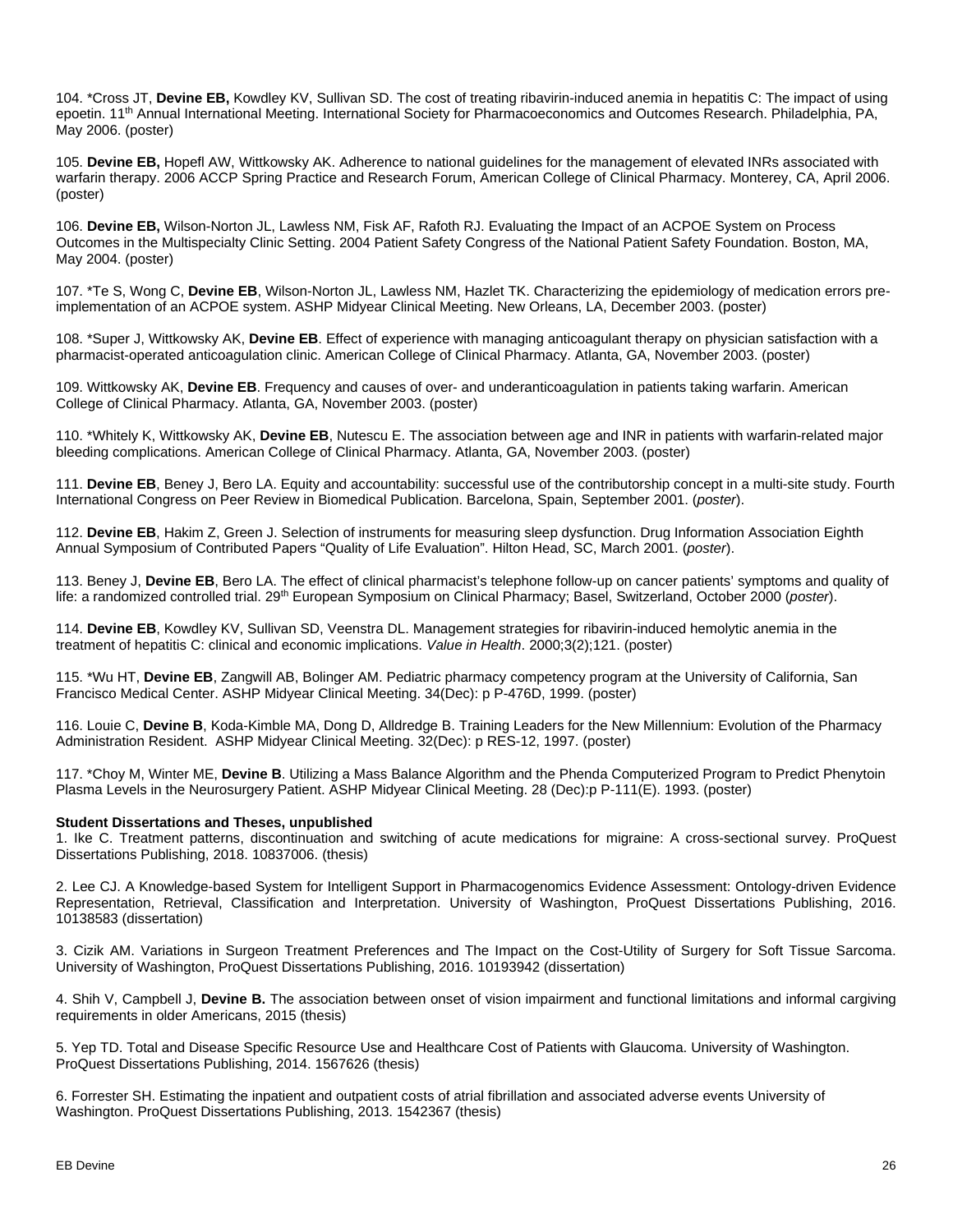7. Farrokhi E. [Building a Learning Healthcare Network: The transition of the Vascular](https://search.proquest.com/pqdtglobal/docview/1426396461/4BE21E48FEF64AB9PQ/1?accountid=14784) Interventional Surgical Care Outcomes [Assessment Program to the Comparative Effectiveness Research Translation Network \(VI SCOAP to CERTAIN\).](https://search.proquest.com/pqdtglobal/docview/1426396461/4BE21E48FEF64AB9PQ/1?accountid=14784) University of Washington. ProQuest Dissertations Publishing, 2013. 1542363 (thesis)

## **Continuing Education Monographs**

1. **Devine B**, Eaton M, Lofholm P, Shane R, Shreve M, Simonian R (editors). Expanding pharmacy practice roles: The challenge and opportunity of SB 1759. A continuing education workbook. The Enright Group. Bethlehem, PA, 1996.

2. **Devine B**, Ellis W, Glass S, Maiuro J, Miller TA, Russell W, Vaida A (editors). Successful models in pharmaceutical care. A continuing education workbook and video. Marion Merrell Dow, Inc., 1995.

3. **Devine B**, Chow V. Clinical simulations in pharmaceutical care: the management of HIV disease. University of Missouri-Kansas City School of Pharmacy. Medical Age Publishing. Norwalk, CT. May 1994.

## **Internal Publications**

1. **Devine EB**, Louie C. UCSF pharmacy faculty practice consortium: A plan for optimizing medication use in physician group practices. MBA thesis. University of San Francisco, McLaren School of Business. May 7, 1999.

2. **Devine B**, Guglielmo BJ, Shahkarami M. (editors) . Handbook of Antimicrobial Therapy. The Medical Center at UCSF, UCSF-Mount Zion Medical Center, San Francisco General Hospital, Veterans Affairs Hospital of San Francisco. Developed in collaboration with the Departments of Pharmaceutical Services and the Divisions of Infectious Diseases at each campus, the UCSF and UCSF-MZ Pharmacy and Therapeutics Committee, and the UCSF School of Pharmacy. Published by the UCSF School of Pharmacy, 1999.

3. **Devine B**, Guglielmo BJ, McCart G, Tsourounis C, (editors). *P and T Forum.* Newsletter of the Hospital Pharmacy and the Pharmacy and Therapeutics Committee. The Medical Center at UCSF and UCSF-Mount Zion Medical Center. San Francisco, CA, 1995 – 1999.

4. **Devine B,** McCart G, Tsourounis C (editors). *ADR Alert*. Newsletter on Adverse Drug Reactions of the Hospital Pharmacy and Pharmacy and Therapeutics Committee. The Medical Center at UCSF and UCSF-Mount Zion Medical Center. San Francisco, CA, 1995-1999.

## **Articles in Proceedings**

**Devine B**, Kroon L. Preparing for a joint commission survey. Update on quality improvement; A special report from the 31st ASHP Midyear Clinical Meeting, December 1996. *Bayer Quality Network*, 1997;6-7.

#### **Reports**

1. Lee W, Dayer T, Jiao B, Carlson J, **Devine B**, Veenstra DL. The use of real-world evidence in economic assessments of pharmaceuticals in the US.

2. Jiao B, Veenstra D, Lee W, Carlson J, **Devine B**. The use of real-world evidence in ICER's scoping process and clinical evidence assessment.

3. Segal J, Devine EB, Garrison LP, Gagnon JP. Curricular Advances for patient-centered comparative effectiveness research: A conference report. Conference Proceedings. Johns Hopkins School of Medicine, UW Pharmaceutical Outcomes Research & Policy Program, Pharmaceutical Research & Manufacturers Association Foundation, 2014

4. **Devine B** (contributor). Streamlined FDA drug review puts drug information services and P & T committees to the test. *ASHP Specialists Spectrum*, Summer 1997

5. **Devine B** (contributor). Update on state prescribing authority. Flanagan ME. *American Pharmacy*. 1995;NS35:13-23

6. **Devine B** (contributor). Obtaining prescribing authority for pharmacists: Lessons learned. Wittenburg ASJ. *Am J Health-System Pharm*. 1995;52:1616-24.

7. **Devine B** (contributor). Pharmacists throughout the U.S. Call for expanded prescribing authority. *Pharmacy Practice News*, September 1994.

## **Letters to the Editor**

**Devine, B.** Collaborative drug therapy management in California: Clarification. *ASHP Specialists' Spectrum*, Winter 1997.

## **Lay Press**

1. Revascularization better for peripheral arterial disease. UW Health Sciences NewsBeat and UW Today, August 17, 2016. Available from URL:<http://hsnewsbeat.uw.edu/story/revascularization-better-peripheral-arterial-disease>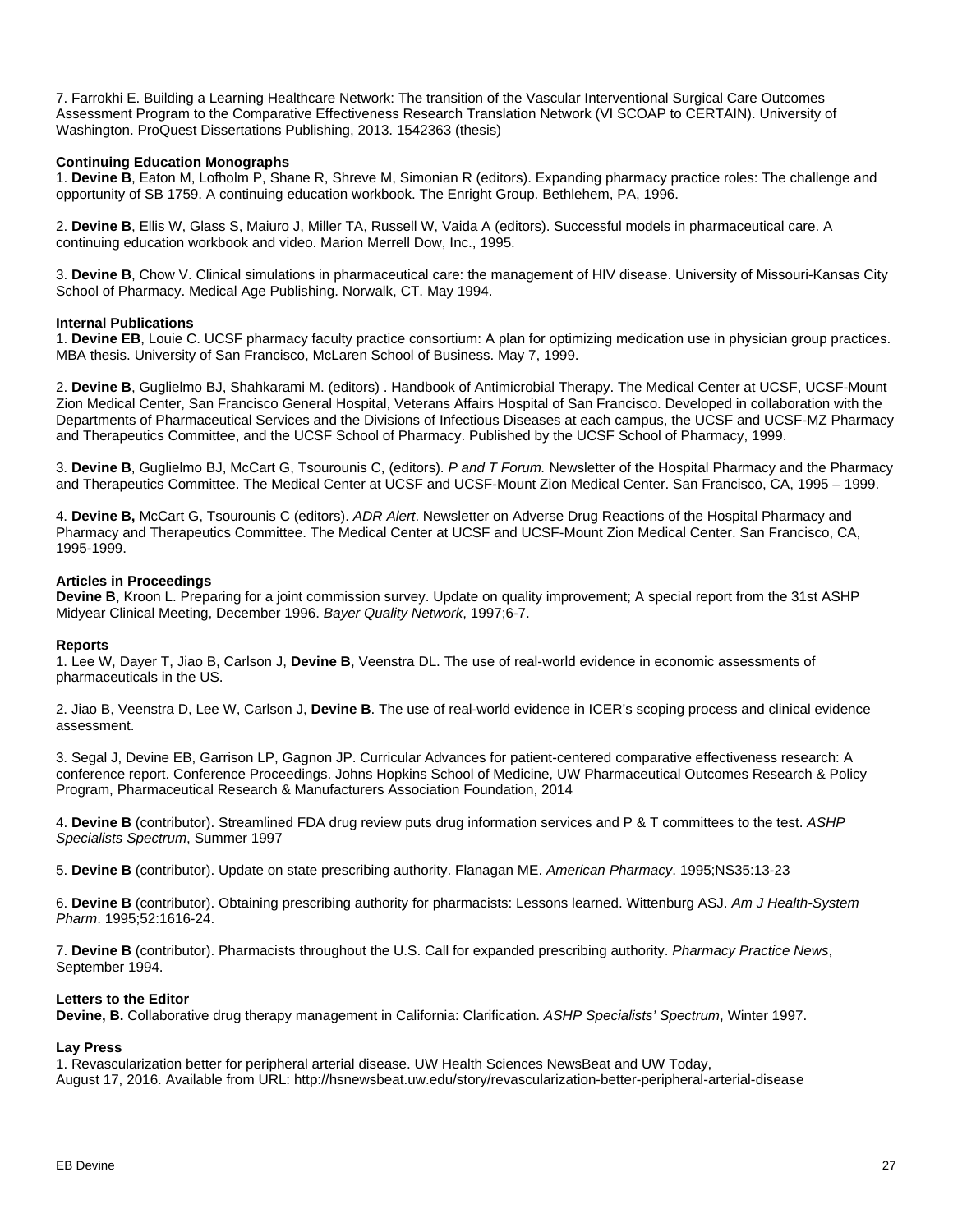2. Effectiveness of a medical vs revascularization intervention for intermittent leg claudication based on patient-reported outcomes. JAMA Network, August 17, 2016. Available from URL:

[http://archsurg.jamanetwork.com/article.aspx?articleid=2542658&utm\\_source=jps&utm\\_medium=email&utm\\_campaign=author\\_alert](http://archsurg.jamanetwork.com/article.aspx?articleid=2542658&utm_source=jps&utm_medium=email&utm_campaign=author_alert-jamanetwork&utm_content=author-author_engagement&utm_term=1m)[jamanetwork&utm\\_content=author-author\\_engagement&utm\\_term=1m](http://archsurg.jamanetwork.com/article.aspx?articleid=2542658&utm_source=jps&utm_medium=email&utm_campaign=author_alert-jamanetwork&utm_content=author-author_engagement&utm_term=1m)

and Overview of attention for article published in JAMA Surgery, August 2016. Available from URL: <https://jamanetwork.altmetric.com/details/10617752>

3. Effectiveness of medical management vs revascularization for intermittent leg claudication. Science Daily, August 17, 2016. Available from URL: <https://www.sciencedaily.com/releases/2016/08/160817131408.htm>

4. Leg Cramps? Greater gains in QoL after revascularization. MedPage Today, August 19, 2016. Available from URL: <http://www.medpagetoday.com/cardiology/peripheralarterydisease/59774>

5. Medical Rx vs. revascularization in patients with intermittent claudication. Monthly Prescribing Reference, August 18, 2016. Available from URL:<http://www.empr.com/news/medical-rx-vs-revascularization-in-patients-with-intermittent-claudication/article/517017/>

6. Hersh WR, Totten AM, Eden KB, Devine B, Gorman P, Kassakian SZ, Woods SS, Daeges M, Pappas M, McDonagh MS. HIE Requires More Research to Demonstrate Effectiveness. HealthData Management. Monday, December 28, 2015. Available from URL:<http://www.healthdatamanagement.com/news/hie-requires-more-research-to-demonstrate-effectiveness>

7. Hersh WR, Totten AM, Eden KB, Devine B, Gorman P, Kassakian SZ, Woods SS, Daeges M, Pappas M, McDonagh MS. Studies on HIE benefits few and far between. FierceHealthIT. Friday, December 18, 2015. Available from URL: <http://www.fiercehealthit.com/story/studies-hie-benefits-few-and-far-between/2015-12-18>

8. Hersh WR, Totten AM, Eden KB, Devine B, Gorman P, Kassakian SZ, Woods SS, Daeges M, Pappas M, McDonagh MS. HIE use definitely rising; impact less clear. Modern Heathcare. Friday, December 18, 2015. Available from URL: <http://www.modernhealthcare.com/article/20151218/NEWS/151219860>

9. Publication recognized with press release from ISPOR: *Forrester S, Hepp Z, Roth J. Wirtz HS, Devine EB. Cost-effectiveness of a computerized provider order entry system in improving medication safety in ambulatory care. Value Health, May 2014*

10. May M. 2011 Year in Review. Bioscience Technology. Available at: [www.BioscienceTechnology.com.](http://www.biosciencetechnology.com/) December 2011

11. Dash H and Fisk A. A prescription for improving medication safety. (The Everett) Herald*Net.* August 5, 2006. Available from URL: [http://www.heraldnet.com/stories/SWPrintIT.cfm?page=http%3A%2F%2Fwww%2Eheraldnet.](http://www.heraldnet.com/stories/SWPrintIT.cfm?page=http%3A%2F%2Fwww%2Eheraldnet) (archived)

12. Electronic prescribing at The Everett Clinic. The Everett Clinic Connection. Autumn 2005. page 1

13. Ludington J. Grant enables UW School of Pharmacy to evaluate computer-prescribing technology. The Daily, of the UW. November 29, 2004 page 1

14. Mandt L. Everett Clinic uses grant to reduce prescription mistakes. The Everett Tribune. November 24, 20004. page 6

15. HHS awards grant to study computerized prescribing. iHealthBeat. November 19, 2004. Available from URL: <http://www.ihealthbeat.org/index.cfm?Action=dspItem&itemID=I07521> (archived)

16. School of Pharmacy and Everett Clinic test computerized prescribing. University Week, UW. November 18, 2004. Page 14

17. Salyer S. Clinic pioneers new Rx system. (The Everett) Herald*Net*. November 17, 2004 Available from URL: [http://www.heraldnet.com/stories/SWPrintlt.cfm?page=http%3A%2F%2Fwww%2Eheraldnet.](http://www.heraldnet.com/stories/SWPrintlt.cfm?page=http%3A%2F%2Fwww%2Eheraldnet) (archived)

18. Schwarzen C. Clinic, school receive federal grant. The Seattle Times. November 17, 2004. page B2

## **Solicited Interviews**

1. Wilson-Norton JL, Devine EB. Clinic Launches New e-Prescribing System. AHRQ 411 Podcast. September 26, 2007. [http://healthcare411.ahrq.gov:80/podcast.aspx?id=271.](http://healthcare411.ahrq.gov/podcast.aspx?id=271) Accessed November 16, 2007

2. Pizzi R. CPOE and Patient Safety. Healthcare IT News. September 200[7 http://www.healthcareitnews.com:80/story.cms?id=7678.](http://www.healthcareitnews.com/story.cms?id=7678) Accessed November 16, 2007 (EB Devine, interviewee)

3. Devine EB, Wilson-Norton JL. Quality Metrics in the Context of HIT Implementation and Evaluation. An interview conducted by the Center for Information Technology Leadership. August 2007 (no report available)

4. Devine EB, Wilson-Norton JL. Quality Metrics in the Context of HIT Implementation and Evaluation. An interview conducted by the AHRQ National Resource Center. AHRQ National Resource Center for Health Information Technology, July 2007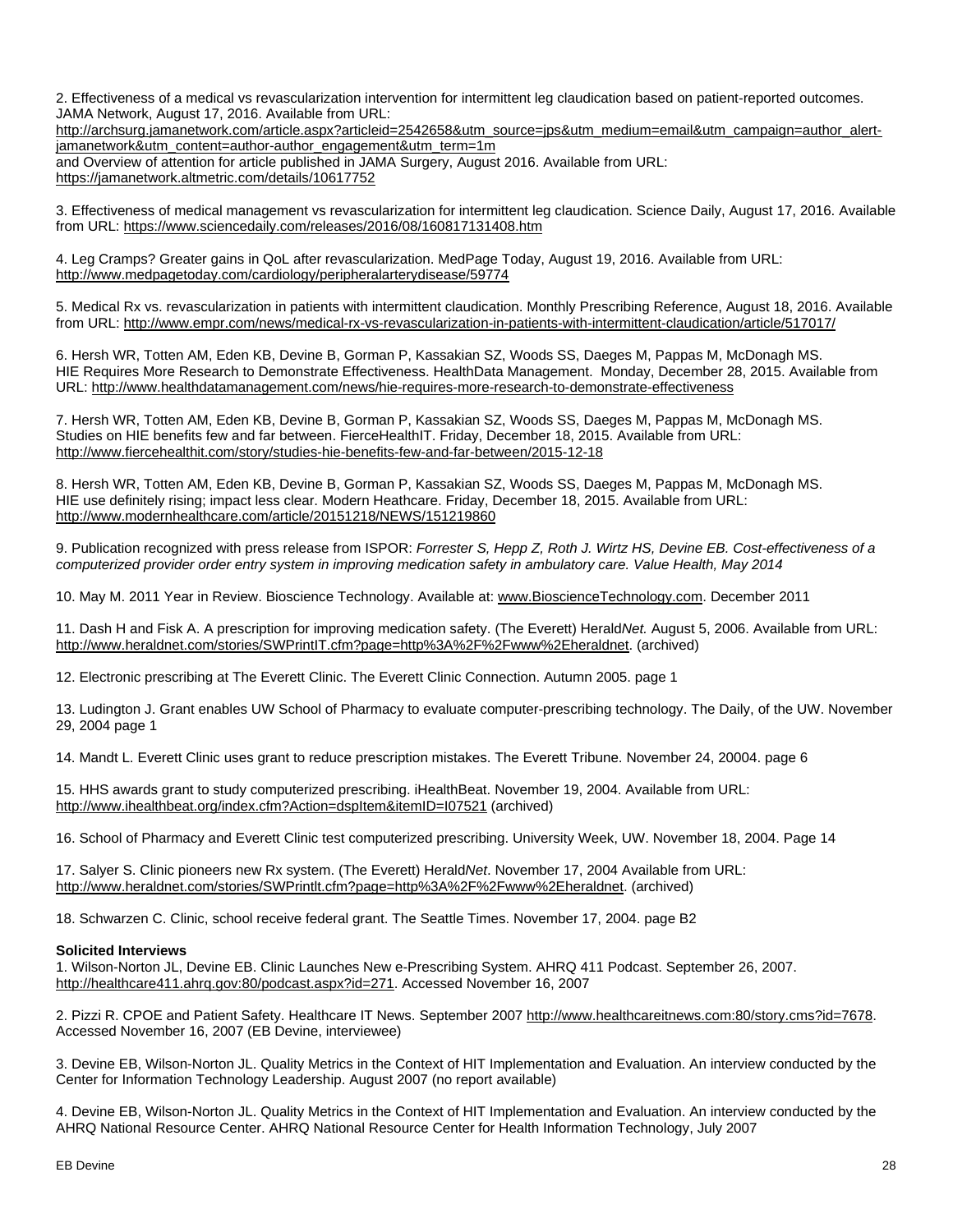## **INVITED LECTURES, SEMINARS and WORKSHOPS (1999 – present)**

| <b>Workshops Led</b>    |                                                                                                                                                                                                                                                                                                                 |
|-------------------------|-----------------------------------------------------------------------------------------------------------------------------------------------------------------------------------------------------------------------------------------------------------------------------------------------------------------|
| 2018                    | "HTA 3-Day International Training Program". International Society for Pharmacoeconomics and Outcomes Research,<br>Princeton, NJ. 30 attendees. (with Lou Garrison, Finn Børlum Kristensend and Zoltán Kaló) (June)                                                                                              |
|                         | "Using online real world evidence tools to enhance formulary decision-making". Academy of Managed Care<br>Pharmacy Nexus Meeting, Orlando, FL (October) (with Jennifer Graff, Sophia Yun, Shuxian Chen and Jamie Ta)                                                                                            |
| 2017                    | "Literature Evaluation and the Comparative Effectiveness Research Collaborative", UW Chapter, Academy of<br>Managed Care Pharmacy, Pharmacy & Therapeutics Competition Workshop (with Lauren Chin, PharmD)                                                                                                      |
|                         | "Curricular Advances for patient-centered comparative effectiveness research".<br>A National Invitational Conference.<br>Member, Conference Planning Committee (along with Glen Schumock, Simon Pickard, Eleanor Perfetto)<br>The Pew Charitable Trust Conference Center, Washington DC (January-February)      |
| 2015-2019               | "Patient Centered Outcomes Research Partnership (PCORP) - AHRQ R25" (PI: Kessler)<br>Faculty Co-Lead (with Kessler, Patrick, Bresnahan, Nelson)<br>Weeklong Summer Institute to train junior investigators and clinicians in CER/PCOR<br>UW (July)                                                              |
| 2014                    | "Curricular Advances for patient-centered comparative effectiveness research".<br>A National Invitational Conference.<br>Conference Co-lead (with Jodi Segal, MD, MPH, from Johns Hopkins and Lou Garrison, UW PORPP)<br>The Pew Charitable Trust Conference Center, Washington DC (January)                    |
| 2013                    | "Methods for Outcomes Research".<br>Workshop Leader/ Training Program (unable to participate due to eldercare obligations for one of my parents)<br>Sheikh Hamdan bin Rashid Al Maktoum Award for Medical Sciences<br>Dubai, United Arab Emirates (November)                                                    |
| 2010                    | "Indirect/Mixed Treatment Comparisons in Comparative Effectiveness Research"<br>Workshop Leader/ Training Program (4 hours)<br>Bayer HealthCare Pharmaceutical, Inc., Health Economics & Outcomes Research Group, New Jersey (November)                                                                         |
|                         | "Indirect/Mixed Treatment Comparisons in Comparative Effectiveness Research"<br>Workshop Leader/ Training Program (4 hours)<br>Allergan Global Health Outcomes Strategy and Research (GHOSR), Irvine, CA (May)                                                                                                  |
| <b>Invited Speaker</b>  |                                                                                                                                                                                                                                                                                                                 |
| International<br>2016   | "Network Meta-Analysis in HTA and CER". ISPOR National Student Network. (Webinar Speaker, March 2016)                                                                                                                                                                                                           |
| 2011                    | "Methods for Indirect and Mixed Treatment Comparisons: Tools for Assessing Health Technologies in the<br>Absence of Direct Evidence"<br>Workshop Leader/Speaker (with Rafael Alfonso and Ximena Burbano)                                                                                                        |
|                         | ISPOR 3rd Latin America Conference, Mexico City, Mexico (Panelist; September)                                                                                                                                                                                                                                   |
| <b>National</b><br>2021 | "Life-Long Care Costs of SCD", presenting for the Clinical and Economic Impact Analysis (CEIA). 15th Annual Sickle<br>Cell Disease Research & Educational Symposium and 44th National Sickle Cell Disease Scientific Meeting. Panel 1:<br>The Economic & Financial Impact of Sickle Cell Disease. Virtual (May) |
| 2020                    | "CuresSCI Clinical and Economic Impact Analysis (CEIA) Consortium, Year 1 Update. Presented to the NHLBI<br>CureSCI Executive Committee, virtual, with Anirban Basu (October)                                                                                                                                   |
|                         | "Cost-effectiveness Analysis Update". On behalf of the CuresSCI Clinical and Economic Impact Analysis (CEIA)<br>Consortium. Presented to the NHLBI CureSCI Expert Panel, virtual (September)                                                                                                                    |
|                         | "Cancer Health Assessment Reaching Many (CHARM), Healthcare resource use, historical data analysis". Clinical<br>Sequencing Evidence Generating Research (CSER 2) Consortium Fall 2020 Virtual Meeting (October)                                                                                                |
| 2019                    | "Pharmacogenetic testing: The economics of personalized medicine". Day of Science Keynote Address, American<br>Pharmacists Association Annual Meeting and Exposition, Seattle, WA (March) (with Kristin (Weitzel) Wiisanen)                                                                                     |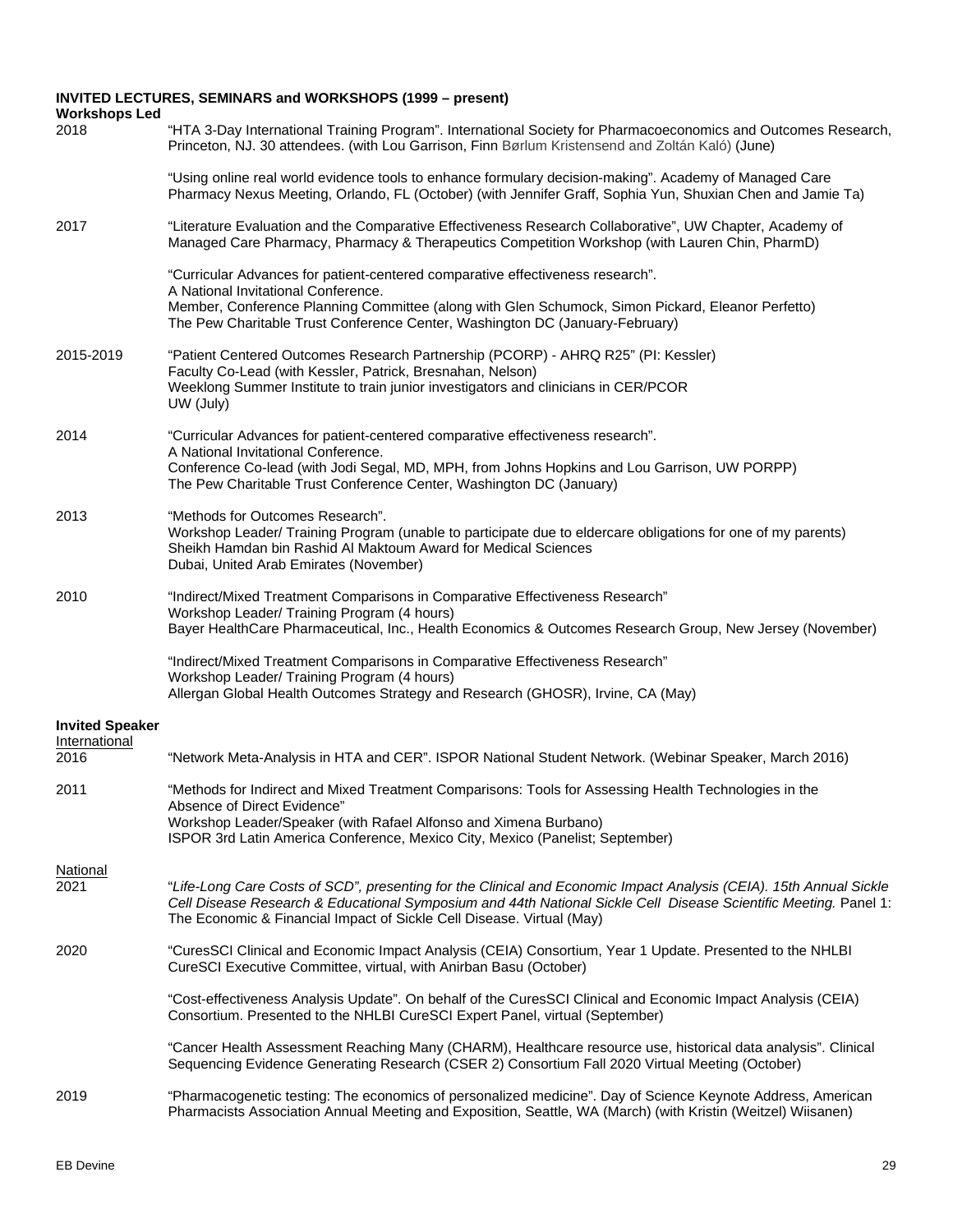(Workshop Speaker, December) "Toward the Implementation of Pharmacogenomic Care Guidance within Healthcare Settings". 2014 First Databank & Zynx Health Conference, Miami Beach, FL (Speaker, November) "Spending Resources Wisely, Lean and Green: Streamlining Your Practice to Reduce Cost in the Era of Environmental Awareness", panelist with Alseidi A, Paluch T, Klaristenfeld D, Farrokhi E. American College of Surgeons Clinical Congress, San Francisco, CA (Panelist, October) "Preparing electronic clinical data for quality improvement and research: The CERTAIN validation project." Electronic Data Methods Forum of Academy Health, 2014 Annual Research Meeting, San Diego, June 2014 (panel presentation by Devine for the CERTAIN Collaborative) "Achieving and sustaining automated health data linkages for learning systems: barriers and solutions." Electronic Data Methods Forum of Academy Health, 2014 Annual Research Meeting, San Diego, June 2014 (panel presentation by Devlin for the CERTAIN Collaborative) "Preparing a workforce skilled in PCOR and CER. Health Services Research Consortium Breakfast. 2014 Annual Research Meeting, Academy Health, San Diego CA (Panelist, June) 2013 **"**The CERTAIN Automation and Validation Project." Academy Health, Electronic Data Methods Forum, Baltimore, MD (panelist; June) "Integrating patient experience in QI efforts" (with Erin Holve and Wilson Pace) 14<sup>th</sup> Annual International Summit on Improving Patient Care in the Office Practice and the Community. Institute for Healthcare Improvement, Scottsdale, AZ (Panelist; April) "Incorporating patient reported outcomes into continuous quality improvement efforts" CMS Measures Forum. Centers for Medicare and Medicaid Services, Quality Measures and Health Assessment Group, Office of Clinical Standards and Quality. Webinar speaker. (Panelist; January) CERTAIN: A Learning Healthcare System Network. EDM Forum Site Visit, Seattle, WA (Speaker; January) CERTAIN: A Learning Healthcare System Network. EDM Forum Steering Committee Meeting, Bethesda, MD (Speaker; January) 2012 **"**Design of the SCOAP CERTAIN Intermittent Claudication Study: A Case Study". 4th Annual DEcIDE Methods Symposium: From Efficacy to Effectiveness**,** Washington DC (Speaker; June) "Validation of Electronic Clinical Data for Comparative Effectiveness Research: The SCOAP CERTAIN Validation Study" Electronic Data Methods Forum Symposium on Building an Electronic Clinical Data Infrastructure to Improve Patient Outcomes. Academy Health Annual Research Meeting, Orlando, FL (Panelist; June) 2011 "Putting Comparative Effectiveness Research into Practice: What You Need to Know" Facilitator for a Pre-Meeting Workshop at the 46<sup>th</sup> ASHP Midyear Clinical Meeting and Exhibition. New Orleans, LA. Co-sponsored by the College of Pharmacy, University of Arizona and ASHP (Facilitator; December) "Incorporating Patient Reported Outcomes into a Prospective Cohort Study of Intermittent Claudication" EDM Forum Methods Symposium, Academy Health and AHRQ, Washington DC (Speaker; October) "Validation of electronic data for comparative effectiveness research" EDM Forum Methods Symposium, Academy Health and AHRQ, Washington DC (Speaker; October) "Advances in the Use of Electronic Clinical Data for Prospective Patient Centered Outcomes Research" AHRQ Effective Health Care Program Stakeholder Group, Washington DC (Speaker; October) "The SCOAP CERTAIN Story" Beth Devine Webinar Presenter (with Ned Calonge, Erin Holve, Gurvaneet Randhawa, John Steiner, and Adam Wilcox). Advances in the Use of Electronic Clinical Data for Prospective Patient Centered Outcomes Research. Webinar sponsored by the Electronic Data Methods Forum, Academy Health and AHRQ (Panelist; August)

2014 "Preparing electronic clinical data for quality improvement and research: The CERTAIN validation project." PCORI

Distributed Data Analysis Workshop", for the PCORI CER Methods and Infrastructure Program, Washington DC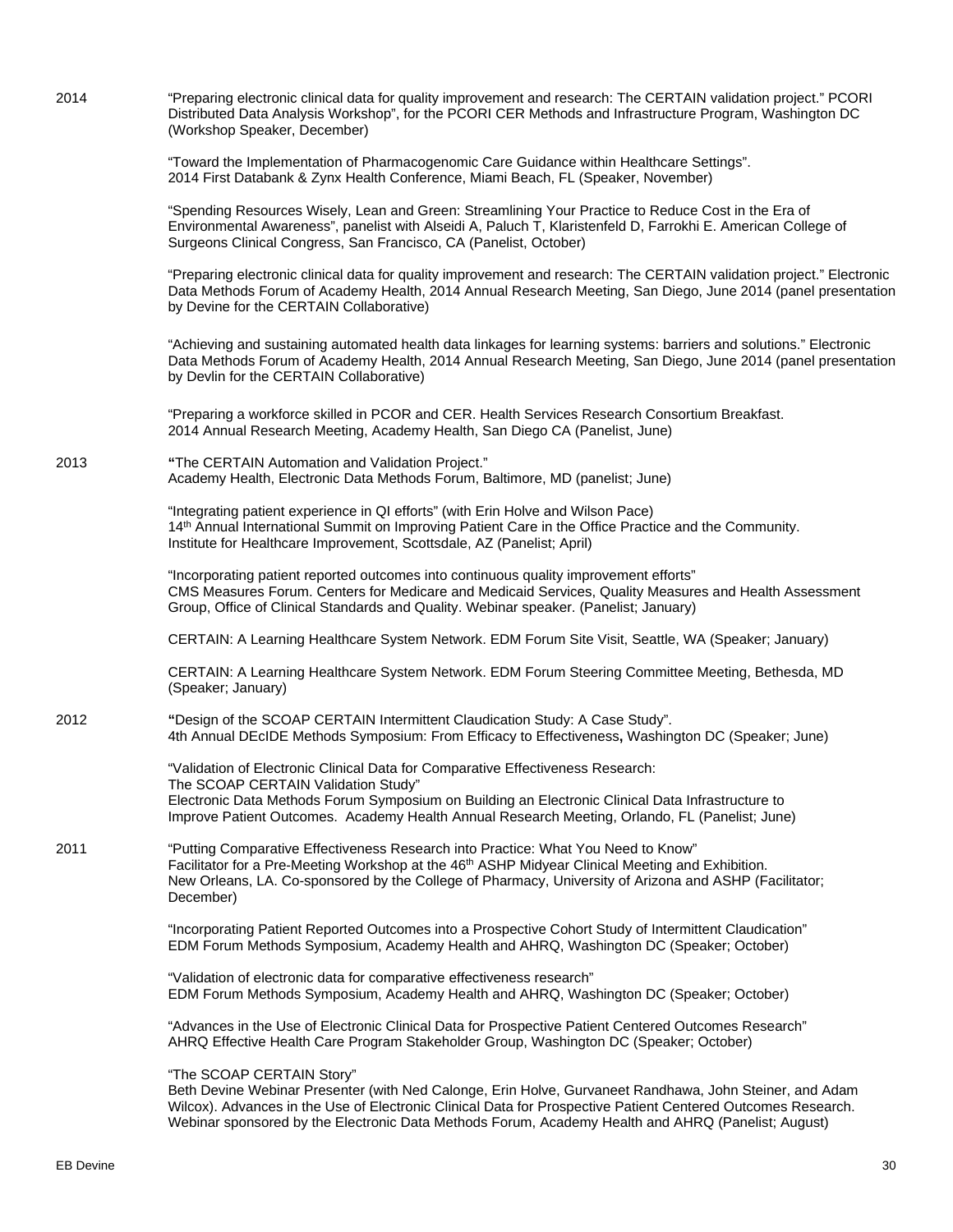|                         | "The Surgical Outcomes and Assessment Program Comparative Effectiveness Research Translation Network<br>(SCOAP CERTAIN), CER-Claudication Study and Validation Study"<br>Presenter (with Dave Flum, Erin Holve, Peter Tarczy-Hornoch, Erik van Eaton)<br>Site Visit by the Electronic Data Methods Forum, Academy Health and AHRQ (Speaker; June) |
|-------------------------|---------------------------------------------------------------------------------------------------------------------------------------------------------------------------------------------------------------------------------------------------------------------------------------------------------------------------------------------------|
|                         | "Transitioning from Trainee to Faculty: Building your Mentorship Network"<br>Workshop Presenter (with Jonathan Finkelstein, Sean Sullivan and Jay Berry)<br>AHRQ National Research Service Award (NRSA) Trainees Research Conference, Seattle, WA (June)<br>Academy Health, Seattle, WA (Speaker; June)                                           |
| 2005                    | "Conducting Quality Practice Research while still Caring for Patients: Doing a Project - How Do I Get Started?<br>ASHP Research and Education Foundation,<br>American Society of Health-System Pharmacists Midyear Clinical Meeting, Las Vegas, NV (Speaker; December)                                                                            |
| 2004                    | "Conducting Quality Practice Research while still Caring for Patients: Maximizing Available Resources"<br>ASHP Research and Education Foundation,<br>American Society of Health-System Pharmacists Midyear Clinical Meeting. Orlando, FL (Speaker; December)                                                                                      |
| <b>Regional</b><br>2021 | "You Have Your 23andMe Results! Now What? Plein Public Lecture, UW School of Pharmacy, virtual (May)                                                                                                                                                                                                                                              |
|                         | "Interprofessional Pharmacogenomic-Guided Medication Therapy Management in Retirement Communities. UW<br>School of Nursing Ambulatory Care Conference. Speakers: B. Devine, J. Wilson-Norton, K. Trivelli (April)                                                                                                                                 |
| 2020                    | "Microvascular Benefits of New Anti-Diabetic Agents: A Systematic Review and Bayesian Network Meta-Analysis of<br>Renal Outcomes". UW Clear Center, Seattle, WA, with Ashley Cha and Yilin Chen. (July)                                                                                                                                           |
|                         | "Demonstrating the Feasibility of using Pharmacogenomic-Guided Medication Therapy Management in Retirement<br>Communities". Northwest Pharmacists Association Annual Convention. Speakers: J. Wilson-Norton, T. Mikes, L.<br>Chaitesipaseut (May)                                                                                                 |
| 2019                    | "Demonstrating the Feasibility of using Pharmacogenomic-Guided Medication Therapy Management in Retirement<br>Communities". Northwest Pharmacogenomics Research Network (August)                                                                                                                                                                  |
|                         | "From Evidence Synthesis to National Guidelines and Policy". Center for Health Innovation & Policy Science (CHIPS)<br>Seminar Series, University of Washington (Speaker; April)                                                                                                                                                                   |
|                         | "Demonstrating the Feasibility of using Pharmacogenomic-Guided Medication Therapy Management in Retirement<br>Communities". Plein Center Symposium, University of Washington, School of Pharmacy (Speaker: March) (on behalf<br>of Wilson-Norton, Ragueneau-Majlessi, Argon, and Trivelli)                                                        |
| 2014                    | "Comparative Effectiveness Research". UW ITHS Annual Bootcamp, Seattle, WA (Speaker; September)                                                                                                                                                                                                                                                   |
| 2012                    | "Methods for the CERTAIN Comparative Effectiveness Study in Peripheral Artery Disease"<br>SCOAP Vascular/Interventional Meeting, Foundation for Healthcare Quality, Seattle, WA (Speaker; July)                                                                                                                                                   |
|                         | "SCOAP CERTAIN Spine CER Study"<br>SCOAP Spine Forum, Seattle WA (Speaker; March)                                                                                                                                                                                                                                                                 |
| 2011                    | "Evidence Synthesis and Meta-Analysis"<br>Seminar Speaker/Panel Discussant/Workshop Leader (with Fred Wolf, Laurie Anderson, Rafael Alfonso)<br>UW Institute for Comparative Effectiveness Research Training (ICERT)<br>UW CHASE Alliance and the Fred Hutchinson Cancer Research Center<br>(Speaker; approximately 7 hours - September)          |
| 2011                    | "Using Indirect and Multiple Treatment Comparisons Methods To Estimate Comparative Effectiveness of<br>Alternative Treatments"<br>Workshop Presenter (given in absentia; delivered by Rafael Alfonso and Mindy Cheng)<br>ISPOR Western Pharmacoeconomic Conference, UW ISPOR Student Chapter, Seattle, WA (April)                                 |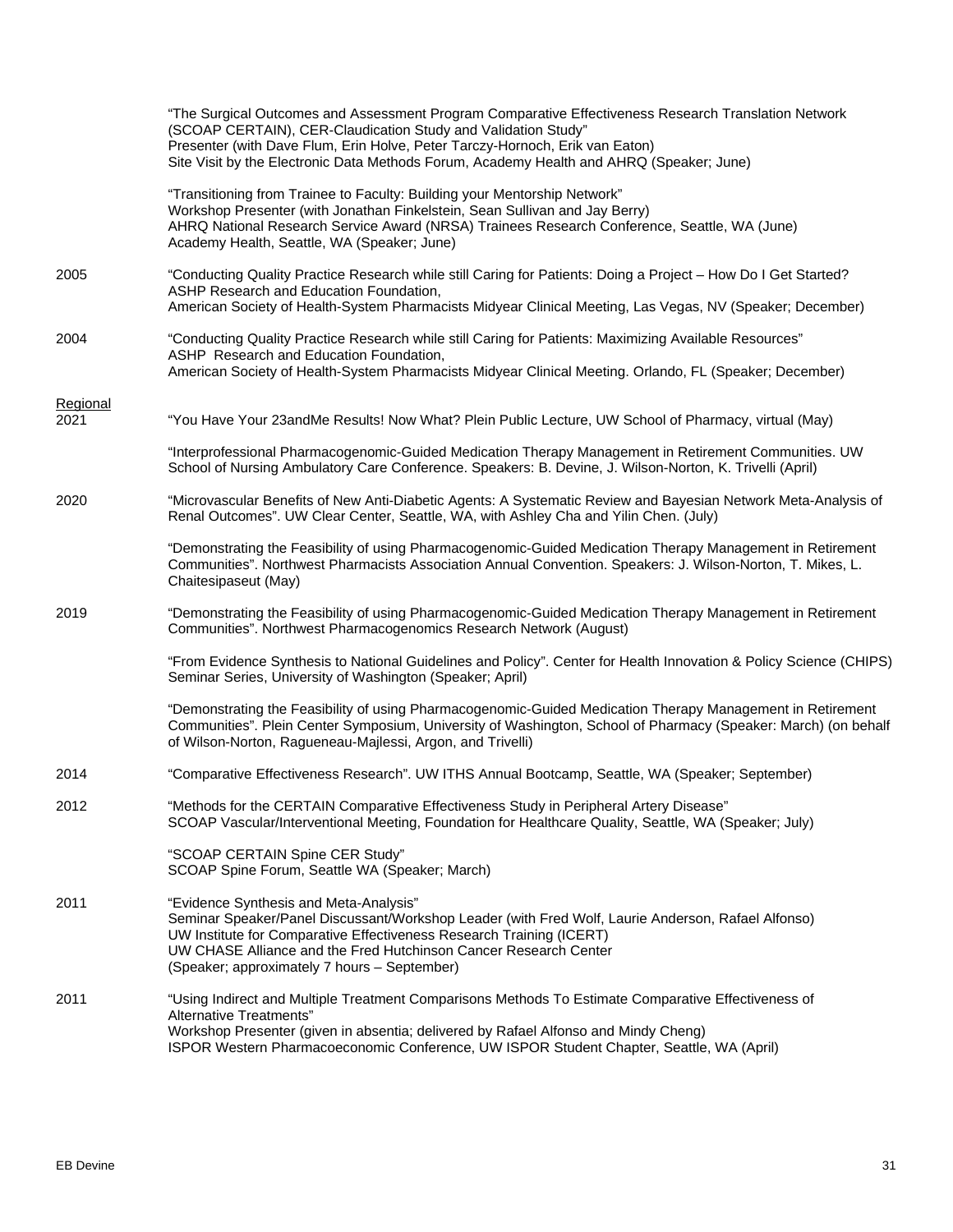| 2010                 | "Using Indirect Treatment Comparisons to Estimate Comparative Effectiveness"<br>Seminar Speaker/ Panel Discussant/ Small Group Facilitator<br>UW Comparative Effectiveness Research Fall Institute:<br>Methods and Applications of Comparative Effectiveness Research<br>UW CHASE Alliance and the Fred Hutchinson Cancer Research Center (Speaker; September) |
|----------------------|----------------------------------------------------------------------------------------------------------------------------------------------------------------------------------------------------------------------------------------------------------------------------------------------------------------------------------------------------------------|
| 2009                 | "Evidence Synthesis and Real World Outcomes Studies"<br>Workshop Speaker, (with Linda Sturm and Sean Sullivan)<br>GlaxoSmithKline Training Program, Seattle, WA (Speaker; June)                                                                                                                                                                                |
| 2008                 | "CPOE and e-Prescribing: What's Here? What's Ahead?"<br>Current Concepts in Drug Therapy. Continuing Education Program for Primary Care Providers.<br>School of Medicine, UW, Seattle, WA (Speaker; May)                                                                                                                                                       |
| 2007                 | "Improving Quality and Safety in the Medication Use Process: The Pharmacist's Role on the Team"<br>Northwest Regional Primary Care Association, Spring 2007 Primary Care Conference, Portland, OR (Speaker; May)                                                                                                                                               |
| 2003                 | "Enhancing your PharmD"<br>APhA-ASP Regional Midyear Meeting, Portland, OR (Speaker; November)                                                                                                                                                                                                                                                                 |
|                      | "A Unique Contribution: The Pharmacist's Role in Continuous Quality Improvement"<br>State of Washington Pharmacists' Quality Improvement Initiative: Phase 2, Qualis Health. Sea-Tac, WA (Speaker;<br>March)                                                                                                                                                   |
| 2001                 | "Traversing the World of Pharmacogenomics: Current Trends and Future Applications"<br>Pharmacy 2001: 16 <sup>th</sup> Annual Meeting and Exhibition of the Washington State Society of Health-System Pharmacists,<br>Tacoma, WA (Speaker; September)                                                                                                           |
| <b>Local</b><br>2021 | "Assessment of Payers' Preferences for Real World Evidence: A Discrete Choice Experiment". Genentech Evidence<br>for Access (E4A). (virtual, with Enrique Saldarriaga) (May)                                                                                                                                                                                   |
| 2020                 | "Assessment of Payers' Preferences for Real World Evidence: A Discrete Choice Experiment". UW PHENoM<br>Seminar. (virtual, with Enrique Saldarriaga) (December)                                                                                                                                                                                                |
|                      | "Cancer Health Assessment Reaching Many (CHARM), Healthcare resource use, historical data analysis". UW<br>Precision Medicine Informatics Group, Department of Biomedical Informatics (virtual) (November)                                                                                                                                                     |
|                      | "Demonstrating the Feasibility of using Pharmacogenomic-Guided Medication Therapy Management in Retirement<br>Communities". UW Precision Medicine Informatics Group, Department of Biomedical Informatics (virtual) (November)                                                                                                                                 |
|                      | "Demonstrating the Feasibility of using Pharmacogenomic-Guided Medication Therapy Management in Retirement<br>Communities". Department of Pharmacy Faculty Meeting 5 in 10. (October)                                                                                                                                                                          |
|                      | "Assessment of Payers' Preferences for Real World Evidence: A Discrete Choice Experiment". UW Corporate<br>Advisory Board Meeting, Health Technology Fund Members. (virtual, with Enrique Saldarriaga) (September)                                                                                                                                             |
|                      | "PhaRmacogEnomics ClInical Support Economic VALUE (PRECISE-VALUE) for Learning Health Systems". UW<br>Precision Medicine Informatics Group, Department of Biomedical Informatics (virtual) (July)                                                                                                                                                              |
|                      | "Demonstrating the Feasibility of using Pharmacogenomic-Guided Medication Therapy Management in Retirement<br>Communities". Era Living Leadership, Seattle, WA. June)                                                                                                                                                                                          |
|                      | "The CHOICE Real World Evidence Assessments and Needs Guidance (REAdi) tool". CHOICE Seminar, Seattle,<br>WA, with Brenna Beal and Stanley Wang (Spring)                                                                                                                                                                                                       |
|                      | "Developing a Multiple Criteria Decision Analysis (MCDA) in the Context of Critical Limb Ischemia". Progam in Health<br>Economics and Outcomes Research Methodologies (PHENoM). Seattle, WA, with Diana Poehler. (May)                                                                                                                                         |
| 2019                 | "Preferences for transtibial versus transmetatarsal amputation: A Multiple Criteria Decision Analysis. (Seminar<br>Speaker, with Diana Poehler, PhD student in Health Services) The CHOICE Institute Seminar, UW School of<br>Pharmacy, Seattle, WA (February)                                                                                                 |
| $2018 -$             | "Critical Literature Evaluation". AMCP Pharmacy and Therapeutics Committee Workshop, UW School of Pharmacy<br>AMCP Chapter (November) (with Lauren Chin)                                                                                                                                                                                                       |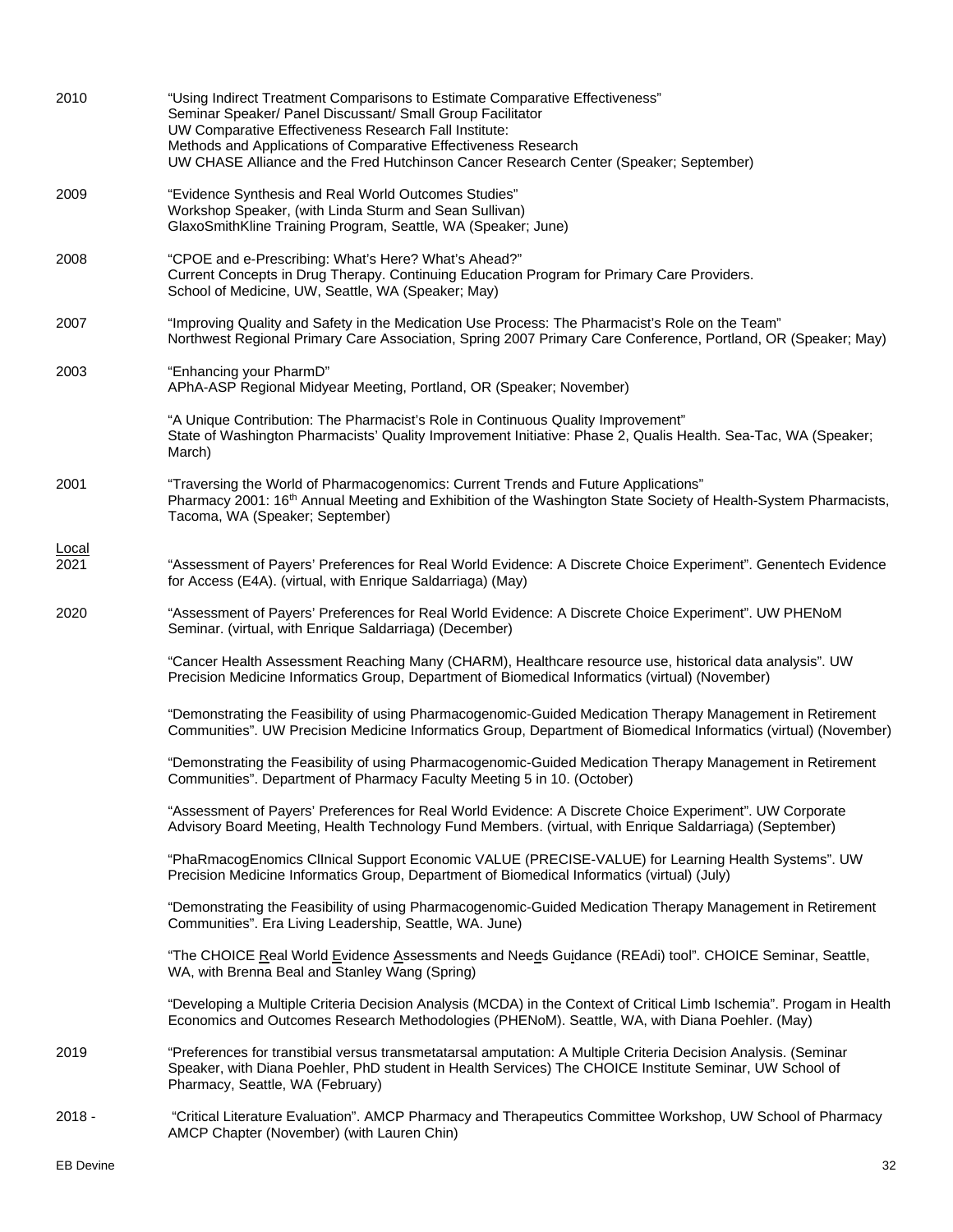| 2018        | "The REAdi (Real-World Evidence Assessments and Needs Guidance) Tool: A Framework for Evaluating Real-World<br>Evidence". Seminar presented to UW School of Pharmacy Corporate Advisory Board, Seattle, WA (September)<br>Project completed with Shuxian Chen, Anirban Basu, Aasthaa Bansal, Josh Carlson) |
|-------------|------------------------------------------------------------------------------------------------------------------------------------------------------------------------------------------------------------------------------------------------------------------------------------------------------------|
| 2017        | "Critical Literature Evaluation". AMCP Pharmacy and Therapeutics Committee Workshop, UW School of Pharmacy<br>AMCP Chapter (November) (with Lauren Chin)                                                                                                                                                   |
|             | "Framework for Evaluating Real World Evidence in Health Technology Assessment"<br>Seminar presented to UW School of Pharmacy Corporate Advisory Board, Seattle, WA (September)<br>Project completed with Shuxian Chen, PhD student; Seminar delivered by Chen                                              |
| 2016 - 2018 | "How to Select a Post-PharmD Fellowship"<br>Seminar presented to UW Academy of Managed Care Pharmacy Student Chapter (Speaker, March/April)                                                                                                                                                                |
| 2014        | "Results of the CERTAIN Automation and Validation Project"<br>Summary report presented to the Chief Medical Officer, Chief Informatics Officer, Risk and Quality Managers,<br>Evergreen Hospital and Medical Center, Kirkland, WA (Speaker; May)                                                           |
|             | "Using genetic testing to guide prescribing decisions & prevent adverse drug events: A pilot study to understand<br>whether patients and providers are willing to participate in a cluster randomized trial." WWAMI Practice and Research<br>Network-ITHS Annual Meeting, Seattle, WA (Speaker, March)     |
|             | "Methods in Comparative Effectiveness Research". Grants for Lunch series, UW School of Nursing. (Speaker,<br>February)                                                                                                                                                                                     |
| 2013        | "UW Comparative Effectiveness Research Center of Excellence: Graduate Certificate in CER"<br>Update for the UW School of Pharmacy Corporate Advisory Board, Seattle, WA (Speaker; September)                                                                                                               |
| 2011        | "Validation of Electronic Clinical Data for Comparative Effectiveness Research: The SCOAP CERTAIN Validation<br>Project" UW K-12 Scholars Seminar (Speaker; Fall)                                                                                                                                          |
| 2007        | "Implementing and Evaluating an Ambulatory e-Prescribing System: A Journey, Not a Solution"<br>UW K-12 Clinical Scholars Seminar, Seattle, WA (Speaker; October)                                                                                                                                           |
|             | "The Intersection of Medication Safety and Human Factors"<br>Washington State Board of Pharmacy, Kent, WA (Speaker; October)                                                                                                                                                                               |
|             | "The Intersection of Medication Safety and Human Factors"<br>Washington State Board of Pharmacy, Dispensing Error Sanctioning Committee, Seattle, WA (Speaker; September)                                                                                                                                  |
| 2007        | "The Impact of Technology on Quality and Patient Safety: A Barrier or a Solution?"<br>Pharmacy Grand Rounds, UW, School of Pharmacy, Seattle, WA (Speaker; April)                                                                                                                                          |
| 2005        | "Implementing CPOE in the Ambulatory Setting - The Everett Clinic"<br>Presented to Premera, Mountlake Terrace, WA (Speaker; September)                                                                                                                                                                     |
|             | "Implementing CPOE in the Ambulatory Setting - The Everett Clinic"<br>Third Pharmaceutical Quality Improvement Conference. UW, PORPP. Seattle, WA (Speaker; June)                                                                                                                                          |
|             | "The Everett Clinic's Perspective on Electronic Prescribing Narcotic Verification"<br>Washington State Board of Pharmacy, Kent, WA. (April) (co-presenter with JL Wilson-Norton and AW Fisk)                                                                                                               |
| 2003        | "Medication Safety Research: Characterizing the Problem/Evaluating a Solution"<br>Presentation to the UW, Corporate Advisory Board. Seattle, WA (Speaker; October)                                                                                                                                         |
| 2003        | "Quality Improvement and Patient Safety in a Medical Group"<br>Pharmaceutical Quality Initiatives Conference, UW, PORPP, Seattle, WA (Speaker; February)                                                                                                                                                   |
| 2001        | "Selection of Instruments for Measuring Sleep Dysfunction"<br>Pharmaceutical Outcomes Research and Policy Program, UW, Seattle, WA (Speaker; May)                                                                                                                                                          |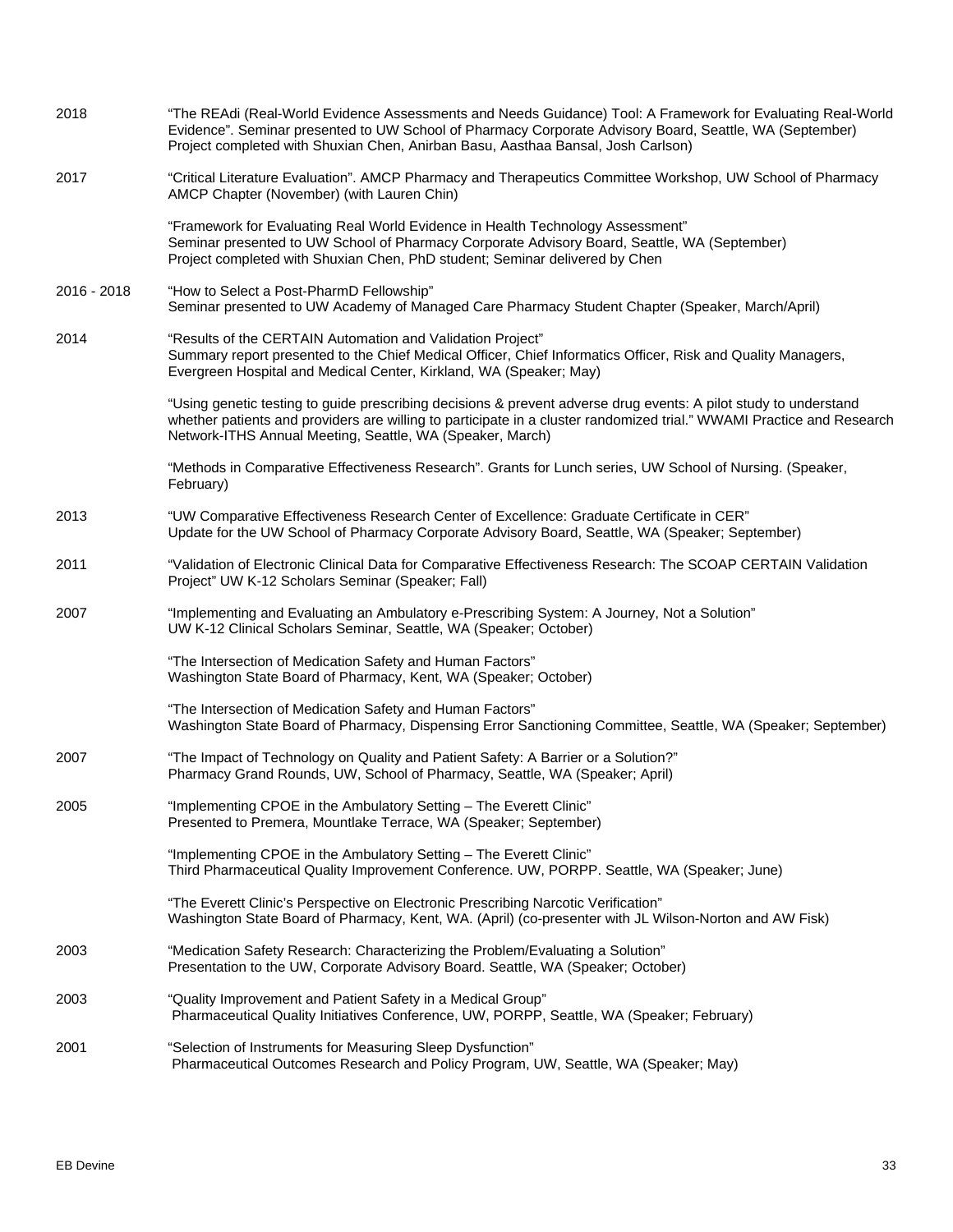| 1999                       | "The Use of Albumin versus Crystalloids in Complex Spine Surgery Patients"<br>Roche Global Pharmacoeconomics Group, Palo Alto, CA (Speaker; February)                                                                                                                                                                                                                                                                                        |
|----------------------------|----------------------------------------------------------------------------------------------------------------------------------------------------------------------------------------------------------------------------------------------------------------------------------------------------------------------------------------------------------------------------------------------------------------------------------------------|
|                            | "Creating a Capital Boom to Care for the Baby Boom"<br>Roche Global Pharmacoeconomics Group, Palo Alto, CA (Speaker; February)                                                                                                                                                                                                                                                                                                               |
| <b>Invited Participant</b> |                                                                                                                                                                                                                                                                                                                                                                                                                                              |
| <b>National</b><br>2021    | Risk-reducing surgery in unaffected women receiving cancer genetic testing in an integrated healthcare system. (with<br>Sarah Knerr and Boya Guo. Clinical Sequencing Evidence-Generating Research (CSER2), Clinical Utility, Health<br>Economics, and Policy Workgroup, virtual (April)                                                                                                                                                     |
| 2018                       | NIH Colaboratory enhanced Pragmatic Clinical Trials (ePCT) Workshop, Duke University, (February) (selected by<br>peer review process)                                                                                                                                                                                                                                                                                                        |
| 2015                       | "Long-term use of opioids for chronic pain"<br>Workshop conducted by the Patient Centered Outcomes Research Institute, Washington DC, (June)                                                                                                                                                                                                                                                                                                 |
| 2014                       | "Harnessing Next-Generation Informatics for Personalizing Medicine<br>AMIA Annual Health Policy Invitational Meeting, Washington DC (Invited Participant; September)                                                                                                                                                                                                                                                                         |
|                            | "Analytical methods for a learning healthcare system". A collaborative methods project of the Electronic Data<br>Methods Forum. Electronic Data Methods Forum, San Deigo, CA (Participant-member of this collaborative methods<br>project that is developing a white paper on this topic; PI: Stoto M, June)                                                                                                                                 |
| 2013                       | "Patient Reported Outcome Infrastructure"<br>Workshop conducted by the Patient Centered Outcomes Research Institute, Atlanta, GA (November)                                                                                                                                                                                                                                                                                                  |
|                            | "Pragmatic Clinical Trials Workshop"<br>Strategic Goal Committee IV<br>Comparative Effectiveness Research Methods Working Group<br><b>Community Engagement Committee</b><br>NIH/NCATS Clinical and Translational Science Award (CTSA) Program, Bethesda, MD (November)                                                                                                                                                                       |
| 2012                       | "Hospital Transitions in Care Expert Input Forum".<br>Merck, Sharp and Dohme, Charlotte, NC (Invited expert participant; April)                                                                                                                                                                                                                                                                                                              |
|                            | <b>Tenure and Promotion Reviews</b>                                                                                                                                                                                                                                                                                                                                                                                                          |
| 2021                       | Ian Saldanha, PhD<br>Review for promotion to Associate Professor with tenure, Brown University, Providence, RI                                                                                                                                                                                                                                                                                                                               |
| 2019                       | Wee Hwee Lin, PhD<br>Review for promotion to Associate Professor with tenure, Saw Swee Hock School of Public Health, Singapore                                                                                                                                                                                                                                                                                                               |
| 2019                       | Haesuk Park, PhD<br>Faculty hire, Associate Professor with tenure, University of Texas, Austin, College of Pharmacy                                                                                                                                                                                                                                                                                                                          |
| 2018                       | Haesuk Park, PhD<br>Review for promotion to Associate Professor with Tenure, University of Florida College of Pharmacy                                                                                                                                                                                                                                                                                                                       |
| 2015                       | Ethan Balk, MD, MPH<br>Review for promotion to Associate Professor (Research), Department of Health Services,<br>Policy & Practice, School of Public Health, Brown University, Providence, RI                                                                                                                                                                                                                                                |
| 2007                       | External Referee for Marie Smith, PharmD,<br>Review for promotion to Chair, Department of Pharmacy Practice, University of Connecticut                                                                                                                                                                                                                                                                                                       |
| 2019                       | Letters of Support for Colleagues for national and university-wide academic achievement awards<br>Almut G. Winterstein, RPh, PhD, FISPE<br>Professor & Chair, Department of Pharmaceutical Outcomes and Policy<br>Dr. Robert and Barbara Crisafi Chair for Pharmaceutical Outcomes & Policy (POP)<br>Director, Center for Drug Evaluation and Safety (CoDES)<br>College of Pharmacy, University of Florida<br>for the AACP Paul Dawson Award |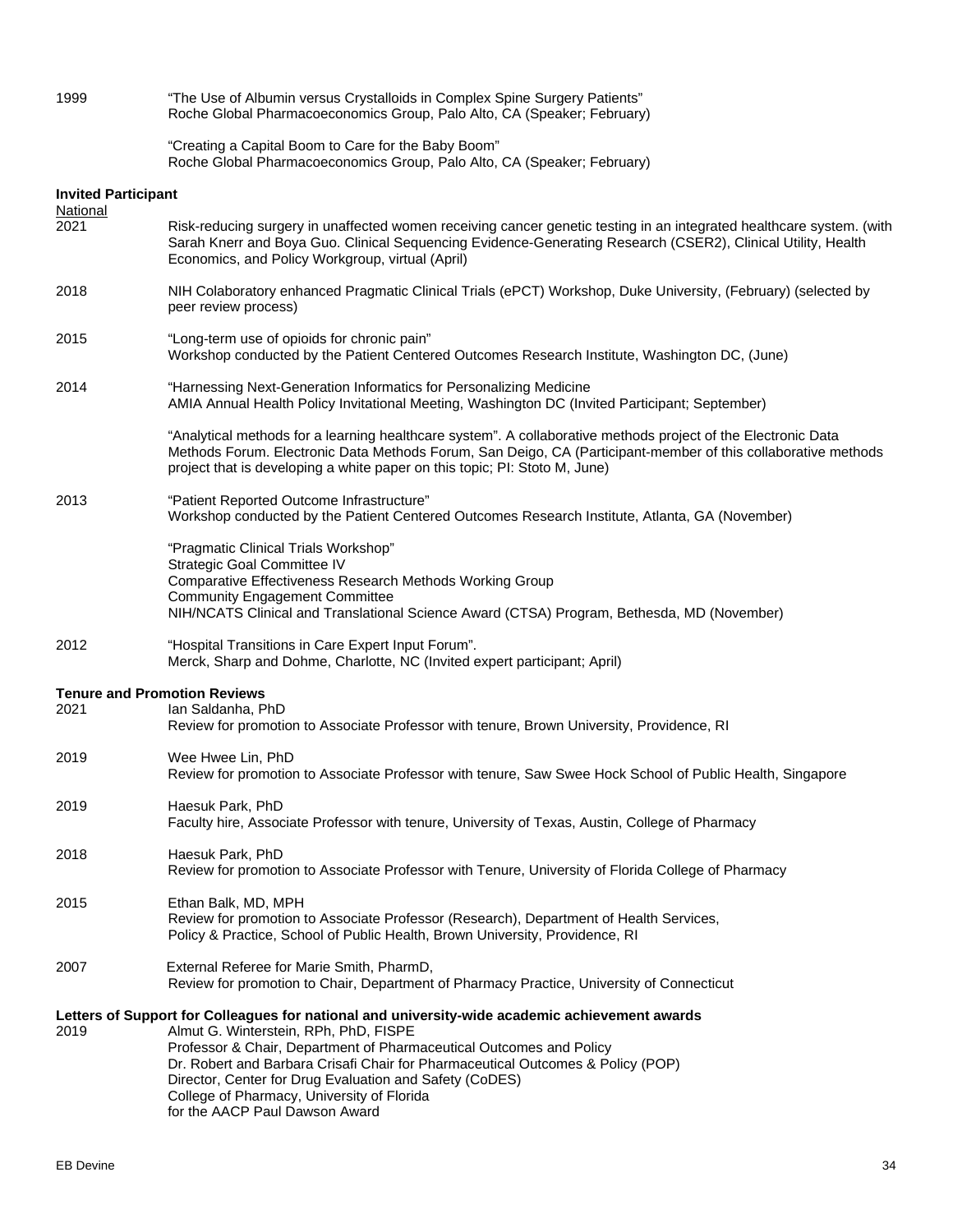C. Michael White, Pharm.D., FCCP, FCP (awarded) Professor and Department Head of Pharmacy Practice University of Connecticut, Storrs CT for the University of Connecticut Board of Trustees Distinguished Professor Award (awarded)

2019 & 2018 Mary F. Hebert, PharmD, FCCP Professor of Pharmacy; Adjunct Professor of Obstetrics and Gynecology Director, UW Obstetric-Fetal Pharmacology Unit for the ACCP Russell Miller Award

#### **External Grant Reviewer**

Activity: Pre-submission review of R-01 grant proposal, intended for NIH/NCI Wendy Xu, PhD, Assistant Professor Health Services Management & Policy, College of Public Health, The Ohio State University "Impacts of State Insurance Benefit Regulations on Cancer Drug Use and Costs"

Medical Research Council, United Kingdom (2017) Author: blinded "Inferring relative treatment effects from combined randomized and observational data"

# **Other Invited Reviews**<br>2017 Meas

Measuring the Context of Healing: Using PROMIS in Chronic Pain Treatment Manuscript number PCORI-D-17-00035 Patient-Centered Outcomes Research Institute (Spring)

Rating the Quality of Evidence in Reviews of Complex Interventions AHRQ EPC Delphi Panel The RAND Corporation

- 2013 "CER/PCOR Data Quality Reporting Framework" (PI: Kahn, M) Invited by the PI to provide input into a contract with the Patient Centered Outcomes Research Institute
- 2011 "Framework for Electronic Presentation of Patient Reported Outcomes Instruments" Invited by Academy Health's Electronic Data Methods Forum to provide input into development of framework

#### **Participation in Research Consortia/Groups**

Pharmacogenomics/Genomics:

- 2018 Clinical Sequencing Exploratory Research 2 (CSER2)
- 2016 eMERGE III and IV: EHR and Outcomes Working Groups
- 2016 Clinical Pharmacogenomics Implementation Consortium (CPIC) Informatics Working Group
- 2014 UW Precision Medicine Informatics Group

## Evidence Synthesis

| 2020-2021 | AHRQ Evidence-based Practice Center Observational Studies Methods Workgroup |
|-----------|-----------------------------------------------------------------------------|
| 2016      | Cochrane Collaboration Methods Group, Patient Reported Outcomes             |
| 2016      | Cochrane Collaboration Methods Group, Economics                             |
|           | $\blacksquare$                                                              |

2016-2017 AHRQ Evidence-based Practice Center Complex Interventions Methods Workgroup

Outcomes Research Methods

2020 NHLBI, CureSCI Common Data Elements, Outcomes Workgroup

ISPOR Special Interest Groups (SIGs)

2018 – Stated Preference SIG, Personalized Medicine SIG, Statistical Methods in Health Economics and Outcomes Research SIG As a member of these SIGs, I am periodically invited to review white papers in ISPOR's series on Good Research Methods.

### **TEACHING AND MENTORING (2001-present)**

## **Didactic – Coursemaster or Co-Coursemaster**

**Current**<br>2020 -

- PHRMCY 514 Design and Analysis of Medical Studies (2 credits, core, ~107 PharmD students) Coursemaster (Spring quarter)
- 2015 HECON 540 Health Technology Assessment Distance Learning Program (~ 40 students per cohort, 2 cohorts per year) Offered through the UW Office of Professional and Continuing Education Co-coursemaster with Sean Sullivan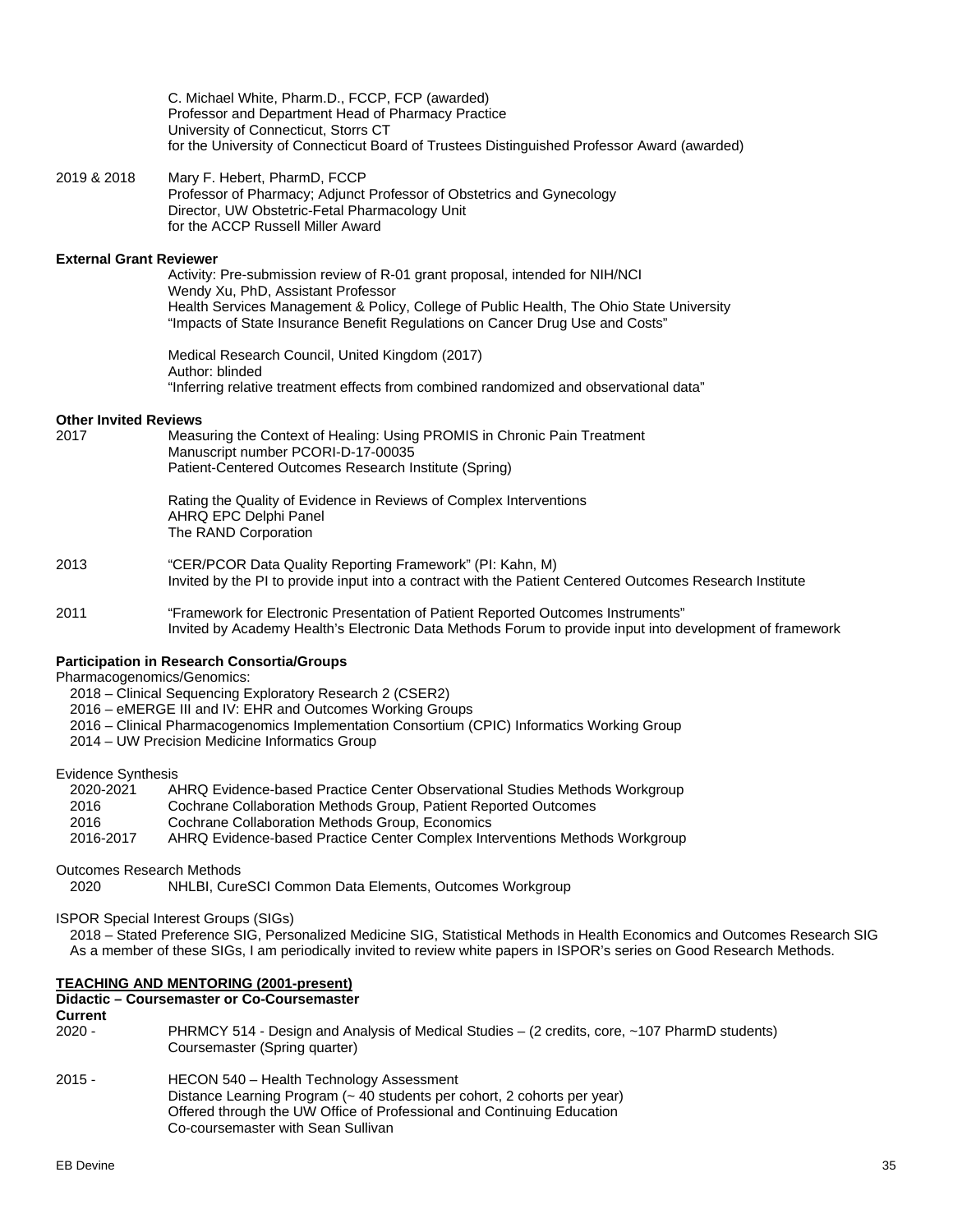| $2013 -$                                 | PHARM 535/HSERV 584 - Assessing Outcomes in Health and Medicine - (3 credits, core, 15-25 students)<br>Co-coursemaster, with Todd Edwards (Winter quarter)                                                                                                                                                                                                                                                                 |  |  |  |
|------------------------------------------|----------------------------------------------------------------------------------------------------------------------------------------------------------------------------------------------------------------------------------------------------------------------------------------------------------------------------------------------------------------------------------------------------------------------------|--|--|--|
| <b>Former</b><br>2012 - 2019             | PHARM 592 - Design and Analysis of Medical Studies – (3 credits, core, ~100 PharmD students)<br>Coursemaster (Fall quarter)                                                                                                                                                                                                                                                                                                |  |  |  |
| 2014 - 2016                              | PHARM 529/ HSERV 529/ MEBI 541/ EPI 541 - Introduction to Systematic Reviews and Meta-Analysis of Evidence<br>(3 credits, elective, 12-25 students)<br>Co-coursemaster, with Fred Wolf (Spring quarter)                                                                                                                                                                                                                    |  |  |  |
| 2013                                     | PHARM 597 - Graduate Seminar, PORPP- (1 credit; 20 graduate students and post-doctoral fellows; with faculty)<br>Theme: Selected Topics in CER n (Fall quarter)                                                                                                                                                                                                                                                            |  |  |  |
| 2012-2013                                | PHARM 594 - Medication Quality - (2 credits, 80 PharmD students)<br>Co-coursemaster, with Somani (Spring quarter)                                                                                                                                                                                                                                                                                                          |  |  |  |
| 2011                                     | PHARM 592 - Design and Analysis of Medical Studies - (3 credits, core, 80 PharmD students)<br>Co-coursemaster, with Dave Blough (Fall quarter)                                                                                                                                                                                                                                                                             |  |  |  |
|                                          | PHARM 597 - Graduate Seminar, PORPP- (1 credit; 20 graduate students and post-doctoral fellows; with faculty)<br>Co-Coursemaster, with Regier and Bresnahan; Theme: Selected Topics in Preference Elicitation (Winter quarter)                                                                                                                                                                                             |  |  |  |
| 2010-2011                                | PHARM 590 - Medication Safety and Pharmacy Practice - (2 credit elective, 30 PharmD students)<br>Co-coursemaster, with Somani (Spring quarter)                                                                                                                                                                                                                                                                             |  |  |  |
| 2008-2009                                | PHARM 500 - Evidence-based Medicine I - (2 credits, required; 81-86 PharmD students)<br>Coursemaster (Autumn quarter)                                                                                                                                                                                                                                                                                                      |  |  |  |
| 2004                                     | PHARM 597 Graduate Seminar, PORPP - (1 credit; 10 graduate students, 3 post-doctoral fellow; with faculty)<br>Co-Coursemaster with Gardner; Theme: Aspects of Patient Safety - Focus on Outcomes and Policy                                                                                                                                                                                                                |  |  |  |
| 2004                                     | PHARM 535/HSERV 584 - Assessing Outcomes in Health and Medicine - (3 credits; 10 graduate students)<br>Coursemaster (Winter quarter)                                                                                                                                                                                                                                                                                       |  |  |  |
| 2003                                     | PHARM 535/HSERV 584 - Assessing Outcomes in Health and Medicine - (3 credits; Coursemaster: Donald Patrick,<br>25 graduate students) In preparation for being course master for this class in the Winter of 2004<br>Prepared and delivered in-class exercises, administered optional class sessions, delivered two didactic lectures,<br>consulted with students regarding their projects, graded midterm and final papers |  |  |  |
| <b>Didactic - Guest Lecturer</b><br>2021 | PHRMRA 535 - Statistical Topics for Biomedical Regulatory Affairs Professionals<br>"Evidence Synthesis: Systematic Literature Reviews (SLRs) and Meta-Analyses (MAs)" (1.5 hours, 12 students -<br>March)                                                                                                                                                                                                                  |  |  |  |
| 2020                                     | PHARM 540 – Introduction to Systematic Reviews and Meta-Analyses<br>"Comparative Effects of Telemedicine and Face-to-Face Warfarin Management: A Systematic Review and Network<br>Meta-analysis" (1.5 hours; 12 students - April)                                                                                                                                                                                          |  |  |  |
|                                          | PHARM 540 - Introduction to Systematic Reviews and Meta-Analyses<br>"REAdi (Real-World Evidence Assessments and Needs Guidance) Tool" (1.5 hours; 12 students - April)                                                                                                                                                                                                                                                     |  |  |  |
|                                          | PHG 580 Seminar – Institute for Public Health Genetics Graduate Seminar<br>"The Interface of Precision Medicine and Health Economics and Outcomes Research" (1 hour - January)                                                                                                                                                                                                                                             |  |  |  |
| $2018 -$                                 | PHARM 597, CHOICE Graduate Seminar<br>Annual research update (1 hour/year; 35 faculty, post-doc and student attendees)                                                                                                                                                                                                                                                                                                     |  |  |  |
| $2017 -$                                 | PHARM 542, Principles and Practice of Managed Care Pharmacy<br>"Introduction to Comparative Effectiveness Research" (1 hour - October)                                                                                                                                                                                                                                                                                     |  |  |  |
| 2017                                     | PHG 580 Seminar – Institute for Public Health Genetics Graduate Seminar<br>"A Career in Health Economics and Outcomes Research" (1 hour - November)                                                                                                                                                                                                                                                                        |  |  |  |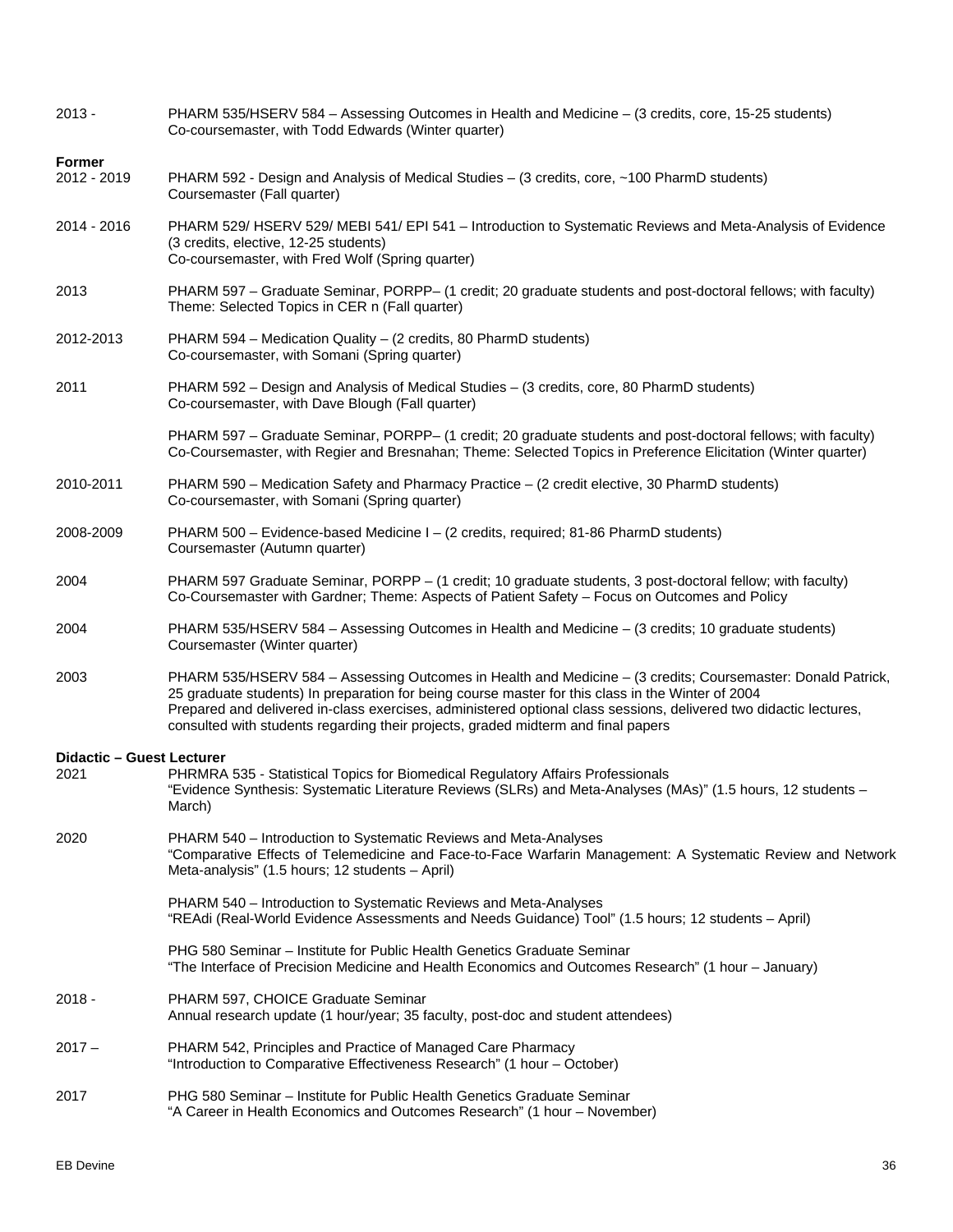|               | PHARM 597, PORPP Graduate Seminar<br>"The Importance of Authorship" (1 hour - September)<br>1.<br>"Validation of the Grit Scale" (1 hour - November)<br>2.                                                                                                                                                                                                                                                                                                        |
|---------------|-------------------------------------------------------------------------------------------------------------------------------------------------------------------------------------------------------------------------------------------------------------------------------------------------------------------------------------------------------------------------------------------------------------------------------------------------------------------|
|               | <b>BIME 591 Seminar: Precision Medicine &amp; Informatics</b><br>"What is Pharmacogenomics?" (1 hour - April)                                                                                                                                                                                                                                                                                                                                                     |
|               | BIME 540: Critically Appraising and Applying Evidence in Healthcare (3 credits; 6 students)<br>Led discussion (2 hours - February)<br>Assisted as course coordinator and completed course when coursemaster became unavailable (4 hours -<br>February/March)                                                                                                                                                                                                      |
| $2014 -$      | PHARM 536: Advanced Methods in Cost-Effectiveness Modeling (3 credits; 25 students)<br>"Network Meta-analysis (3 hours - April)<br>"Preference Assessment (3 hours - May)                                                                                                                                                                                                                                                                                         |
| 2014 - 2018   | UCONJ 517 Interdisciplinary Clinical Research Methods Seminar (for TL1 pre-doctoral scholars)<br>"Translational and Comparative Effectiveness Research" (1 lecture hour; 1 discussion hour; August)                                                                                                                                                                                                                                                               |
|               | Biomedical Informatics and Medical Education, Personalized Medicine Informatics Group,<br>"Using Data from Electronic Health Records to Characterize Preventable Adverse Drug Events:<br>A Pilot Study of Pharmacogenomic Biomarkers and ADEs", (1 hour - March)                                                                                                                                                                                                  |
|               | HSERV 592: Graduate Seminar (2 credits; 25 students)<br>"Pharmacogenomic (PGx) Biomarkers to Guide Drug Therapy Decisions" (2 hours - March)                                                                                                                                                                                                                                                                                                                      |
| $2013 - 2014$ | "How to Be a Mentor"<br>UW Pharmacy Teaching Certificate (Dana Hammer, RPh, PhD) (2 hours - May)                                                                                                                                                                                                                                                                                                                                                                  |
| 2013          | MEBI 590 - BHI Informatics Lecture Series (1 credit; 20 students)<br>"The CERTAIN Automation and Validation Study" (1 hour - December)                                                                                                                                                                                                                                                                                                                            |
|               | UW School of Pharmacy, PharmD students participating in AMCP P & T Competition<br>"Incorporating Comparative Effectiveness Research Evaluations into the AMCP P & T Competition Process"<br>(November)                                                                                                                                                                                                                                                            |
| 2012          | HECON 520: UW PORPP Certificate in Health Economics and Outcomes Research<br>(distance learning program offered through UW Educational Outreach).<br>Course: Economic Evaluation in Health and Medicine.<br>Lecture 1: "Measuring Health Outcomes: Focus on Patient-Reported Outcomes" (30 minutes; December)<br>Lecture 2: "The Denominator in Cost-Effectiveness Analyses: Methods for Preference Elicitation and<br>QALY Determination" (30 minutes; December) |
|               | PHARM 535/HSERV 584-Assessing Outcomes in Health and Medicine (3 credits - 25 graduate students)<br>"Psychometric evaluation of health outcomes data" (3 hours; February; with Todd Edwards)                                                                                                                                                                                                                                                                      |
|               | MEBI 590 - Informatics Lecture Series, School of Medicine, (1 credit; 15 graduate students)<br>"A Usability Evaluation of Pharmacogenomic Clinical Decision Support Aids in a Computerized Provider Order Entry<br>System" (1 hour - February)                                                                                                                                                                                                                    |
| 2011-2015     | UNITID Fellowship Program in Public Health Management, Health Economics Track<br>University of Nairobi-UW<br>"Measuring Quality of Life Outcomes: The Denominator" - (2 hours; 10 students; February)                                                                                                                                                                                                                                                             |
| 2011 - 2014   | PHARM 520 P-Introduction to Pharmacoeconomics and Outcomes Research - (2 credits - 13 PharmD students)<br>"Quality of Life Measures" (2 hours – May)                                                                                                                                                                                                                                                                                                              |
| 2010-2012     | MEBI 541- Introduction to Systematic Reviews and Meta-analysis of Evidence - (3 credits; 15 graduate students)<br>"Indirect and Mixed Treatment Comparisons in Health Technology Assessment and Comparative Effectiveness<br>Research" (2 x 1.5 hours - April; 2 x 1.5 hours - May)                                                                                                                                                                               |
| 2011          | PHARM 597 - Pharmaceutical Outcomes Research and Policy Program Graduate Student Seminar<br>(1 credit; 20 students)<br>"Direct Preference Elicitation" (1 hour - January)                                                                                                                                                                                                                                                                                         |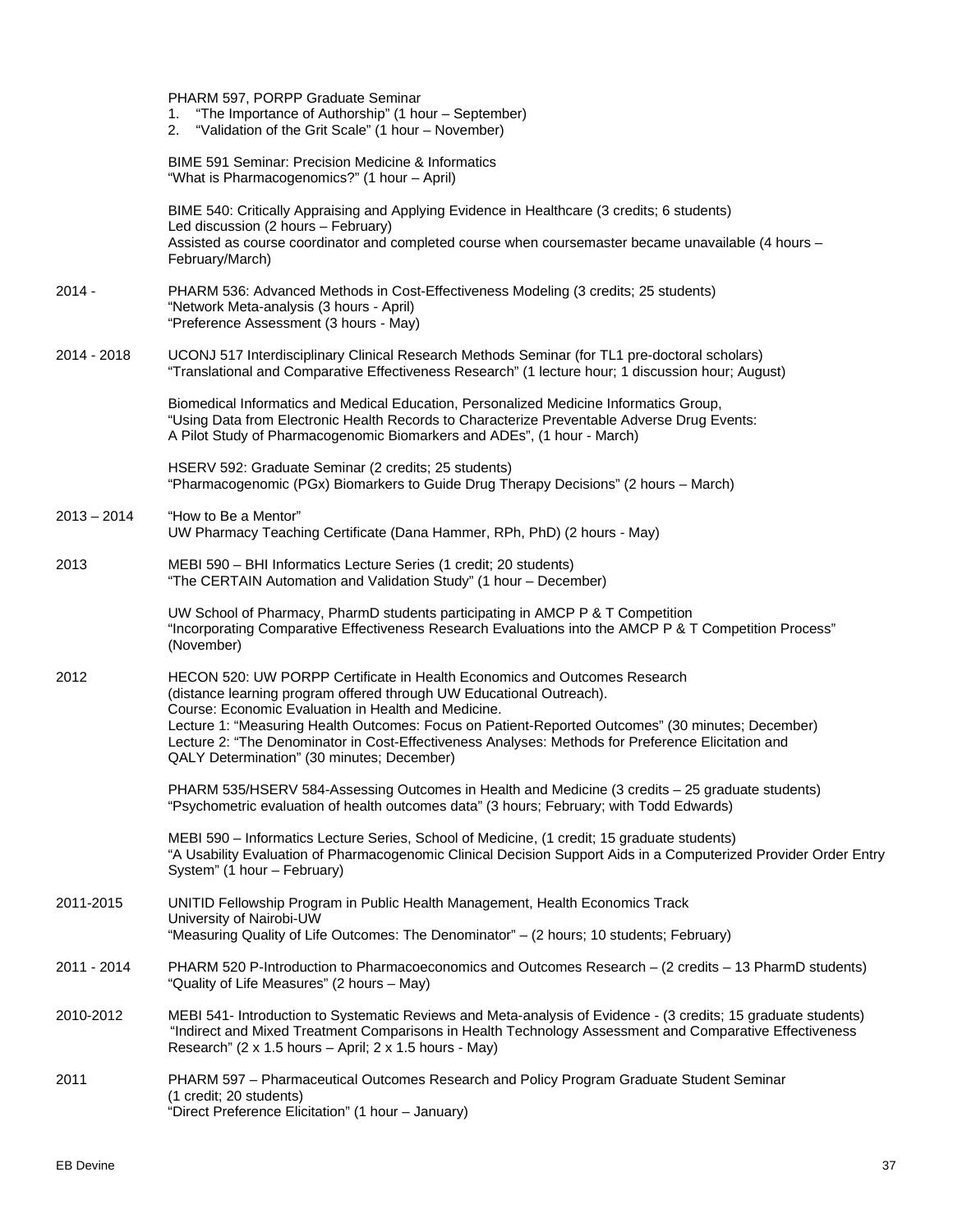| 2010                                              | MEBI-541 - Introduction to Systematic Reviews and Meta-analysis of Evidence - (3 credits; 11 graduate students)<br>"CER and Meta-analysis of Observational Studies" (2 hours - May)                                                                                                                                            |
|---------------------------------------------------|--------------------------------------------------------------------------------------------------------------------------------------------------------------------------------------------------------------------------------------------------------------------------------------------------------------------------------|
|                                                   | MEBI 590-Informatics Lecture Series, School of Medicine, (1 credit; 15 graduate students)<br>"Indirect treatment comparisons of biologic therapies in the treatment of rheumatoid arthritis"<br>$(1 hour - March)$                                                                                                             |
|                                                   | PHARM 597-Pharmaceutical Outcomes Research and Policy Program Graduate Student Seminar<br>(1 credit: 20 graduate students)<br>"Indirect treatment comparisons of biologic therapies in the treatment of rheumatoid arthritis" (1 hour - February)                                                                              |
| 2009                                              | MEBI 590-Informatics Lecture Series, School of Medicine (1 credit; 15 students)<br>"Evaluating the Impact of an Ambulatory CPOE System on Outcomes" (1 hour - January)                                                                                                                                                         |
| 2007-2010                                         | PHARM 541 - Pharmacy, Healthcare and Society - (3 credits, 86 PharmD students)<br>Guest Lecturer "Quality Improvement in Healthcare, Patient Safety, Electronic Health Records, Score Cards"<br>(2 hours - February)                                                                                                           |
| 2007-                                             | PHARM 534 /HSERV 583 - Economic Evaluation in Health and Medicine - (3 credits; 22 graduate students)<br>Guest Lecturer "Characterizing the Denominator in Cost-effectiveness Analyses: Methods for Preference Elicitation<br>and QALY Determination" (3 hours - October)                                                      |
| 2007                                              | PHARM 500 - Quantitative Methods I - (3 units; 86 PharmD students)<br>Guest Lecturer "Research Ethics " (1 hour - November)                                                                                                                                                                                                    |
| 2006                                              | PHARM 597 - PORPP Graduate Seminar - (1 credit; 10 graduate students)<br>Faculty presentation "Potential Biases in Studying Hepatitis C Virus Treatment Effects" (1 hour - April)                                                                                                                                              |
| 2005, 2007                                        | PHARM 438 - Gerontological Communication Skills Seminar - (2 credits, 15 PharmD students enrolled in the<br>Geriatric Certificate Program)<br>Guest lecturer "Fundamentals of Grantsmanship" (1 hour - January)                                                                                                                |
| 2004,2006                                         | PHARM 541 - Pharmacy, Healthcare and Society - (3 credits, 86 PharmD students)                                                                                                                                                                                                                                                 |
| 2004                                              | PHARM 436/PHG 537 - Pharmacoeconomics, Genetics and Health Care - (15 graduate/PharmD students)<br>Guest lecturer: "Measuring Patient Preferences" (2 hours - May)                                                                                                                                                             |
| 2003                                              | PHARM 597 Graduate Seminar, UW, PORPP - (1 credit; 10 graduate students)<br>Lecturer: "Current Pharmaceutical Pricing Practices in the US: Are They Optimal?"(1 hour - November)                                                                                                                                               |
|                                                   | PHARM 597 Seminar, UW, PORPP - (1 credit; 10 graduate students)<br>Lecturer: "Authorship: Is There a Way to Make it Fair?" (February)                                                                                                                                                                                          |
| 2002 - 2003                                       | HSERV 515/PHARM 541 - Health Care and Society (3 credits - Lafferty W, Sullivan SD, Hagyvary S)<br>Small group facilitator for problem-based learning, 15 PharmD/MD/Nursing students                                                                                                                                           |
| 2002                                              | PHARM 495 - Special Studies in Pharmacy (credits vary; 15 PharmD students)<br>Guest lecturer: "Grantsmanship" (1 hour) (May)                                                                                                                                                                                                   |
| <b>Mentoring - Fulbright Scholar</b><br>2018-2019 | Teerapon Dhippayom, PharmD, MS, PhD. Assistant Professor, Department of Pharmacy Practice, Faculty of<br>Pharmaceutical Sciences, Naresuan University, Phitsanulok, Thailand.<br>1) "Comparative Effects of Telemedicine and Face-to-Face Anticoagulation Management: A Systematic Review and<br>Network Meta-analysis"<br>and |
|                                                   | 2) "Impact of Interventions to Support Self-Management for Patients with Asthma: A Systematic Review and Network<br>Meta-analysis"                                                                                                                                                                                             |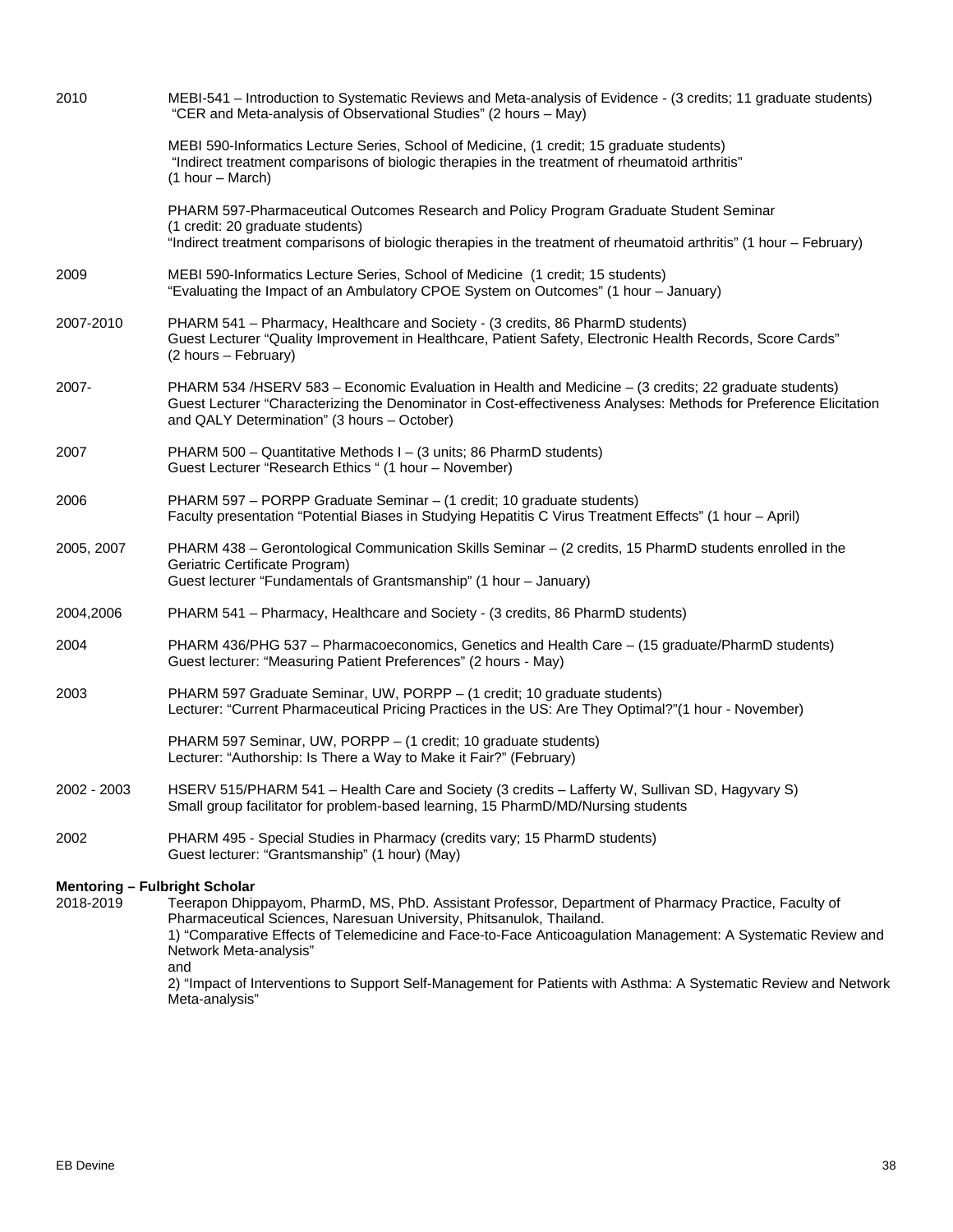| MS: chair (18), member (7)<br>Junior Faculty/Post-docs: (4)<br>Fulbright Scholar: (1 | <b>Dissertation and Thesis Committees</b><br>PhD: chair (5), co-chair (2), member (11)<br>Graduate Student Representative (GSR) with content expertise: 8 PhD committees<br>Graduate Students on research projects: (48)<br>Patient-Centered Outcomes Research Training Program for external scholars: (12)<br><b>PharmD students and Residents: Dozens</b> |
|--------------------------------------------------------------------------------------|-------------------------------------------------------------------------------------------------------------------------------------------------------------------------------------------------------------------------------------------------------------------------------------------------------------------------------------------------------------|
| <b>Current</b><br>2020                                                               | Boya Guo, MPH in Epi/Applied Biostatistics, (PhD student, Department of Epidemiology. Applications of Statistical<br>Genetics to Hereditary Cancers. (Member, Dissertation Committee)                                                                                                                                                                       |
|                                                                                      | Donghoon Lee (PhD student, Health Services) (GSR)                                                                                                                                                                                                                                                                                                           |
| $2018 -$                                                                             | Courtney Segal (PhD student, Health Services), "Determinants and Outcomes of Digital Engagement in Patient<br>Portals". (Member, Dissertation Committee)                                                                                                                                                                                                    |
|                                                                                      | Christine Korhonen, MS (PhD student, Epidemiology), (GSR)                                                                                                                                                                                                                                                                                                   |
| Graduated<br>2021                                                                    | Frank Angelo, (PhD student, Health Services), "Health Care System Distrust in Applied Genomic Sequencing:<br>Prevalence, Prediction, and Impacts on Patient Experiences and Health Behavior Change". (Chair, Dissertation<br>Committee)                                                                                                                     |
|                                                                                      | Naomi Schwartz, MS (PhD student, The CHOICE Institute) Dietary Therapy for Pediatric IBD: An Epidemiologic and<br>Economic Analysis. (Chair, Dissertation Committee)                                                                                                                                                                                        |
|                                                                                      | Kimberly Cai, PharmD (MS student, The CHOICE Institute),                                                                                                                                                                                                                                                                                                    |
|                                                                                      | Tae-Jin Park, PharmD (MS student, The CHOICE Institute), "Evaluating Healthcare Resource Utilization and<br>Associated Costs for Patients with New-onset Post-operative Atrial Fibrillation (Chair, Thesis Committee)                                                                                                                                       |
| 2020                                                                                 | Karen Guo, MS (MS student, The CHOICE Institute), "Family communication tool and cascade testing in Lynch<br>syndrome: Value-of-Information Analysis to Guide Future Research" (Member, Thesis Committee)                                                                                                                                                   |
|                                                                                      | Brennan Beal, PharmD (MS student, The CHOICE Institute), "Characterizing and Comparing the Healthcare<br>Resource Utilization and Costs of Patients with Normal Tension Glaucoma Across Disease Severity Levels: a<br>nationally representative sample of US patients 40 years and older" (Chair, Thesis Committee)                                         |
|                                                                                      | Jae Lee, PharmD (MS student, The CHOICE Institute). Geographic variation in triptan and opioid use in a US<br>migraine population. (Chair, Thesis Committee)                                                                                                                                                                                                |
|                                                                                      | Shuxian Chen, MS (PhD student, The CHOICE Institute), "Evaluating Recent Policies to Accelerate Generic Drug<br>Entry". (Member, Dissertation Committee)                                                                                                                                                                                                    |
| 2019                                                                                 | Weize Huang, PharmD (PhD student, Pharmaceutics). (GSR, Dissertation Committee)<br>Ashley Kim, PharmD (MS student, The CHOICE Institute). "Assessing the Healthcare Resource Utilization and Costs<br>among Patients with Geographic Atrophy". (Member, Thesis Committee)                                                                                   |
|                                                                                      | Eddie Neuberger, PharmD (MS student, The CHOICE Institute). "Estimating Prevalence of Multiple Sclerosis using<br>MarketScan Administrative Health Claims Data". (Member, Thesis Committee)                                                                                                                                                                 |
|                                                                                      | Jamie Ta, PharmD (MS student, The CHOICE Institute). "Healthcare Resource Utilization and Costs Associated with<br>Non-Adherence and Non-Persistence to Pharmacotherapy for Major Depressive Disorder (MDD)". (Chair, Thesis<br>Committee)                                                                                                                  |
| 2018                                                                                 | Chiemeke Ike, PharmD, MPH (MS student, PORPP), "Treatment Patterns, Switching, and Cycling of Acute<br>Medications of Migraine: A Retrospective Database Analysis". (Chair, Thesis Committee)                                                                                                                                                               |
|                                                                                      | Sara Higa, PharmD, MS (MS student, PORPP), "Treatment Patterns for Psoriatic Arthritis". (Member, Thesis<br>Committee)                                                                                                                                                                                                                                      |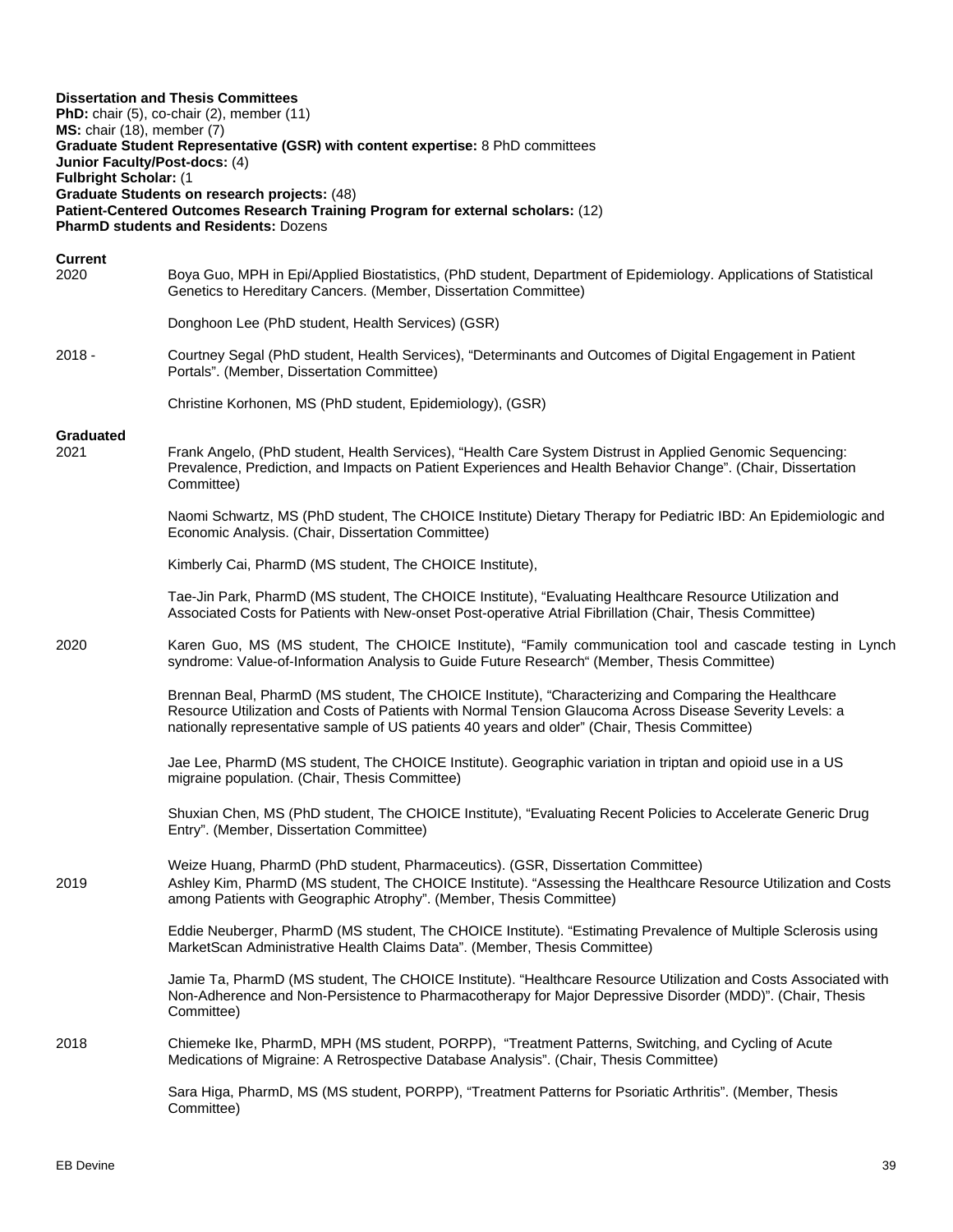| 2018         | Martha Ragan Hart, MS (PhD student, Public Health Genetics), "Evaluating the Economic Value of Pharmacogenetic<br>Testing". (Chair, Dissertation Committee)                                                                                                   |
|--------------|---------------------------------------------------------------------------------------------------------------------------------------------------------------------------------------------------------------------------------------------------------------|
|              | Bounthavong Mark, PharmD, MPH (PhD student, PORPP), "Evaluating the Effectiveness of the Veterans Affairs<br>Academic Detailing Program on Adherence to Naloxone Guidelines". (Chair, Dissertation Committee)                                                 |
| 2017         | William Canestaro, MS (PhD student, PORPP), "Calculating the Clinical and Economic Impact of Publication Bias in a<br>Historical Case". (Member, Dissertation Committee)                                                                                      |
|              | Sheila Shapouri, PharmD (MS student, PORPP), "A Prediction Model for 30-Day Hospital Readmissions or<br>Emergency Department Revisits Among Patients with Acute Bacterial Skin and Skin Structure Infections (ABSSSI),<br>(Chair, Thesis Committee)           |
|              | Michael Serbin, PharmD (MS student, PORPP), "Estimating the Economic Impact of Open-Angle Glaucoma Therapy<br>Options". (Chair, Thesis Committee)                                                                                                             |
| 2016 - 22017 | Moo Hyun Kim (PhD student, Social Work), "Meta-analysis of the Impact of Child Maltreatment on Suicide Behavior"<br>(Member, Dissertation Committee)                                                                                                          |
| 2016         | Chia-Ju (Cheryl) Lee, MS (PhD student, Biomedical Informatics), "Informatics approaches to pharmacogenomics<br>knowledge representation and maintenance to facilitate clinical pharmacogenomic decision-making". (Co-chair,<br><b>Dissertation Committee)</b> |
|              | Ian Randall (PhD student, Health Services), "Measuring the effect of the patient-centered medical home on utilization<br>and costs for Veterans with PTSD at the VHA". (GSR with content expertise)                                                           |
|              | Amy Cizik, MPH (PhD student, PORPP), "Variations in Surgeon Treatment Preferences and Their Impact on the<br>Cost-Utility of Surgery for Soft Tissue Sarcoma". (Member, Dissertation Committee)                                                               |
|              | Baradaran, Sarah, PharmD (MS student, PORPP), "Identification and characterization of nephrotoxicity associated<br>with systemic colistin in the management of severe multidrug-resistant (MDR) gram negative infections". (Chair,<br>Thesis Committee)       |
|              | Tung Amy, PharmD (MS student, PORPP), "Characterizing Healthcare Resource Utilization, Direct Costs, & Co-<br>Morbidities Associated with Interstitial Cystitis: A Retrospective Claims Analysis". (Chair, Thesis Committee)                                  |
| 2015         | Maria Agapova, MS (PhD student, PORPP), "Quantifying Benefits and Harms of Imaging Tests: The Development of<br>a Framework for Quantitative Method Selection". (Chair, Dissertation Committee)                                                               |
|              | Chelle Wheat, MS (PhD student, Department of Health Services), "Risk Communication for Patients with Chronic<br>Disease Utilizing Inflammatory Bowel Disease (IBD) as a Chronic Disease Model". (Member, Dissertation Committee)                              |
|              | Laura Chavez, MPH (PhD student, Department of Health Services), Unhealthy Drinking in Older Adults: 30-day<br>Readmissions, Emergency Care and Health Utility Ratings. (Member, Dissertation Committee)                                                       |
|              | Kate Keyloun, PharmD (MS student, PORPP), "Adherence to Medications for Major Depressive Disorder"<br>(Chair, Thesis Committee).                                                                                                                              |
|              | Vanessa Shih, PharmD (MS student, PORPP), "The Association between Onset of Vision Impairment and Functional<br>Limitations and Informal Caregiving Requirements in Older Americans". (Chair, Thesis Committee)                                               |
|              | Maher Khelifi, PharmD (MS student, Biomedical Informatics), "Design Recommendations for Pharmacogenomics<br>Clinical Decision Support Systems. (Member, Thesis Committee)                                                                                     |
| 2014         | Tracy Yep, PharmD (Master's student, PORPP), "Total and disease-specific healthcare cost and resource use of<br>Glaucoma patients by vision loss severity in commercial and Medical Supplemental Patients". (Chair, Thesis<br>Committee)                      |
|              | Adam Nishimura (MS student in Biomedical Informatics and Medical Education), "Genomic Medicine in Clinical<br>Practice". (Member, Thesis committee)                                                                                                           |
|              | Diana Marangu, MD (MPH student, Clobal Health), "Diagnostic Accuracy of Nucleic Acid Amplification Tests in Urine                                                                                                                                             |

Diana Marangu, MD (MPH student, Global Health), "Diagnostic Accuracy of Nucleic Acid Amplification Tests in Urine for Pulmonary Tuberculosis: A Meta-analysis". (Member, Thesis Committee)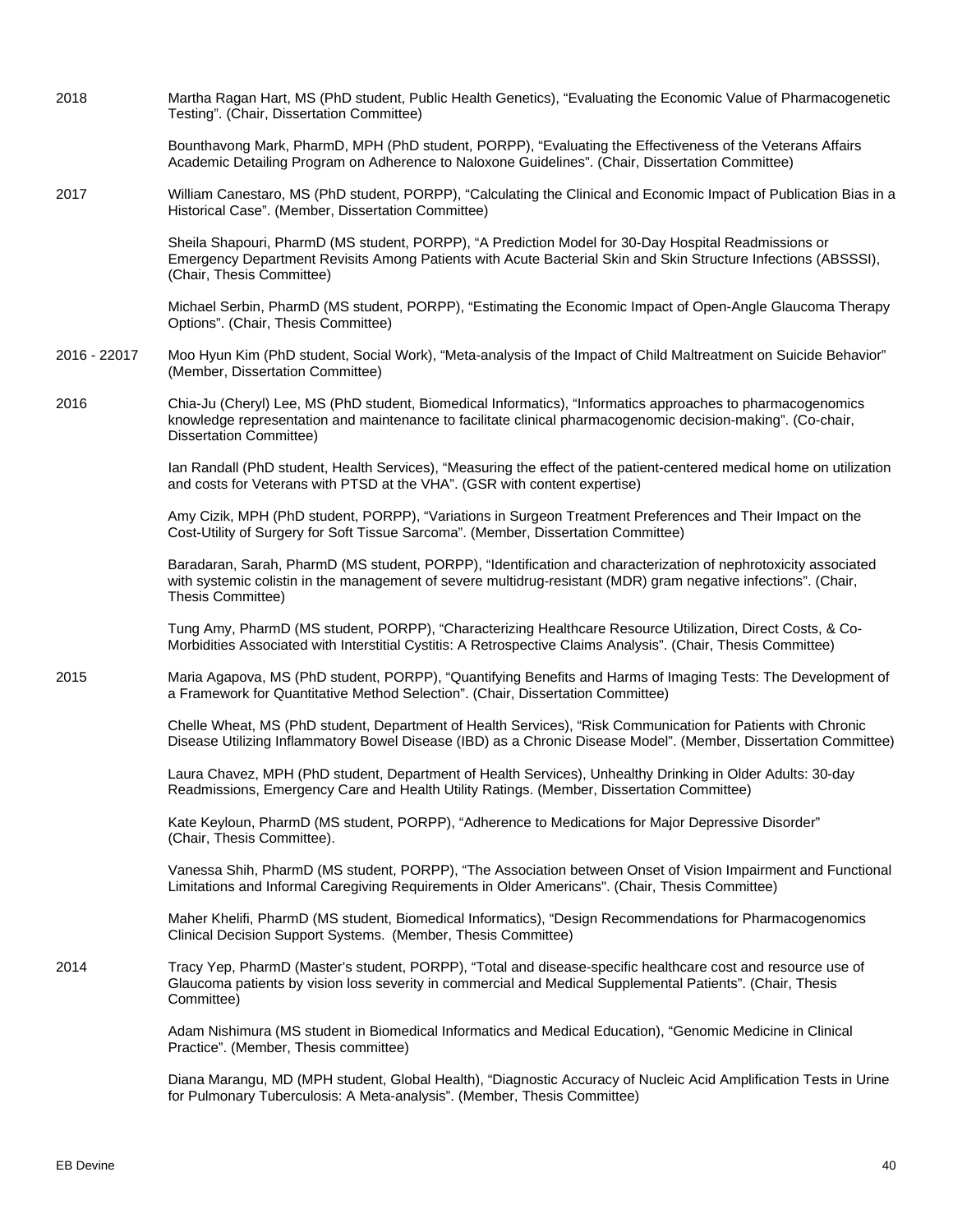| 2013 | Zsolt Hepp, PharmD (Master's student, PORPP), "Adherence to Oral Migraine Prophylaxis Medications in Patients |
|------|---------------------------------------------------------------------------------------------------------------|
|      | with Chronic Migraine". (Chair, Thesis Committee)                                                             |

Sara Forrester (Master's student, PORPP), "Estimating the inpatient and outpatient costs of atrial fibrillation and associated adverse events". (Chair, Thesis Committee)

Ellen Thomason Farrokhi, MD, FACS (eMPH student, Department of Health Services), "SCOAP CERTAIN Peripheral Artery Disease Prospective Observational Study". (Chair, Thesis Committee)

Nancy Puttkammer, MPH (PhD student, Department of Health Services), "Using Data from a National Health Information System to Strengthen the HIV Care and Treatment Program in Haiti". (GSR with content expertise)

Allison Tytell Brenner, MPH (PhD student, Department of Health Services), "Methods and perceptions of algorithm use for tailoring or targeting patient decision support in two disease models". (GSR with content expertise)

John Dickerson, MS (PhD student, Department of Health Services), "Role of Patient Adherence in Mental Health Treatment and Prevention". (GSR with content expertise)

Susan Hernandez, MPH (PhD student, Department of Health Services), (GSR with content expertise)

2012 Joanna Jaecks Sanderson, PharmD (Master's student, PORPP), "Migraine-specific health resource utilization in chronic and episodic migraine across six countries". (Member, Thesis Committee)

Rupa Patel, MS (PhD student, Biomedical & Health Informatics), (GSR with content expertise).

Gregory Guzauskas, MSPH (PhD student, Public Health Genetics), "Genotype vs. phenotype; Alternative biomarker guides for optimizing anti-thrombotic therapy". (Member, Dissertation Committee)

## 2011 Mindy Cheng, MS (PhD student, PORPP), "Oncology Orphan Drugs: A Systematic Review, Indirect Treatment Comparison, and Cost-Utility Analysis". (Member, Dissertation Committee)

Casey Overby, MS (PhD student, Biomedical & Health Informatics), "A Microcosm of Personalized Medicine: A Model for Incorporating Pharmacogenomic Information into Electronic Medical Records for Drug Therapy Individualization". (Co-Chair, Dissertation Committee)

2010 Patrick Gillard, PharmD (Master's student, PORPP), "Mapping from disease-specific measures to utility: An analysis of the relationship between the Headache Impact Test Questionnaire and the EuroQual-5D and the Migraine Specific Questionnaire and the EuroQual-5D". (Member, Thesis Committee)

#### **Mentoring –** *Junior Faculty*

| 2016-2018 | K-12 Faculty mentor<br>Nita Khandelwal, MD, MS, Assistant Professor and AHRQ K-12 Scholar<br>"Financial Burden at the End of Life"<br>UW Department of Anesthesiology and Critical Care Medicine                                                                                                                                                                                                                                                                                                                                                         |
|-----------|----------------------------------------------------------------------------------------------------------------------------------------------------------------------------------------------------------------------------------------------------------------------------------------------------------------------------------------------------------------------------------------------------------------------------------------------------------------------------------------------------------------------------------------------------------|
|           | K-12 Faculty mentor<br>Cyndy Snyder, PhD, Research Assistant Professor and AHRQ K-12 Scholar<br>"Microagression in the Primary Care Setting"<br>UW Department of Family Medicine                                                                                                                                                                                                                                                                                                                                                                         |
| $2014 -$  | <b>Faculty Mentor</b><br>Casey Overby, PhD, MBiot, Assistant Professor, Johns Hopkins University                                                                                                                                                                                                                                                                                                                                                                                                                                                         |
| 2020-2021 | Faculty Mentor, "Patient Centered Outcomes Research Partnership (PCORP)"<br>Brian Woodbury, Research Scientist, Southcentral Foundation<br>MPH, University of California, Berkeley<br>Practicum Project: "Direct-to-Consumer genetic testing among Alaska Native and American Indian people: Results on<br>use, knowledge and impacts"                                                                                                                                                                                                                   |
| 2015-2021 | Faculty Mentor, "Patient Centered Outcomes Research Partnership (PCORP)" (n=12)<br>Over the 3 year grant cycle, the faculty trained 24 clinician-scholars from four partner organizations (Urban Indian<br>Health Institute, Southcentral Foundation of Alaska, Swedish Medical Center, and the WWAMI Practice and<br>Research Network) in comparative effectiveness research and patient centered outcomes research (CER/PCOR).<br>The goal is to create sustainable collaborations to improve healthcare over a wide area, focusing on reducing health |

disparities, especially among American Indians, Alaska Natives, and rural populations.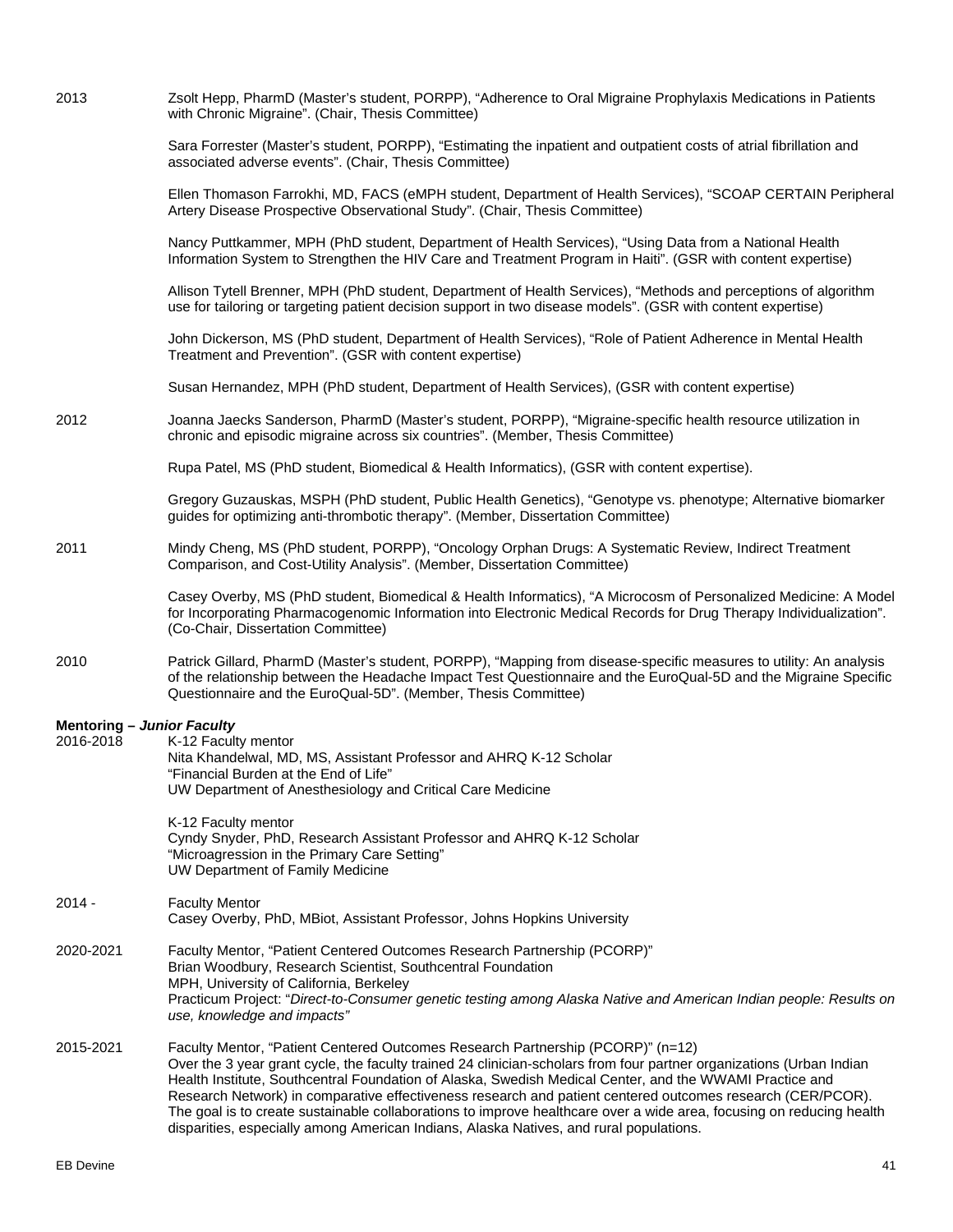Primary Faculty mentor for: Rebecca Jacobsen, Multicare Health System Christopher Chung, PharmD, Southcentral Foundation Kathy Eroschenko, PharmD, Clinical Associate Professor, Idaho State University Ying Zhang, MD, Assistant Professor, UW Department of Family Medicine Bethann Pflugeisen, MS, Med, Research Scientist, Institute for Research and Innovation, MultiCare Health System Jin Mou, MD, MSc, MPH, PhD, Senior Research Epidemiologist, MultiCare Health System Anne Reedy, Director, Institute for Research & Innovation, MultiCare Health System Renee Robinson, PharmD, MPH**,** Senior Researcher, Southcentral Foundation John Holmes, PharmD, Idaho State University, School of Medicine Cyndy Snyder, PhD, UW Department of Family Medicine Adam Corson, MD, Swedish Medical Center, Seattle, WA

# **Individual Mentoring – Senior** *Post-doctoral Fellow*

2016-2017 Primary mentor, Research Advisor, Chia-Ju (Cheryl) Lee, PhD (UW Biomedical Informatics Graduate, 2016) "Exploring pharmacogenomic biomarker use in the context of electronic health records" (multiple projects)

### **Individual Mentoring -** *Graduate Students* **(n=48 students)**

# **(\*='Research Assistant' denotes my project; \*\*='Research Advisor' denotes student initiated project)**

- 2021- \*San Aalbers (PhD student in Public Health Genetics), ¨EDGE: Randomized trial of genomic testing methods for primary care patients: Cost-effectiveness Comparing two Strategies. (NCI)
- 2020 \*Boya Guo (PhD student in CHOICE), "Cancer Health Assessment Reaching Many (CHARM), Healthcare resource use analysis" (NHGRI)

\*\*Donghoon Lee, MSc (PhD student in Health Services), "Spillover effects of mental disorders on family members' utility: SF-6D scores from a US sample"

\*\*Ashley Cha, PharmD (MS student in CHOICE), "Microvascular Benefits of New Anti-Diabetic Agents: A Systematic Review and Bayesian Network Meta-Analysis of Renal Outcomes"

- 2020-2021 \*Joyce Jiang (PhD student in CHOICE), ¨EDGE: Randomized trial of genomic testing methods for primary care patients: Cost-effectiveness Comparing two Strategies. (NCI)
- 2019 \*Boshen Jaio (PhD student in CHOICE), "Landscape analyses for Clinical and Economic Impact Analysis of Sickle Cell Disease" (NHLBI)

\*Zizi Elsisi (PhD student in CHOICE), "Landscape analysis for Clinical and Economic Impact Analysis of Sickle Cell Disease" (NHLBI)

\*Enrique Saldarriaga (PhD student in CHOICE), "The Value of Real World Evidence in Healthcare Economic Information Communication to Payers" (UW Corporate Advisory Board Health Tech Fund)

\*Joyce Jiang (PhD student in CHOICE), *"PhaRmacogEnomics ClInical Support Economic VALUE (PRECISE-VALUE)"*

2019-2020 \*Nathaniel Hendrix (PhD student in CHOICE), *"PhaRmacogEnomics ClInical Support Economic VALUE (PRECISE-VALUE)"*

\*Yilin Chen (PhD student in CHOICE), *"PhaRmacogEnomics ClInical Support Economic VALUE (PRECISE-VALUE)"*

- 2019 \*Karen Guo (PhD student in CHOICE), "Cancer Health Assessment Reaching Many (CHARM), Healthcare resource use analysis" (NHGRI)
- 2018 \*Diana Poehler (PhD student in Health Services), "*A Multi-criteria Decision Analysis to compare patient and provider preferences for trans-tibial versus trans-metatarsal amputation for dysvascular disease" (AMP-DECIDE)"*
- 2017 \*\*Shuxian Chen, MS (PhD student in PORPP), "Framework for Evaluating Real World Evidence in Health Technology Assessment" (UW Corporate Advisory Board Health Tech Fund)

\*\*Laura Hart, PharmD (MS student in PORPP), Meta-analysis project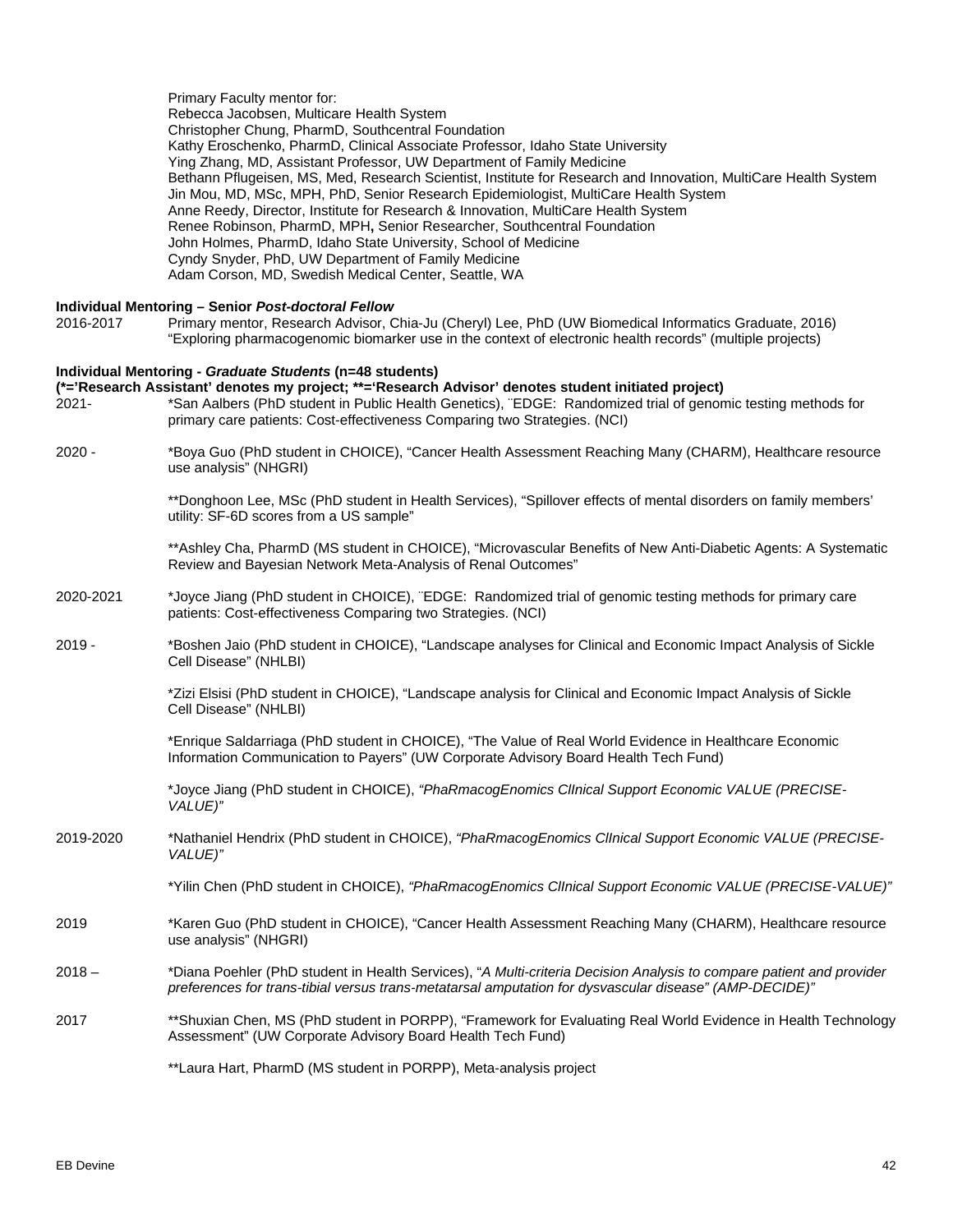| 2016        | **Shirley (Shih-Yu) Chang, PhD Student, Toxicology Program, Department of Environmental and Occupational<br>Health Sciences, School of Public Health for her Capstone Project for the Graduate Certificate in Basic Clinical<br>Research, Department of Epidemiology. "miRNAs for diagnosis of hepatocellular carcinoma: A meta-analysis"                                                                                                                      |
|-------------|----------------------------------------------------------------------------------------------------------------------------------------------------------------------------------------------------------------------------------------------------------------------------------------------------------------------------------------------------------------------------------------------------------------------------------------------------------------|
|             | * Wei-Jhih Wang, MS (PhD student, PORPP). "Leveraging a Clinical Data Repository to Characterize the Landscape<br>of Pharmacogenomic Biomarker-Guided Medication Use"                                                                                                                                                                                                                                                                                          |
| $2015 -$    | **Nathaniel Hendrix, PharmD (PhD student, PORPP), 1) "Deriving utility weights from patient-reported outcomes in<br>epilepsy: a mapping of the QOLIE-31 in the US setting"; 2) "Funder effects on reporting of health-state utilities"; 3)<br>"Leveraging a Clinical Data Repository to Characterize the Landscape of Pharmacogenomic Biomarker-Guided<br>Medication Use" and "Estimating the Cost-effectiveness of Pharmacogenomic Clinical Decision Support" |
| 2014-2015   | **Mark Bounthavong, PharmD, MPH (PhD student, PORPP), "An evaluation of clinical remission and safety among<br>biologics for moderate-to-severe Crohn's disease using a network meta-analysis"                                                                                                                                                                                                                                                                 |
|             | **William Canestaro, MS (PhD student, PORPP), "Drug therapy for treatment of Idiopathic Pulmonary Fibrosis:<br>Systematic Review and Meta-Analysis"                                                                                                                                                                                                                                                                                                            |
| 2014        | **Cara McDermott, PharmD, MS (PhD student, PORPP), "Outpatient directly observed therapy for hepatitis C among<br>people who inject drugs: a systematic review and meta-analysis"                                                                                                                                                                                                                                                                              |
|             | Nicole Weiskopf, PhD student Columbia University.<br>"Dynamic, evidence-based guidelines to enable electronic health record data quality assessment and reporting for<br>retrospective research" External Mentor: Review of guidelines that comprised dissertation.                                                                                                                                                                                            |
|             | **David Kim, MS (PhD student Health Services), "Estimating Preference Weights in Obesity using the EQ-5D and SF-<br>6D"                                                                                                                                                                                                                                                                                                                                        |
|             | **Wei-Jhih Wong, MS (MS student, Health Services), "Meta-analysis of Outcomes of Donation after Cardiac Death<br>Liver Transplant"                                                                                                                                                                                                                                                                                                                             |
|             | *Graham Kim, MS (PhD student, Biomedical Informatics and Medical Education, "The use of patient-reported<br>outcomes in clinical trials"                                                                                                                                                                                                                                                                                                                       |
|             | "Elisabeth Vodicka, MHA (PhD student, PORPP), "The use of patient-reported outcomes in clinical trials"                                                                                                                                                                                                                                                                                                                                                        |
|             | *Kate Keyloun, PharmD student, "Introduction to Health Economics and Outcomes Research"                                                                                                                                                                                                                                                                                                                                                                        |
| 2013 - 2016 | **William Canestaro, MS (PhD student, PORPP), "Drug Treatment of Idiopathic Pulmonary Fibrosis"<br>"The impact of anticoagulation monitoring approach on outcomes: A systematic review and meta-analysis"                                                                                                                                                                                                                                                      |
| 2012        | **Carrie Bennette, MS (PhD student, PORPP), "Lymphovascular invasion of a prognostic indicator in Stage 1 Non<br>Small Cell Lung Cancer: A systematic review and meta-analysis"                                                                                                                                                                                                                                                                                |
|             | *Sara Forrester, PharmD (MS student, PORPP), "Cost-effectiveness of a computerized provider order entry system<br>on medication errors and adverse drug events averted"                                                                                                                                                                                                                                                                                        |
|             | *Zsolt Hepp, PharmD (MS student, PORPP), "Cost-effectiveness of a computerized provider order entry system on<br>medication errors and adverse drug events averted"                                                                                                                                                                                                                                                                                            |
|             | *Bernie Lau, MPH (PhD student, Health Services), "Use of clinical decision support to improve adherence to national<br>drug-laboratory monitoring guidelines"                                                                                                                                                                                                                                                                                                  |
|             | *Maria Agapova, MS (PhD student, PORPP), "Comparing Results of Frequentist and Bayesian Approaches to<br>Explore the Comparative Effectiveness of Subgroups in a Cochrane Systematic Review"                                                                                                                                                                                                                                                                   |
| 2011-2012   | *Chia-Ju (Cheryl) Lee, MS (PhD student, Biomedical Informatics), "Evaluation of Pharmacogenomic Clinical Decision<br>Support Aids and Clinical Knowledge Resources in a Computerized Provider Order Entry System"                                                                                                                                                                                                                                              |
| 2010-2012   | **Vincent Lin, PharmD (MS student in PORPP), "Indirect treatment comparisons of biologics for treatment of<br>psoriasis"                                                                                                                                                                                                                                                                                                                                       |
| 2011        | **John Ney, MD, MS (Clinical Scholar) "Meta-analysis: Elicitation of utilities for neuropathic pain"                                                                                                                                                                                                                                                                                                                                                           |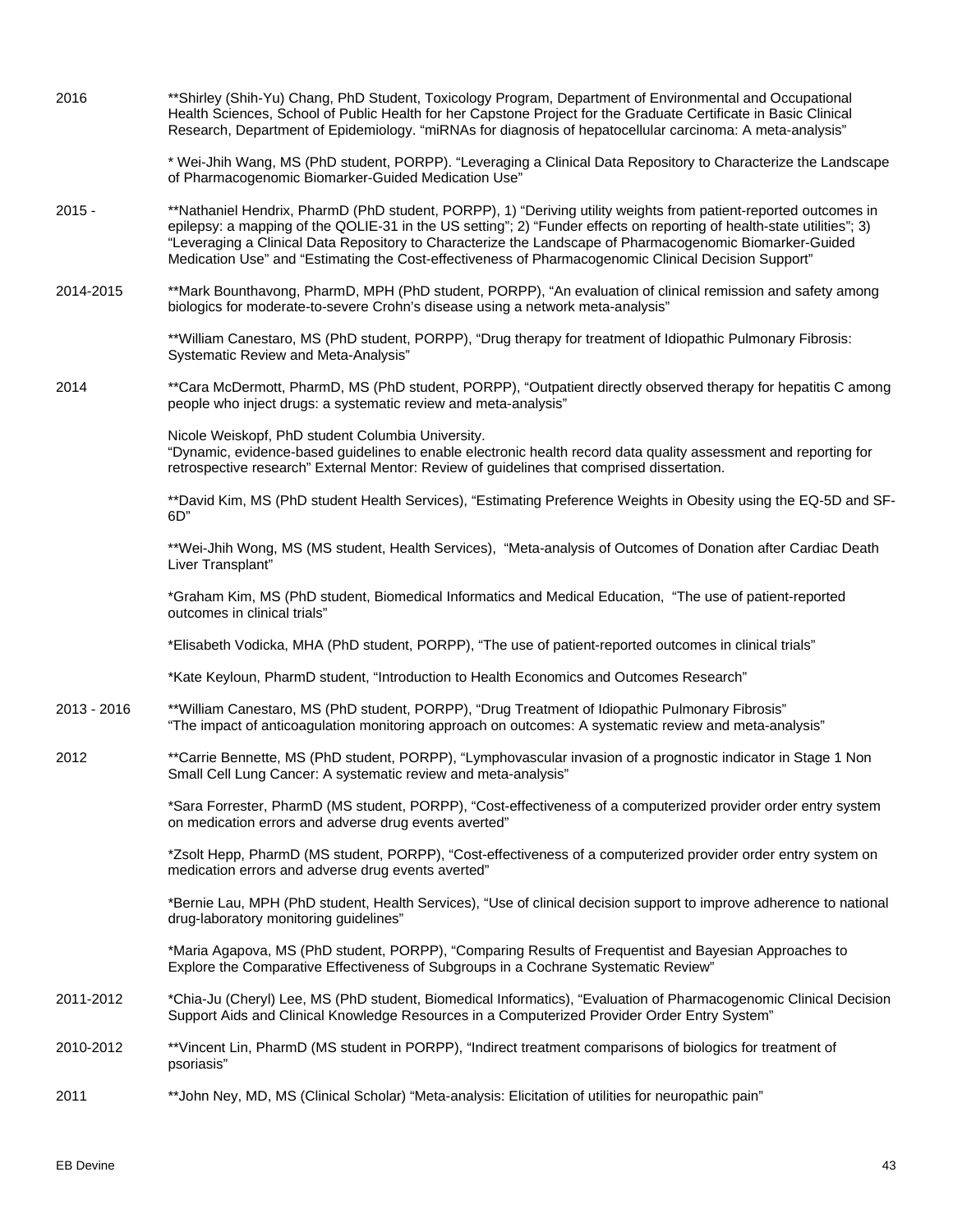|                                                                              | *Mervin Johnsingh, BS, Engineering in Electronics & Communication (MS student, Information Management,<br>UW Information School), "A Usability Evaluation of Pharmacogenomic Clinical Decision Support Aids in a<br>Computerized Provider Order Entry System"                                                                                                                                                                                                                                                                                                                                                           |
|------------------------------------------------------------------------------|-------------------------------------------------------------------------------------------------------------------------------------------------------------------------------------------------------------------------------------------------------------------------------------------------------------------------------------------------------------------------------------------------------------------------------------------------------------------------------------------------------------------------------------------------------------------------------------------------------------------------|
| 2010                                                                         | *Heidi Wirtz, Pharm D, MS (PhD student, PORPP), "The Impact of Clinical Decision Support Programming on<br>Prescriber Adherence to Laboratory Monitoring Guidelines for Diabetic Patients in the Ambulatory Setting"                                                                                                                                                                                                                                                                                                                                                                                                    |
|                                                                              | **William Wong, PharmD (MS student, PORPP), "Statins in the prevention of dementia and Alzheimer's Disease: A<br>Meta-Analysis"                                                                                                                                                                                                                                                                                                                                                                                                                                                                                         |
| 2009-2010                                                                    | **Heidi Wirtz, Pharm D, MS (PhD student, PORPP), "Cost- effectiveness analysis of an Ambulatory Computerized<br>Order Entry System on Adverse Drug Events Averted"                                                                                                                                                                                                                                                                                                                                                                                                                                                      |
| 2009                                                                         | *Rafael Alfonso, MD, MS (PhD student, PORPP), "Comparative Effectiveness of Biologic Therapies in Rheumatoid<br>Arthritis: An Indirect Comparisons Approach"                                                                                                                                                                                                                                                                                                                                                                                                                                                            |
|                                                                              | *Joseph Babigumira, MBChB, MS (PhD student, PORPP), "Acquired Coagulopathy in Post-Surgical Patients: A Pilot<br>Study to Determine the Impact on Clinical and Economic Outcomes"                                                                                                                                                                                                                                                                                                                                                                                                                                       |
|                                                                              | *Rupa Patel, MSI (PhD student, Biomedical and Health Informatics, School of Medicine), "Clinician's Self-Assessed<br>Computer Knowledge in the Primary Care Setting"                                                                                                                                                                                                                                                                                                                                                                                                                                                    |
|                                                                              | *Casey Overby, MS (PhD Student, Biomedical & Health Informatics, School of Medicine), "Using Clinical Decision<br>Support Alerts to Improve Drug-Laboratory Monitoring in the Ambulatory Setting"                                                                                                                                                                                                                                                                                                                                                                                                                       |
| 2005                                                                         | **James Cross, MS (PhD Student, PORPP), "The Cost of Treating Ribavirin-induced Anemia in Hepatitis C: The<br>Impact of Using Epoetin"                                                                                                                                                                                                                                                                                                                                                                                                                                                                                  |
| 2002-2003                                                                    | *Karen L. Smith, BSPharm (MS student, PORPP), "Health-related Quality of Life Assessment in Chronic Kidney<br>Disease"                                                                                                                                                                                                                                                                                                                                                                                                                                                                                                  |
| 2002                                                                         | *Sarika Ogale, MS (PhD Student, PORPP), "Interferon alfa-2b/Ribavirin Therapy in the Treatment of Hepatitis C<br>Infection: Adherence Rates, Time to Discontinuation and Dosing Regimens"                                                                                                                                                                                                                                                                                                                                                                                                                               |
|                                                                              | *Dana Hurley, PharmD (MS student, PORPP), "Global Burden of Illness of Hepatitis B"                                                                                                                                                                                                                                                                                                                                                                                                                                                                                                                                     |
| 2020<br>2019<br>2018<br>2017<br>2016<br>2015<br>2014<br>2013<br>2012<br>2011 | Mentoring for Pharm 534/HServ 583 Projects - Economic Evaluation in Health and Medicine (n=19)<br>Kim Cai, TJ Park (CHOICE), Zach Baldwin (Pharmacy)<br>Brennan Beal, Yilin Chen Jae Lee (CHOICE)<br>Ashley Kim and Jamie Ta (CHOICE)<br>Sara Higa and Chiemeke Ike (CHOICE)<br>Iris To (Pharmacy), Abby Rosenberg (Medicine)<br>Jeff Doombros (Pharmacy), Weize Huang (Pharmacy)<br>Kate Keyloun (PORPP), Vanessa Shi (PORPP)<br>Amy Tung (PORPP), Tracy Yep (PORPP), Elisabeth Vodicka (PORPP)<br>Tanya Karwaki, JD, MS, PhD student in Law; Bridget Sung (Pharmacy);<br>Katherine Blondon, MD, PhD (Health Services) |
|                                                                              | <b>Individual Mentoring - Pharmacy Residents</b><br>Resident Project Primary Preceptor (n=5)                                                                                                                                                                                                                                                                                                                                                                                                                                                                                                                            |
| 2009-2010                                                                    | Co-preceptor with Ken Kenyon, Abigail Dee, PharmD, "Evaluation of Hemorrhagic Complications in Post-<br>Percutaneous Coronary Intervention Patients"                                                                                                                                                                                                                                                                                                                                                                                                                                                                    |
| 2008-2009                                                                    | Co-preceptor with Lingtak Neander Chan, Troy Drysdale, PharmD and Henry Kao, PharmD, "Acquired Coagulopathy<br>in Hospitalized Patients: A Pilot Study to Determine the Impact on Clinical and Economic Outcomes" (publication)                                                                                                                                                                                                                                                                                                                                                                                         |
| 020<br>2003-2004                                                             | Susan Hoang, PharmD, "A Strategic Model for Optimizing Medication Use in Physician Group Practices: The Role of<br>the Clinical Pharmacist" (publication)                                                                                                                                                                                                                                                                                                                                                                                                                                                               |
|                                                                              | Tiffany Erickson, PharmD, "Efficacy of NPH versus Glargine Insulin in an Adult Medicine Clinic at a County Hospital"<br>(publication)                                                                                                                                                                                                                                                                                                                                                                                                                                                                                   |
| 2002-2003                                                                    | Stephanie Te, PharmD and Carolyn Wong, PharmD, "Characterizing Medication Errors prior to Implementation of an<br>ACPOE System in a Multispecialty Clinic Setting" (publication)                                                                                                                                                                                                                                                                                                                                                                                                                                        |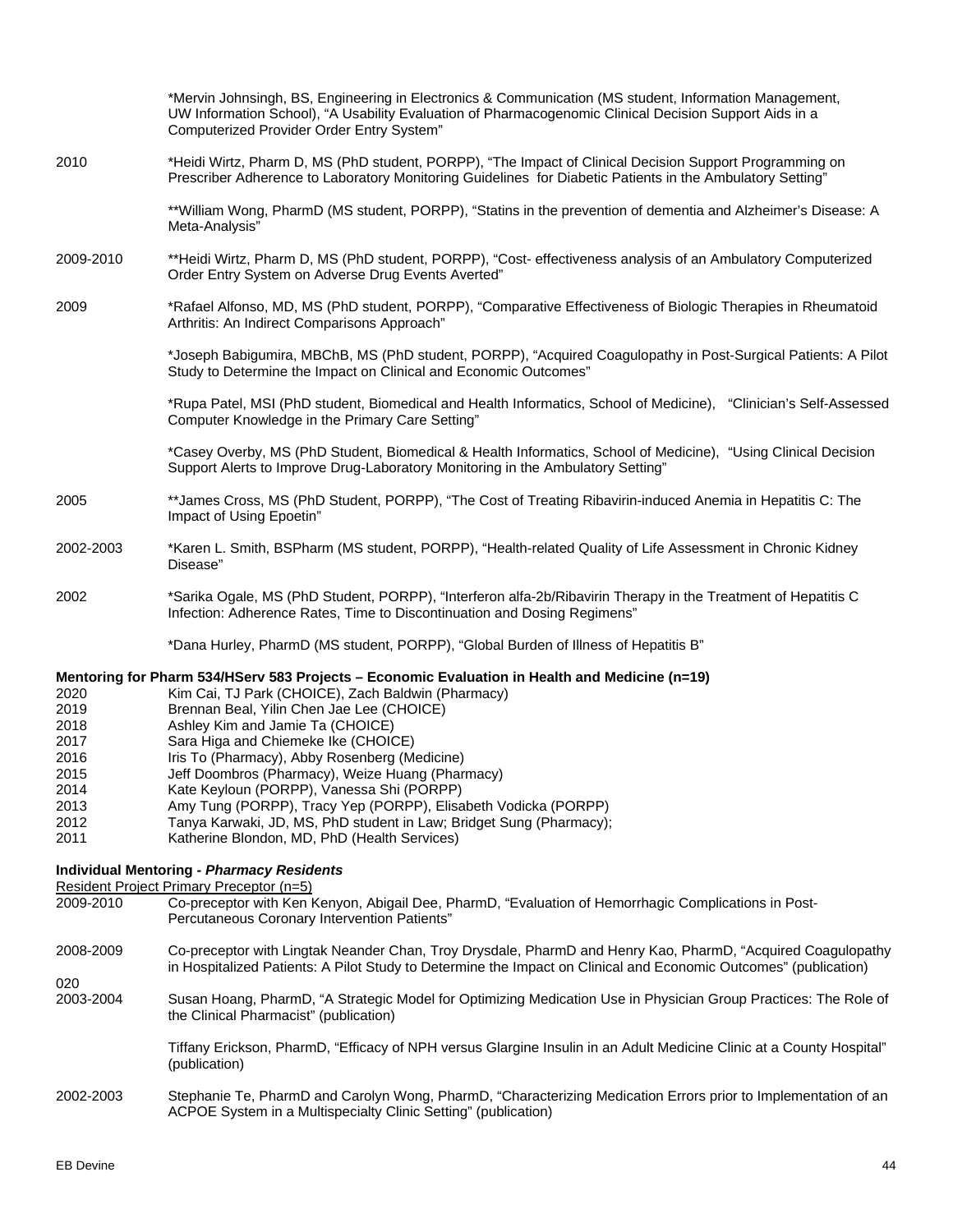Resident Project Secondary Preceptor (n=6) 2010-2011 Holly Gurgle, PharmD, "International travel to visit family and friends, Impact on chronic disease management" (publication) 2003-2004 Jennifer Mullins, PharmD, "Outcomes of oral anticoagulant therapy managed by telephone vs. in-office visits in an anticoagulation clinic setting" (publication) Jennifer Vogel, PharmD, "Evaluation of Outcomes in Warfarin-treated Patients with Antiphospholipid Antibody Syndrome versus Matched Controls" 2002-2003 Kelly Whitely, PharmD, "Effect of Age on International Normalized Ratio at the Time of Major Bleeding in Patients Treated with Warfarin" (publication) Jacqueline Super, PharmD, "Physician Satisfaction Survey with Pharmacist-managed Anticoagulation Clinic Services" Ellen Rhinhard, PharmD, "The Effect of Telephone versus In-Person Anticoagulation Follow-up on Patient Satisfaction" Resident Project Consultant – Consulting with UW/HMC pharmacy residents for residency projects; providing guidance on study design, data analysis and human subjects approval 2013-2014 UWMC-HMC Hospital Pharmacy Residents: Jocelyn Chiang, Travis Foxx-Lupo, Ives Hot, Joong Kim, Madison Lee, Tuvy Pham, Vickie Poremba, Pan Wong; UW Community Pharmacy Residents: Rachel Firebaugh, Becky Schainost, Troy Biornstad 2012-2013 UWMC-HMC Hospital Pharmacy Residents: Anneliese Bodding-Long; Kristina Clyburn; Brian Kopcza, Cathy Lee, Andrea Dickens 2011-2012 UWMC-HMC Hospital Pharmacy Residents: Suraj Devasthali, James Gibson, Matthew Hafermann, Jennifer Knutson, Cathy Lee, Mike Li, Rachel Matthews 2010-2011 UWMC-HMC Hospital Pharmacy Residents: Sarah Balzar, Ilan Chou, Holly Gurgle, Nina Imuro, Mike Li, Emily Min; Community Pharmacy Residents: Carmela Andrada, Kate Choiniere, Jessica Sipe 2009-2010 UWMC-HMC Hospital Pharmacy Residents: Cheryl Hirata, PharmD; Elaine Huang, PharmD, Kristin Harter, PharmD, Randy Knoebel, PharmD, Grace Lin, PharmD, Karen Slezak, PharmD, Terrance Teng, PharmD; Community Pharmacy Residents: Donella Kim, Linda Mach, Grace Navaja, Ashley VanAllen 2008-2009 UWMC-HMC Hospital Pharmacy Residents: Mike King, PharmD; Melanie Petilla, PharmD 2007-2008 UWMC-HMC Hospital Pharmacy Residents: Brooke Baltz, PharmD; Marty Starzewsky, PharmD 2006-2007 UWMC-HMC Hospital Pharmacy Residents: Nancy Lee, PharmD; Fanny Li, PharmD, Amanda Peffer, PharmD, Anna Seto, PharmD; Traci White, PharmD 2004 – 2005 UWMC-HMC Hospital Pharmacy Residents: Carrie Ching Yuan, PharmD, Denise Markstrom, PharmD, Erica Miyamoto, PharmD; and Sara Randolph, PharmD 2002-2003 UWMC-HMC Hospital Pharmacy Residents: Colleen Murray, PharmD **Individual Mentoring -** *Pharmacy Students* **(n=10)** 2020 / \*Dalyna Quach (PharmD student), "Landscape analysis for Clinical and Economic Impact Analysis of Sickle Cell Disease" (NHLBI) Zach Baldwin (PS II), "Landscape Analyses of Sickle Cell Disease: Burden of Disease, Treatment Efficacy, Costs" 2019-2020 Harein Im (PS II, III), Comparative Effects of Telemedicine and Face-to-Face Warfarin Management: A Systematic Review and Network Meta-analysis Tamatha Mikes (PSIII; Plein Scholar), "PGx-Medications Effectively Delivered Safely (PGx-MEDS)" Lena Chaitesipaseut (PSIII; Plein Scholar), "PGx-Medications Effectively Delivered Safely (PGx-MEDS)" 2015-2018 Lauren Chin, PS II, III, and IV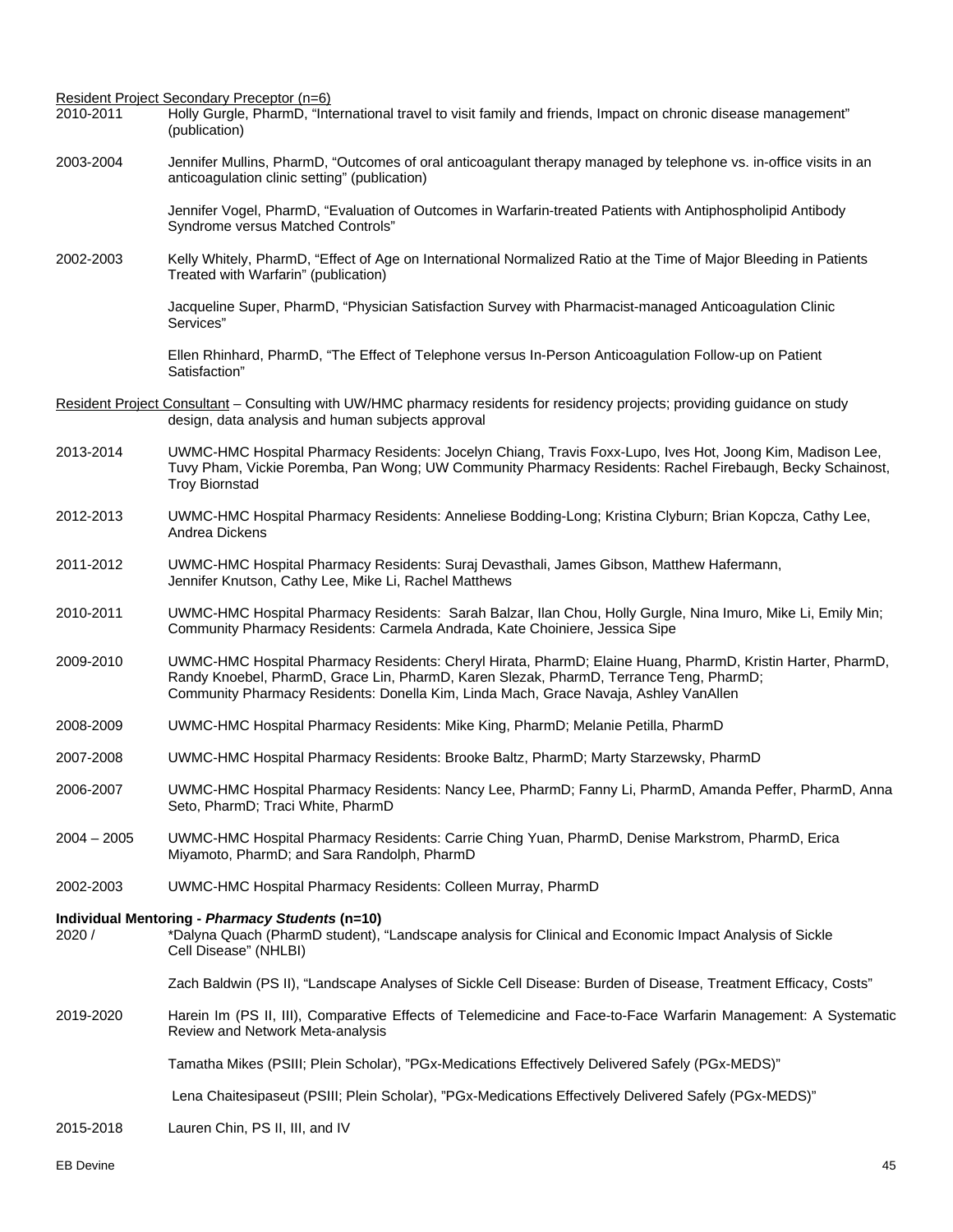1) Characterizing the Strength of Evidence in FDA Labels for Pharmacogenomic Biomarker-Guided Medication Use; 2) Leveraging a Clinical Data Repository to Characterize the LanPGxdscape of Pharmacogenomic Biomarker-Guided Medication Use; 3) Network meta-analysis of pulmonary hypertension 2012-2013 Michael Cusumano, PS III, Investigating the impact of interprofessional communication training on communicationsensitive clinical events". A part of the "WA State Collaborative: Communication to Prevent and Respond to Medical Iniuries" 2009 - 2011 Lisa Rogers, PS I and II, 1) "An Educational Program to Train the Trainers to Administer Medications in Childcare settings". This project is funded by the American Academy of Pediatrics and is an initiative targeted statewide. 2) "Estimating the Economic Impact of Medication Therapy Management Services in the Ambulatory Setting" 2003 - 2004 Leslie Cole, PS IV, "Creation of Medication Information Educational Material for Low-Literacy Patients" 2002-2003 Kerry Kelly, RPh, UW external PharmD student, "Characterizing Medication Errors prior to Implementation of an ACPOE System in a Multispecialty Clinic Setting" **Group Mentoring**  Seminar leader, UW Community Pharmacy Residents Pharmacy Resident Outcomes Research Enrichment Series (2 hours; 1-2 times per academic year; to assist the residents with their projects) 2006 - 2014 Seminar leader, UW/Harborview Pharmacy Practice Residents (approximately 10 residents per session) Pharmacy Resident Outcomes Research Enrichment Series (2 hours, four times per academic year; to assist the residents with their projects) 2001– 2006 Seminar leader, UW/Harborview Pharmacy Practice Residents (8-10 residents) Seminar in Pharmacoeconomics and Outcomes Research (2 hours monthly for 10 months each academic year; equivalent of a 2 credit didactic class)

## **Teaching prior to 2001**

| Acad<br>Year                           | Quarter     | <b>Course Number</b><br>and Title                                                                           | Nature of<br>Contribution                | Hrs/Qtr<br>Instruction | Total<br>Enroll/Qtr. |  |
|----------------------------------------|-------------|-------------------------------------------------------------------------------------------------------------|------------------------------------------|------------------------|----------------------|--|
| University of California San Francisco |             |                                                                                                             |                                          |                        |                      |  |
| 1997 - 99                              | Sp          | Clinical Pharmacy 134 (core)<br><b>Pharmacy Administration</b>                                              | <b>Guest Lecturer</b>                    | 2                      | 120                  |  |
| 1996 - 99                              | Sp          | Clinical Pharmacy 134 (core)<br><b>Pharmacy Administration</b>                                              | Oral Examiner                            | 9                      | 35                   |  |
| 1995                                   | F           | Clinical Pharmacy 135A (core)<br><b>Pharmacy Administration</b>                                             | <b>Guest Lecturer</b>                    | 2                      | 120                  |  |
| 1995 - 99                              | F,W,Sp,S    | Target Drug/DUE (elective)<br><b>Pharmacy Practice Management</b><br>Drug Policy, Information and Economics | Preceptor                                | 120                    | 2                    |  |
| 1995                                   | Sp          | Drug Info. Anal. Service (core)                                                                             | Preceptor                                | 80                     | 6                    |  |
| 1994 - 95                              | F, W, Sp, S | Clinical Pharmacy 148 (core)<br><b>General Internal Medicine</b>                                            | Preceptor<br>Mt. Zion                    | 120                    | 2                    |  |
| $1993 - 95$                            | F,W,Sp,S    | Clinical Pharmacy 185.11 (elective) Preceptor<br>General Internal Medicine                                  | Mt. Zion                                 | 120                    | $\overline{c}$       |  |
| 1992 - 99                              | F,W,Sp      | Clinical Pharmacy 135B (core)                                                                               | Preceptor,<br>Drug Information Paper     | 10                     | 2                    |  |
| 1992                                   | F           | Clinical Pharmacy 130 (core)<br>Therapeutics                                                                | Teaching Assistant/<br>Conference Leader | 36                     | 13                   |  |
| 1991 - 99                              | F,W,Sp      | Clinical Pharmacy 130,131,132 (core) Oral Examiner<br>Therapeutics                                          |                                          | 8                      | 6                    |  |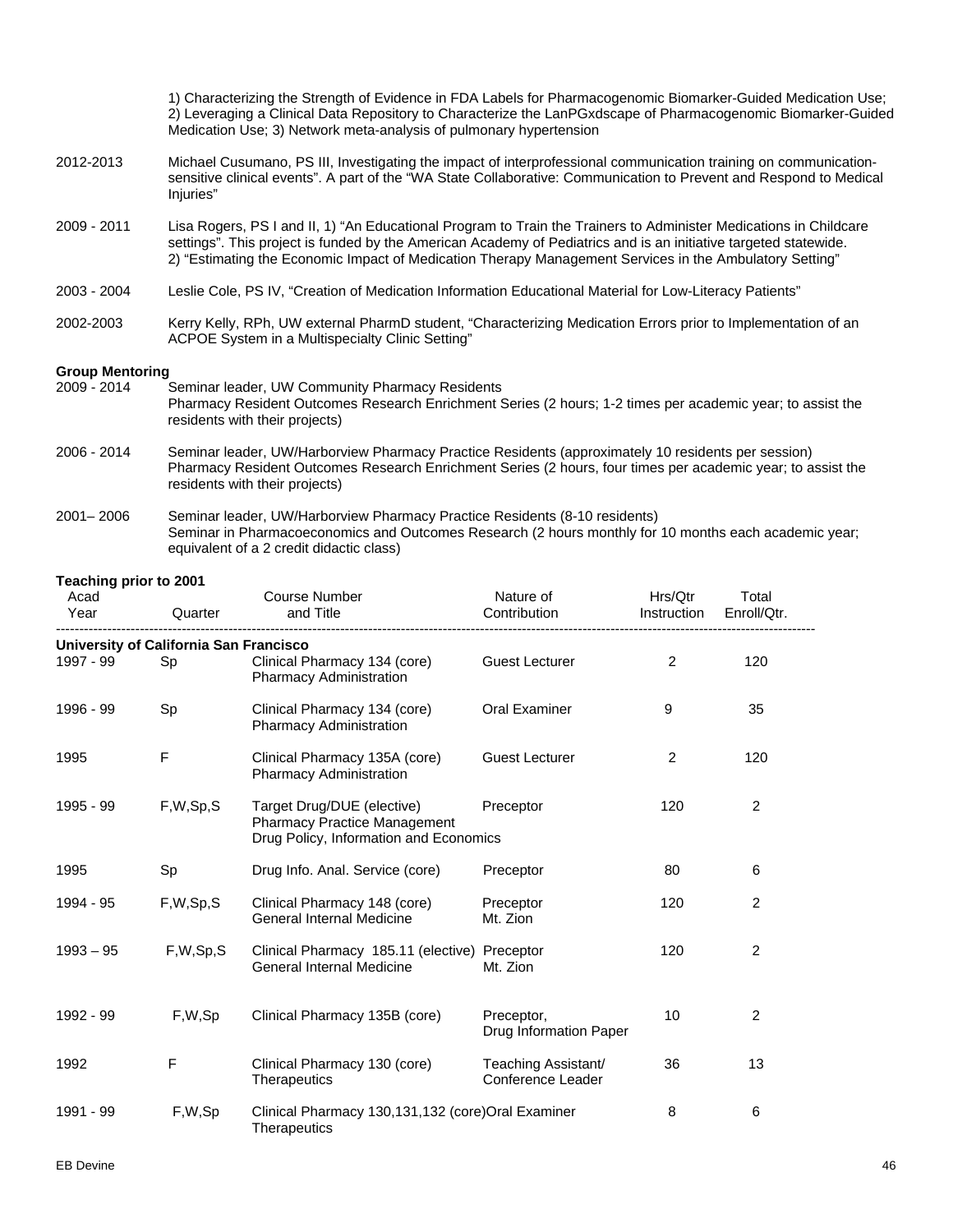| Teaching prior to 2001                                                                             |          |                                                                                                                                                                                                                                                                                                                                                                                                                                                                                                                      |                                                                |                        |                      |  |
|----------------------------------------------------------------------------------------------------|----------|----------------------------------------------------------------------------------------------------------------------------------------------------------------------------------------------------------------------------------------------------------------------------------------------------------------------------------------------------------------------------------------------------------------------------------------------------------------------------------------------------------------------|----------------------------------------------------------------|------------------------|----------------------|--|
| Acad<br>Year                                                                                       | Quarter  | <b>Course Number</b><br>and Title                                                                                                                                                                                                                                                                                                                                                                                                                                                                                    | Nature of<br>Contribution                                      | Hrs/Qtr<br>Instruction | Total<br>Enroll/Qtr. |  |
| University of California San Francisco                                                             |          |                                                                                                                                                                                                                                                                                                                                                                                                                                                                                                                      |                                                                |                        |                      |  |
| 1991                                                                                               | F        | Drug Info. Anal. Service (core)                                                                                                                                                                                                                                                                                                                                                                                                                                                                                      | Preceptor                                                      | 80                     | 6                    |  |
| 1990-92                                                                                            | F,W,Sp,S | Clinical Pharmacy 148 (core)<br>Neurosurgery Service                                                                                                                                                                                                                                                                                                                                                                                                                                                                 | Preceptor                                                      | 120                    | 4                    |  |
| <b>University of the Pacific</b><br>1978-79                                                        | F,W,Sp   | 4th year Pharmacy (core)<br><b>Clerkship Students</b>                                                                                                                                                                                                                                                                                                                                                                                                                                                                | Preceptor/<br>Conference Leader<br>Palo Alto VA Medical Center | 54                     | 4                    |  |
| 1977                                                                                               | F        | Phase I (core)<br><b>Pharmaceutics</b>                                                                                                                                                                                                                                                                                                                                                                                                                                                                               | <b>Teaching Assistant</b><br>University of the Pacific         | 54                     | 25                   |  |
| 1997 - 99<br>1995 - 99<br>1995 - 99<br>1993 - 95<br>1993 - 94<br>1991, 1995<br>1990-92             |          | Preceptor, Pharmacy Practice Resident rotation in Drug Policy, Information and Economics (4 annually)<br>Preceptor/Second year Resident in Pharmacy Administration (1 annually)<br>Preceptor/Second Year Resident in Drug Information (2 annually)<br>Preceptor/Oncology Specialty Resident, Mt. Zion rotation (1 annually)<br>Preceptor/Home Therapy Resident for TPN rotation, Mt. Zion (1 annually)<br>Preceptor/Drug Information Analysis Service (4 per quarter)<br>Preceptor/Neurosurgery Service (7 annually) |                                                                |                        |                      |  |
| <b>SERVICE</b><br><b>UNIVERSITY SERVICE (2001 - present)</b><br><b>WWAMI Region</b><br>2013 - 2015 |          | Member, Education Core, UW Institute of Translational Health Sciences, NIH CTSA<br>Lead Faculty, Development of ITHS Certificate in Translational Team Science; led creation of 40 videos                                                                                                                                                                                                                                                                                                                            |                                                                |                        |                      |  |
| University-wide<br>2017-2018                                                                       |          | Chair, Ten Year Program Review of Graduate Program in Laboratory Medicine                                                                                                                                                                                                                                                                                                                                                                                                                                            |                                                                |                        |                      |  |
| 2015-2017                                                                                          |          | Member, UW Diversity Committee                                                                                                                                                                                                                                                                                                                                                                                                                                                                                       |                                                                |                        |                      |  |
| 2009-                                                                                              |          | Member, Graduate Faculty, UW<br>with privileges to chair dissertation and thesis committees                                                                                                                                                                                                                                                                                                                                                                                                                          |                                                                |                        |                      |  |
| 2004 - 2011                                                                                        |          | Investigational Review Board, Committee B, Human Subjects Division, UW<br>Member and Chair Pro Tem, as needed (position shared with Sheree Miller)                                                                                                                                                                                                                                                                                                                                                                   |                                                                |                        |                      |  |
| <b>CHASE Alliance</b><br>2014 - 2019                                                               |          | Leadership Faculty, UW AHRQ K-12 Training Grant in PCOR                                                                                                                                                                                                                                                                                                                                                                                                                                                              |                                                                |                        |                      |  |
| 2012 - 2019                                                                                        |          | Member, Leadership Team/Steering Committee (with Lou Garrison and Anirban Basu)<br>UW Graduate Certificate in Comparative Effectiveness Research                                                                                                                                                                                                                                                                                                                                                                     |                                                                |                        |                      |  |
| <b>School of Public Health</b><br>$2015 -$                                                         |          | Associate Director, T-32 Training Program in Health Services Research                                                                                                                                                                                                                                                                                                                                                                                                                                                |                                                                |                        |                      |  |
| 2015 - 2019                                                                                        |          | Leadership Faculty, AHRQ R25, Patient Centered Outcomes Research Program (PCORP)                                                                                                                                                                                                                                                                                                                                                                                                                                     |                                                                |                        |                      |  |
| 2014                                                                                               |          | Member, Search Committee for Research Assistant Professor                                                                                                                                                                                                                                                                                                                                                                                                                                                            |                                                                |                        |                      |  |
| 2015-2020                                                                                          |          | School of Medicine, Department of Biomedical Informatics and Medical Education<br>Member, Search Committee for four Assistant/Associate faculty positions related to<br>foundational and applied aspects of Analytics and Clinical Research Informatics/Translational Bioinformatics.                                                                                                                                                                                                                                |                                                                |                        |                      |  |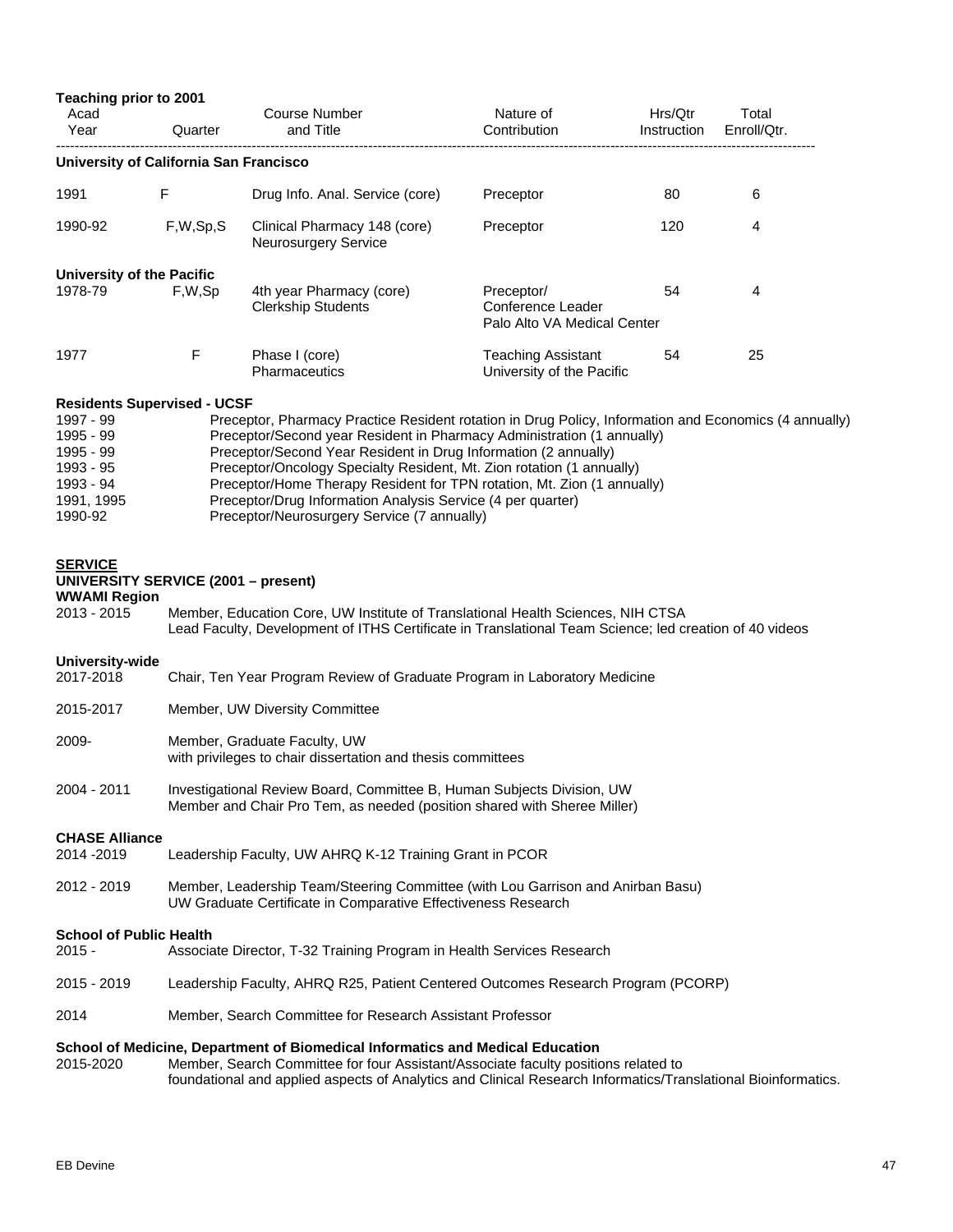## **School of Pharmacy/Department of Pharmacy**

| 2016-2017     | Pharmaceutical Outcomes Research and Policy Program (1999-2017)<br>Member, Search Committee, PORPP Assistant Professor Faculty Member(s)                        |  |  |  |  |
|---------------|-----------------------------------------------------------------------------------------------------------------------------------------------------------------|--|--|--|--|
| $2016 - 2018$ | Chair, Graduate Student Admissions Committee<br>Assisting in creation and grading of Biostatistics Preliminary examination for graduate students                |  |  |  |  |
| 2014-2015     | Member, Search Committee, Director, PORPP                                                                                                                       |  |  |  |  |
| 2012          | Reviewer, AHRQ K-12 Scholars Research Progress Reports and Plans (Spring)                                                                                       |  |  |  |  |
| 2012          | Member, Search Committee, Biostatistics faculty member, PORPP                                                                                                   |  |  |  |  |
| $2011 -$      | Creation and grading of Outcomes Methods Preliminary examination for graduate students                                                                          |  |  |  |  |
| 2011-2015     | Creating and grading Biostatistics Preliminary examination for graduate students                                                                                |  |  |  |  |
| 2011          | Co-lead (with Lou Garrison) creation of Graduate Certificate in Comparative Effectiveness Research                                                              |  |  |  |  |
|               | Co-coordinator (with Hansen) UW Marsha L. Landolt Distinguished Graduate Mentor Award Nomination Committee<br>(for Sean Sullivan)                               |  |  |  |  |
| 2010 - 2016   | Chair, PORPP Curriculum Committee                                                                                                                               |  |  |  |  |
| 2010-2015     | Member, Graduate Student Admissions Committee                                                                                                                   |  |  |  |  |
| 2010          | Chair, PORPP MS and PhD Curriculum Revision Working Group                                                                                                       |  |  |  |  |
| 2009 - 2010   | Workshop Coordinator, PORPP Retreat for Students and Faculty, Talaris Conference Center, Seattle, WA                                                            |  |  |  |  |
| 2004          | Participant in "Campaign UW: Creating Futures" - School of Pharmacy materials for Development efforts                                                           |  |  |  |  |
|               | PORPP representative, UW President, Mark Emmert's visit to the School of Pharmacy                                                                               |  |  |  |  |
|               | Lead, creation and execution, PORPP Poster Presentation for the Corporate Advisory Board Meeting                                                                |  |  |  |  |
|               | Co-creator (with Penny Evans), PORPP tabletop display to formalize graduate recruitment efforts at<br>professional meetings                                     |  |  |  |  |
|               | Manager, PORPP section, Department of Pharmacy Research and Publication Bulletin Board displays                                                                 |  |  |  |  |
| 2003          | Member, Search Committee, senior faculty member, PORPP                                                                                                          |  |  |  |  |
|               | Interviewee, "Team Approach for PORPP". Books & Bytes. UW Health Sciences Libraries Newsletter (Spring)                                                         |  |  |  |  |
| 2002 - 2005   | Host and Participant, PORPP Annual Dinner at ISPOR                                                                                                              |  |  |  |  |
| 2001 - 2005   | Co-Host and member, UW School of Pharmacy Corporate Advisory Board                                                                                              |  |  |  |  |
|               | Project lead (with Penny Evans), PORPP Biennial Report/ Annual Alumni Newsletter                                                                                |  |  |  |  |
|               | PORPP Lead, Dawg Scripts, UW School of Pharmacy Newsletter (quarterly)                                                                                          |  |  |  |  |
| 2001-2002     | PORPP representative, space planning committee for relocation of space, relative to the partnership with the<br>UW Center for Cost and Outcomes Research (CCOR) |  |  |  |  |
| 2001 - 2008   | Speaker at Annual PharmD Student Orientation                                                                                                                    |  |  |  |  |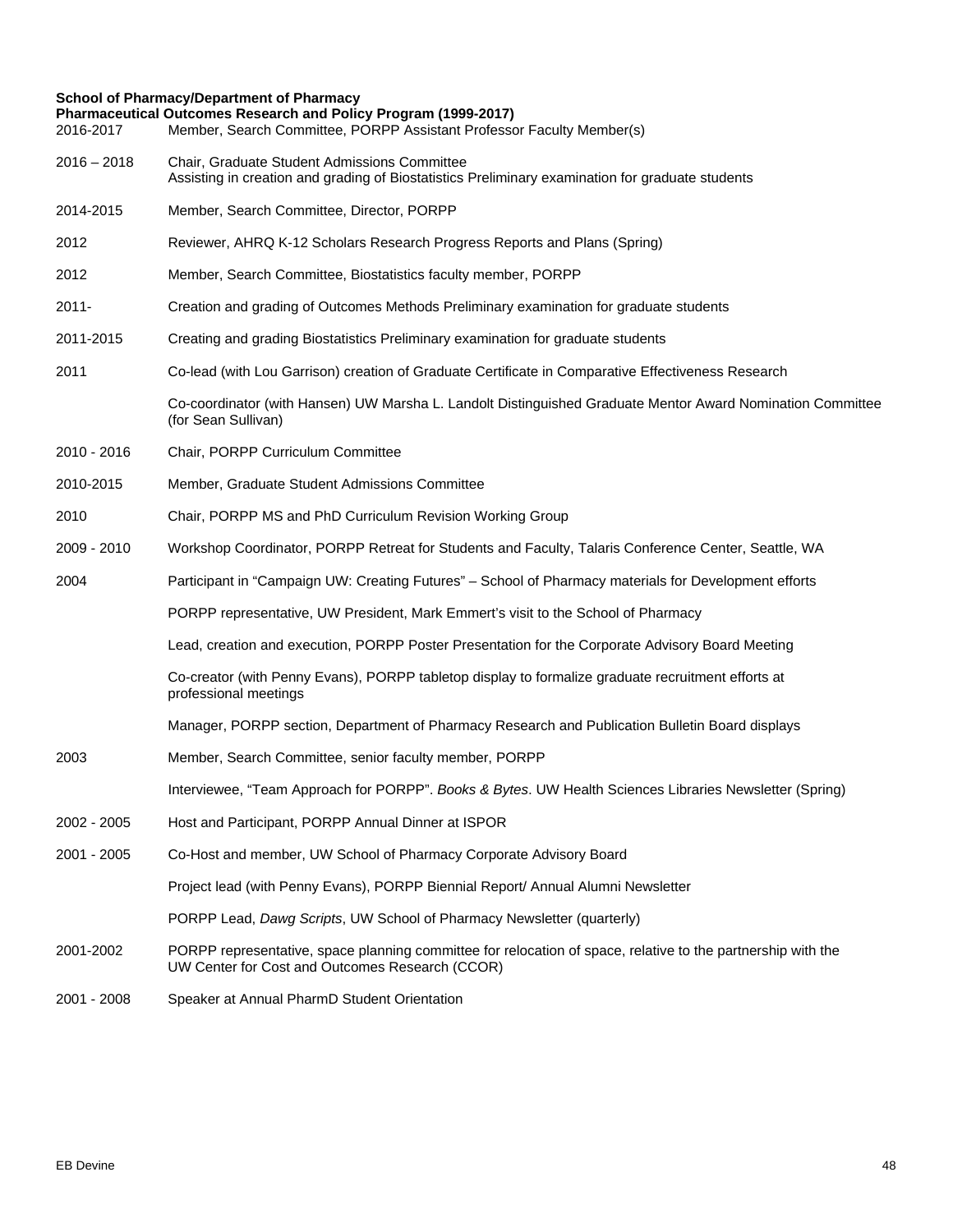# **PROFESSIONAL SERVICE (SCIENTIFIC), NATIONAL/INTERNATIONAL LEVEL**

Elected member, Board of Directors, ISPOR

- 2020 Faculty Advisor, UW Student Chapter of ISPOR
- 2017-2023 Member, appointed by competitive appointment Academy Health Methods Council
- 2019-2020 Ad hoc member, committee to establish competencies, goals and objectives for PGY 2 residency in Population Health American Society for Health-System Pharmacists
- 2015 Invited to draft book chapter for AHRQ's Registries for Evaluating Patient Outcomes: A User's Guide. Update to Third edition (advance electronic chapters in preparation for Fourth edition) Chapter on Engaging Patients as Stakeholders throughout the Registry Lifecycle". (declined to participate due to competing priorities)
- 2013 2014 Invited Manuscript Reviewer, Marshall DA, Burgos-Liz L, IJzerman MJ, et al. Applying dynamic simulation modeling methods in health care delivery research—The SIMULATE checklist: Report of the ISPOR Simulation Modeling Emerging Good Practices Task Force. *Value Health* 2015;18:5-16.
- 2013 2019 Member, CER Advisory Committee of the PhRMA Foundation
- 2013-2017 Member, External Advisory Committee, University of Maryland Center of Excellence in Comparative Effectiveness Research. PhRMA Foundation funded
- 2013-2015 Participant in a modified Delphi process to develop guidelines for observational data research "RECORD (REporting of studies Conducted using Observational Routinely-collected Data)" An international initiative of the EQUATOR Network
- 2012 -2013 Member, Clinical and Translational Science Award (CTSA) Key Function Committees: Comparative Effectiveness Research Methods Working Group Practice-Based Research Network Committee Community Engagement Committee
- 2010 2019 Member, Research Advisory Panel, Research & Education Foundation American Society of Health-System Pharmacists
- 2009-2010 Member, Task Force on Indirect Treatment Comparisons Good Research Practices, International Society for Pharmacoeconomics and Outcomes Research (ISPOR)
- 2015 Reviewer, ISPOR Good Research Practices Task Force Reports Marshall, et al. Applying dynamic simulation modeling methods in healthcare delivery research – The SIMULATE Checklist: Report of the ISPOR Simulation Modeling Emerging Good Practices Task Force. Value Health. 2015;18:5-16

Crown, et al. Constrained optimization methods in health services research-An introduction: Report 1 of the ISPOR Optimization Methods Emerging Good Practices Task Force. Value Health. 2017;20:310-319

Brazier, et al. Identification, review and use of health state utilities in cost-effectiveness models: An ISPOR Good Practices for Outcomes Research Task Force Report. Value Health. 2019;22:267-275

- 1999- Manuscript Reviewer *Annals of Internal Medicine* (2005- ) *American Journal of Health-System Pharmacy* (1999- ) *Applied Clinical Informatics (2010- ) BioMed Central Medical Informatics and Decision Making Clinical Pharmacology and Therapeutics (2014- ) eGEMS* (Generating Evidence and Methods to improve patient outcomes) (2013 - 2018) Knowledge Management Workgroup (2014) *Health Affairs* (2010- ) *Journal of Biomedical Informatics (2020- ) Journal of Clinical Epidemiology (2012- ) Journal of Clinical Pharmacy and Therapeutics (2010- ) Journal of General Internal Medicine* (2006-2016 )
	- *Journal of the American Medical Informatics Association* (2006- )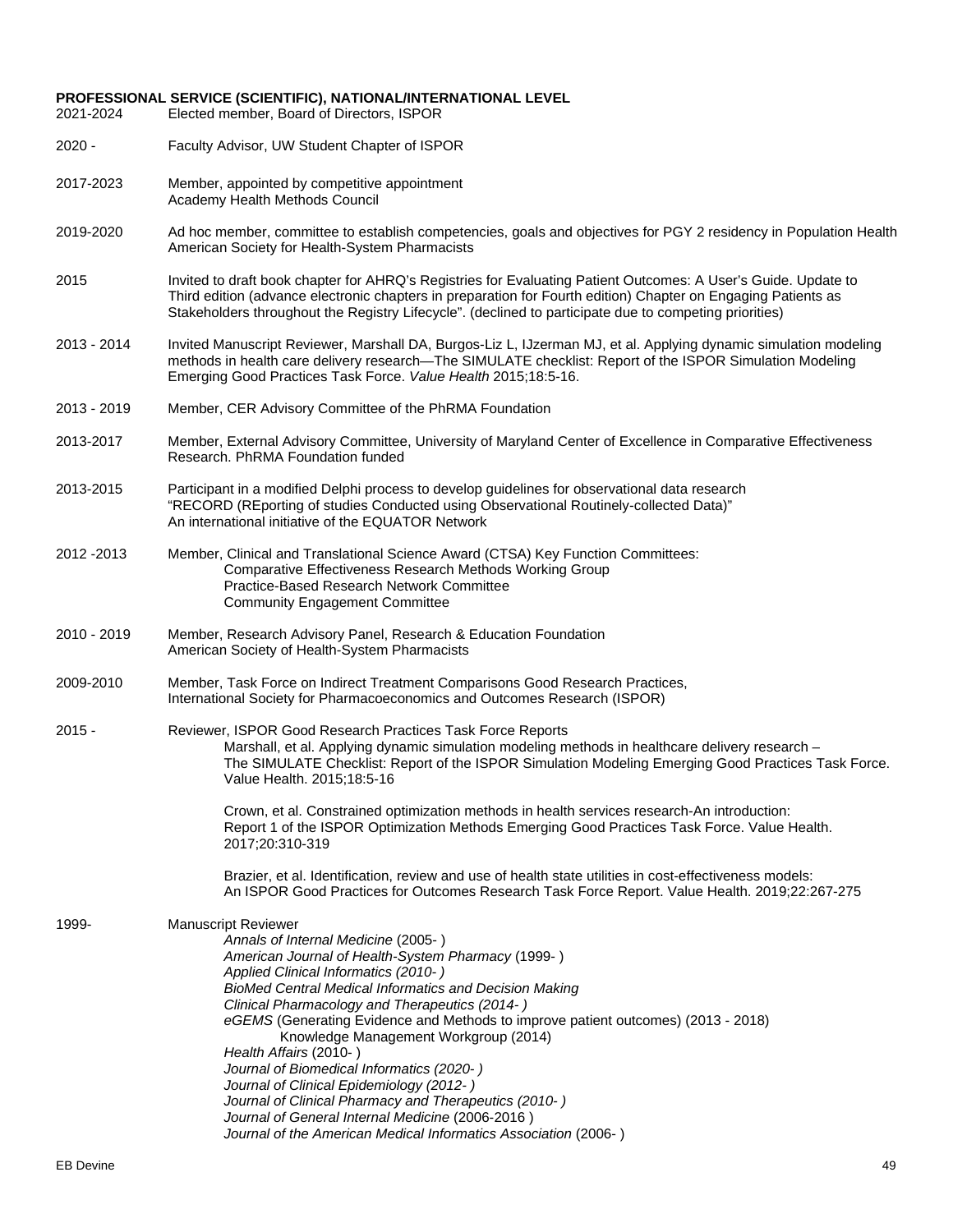*Journal of Managed Care and Specialty Pharmacy (2020- ) Medical Care* (2006-) *Medical Decision Making Policy & Practice (2017-) Pharmacoeconomics* (1999 -) *Research Synthesis Methods (2013 - ) The Annals of Pharmacotherapy* (2003, 2009-) *Value in Health* (2010 - )

#### Editorial Boards

Associate Editor, *Value in Health* (2021-2024)

Guest editor, theme section on Remote Patient Monitoring, *Value in Health* (2021)

Invited to become editor, *American Journal of Health-System Pharmacy* (2016-2018); declined due to competing commitments

Senior editor, *eGEMS (Generating Evidence and Methods to improve patient outcomes).* Electronic journal of the Electronic Data Methods Forum, Academy Health, with support from the AHRQ (2011-2018)

Student Editor (by competitive appointment), *Journal of the American Medical Informatics Association*, (2006-2008)

Editor, *American Journal of Health-System Pharmacy* (2005-2007)

#### Abstract Reviewer

NRSA Fellowship Abstracts/AcademyHealth Annual Research Meeting (2019-2020) AcademyHealth Annual Research Meeting (2018-2019) AMIA Joint Summits on Translational Science (2017) ISPOR 21st Annual International Meeting (2016) Academy Health Concordium 2015 (2015) ISPOR 19th Annual International Meeting (2014) ISPOR 18th Annual International meeting (2013) American Medical Informatics Association (2010-2012) ISPOR 9th Annual European Congress (2006) ISPOR 7th Annual European Congress (2004)

Grant Reviewer<br>2021 NIH Na

- NIH National Center for Complementary and Integrative Health
- 2018 Medical Research Council Translational Science Grant Review Panel (UK)
- 2014 NIH Health Care Systems Research Collaboratory Demonstration Projects for Pragmatic Clinical Trials Focusing on Multiple Chronic Conditions (UH2/UH3, RFA-RM-13-012)
- 2013 ASHP Research and Education Foundation, American Society of Health-System Pharmacists, "Development of Complexity Score for Drug Therapy Management"
- 2012-14 PhRMA Foundation Committee on Comparative Effectiveness Research Curricular Training
- 2012 Patient Centered Outcomes Research Institute
- 2006 ASHP Research & Education Foundation Unsolicited Grant Program

American College of Clinical Pharmacy, Investigator Development Research Awards

Podium/ Poster Judge

ISPOR 15th Annual International Program (2010) ISPOR 10th Annual International Program (2005)

## Selection Panel, Literature Awards Program,

ASHP Research & Education Foundation (2005-2006)